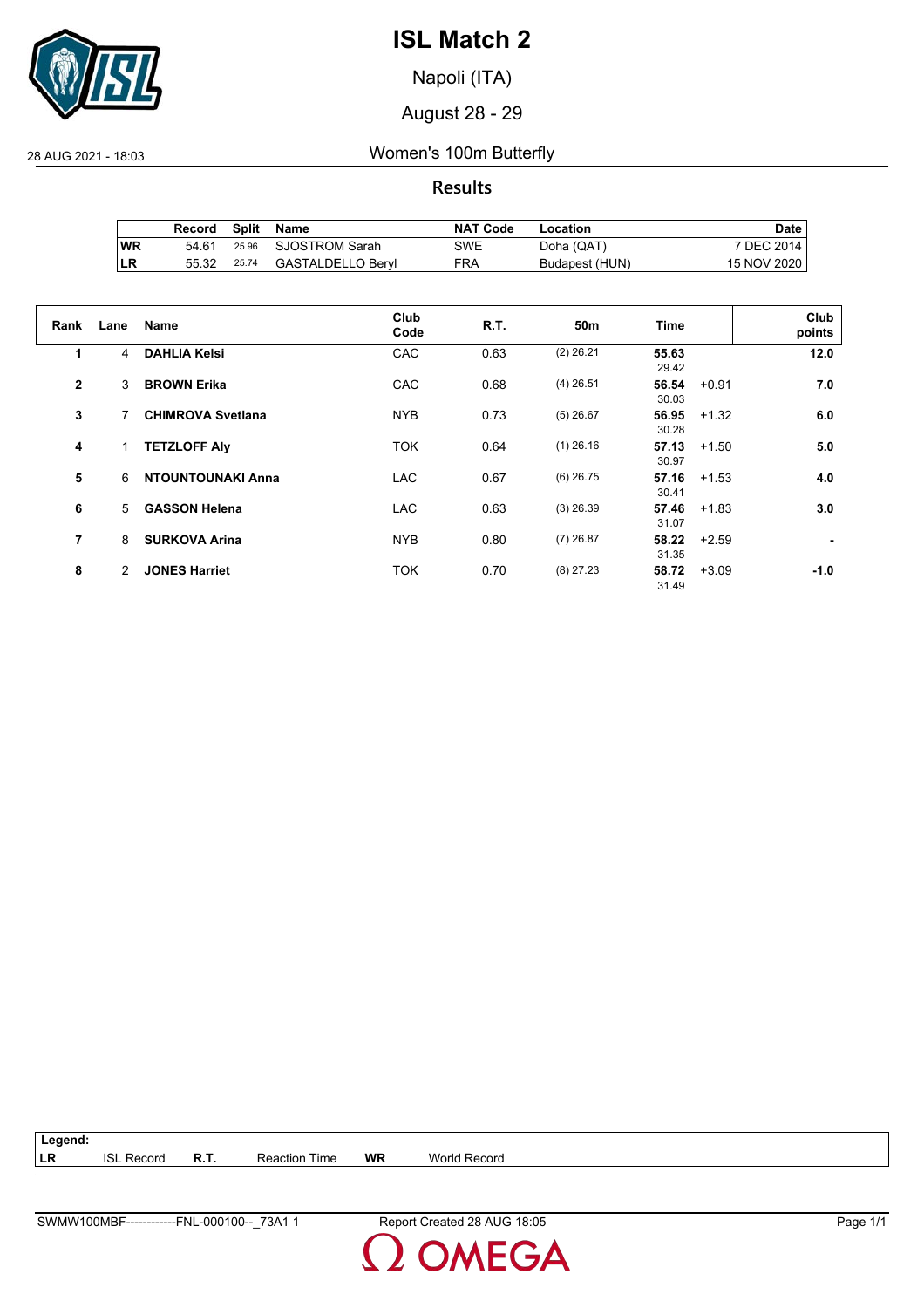

Napoli (ITA)

August 28 - 29

28 AUG 2021 - 18:07 Men's 100m Butterfly

**Results**

|     | Record | Split | Name           | <b>NAT Code</b> | Location       | Date        |
|-----|--------|-------|----------------|-----------------|----------------|-------------|
| 'WR | 47 78  | 22.44 | DRESSEL Caeleb | USA             | Budapest (HUN) | 21 NOV 2020 |
| ILR | 47.78  | 22.44 | DRESSEL Caeleb | USA             | Budapest (HUN) | 21 NOV 2020 |

| Rank           | Lane | <b>Name</b>             | Club<br>Code | <b>R.T.</b> | 50m         | Time                      | Club<br>points |
|----------------|------|-------------------------|--------------|-------------|-------------|---------------------------|----------------|
| 1              | 4    | <b>DRESSEL Caeleb</b>   | CAC          | 0.63        | $(5)$ 23.47 | 49.03<br>25.56            | 10.0           |
| $\overline{2}$ | 5.   | <b>SHIELDS Tom</b>      | <b>LAC</b>   | 0.70        | $(1)$ 23.12 | 49.67<br>$+0.64$<br>26.55 | 7.0            |
| 3              | 7    | <b>TEMPLE Matt</b>      | <b>NYB</b>   | 0.62        | $(2)$ 23.22 | 49.79<br>$+0.76$<br>26.57 | 6.0            |
| 4              | 1    | <b>KAWAMOTO Takeshi</b> | <b>TOK</b>   | 0.62        | $(3)$ 23.33 | 49.80<br>$+0.77$<br>26.47 | 5.0            |
| 5              | 3    | <b>CIESLAK Marcin</b>   | CAC          | 0.68        | $(6)$ 23.56 | 50.37<br>$+1.34$<br>26.81 | 4.0            |
| 6              | 8    | <b>MAJERSKI Jakub</b>   | <b>NYB</b>   | 0.66        | $(4)$ 23.42 | 50.45<br>$+1.42$<br>27.03 | 3.0            |
| $\overline{7}$ | 6    | <b>ROONEY Maxime</b>    | <b>LAC</b>   | 0.65        | $(7)$ 23.74 | 50.92<br>$+1.89$<br>27.18 | 2.0            |
| 8              | 2    | <b>NEMETH Nandor</b>    | <b>TOK</b>   | 0.64        | $(8)$ 23.76 | 52.45<br>$+3.42$<br>28.69 |                |

| Legend: |                   |             |                      |           |              |
|---------|-------------------|-------------|----------------------|-----------|--------------|
| ∣LR     | <b>ISL Record</b> | <b>R.T.</b> | <b>Reaction Time</b> | <b>WR</b> | World Record |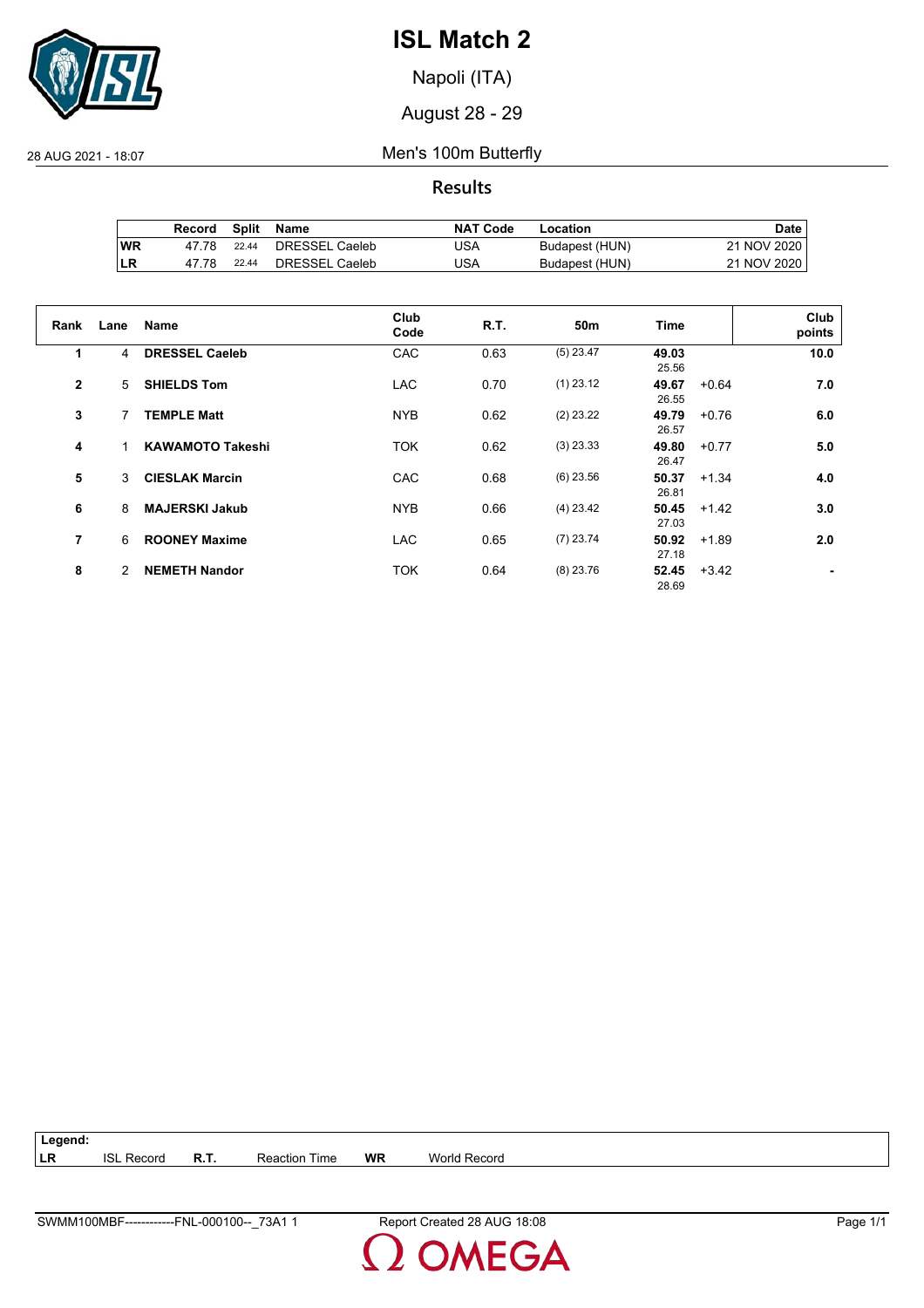

Napoli (ITA)

August 28 - 29

28 AUG 2021 - 18:13 Women's 200m Backstroke

**Results**

|           | Record  |       | Splits |         | Name           | <b>NAT Code</b> | -ocation             | Date        |
|-----------|---------|-------|--------|---------|----------------|-----------------|----------------------|-------------|
| WR        | 1:58.94 | 28.40 | 58.59  | 1:29.00 | McKEOWN Kaylee | AUS             | Different Area (AUS) | 28 NOV 2020 |
| <b>LR</b> | 1:59.25 | 27.62 | 57.75  | 1:28.65 | ATHERTON Minna | AUS             | London (GBR)         | 23 NOV 2019 |

| Rank         | Lane | Name                    | Club<br>Code | R.T. | 50m         | 100m                          | 150m                             | Time                      |         | Club<br>points |
|--------------|------|-------------------------|--------------|------|-------------|-------------------------------|----------------------------------|---------------------------|---------|----------------|
| 1            | 4    | <b>NELSON Beata</b>     | CAC          | 0.67 | $(3)$ 29.73 | (4) 1:01.71                   | $(=2)$ 1:33.20                   | 2:03.96                   |         | 15.0           |
| $\mathbf{2}$ | 5    | <b>WILM Ingrid</b>      | <b>LAC</b>   | 0.63 | $(2)$ 29.33 | 31.98<br>(2) 1:01.06<br>31.73 | 31.49<br>$(=2)$ 1:33.20<br>32.14 | 30.76<br>2:04.55<br>31.35 | $+0.59$ | 7.0            |
| 3            |      | <b>ZEVINA Daryna</b>    | <b>NYB</b>   | 0.72 | $(5)$ 29.91 | (3) 1:01.32<br>31.41          | (4) 1:33.47<br>32.15             | 2:05.50<br>32.03          | $+1.54$ | 6.0            |
| 4            | 6    | <b>BAKER Kathleen</b>   | <b>LAC</b>   | 0.62 | $(1)$ 28.94 | $(1)$ 1:00.42<br>31.48        | $(1)$ 1:32.15<br>31.73           | 2:05.80<br>33.65          | $+1.84$ | 5.0            |
| 5            | 2    | <b>MADDEN Paige</b>     | <b>TOK</b>   | 0.66 | $(6)$ 30.47 | $(5)$ 1:02.55<br>32.08        | (5) 1:34.24<br>31.69             | 2:06.05<br>31.81          | $+2.09$ | 4.0            |
| 6            | 1    | <b>WILD Cassie</b>      | <b>TOK</b>   | 0.64 | $(4)$ 29.85 | $(6)$ 1:02.82<br>32.97        | (6) 1:36.74<br>33.92             | 2:11.13<br>34.39          | $+7.17$ | $-1.0$         |
| 7            | 8    | <b>USTINOVA Daria K</b> | <b>NYB</b>   | 0.63 | $(7)$ 30.59 | $(7)$ 1:03.21<br>32.62        | $(7)$ 1:37.12<br>33.91           | 2:11.55<br>34.43          | $+7.59$ | $-1.0$         |
| 8            | 3    | <b>DEMLER Kathrin</b>   | <b>CAC</b>   | 0.71 | $(8)$ 31.04 | (8) 1:04.44<br>33.40          | $(8)$ 1:38.78<br>34.34           | 2:12.89<br>34.11          | $+8.93$ | $-1.0$         |

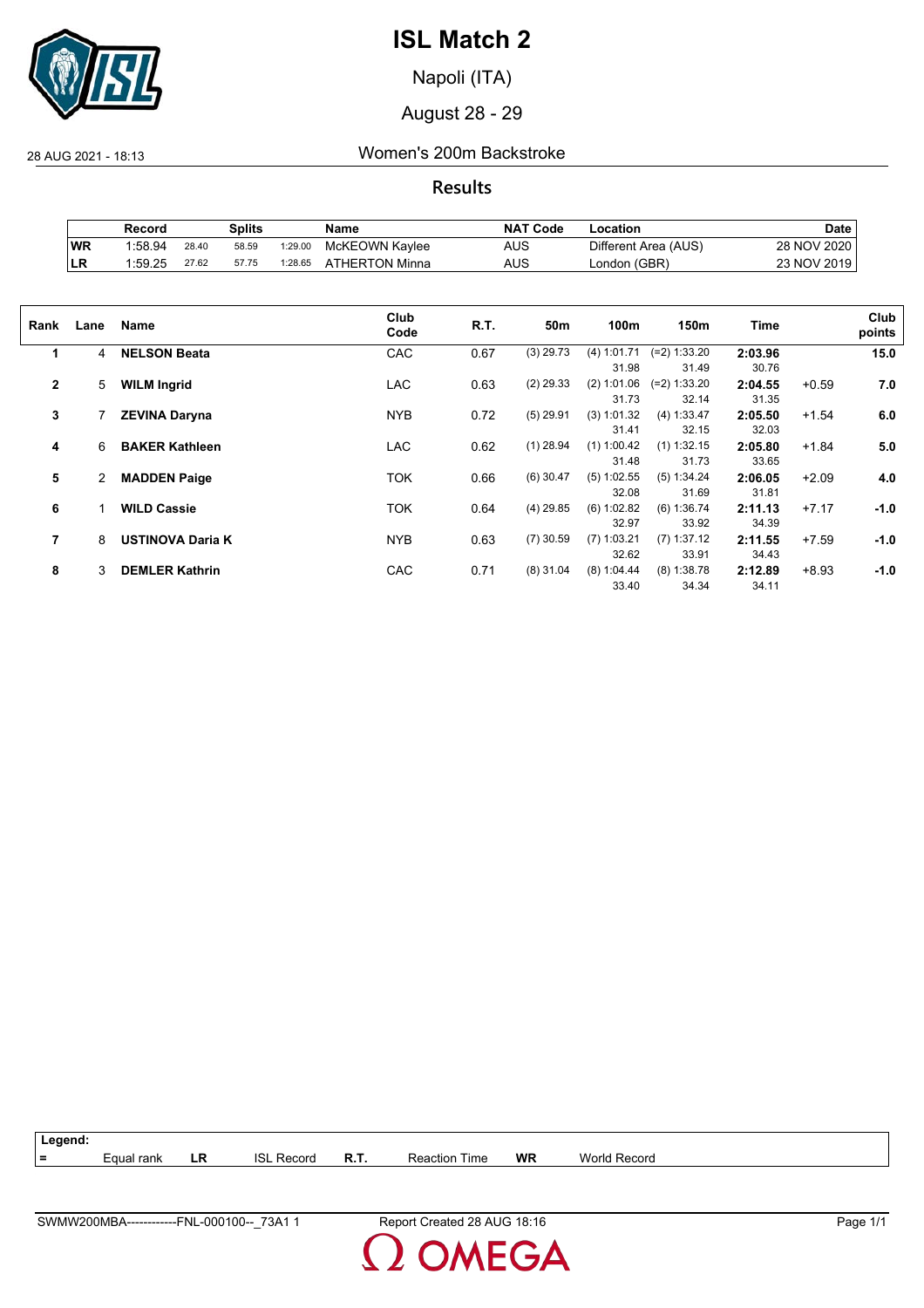

Napoli (ITA)

August 28 - 29

28 AUG 2021 - 18:17 Men's 200m Backstroke

**Results**

|           | Record  |       | <b>Splits</b> |         | Name                | <b>NAT Code</b> | Location       | Date          |
|-----------|---------|-------|---------------|---------|---------------------|-----------------|----------------|---------------|
| <b>WR</b> | 1:45.63 | 24.46 | 51.35         | 1:18.42 | LARKIN Mitchell     | AUS             | Sydney (AUS)   | 27 NOV 2015   |
| ILR       | 1:46.37 | 25.15 | 51.77         | 1:18.81 | <b>RYLOV Evgeny</b> | RUS             | Budapest (HUN) | 21 NOV 2020 L |

| Rank           | Lane | Name                      | Club<br>Code | R.T. | 50m         | 100m                 | 150m                   | Time             |         | Club<br>points |
|----------------|------|---------------------------|--------------|------|-------------|----------------------|------------------------|------------------|---------|----------------|
| 1              |      | <b>TARASEVICH Grigory</b> | <b>TOK</b>   | 0.54 | $(3)$ 26.37 | (3) 55.05<br>28.68   | (3) 1:23.81<br>28.76   | 1:51.74<br>27.93 |         | 10.0           |
| $\overline{2}$ | 2    | <b>BOHUS Richard</b>      | <b>TOK</b>   | 0.58 | $(4)$ 26.42 | $(6)$ 55.65<br>29.23 | (5) 1:24.66<br>29.01   | 1:52.10<br>27.44 | $+0.36$ | 7.0            |
| 3              | 3    | <b>STEWART Coleman</b>    | CAC          | 0.59 | $(6)$ 26.89 | $(7)$ 55.86<br>28.97 | (6) 1:24.87<br>29.01   | 1:52.15<br>27.28 | $+0.41$ | 6.0            |
| 4              | 5    | <b>CHRISTOU Apostolos</b> | <b>LAC</b>   | 0.60 | $(2)$ 26.16 | (2) 54.74<br>28.58   | (2) 1:23.77<br>29.03   | 1:52.23<br>28.46 | $+0.49$ | 5.0            |
| 5              | 4    | <b>WILLIAMS Brodie</b>    | CAC          | 0.61 | $(5)$ 26.44 | $(4)$ 55.15<br>28.71 | (4) 1:24.16<br>29.01   | 1:52.92<br>28.76 | $+1.18$ | 4.0            |
| 6              |      | <b>BRAUNSCHEIG Oleg</b>   | <b>NYB</b>   | 0.61 | $(1)$ 26.01 | $(1)$ 54.02<br>28.01 | $(1)$ 1:23.63<br>29.61 | 1:54.20<br>30.57 | $+2.46$ | 3.0            |
| 7              | 6    | <b>DEVINE Abrahm</b>      | <b>LAC</b>   | 0.64 | $(7)$ 27.01 | (5) 55.40<br>28.39   | $(7)$ 1:25.02<br>29.62 | 1:54.74<br>29.72 | $+3.00$ | 2.0            |
| 8              | 8    | <b>ALMEIDA Brandonn</b>   | <b>NYB</b>   | 0.65 | $(8)$ 27.85 | (8) 57.28<br>29.43   | $(8)$ 1:26.85<br>29.57 | 1:56.36<br>29.51 | $+4.62$ |                |

**Legend: LR** ISL Record **R.T.** Reaction Time **WR** World Record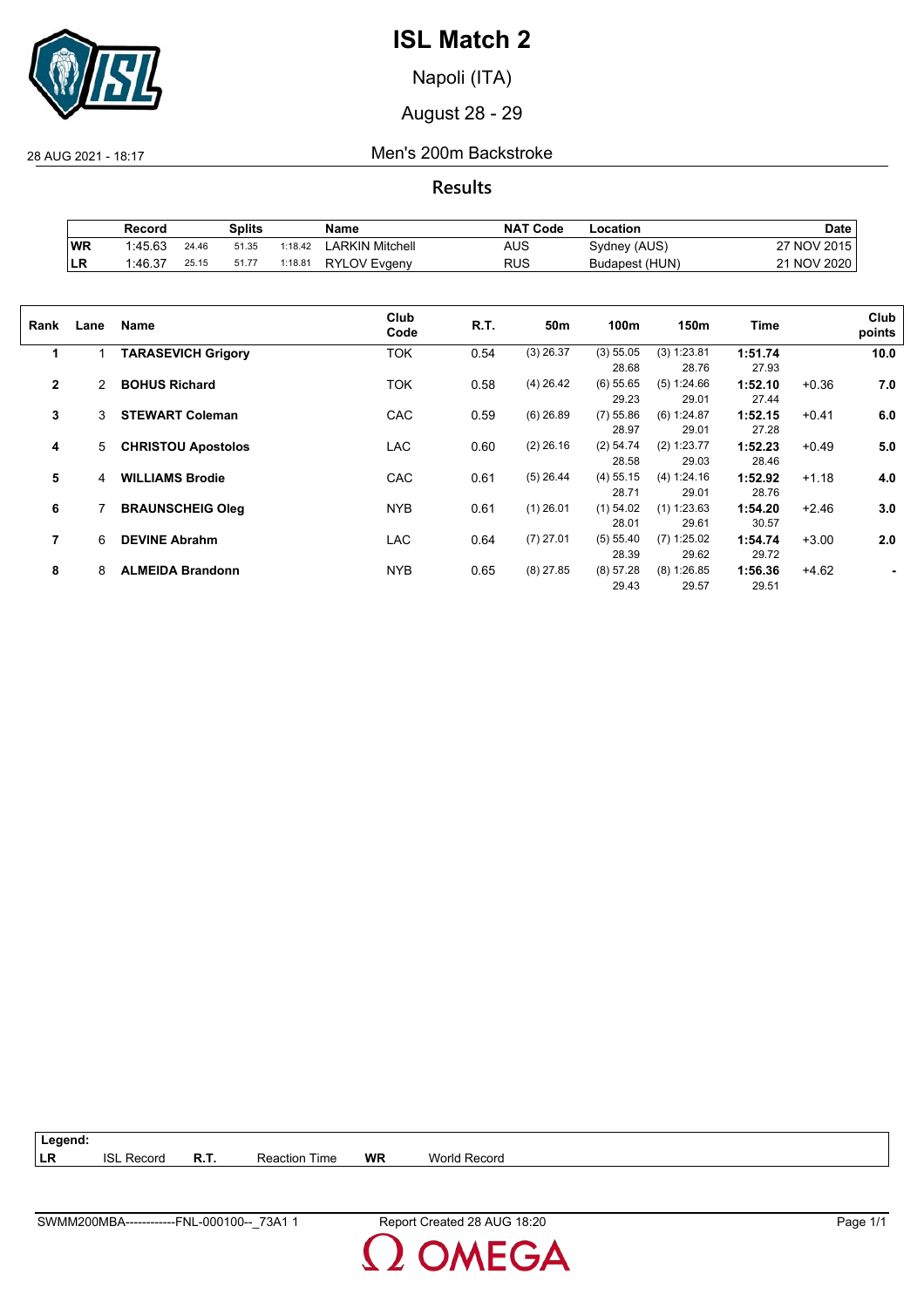

Napoli (ITA)

August 28 - 29

28 AUG 2021 - 18:24 Women's 200m Breaststroke

**Results**

|           | Record  |       | Splits  |         | Name                | <b>NAT</b><br>ˈ Code | -ocation         | <b>Date</b>            |
|-----------|---------|-------|---------|---------|---------------------|----------------------|------------------|------------------------|
| <b>WR</b> | 2:14.57 | 31.05 | 1:05.18 | 1:40.00 | <b>SONI Rebecca</b> | USA                  | Manchester (GBR) | 18 DEC 2009            |
| ΙLR       | 2:15.56 | 30.25 | 1:04.99 | 1:40.76 | <b>KING Lilly</b>   | USA                  | Budapest (HUN)   | <b>NOV 2020</b><br>າ 1 |

| Rank         | Lane         | Name                      | Club<br>Code | R.T. | 50m         | 100m          | 150m          | Time    |         | Club<br>points |
|--------------|--------------|---------------------------|--------------|------|-------------|---------------|---------------|---------|---------|----------------|
| 1            | 4            | <b>KING Lilly</b>         | CAC          | 0.67 | $(1)$ 31.01 | $(1)$ 1:06.47 | (2) 1:43.00   | 2:17.86 |         | 10.0           |
|              |              |                           |              |      |             | 35.46         | 36.53         | 34.86   |         |                |
| $\mathbf{2}$ | 3            | <b>ESCOBEDO Emily</b>     | <b>CAC</b>   | 0.72 | $(3)$ 31.96 | $(5)$ 1:07.39 | (1) 1:42.72   | 2:18.63 | $+0.77$ | 7.0            |
|              |              |                           |              |      |             | 35.43         | 35.33         | 35.91   |         |                |
| 3            | 8            | <b>WOOD Abbie</b>         | <b>NYB</b>   | 0.67 | $(4)$ 32.12 | (3) 1:07.16   | (3) 1:43.06   | 2:19.43 | $+1.57$ | 6.0            |
|              |              |                           |              |      |             | 35.04         | 35.90         | 36.37   |         |                |
| 4            | 6            | <b>GORBENKO Anastasia</b> | LAC          | 0.70 | $(2)$ 31.81 | $(2)$ 1:07.14 | (4) 1:43.12   | 2:20.11 | $+2.25$ | 5.0            |
|              |              |                           |              |      |             | 35.33         | 35.98         | 36.99   |         |                |
| 5            |              | <b>WATANABE Kanako</b>    | TOK          | 0.69 | $(5)$ 32.15 | (4) 1:07.22   | $(5)$ 1:43.23 | 2:20.92 | $+3.06$ | 4.0            |
|              |              |                           |              |      |             | 35.07         | 36.01         | 37.69   |         |                |
| 6            |              | <b>RENSHAW Molly</b>      | <b>NYB</b>   | 0.69 | $(8)$ 32.83 | $(7)$ 1:08.50 | (6) 1:44.56   | 2:21.17 | $+3.31$ | 3.0            |
|              |              |                           |              |      |             | 35.67         | 36.06         | 36.61   |         |                |
| 7            | $\mathbf{2}$ | <b>TUCKER Miranda</b>     | TOK          | 0.66 | $(6)$ 32.40 | $(8)$ 1:08.56 | (8) 1:45.48   | 2:22.42 | $+4.56$ | 2.0            |
|              |              |                           |              |      |             | 36.16         | 36.92         | 36.94   |         |                |
| 8            | 5            | <b>FRANCESCHI Sara</b>    | <b>LAC</b>   | 0.74 | $(7)$ 32.59 | (6) 1:08.33   | $(7)$ 1:45.28 | 2:23.32 | $+5.46$ |                |
|              |              |                           |              |      |             | 35.74         | 36.95         | 38.04   |         |                |

**Legend: LR** ISL Record **R.T.** Reaction Time **WR** World Record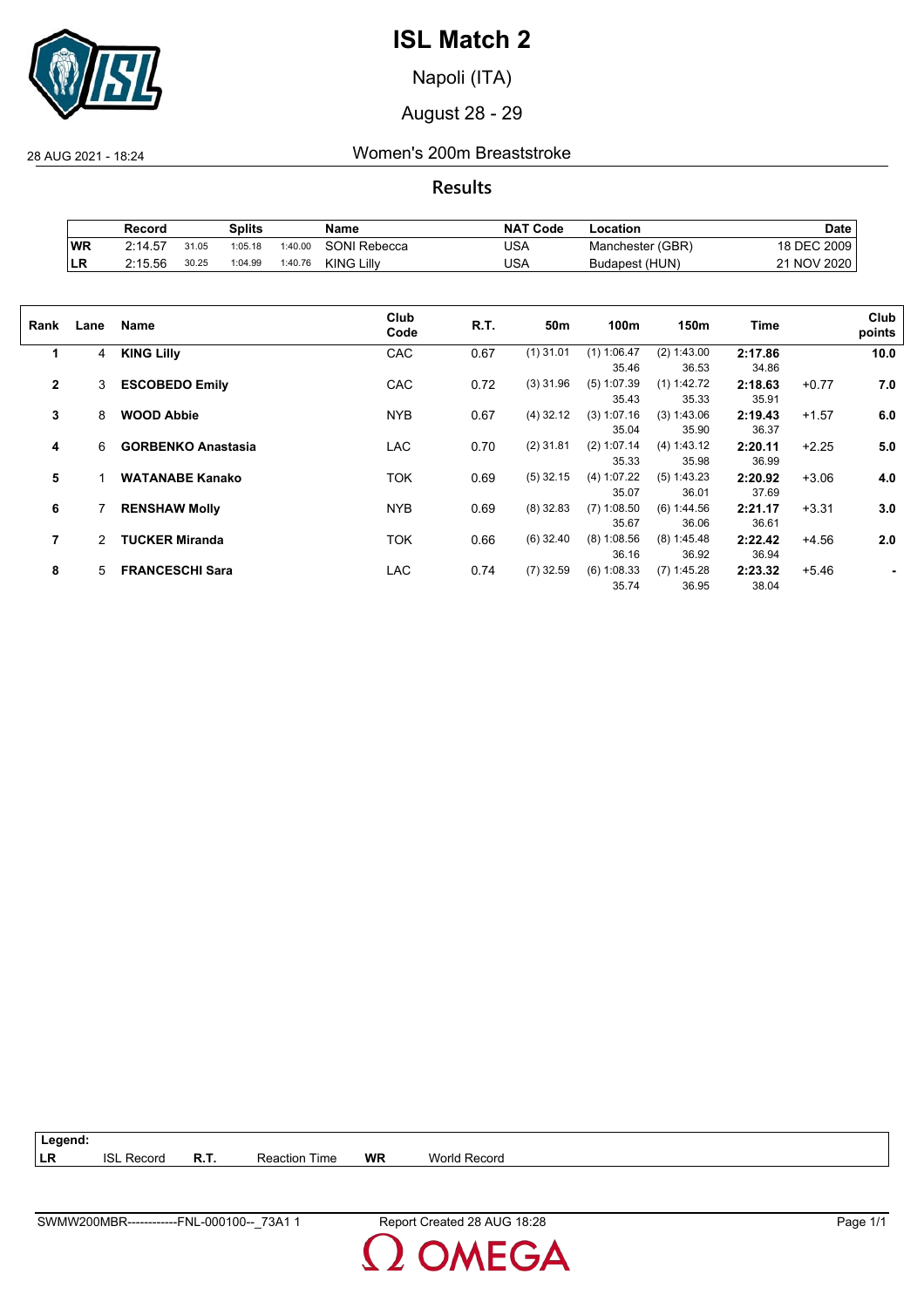

Napoli (ITA)

August 28 - 29

28 AUG 2021 - 18:29 Men's 200m Breaststroke

**Results**

|           | Record  |       | Splits |         | Name                  | <b>NAT Code</b> | ∟ocation       | <b>Date</b>     |
|-----------|---------|-------|--------|---------|-----------------------|-----------------|----------------|-----------------|
| <b>WR</b> | 2:00.16 | 27.01 | 57.62  | 1:28.75 | <b>PRIGODA Kirill</b> | RUS             | Hangzhou (CHN) | 13 DEC 2018     |
| ILR       | 2:00.58 | 27.64 | 58.61  | 1:29.40 | <b>KOCH Marco</b>     | GER             | Budapest (HUN) | <b>NOV 2020</b> |

| Rank           | Lane         | Name                         | Club<br>Code | R.T. | 50m         | 100m          | 150m          | Time    |         | Club<br>points |
|----------------|--------------|------------------------------|--------------|------|-------------|---------------|---------------|---------|---------|----------------|
| 1              | $\mathbf{2}$ | <b>SETO Daiya</b>            | <b>TOK</b>   | 0.62 | $(1)$ 27.96 | $(1)$ 58.92   | $(1)$ 1:30.73 | 2:02.72 |         | 12.0           |
|                |              |                              |              |      |             | 30.96         | 31.81         | 31.99   |         |                |
| $\overline{2}$ |              | <b>KOSEKI Yasuhiro</b>       | <b>TOK</b>   | 0.67 | $(2)$ 28.38 | $(2)$ 59.83   | (2) 1:31.99   | 2:05.15 | $+2.43$ | 7.0            |
|                |              |                              |              |      |             | 31.45         | 32.16         | 33.16   |         |                |
| 3              |              | <b>KOCH Marco</b>            | <b>NYB</b>   | 0.73 | $(5)$ 29.07 | $(6)$ 1:01.21 | (4) 1:33.30   | 2:05.88 | $+3.16$ | 6.0            |
|                |              |                              |              |      |             | 32.14         | 32.09         | 32.58   |         |                |
| 4              | 4            | <b>CORDES Kevin</b>          | CAC          | 0.71 | $(3)$ 28.48 | (3) 1:00.01   | (3) 1:32.84   | 2:06.08 | $+3.36$ | 5.0            |
|                |              |                              |              |      |             | 31.53         | 32.83         | 33.24   |         |                |
| 5              | 6            | <b>ROTHBAUER Christopher</b> | LAC          | 0.70 | $(4)$ 28.55 | (4) 1:00.73   | (5) 1:33.32   | 2:06.47 | $+3.75$ | 4.0            |
|                |              |                              |              |      |             | 32.18         | 32.59         | 33.15   |         |                |
| 6              | 5            | <b>LICON WIII</b>            | LAC          | 0.70 | $(6)$ 29.09 | $(5)$ 1:01.09 | $(6)$ 1:33.85 | 2:07.20 | $+4.48$ | 3.0            |
|                |              |                              |              |      |             | 32.00         | 32.76         | 33.35   |         |                |
| 7              | 8            | <b>HEINTZ Philip</b>         | <b>NYB</b>   | 0.73 | $(7)$ 29.18 | $(7)$ 1:01.71 | (7) 1:34.61   | 2:08.41 | $+5.69$ | ٠              |
|                |              |                              |              |      |             | 32.53         | 32.90         | 33.80   |         |                |
| 8              | 3            | <b>SZARANEK Mark</b>         | CAC          | 0.67 | $(8)$ 29.48 | $(8)$ 1:02.51 | $(8)$ 1:36.41 | 2:10.27 | $+7.55$ |                |
|                |              |                              |              |      |             | 33.03         | 33.90         | 33.86   |         |                |

| $\vert$ Legend: |                   |                      |    |              |
|-----------------|-------------------|----------------------|----|--------------|
| I LR            | <b>ISL Record</b> | <b>Reaction Time</b> | WR | World Record |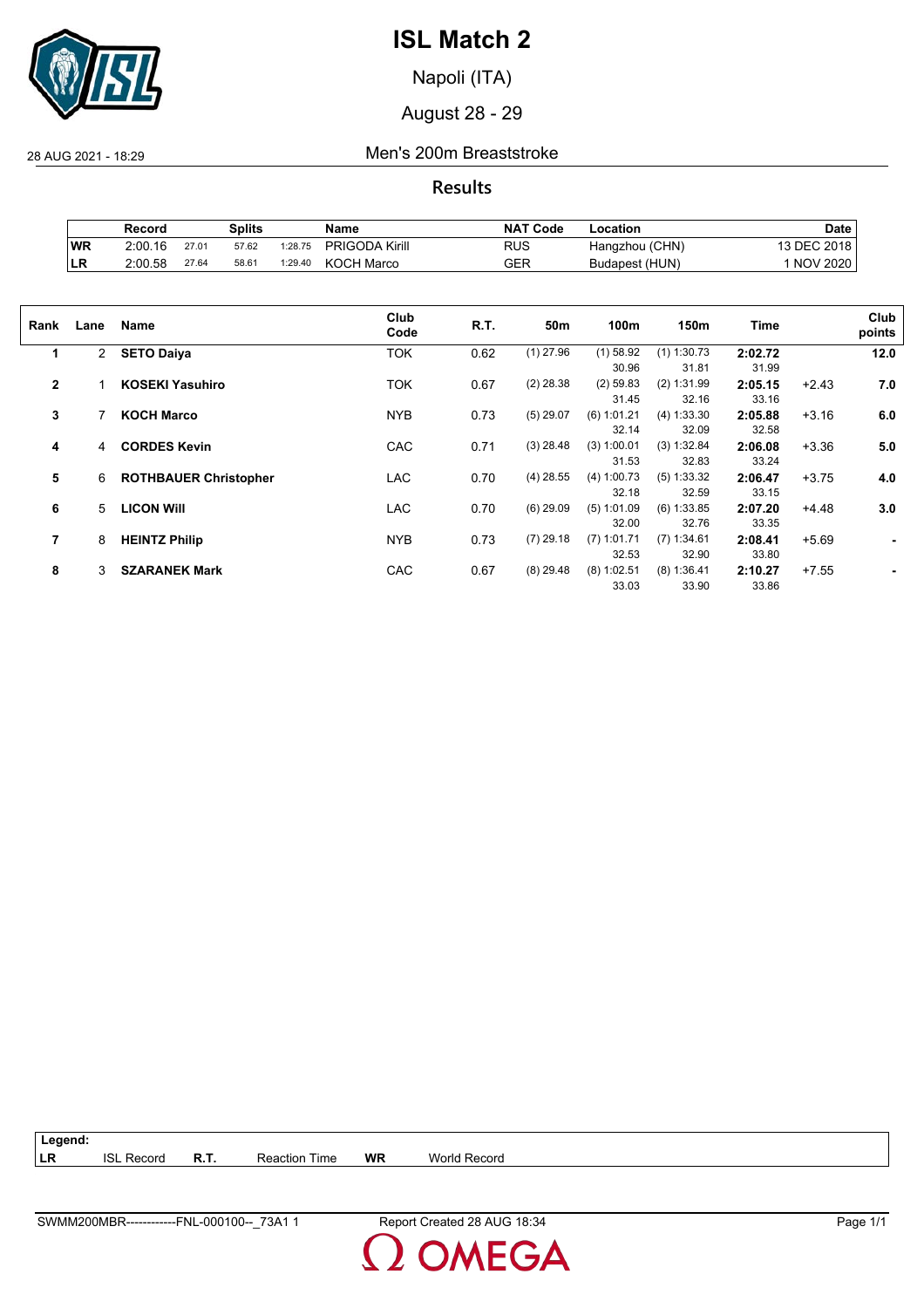

Napoli (ITA)

August 28 - 29

 $\sqrt{2}$ 

28 AUG 2021 - 18:34 Women's 4x100m Freestyle

**Results**

|           | Record  |       | Splits  |         | <b>NAT (Relay)</b>    | Location       | <b>Date</b> |
|-----------|---------|-------|---------|---------|-----------------------|----------------|-------------|
| <b>WR</b> | 3:26.53 | 52.39 | 1:42.97 | 2:35.52 | NED - Netherlands     | Doha (QAT)     | 5 DEC 2014  |
| LR        | 3:25.37 | 50.94 | 1:42.53 | 2:33.82 | ENS - Energy Standard | Budapest (HUN) | 21 NOV 2020 |

| Rank           | Lane           | Club / Name                   | R.T. | 50m   | 100m  | <b>Time</b>   |         | Club<br>points |
|----------------|----------------|-------------------------------|------|-------|-------|---------------|---------|----------------|
| 1              | 5              | <b>LAC - LA Current</b>       |      |       |       | 3:31.29       |         | 24.0           |
|                |                | <b>WILSON Madison</b>         | 0.72 | 25.30 | 52.18 | $(1)$ 52.18   |         |                |
|                |                | <b>WEITZEIL Abbey</b>         | 0.32 | 24.12 | 51.54 | (1) 1:43.72   |         |                |
|                |                | <b>MARSH Alyssa</b>           | 0.25 | 25.70 | 54.24 | $(1)$ 2:37.96 |         |                |
|                |                | <b>DUMONT Valentine</b>       | 0.24 | 25.66 | 53.33 |               |         |                |
| $\mathbf 2$    | 3              | <b>CAC - Cali Condors</b>     |      |       |       | 3:33.07       | $+1.78$ | 14.0           |
|                |                | <b>SAVARD Katerine</b>        | 0.64 | 25.57 | 53.99 | (5) 53.99     |         |                |
|                |                | PIETRUSCHKA Marie             | 0.21 | 25.39 | 53.47 | (3) 1:47.46   |         |                |
|                |                | <b>DAHLIA Kelsi</b>           | 0.42 | 25.55 | 53.28 | $(2)$ 2:40.74 |         |                |
|                |                | <b>BROWN Erika</b>            | 0.39 | 24.76 | 52.33 |               |         |                |
| 3              | 4              | <b>CAC - Cali Condors</b>     |      |       |       | 3:35.23       | $+3.94$ | 12.0           |
|                |                | <b>DRESSEL Sherridon</b>      | 0.63 | 26.23 | 53.66 | (4) 53.66     |         |                |
|                |                | de WAARD Maaike               | 0.28 | 25.57 | 54.34 | (4) 1:48.00   |         |                |
|                |                | <b>KULLMAN Leonie</b>         | 0.18 | 26.78 | 54.90 | $(6)$ 2:42.90 |         |                |
|                |                | <b>NELSON Beata</b>           | 0.22 | 25.06 | 52.33 |               |         |                |
| 4              | 8              | <b>NYB - NY Breakers</b>      |      |       |       | 3:35.56       | $+4.27$ | 10.0           |
|                |                | <b>HOPE Lucy</b>              | 0.71 | 25.71 | 53.55 | (2) 53.55     |         |                |
|                |                | STEENBERGEN Marrit            | 0.30 | 25.57 | 53.36 | (2) 1:46.91   |         |                |
|                |                | <b>PEDA Paulina</b>           | 0.25 | 25.79 | 54.57 | $(3)$ 2:41.48 |         |                |
|                |                | <b>CHIMROVA Svetlana</b>      | 0.25 | 25.88 | 54.08 |               |         |                |
| 5              | $\overline{2}$ | <b>TOK - Tokyo Frog Kings</b> |      |       |       | 3:35.80       | $+4.51$ | 8.0            |
|                |                | <b>IGARASHI Chihiro</b>       | 0.59 | 25.97 | 53.57 | (3) 53.57     |         |                |
|                |                | <b>MADDEN Paige</b>           | 0.32 | 26.36 | 54.81 | $(6)$ 1:48.38 |         |                |
|                |                | <b>TETZLOFF Aly</b>           | 0.36 | 25.72 | 54.49 | $(5)$ 2:42.87 |         |                |
|                |                | DELOOF Gabby                  | 0.25 | 25.14 | 52.93 |               |         |                |
| 6              | $\overline{7}$ | <b>NYB - NY Breakers</b>      |      |       |       | 3:35.92       | $+4.63$ | 6.0            |
|                |                | <b>USTINOVA Daria S</b>       | 0.74 | 25.91 | 54.19 | (7) 54.19     |         |                |
|                |                | <b>SURKOVA Arina</b>          | 0.39 | 25.33 | 54.29 | $(7)$ 1:48.48 |         |                |
|                |                | FIEDKIEWICZ Kornelia          | 0.26 | 25.84 | 54.06 | $(4)$ 2:42.54 |         |                |
|                |                | <b>TCHORZ Alicja</b>          | 0.31 | 25.33 | 53.38 |               |         |                |
| $\overline{7}$ | 6              | <b>LAC - LA Current</b>       |      |       |       | 3:38.81       | $+7.52$ | $-2.0$         |
|                |                | <b>DAHLKE Mikaela</b>         | 0.75 | 26.18 | 54.20 | (8) 54.20     |         |                |
|                |                | CLARK Imogen                  | 0.33 | 25.78 | 55.08 | $(8)$ 1:49.28 |         |                |
|                |                | <b>WILM Ingrid</b>            | 0.04 | 25.91 | 54.65 | $(7)$ 2:43.93 |         |                |
|                |                | NTOUNTOUNAKI Anna             | 0.29 | 26.18 | 54.88 |               |         |                |
| 8              | $\mathbf{1}$   | <b>TOK - Tokyo Frog Kings</b> |      |       |       | 3:38.98       | $+7.69$ | $-2.0$         |
|                |                | <b>AOKI Tomomi</b>            | 0.64 | 26.11 | 54.07 | (6) 54.07     |         |                |
|                |                | <b>MEYNEN Julie</b>           | 0.24 | 25.81 | 54.15 | (5) 1:48.22   |         |                |
|                |                | <b>MACINNES Keanna</b>        | 0.21 | 26.42 | 56.07 | $(8)$ 2:44.29 |         |                |
|                |                | <b>GINGRICH Leah</b>          | 0.39 | 26.16 | 54.69 |               |         |                |
|                |                |                               |      |       |       |               |         |                |

| Legena:   |                   |             |                           |           |                     |
|-----------|-------------------|-------------|---------------------------|-----------|---------------------|
| <b>LR</b> | <b>ISL Record</b> | <b>R.T.</b> | —<br><b>Reaction Time</b> | <b>WR</b> | <b>World Record</b> |
|           |                   |             |                           |           |                     |

**Legend:**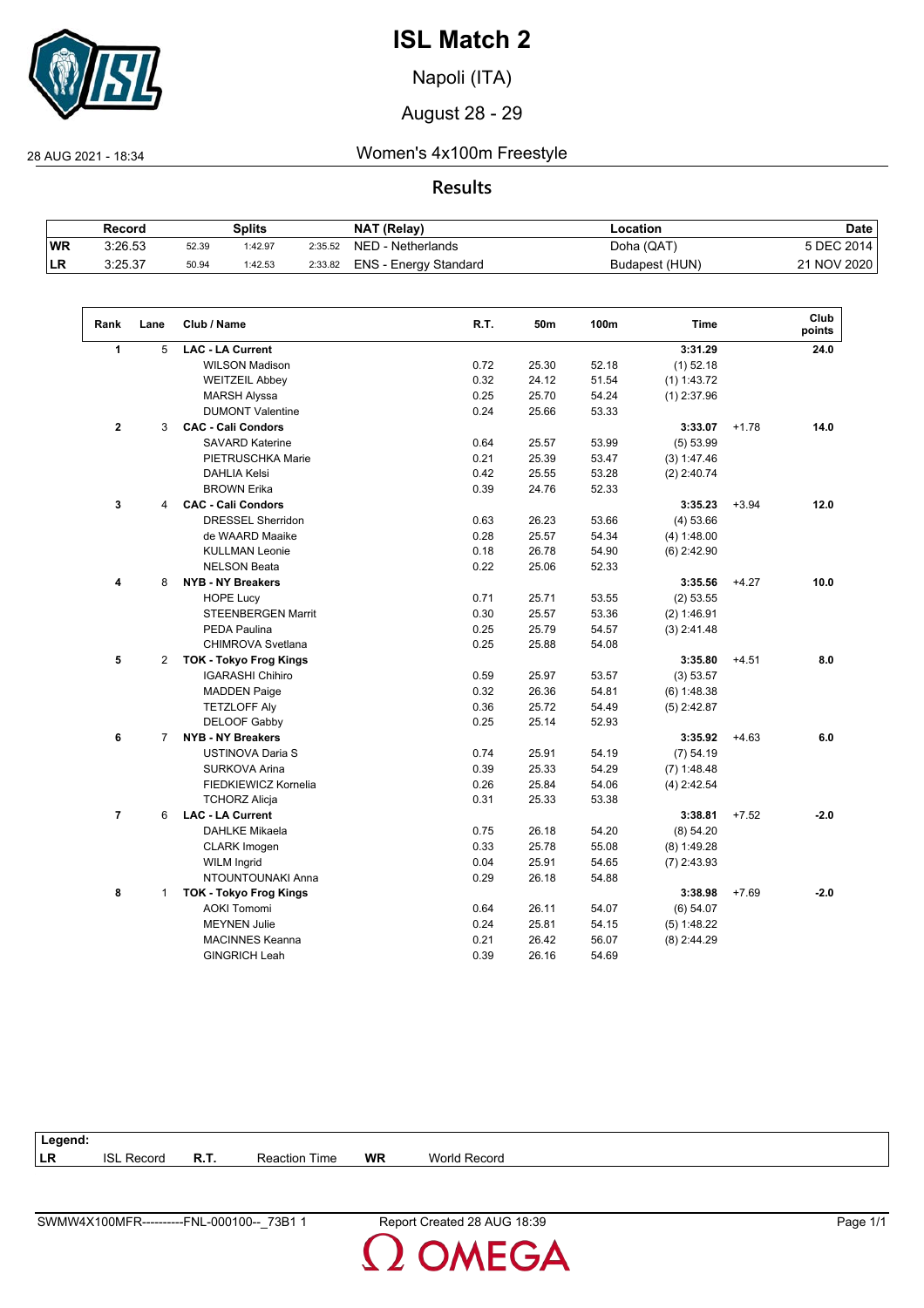

Napoli (ITA)

August 28 - 29

### Women's 100m Butterfly

## **Race Information**

# **REVISED**<br>4 SEP 14:55

| <b>Penalty time:</b> | 58.50                    | Aggregate rating of the event: | 17822 |
|----------------------|--------------------------|--------------------------------|-------|
| Jackpot time:        | 2.20                     | Rating income per point:       | 921   |
| limit time:          | $57.83$ $(55.63 + 2.20)$ |                                |       |

### **After Women's 100m Butterfly**

| Rank Name            | Club       | <b>Points</b>            | <b>Instant Event</b><br>Rating | <b>New Event Rating</b> |          | <b>New Event ISL Rating</b> | Rank    |
|----------------------|------------|--------------------------|--------------------------------|-------------------------|----------|-----------------------------|---------|
| <b>DAHLIA Kelsi</b>  | CAC        | 12.0                     | 11051                          | 7259                    | $(+606)$ |                             | $(=)$   |
| 2 BROWN Erika        | <b>CAC</b> | 7.0                      | 6447                           | 2515                    | (+558)   | 10                          | $(+3)$  |
| 3 CHIMROVA Svetlana  | <b>NYB</b> | 6.0                      | 5526                           | 2477                    | $(+466)$ | 11                          | $(+1)$  |
| 4 TETZLOFF Aly       | TOK        | 5.0                      | 4605                           | 2360                    | $(+406)$ | $12 \overline{ }$           | $(+2)$  |
| 5 NTOUNTOUNAKI Anna  | LAC        | 4.0                      | 3684                           | 959                     | (+282)   | 61                          | $(+40)$ |
| 6 GASSON Helena      | LAC.       | 3.0                      | 2763                           | 1059                    | $(+190)$ | 21                          | (+67)   |
| <b>SURKOVA Arina</b> | <b>NYB</b> | $\overline{\phantom{a}}$ | 0                              | 2614                    | $(-87)$  | 9                           | $(-1)$  |
| 8 JONES Harriet      | ток        | $\blacksquare$           | 0                              | 900                     | $(-100)$ | 85                          | $(-64)$ |

### **Total Race's Club Points**

#### **Match Standings after event 39/39**

| Rank | <b>Name</b>        | <b>Points</b> | <b>Penalties</b>         | <b>New Points</b> | Rank Name           | Aggregate<br><b>Swimmer Points Penalties</b> | Aggregate | <b>Actual</b><br><b>Points</b> |
|------|--------------------|---------------|--------------------------|-------------------|---------------------|----------------------------------------------|-----------|--------------------------------|
|      | 1 Cali Condors     | 19.0          | $\overline{\phantom{a}}$ | 19.0              | <b>Cali Condors</b> | 711.0                                        | $-4.0$    | 707.0                          |
|      | 2 LA Current       | 7.0           | $\overline{\phantom{a}}$ | 7.0               | 2 LA Current        | 406.5                                        | $-4.0$    | 402.5                          |
|      | 3 NY Breakers      | 6.0           | $\overline{\phantom{a}}$ | 6.0               | 3 Tokyo Frog Kings  | 391.5                                        | $-9.0$    | 382.5                          |
|      | 4 Tokyo Frog Kings | 5.0           | $-1.0$                   | 4.0               | 4 NY Breakers       | 279.0                                        | $-10.0$   | 269.0                          |
|      |                    |               |                          |                   |                     |                                              |           |                                |

### **Note:**

Ratings values are rounded.

### **REVISED**

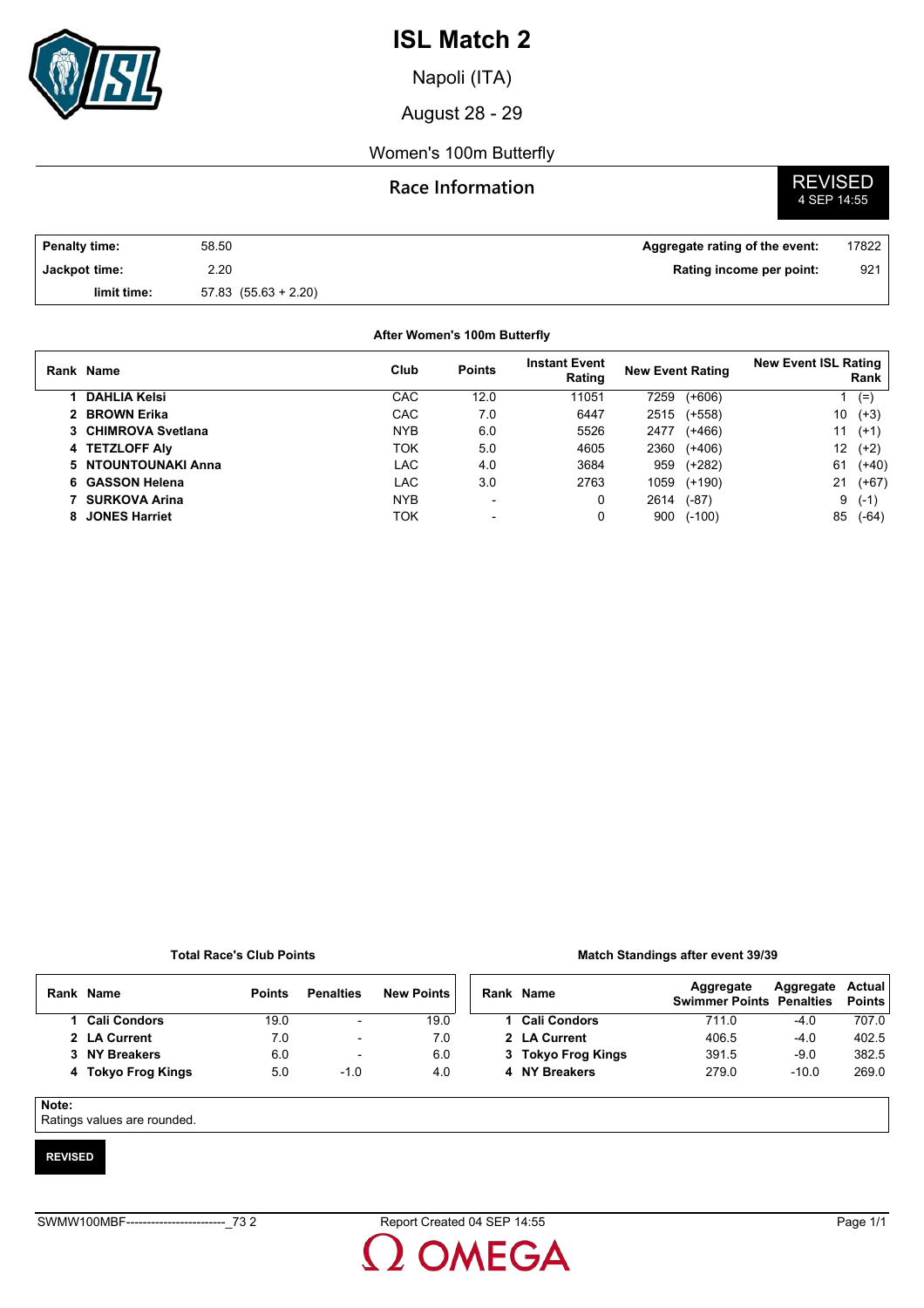

Napoli (ITA)

August 28 - 29

### Men's 100m Butterfly

## **Race Information**

# **REVISED**<br>4 SEP 14:55

| Penalty time: | 52.50                    | Aggregate rating of the event: | 28732 |
|---------------|--------------------------|--------------------------------|-------|
| Jackpot time: | .95                      | Rating income per point:       | 1127  |
| limit time:   | $50.98$ $(49.03 + 1.95)$ |                                |       |

### **After Men's 100m Butterfly**

| Rank Name             | Club       | <b>Points</b>  | <b>Instant Event</b><br>Rating | <b>New Event Rating</b> |           | <b>New Event ISL Rating</b><br>Rank |         |
|-----------------------|------------|----------------|--------------------------------|-------------------------|-----------|-------------------------------------|---------|
| <b>DRESSEL Caeleb</b> | CAC        | 10.0           | 11274                          | 11329                   | $(+1074)$ |                                     | $(=)$   |
| 2 SHIELDS Tom         | LAC        | 7.0            | 7892                           | 7588                    | $(+70)$   | 3                                   | $(=)$   |
| 3 TEMPLE Matt         | <b>NYB</b> | 6.0            | 6764                           | 1576                    | $(+576)$  | 12                                  | $(+7)$  |
| 4 KAWAMOTO Takeshi    | TOK        | 5.0            | 5637                           | 3363                    | $(+476)$  | 8                                   | $(+1)$  |
| 5 CIESLAK Marcin      | <b>CAC</b> | 4.0            | 4509                           | 3569                    | $(+364)$  |                                     | $5(+2)$ |
| 6 MAJERSKI Jakub      | <b>NYB</b> | 3.0            | 3382                           | 1238                    | $(+238)$  | 18                                  | $(+1)$  |
| <b>ROONEY Maxime</b>  | LAC        | 2.0            | 2255                           | 2004                    | $(+138)$  | 11                                  | $(=)$   |
| <b>NEMETH Nandor</b>  | ток        | $\blacksquare$ | 0                              | 900                     | $(-100)$  | 78                                  | $(-59)$ |

### **Total Race's Club Points**

#### **Match Standings after event 39/39**

|       | Rank Name          | <b>Points</b> | <b>Penalties</b>         | <b>New Points</b> |  | Rank Name           | Aggregate<br><b>Swimmer Points Penalties</b> | Aggregate | Actual<br><b>Points</b> |
|-------|--------------------|---------------|--------------------------|-------------------|--|---------------------|----------------------------------------------|-----------|-------------------------|
|       | 1 Cali Condors     | 14.0          | $\overline{\phantom{0}}$ | 14.0              |  | <b>Cali Condors</b> | 711.0                                        | $-4.0$    | 707.0                   |
|       | 2 LA Current       | 9.0           | $\overline{\phantom{0}}$ | 9.0               |  | 2 LA Current        | 406.5                                        | $-4.0$    | 402.5                   |
|       | 2 NY Breakers      | 9.0           | $\overline{\phantom{a}}$ | 9.0               |  | 3 Tokyo Frog Kings  | 391.5                                        | $-9.0$    | 382.5                   |
|       | 4 Tokyo Frog Kings | 5.0           | $\overline{\phantom{a}}$ | 5.0               |  | 4 NY Breakers       | 279.0                                        | $-10.0$   | 269.0                   |
|       |                    |               |                          |                   |  |                     |                                              |           |                         |
| Note: |                    |               |                          |                   |  |                     |                                              |           |                         |

Ratings values are rounded.

### **REVISED**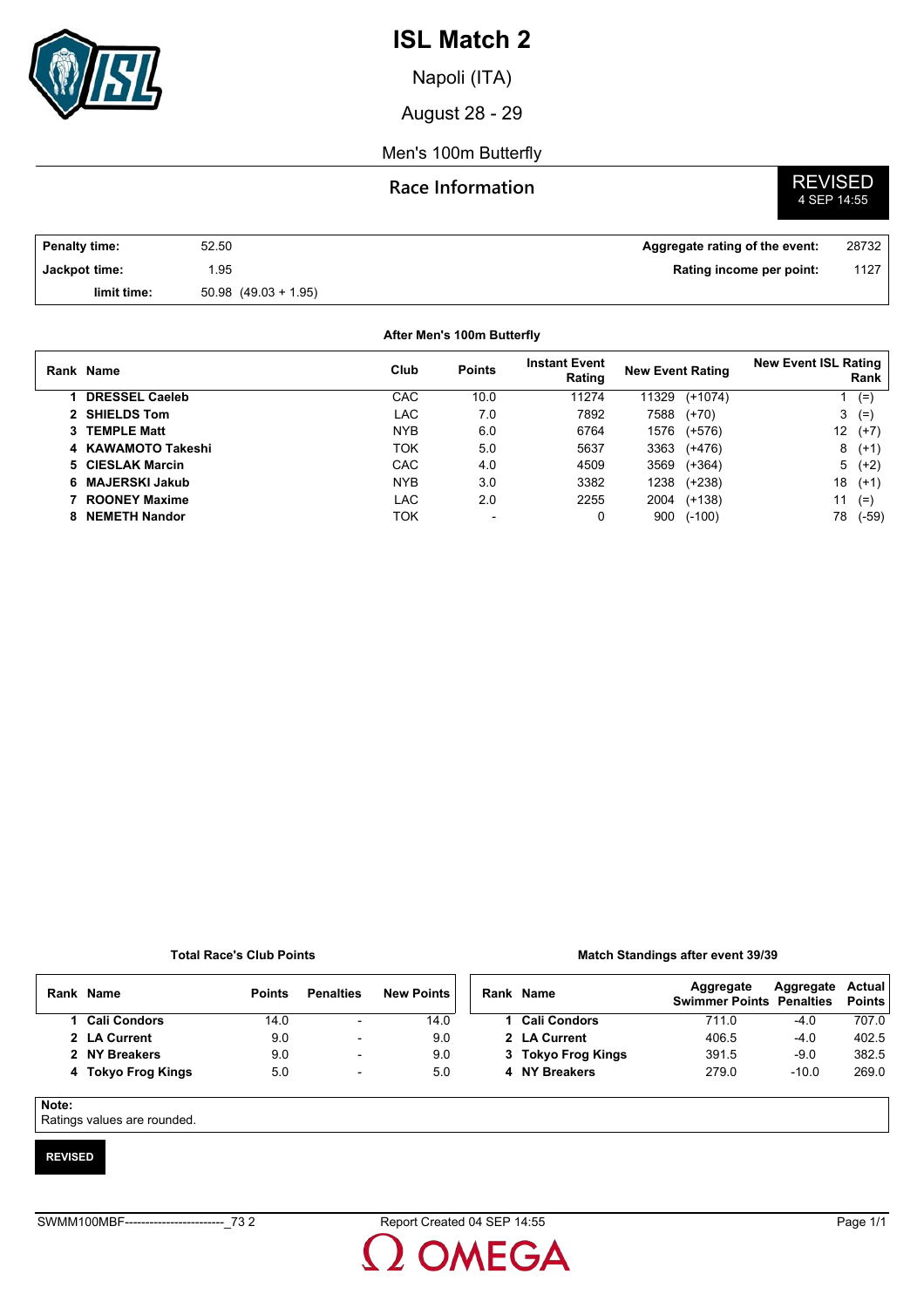

Napoli (ITA)

August 28 - 29

## Women's 200m Backstroke

## **Race Information**

# **REVISED**<br>4 SEP 14:55

| <b>Penalty time:</b> | 2:11.00                      | Aggregate rating of the event: | 13648 |
|----------------------|------------------------------|--------------------------------|-------|
| Jackpot time:        | 4.80                         | Rating income per point:       | 842   |
| limit time:          | $2.08.76$ $(2.03.96 + 4.80)$ |                                |       |

### **After Women's 200m Backstroke**

|   | Rank Name               | Club       | <b>Points</b>            | <b>Instant Event</b><br>Rating | <b>New Event Rating</b> |           | <b>New Event ISL Rating</b> | Rank    |
|---|-------------------------|------------|--------------------------|--------------------------------|-------------------------|-----------|-----------------------------|---------|
|   | <b>NELSON Beata</b>     | CAC        | 15.0                     | 12630                          | 7720                    | $(+1173)$ |                             | $2(+1)$ |
|   | 2 WILM Ingrid           | LAC        | 7.0                      | 5894                           | 1489                    | (+489)    | 13                          | $(+2)$  |
|   | 3 ZEVINA Daryna         | <b>NYB</b> | 6.0                      | 5052                           | 2375                    | (+416)    |                             | $8(+2)$ |
|   | 4 BAKER Kathleen        | LAC        | 5.0                      | 4210                           | 1321                    | $(+321)$  | 15                          | $(=)$   |
|   | 5 MADDEN Paige          | ток        | 4.0                      | 3368                           | 1237                    | $(+237)$  | 16                          | $(-1)$  |
|   | 6 WILD Cassie           | TOK        | $\overline{\phantom{a}}$ | 0                              | 900                     | $(-100)$  | 81                          | $(-66)$ |
|   | <b>USTINOVA Daria K</b> | <b>NYB</b> | $\overline{\phantom{0}}$ | 0                              | 423                     | $(-89)$   | 169                         | $(-18)$ |
| 8 | <b>DEMLER Kathrin</b>   | CAC        |                          | 0                              | 540                     | (-89)     | 142                         | $(-19)$ |

### **Total Race's Club Points**

#### **Match Standings after event 39/39**

|  | Rank Name          | <b>Points</b> | <b>Penalties</b>         | <b>New Points</b> | Rank Nam |        |
|--|--------------------|---------------|--------------------------|-------------------|----------|--------|
|  | 1 Cali Condors     | 15.0          | $-1.0$                   | 14.0              |          | Cali   |
|  | 2 LA Current       | 12.0          | $\overline{\phantom{a}}$ | 12.0              |          | 2 LA   |
|  | 3 NY Breakers      | 6.0           | $-1.0$                   | 5.0               |          | 3 Toky |
|  | 4 Tokyo Frog Kings | 4.0           | $-1.0$                   | 3.0               |          | 4 NY I |
|  |                    |               |                          |                   |          |        |

| Rank Name          | Aggregate<br><b>Swimmer Points Penalties</b> | Aggregate Actual | <b>Points</b> |
|--------------------|----------------------------------------------|------------------|---------------|
| 1 Cali Condors     | 711.0                                        | $-4.0$           | 707.0         |
| 2 LA Current       | 406.5                                        | $-4.0$           | 402.5         |
| 3 Tokyo Frog Kings | 391.5                                        | $-9.0$           | 382.5         |
| 4 NY Breakers      | 279.0                                        | $-10.0$          | 269.0         |
|                    |                                              |                  |               |

### **Note:**

Ratings values are rounded.

### **REVISED**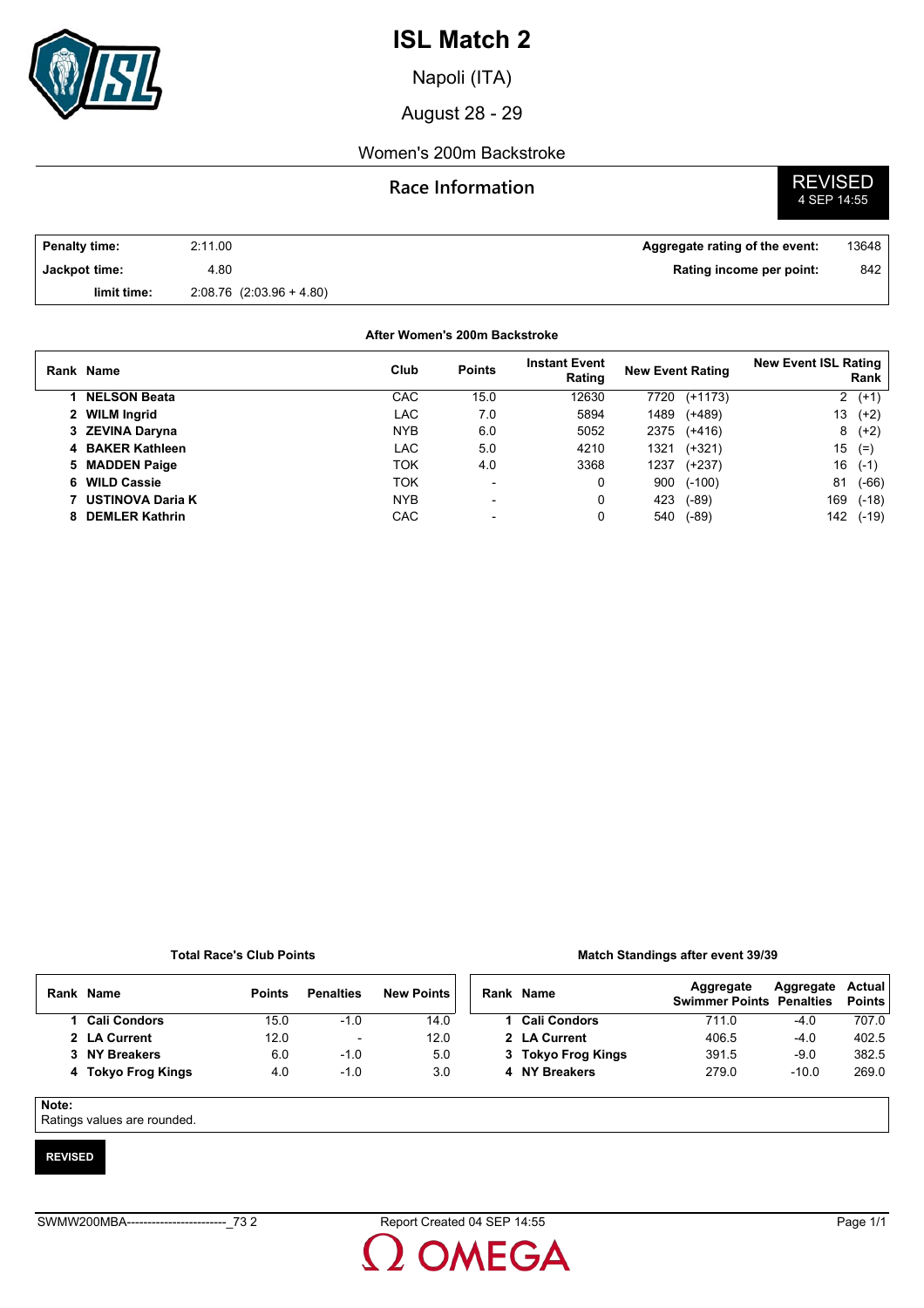

Napoli (ITA)

August 28 - 29

## Men's 200m Backstroke

## **Race Information**

# **REVISED**<br>4 SEP 14:55

| <b>Penalty time:</b> | 1:58.00                      | Aggregate rating of the event: | 6985 |
|----------------------|------------------------------|--------------------------------|------|
| Jackpot time:        | 4.30                         | Rating income per point:       | 716  |
| limit time:          | $1.56.04$ $(1.51.74 + 4.30)$ |                                |      |

### **After Men's 200m Backstroke**

| Rank Name                 | Club       | <b>Points</b> | <b>Instant Event</b><br>Rating | <b>New Event Rating</b> |          | <b>New Event ISL Rating</b> | Rank    |
|---------------------------|------------|---------------|--------------------------------|-------------------------|----------|-----------------------------|---------|
| <b>TARASEVICH Grigory</b> | ток        | 10.0          | 7159                           | 1616                    | $(+616)$ | 9                           | $(+5)$  |
| 2 BOHUS Richard           | ток        | 7.0           | 5011                           | 1401                    | $(+401)$ | 11                          | $(+3)$  |
| 3 STEWART Coleman         | CAC        | 6.0           | 4296                           | 878                     | (+329)   | 76                          | $(+93)$ |
| 4 CHRISTOU Apostolos      | LAC        | 5.0           | 3580                           | 1198                    | $(+361)$ | 14                          | $(+63)$ |
| 5 WILLIAMS Brodie         | CAC        | 4.0           | 2864                           | 1186                    | $(+186)$ | 15                          | $(-1)$  |
| 6 BRAUNSCHEIG Oleg        | <b>NYB</b> | 3.0           | 2148                           | 1115                    | $(+115)$ | 17                          | $(-3)$  |
| <b>DEVINE Abrahm</b>      | LAC        | 2.0           | 1432                           | 924                     | $(+76)$  | 74                          | $(+2)$  |
| 8 ALMEIDA Brandonn        | <b>NYB</b> |               |                                | 650                     | $(-100)$ | 139                         | $(-37)$ |

### **Total Race's Club Points**

#### **Match Standings after event 39/39**

| Rank  | Name             | <b>Points</b> | <b>Penalties</b>         | <b>New Points</b> |  | Rank Name           | Aggregate<br><b>Swimmer Points Penalties</b> | Aggregate | Actual<br><b>Points</b> |
|-------|------------------|---------------|--------------------------|-------------------|--|---------------------|----------------------------------------------|-----------|-------------------------|
|       | Tokyo Frog Kings | 17.0          | ۰.                       | 17.0              |  | <b>Cali Condors</b> | 711.0                                        | $-4.0$    | 707.0                   |
|       | 2 Cali Condors   | 10.0          | ۰                        | 10.0              |  | 2 LA Current        | 406.5                                        | $-4.0$    | 402.5                   |
|       | 3 LA Current     | 7.0           | $\overline{\phantom{a}}$ | 7.0               |  | 3 Tokyo Frog Kings  | 391.5                                        | $-9.0$    | 382.5                   |
|       | 4 NY Breakers    | 3.0           | $\overline{\phantom{a}}$ | 3.0               |  | 4 NY Breakers       | 279.0                                        | $-10.0$   | 269.0                   |
| Note: |                  |               |                          |                   |  |                     |                                              |           |                         |

Ratings values are rounded.

### **REVISED**

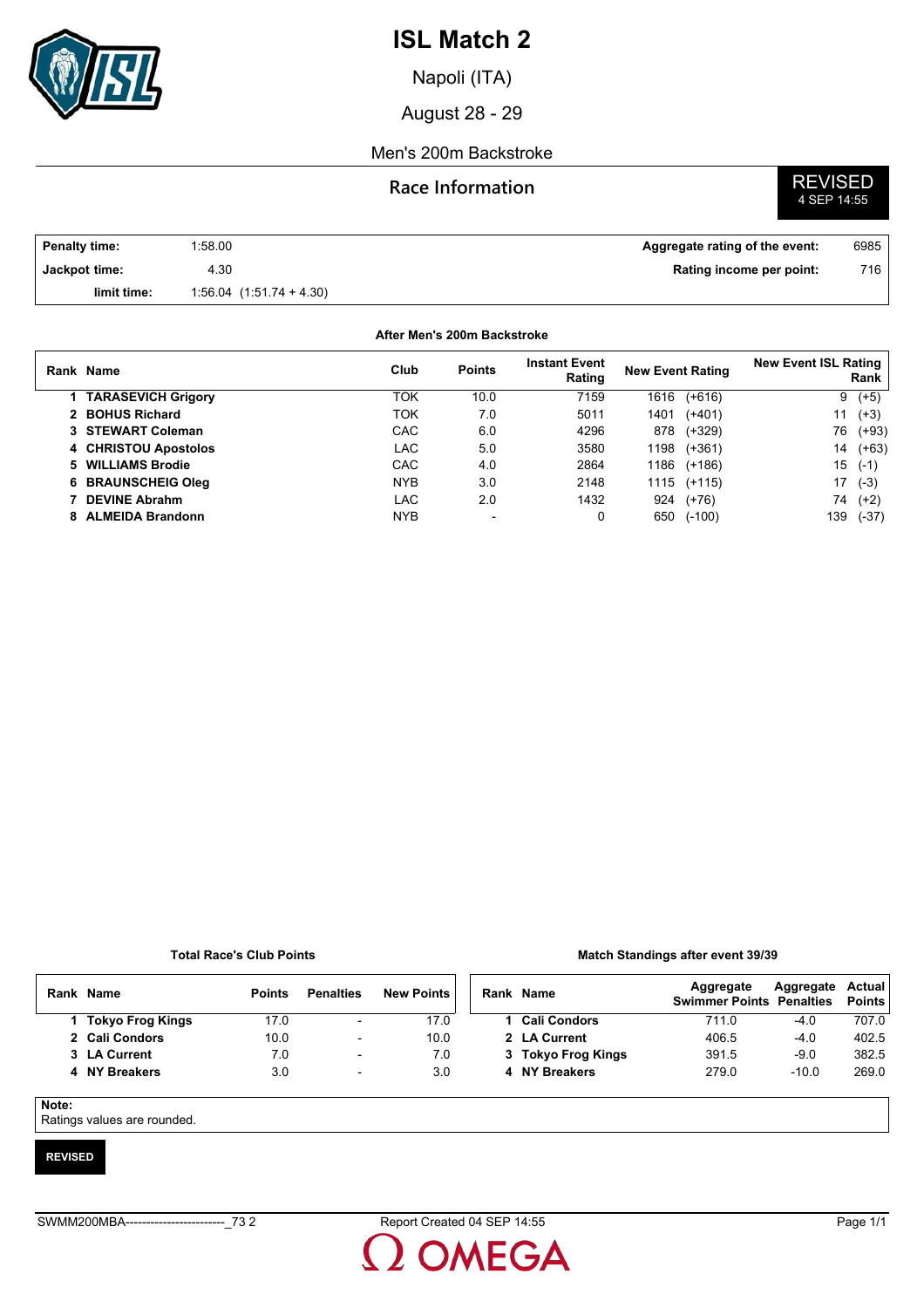

Napoli (ITA)

August 28 - 29

## Women's 200m Breaststroke

## **Race Information**

# **REVISED**<br>4 SEP 14:55

| <b>Penalty time:</b> | 2:28.50                      | Aggregate rating of the event: | 23421 |
|----------------------|------------------------------|--------------------------------|-------|
| Jackpot time:        | 5.40                         | Rating income per point:       | 1027  |
| limit time:          | $2.23.26$ $(2.17.86 + 5.40)$ |                                |       |

### **After Women's 200m Breaststroke**

|    | Rank Name              | Club       | <b>Points</b> | <b>Instant Event</b><br>Rating | <b>New Event Rating</b> |          | <b>New Event ISL Rating</b> | Rank     |
|----|------------------------|------------|---------------|--------------------------------|-------------------------|----------|-----------------------------|----------|
|    | <b>KING Lilly</b>      | CAC        | 10.0          | 10269                          | 11164                   | $(-64)$  |                             | $(=$     |
|    | 2 ESCOBEDO Emily       | CAC        | 7.0           | 7188                           | 5664                    | $(+216)$ | 4                           | $(=)$    |
|    | 3 WOOD Abbie           | <b>NYB</b> | 6.0           | 6161                           | 1152                    | $(+558)$ | 16                          | $(+118)$ |
|    | 4 GORBENKO Anastasia   | LAC        | 5.0           | 5134                           | 962                     | $(+455)$ | 58                          | $(+97)$  |
|    | 5 WATANABE Kanako      | ток        | 4.0           | 4108                           | 1311                    | $(+311)$ | 14                          | $(+2)$   |
|    | <b>6 RENSHAW Molly</b> | <b>NYB</b> | 3.0           | 3081                           | 3284                    | $(+216)$ | 6                           | $(=)$    |
|    | <b>TUCKER Miranda</b>  | TOK        | 2.0           | 2054                           | 692                     | $(+114)$ | 95                          | $(+40)$  |
| 8. | <b>FRANCESCHI Sara</b> | LAC        | -             | 0                              | 900                     | $(-100)$ | 81                          | $(-65)$  |

### **Total Race's Club Points**

### **Match Standings after event 39/39**

| Rank | Name                | <b>Points</b> | <b>Penalties</b>         | <b>New Points</b> | Rank | Name                | Aggregate<br><b>Swimmer Points Penalties</b> | Aggregate | Actual<br><b>Points</b> |
|------|---------------------|---------------|--------------------------|-------------------|------|---------------------|----------------------------------------------|-----------|-------------------------|
|      | <b>Cali Condors</b> | 17.0          | $\overline{\phantom{a}}$ | 17.0              |      | <b>Cali Condors</b> | 711.0                                        | -4.0      | 707.0                   |
|      | 2 NY Breakers       | 9.0           | $\overline{\phantom{0}}$ | 9.0               |      | 2 LA Current        | 406.5                                        | $-4.0$    | 402.5                   |
|      | 3 Tokyo Frog Kings  | 6.0           | $\overline{\phantom{a}}$ | 6.0               |      | 3 Tokyo Frog Kings  | 391.5                                        | $-9.0$    | 382.5                   |
|      | 4 LA Current        | 5.0           | $\overline{\phantom{0}}$ | 5.0               |      | 4 NY Breakers       | 279.0                                        | $-10.0$   | 269.0                   |
|      |                     |               |                          |                   |      |                     |                                              |           |                         |

### **Note:**

Ratings values are rounded.

### **REVISED**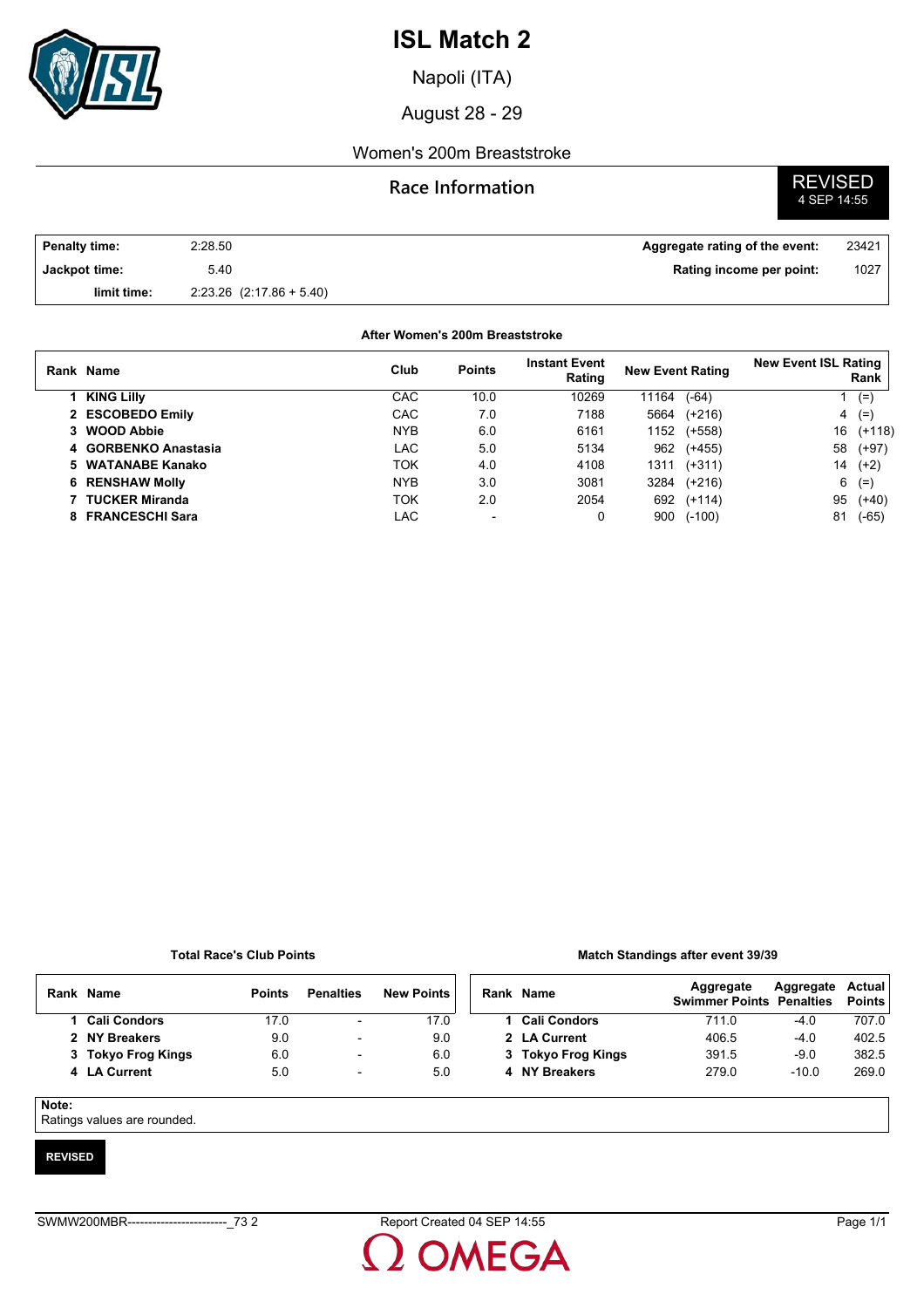

Napoli (ITA)

August 28 - 29

### Men's 200m Breaststroke

## **Race Information**

# **REVISED**<br>4 SEP 14:55

| Penalty time: | 2:12.00                      | Aggregate rating of the event: | 22272 |
|---------------|------------------------------|--------------------------------|-------|
| Jackpot time: | 5.00                         | Rating income per point:       | 1005  |
| limit time:   | $2.07.72$ $(2.02.72 + 5.00)$ |                                |       |

### **After Men's 200m Breaststroke**

| Rank Name               | Club       | <b>Points</b>            | <b>Instant Event</b><br>Rating | <b>New Event Rating</b> |           | <b>New Event ISL Rating</b><br>Rank |               |
|-------------------------|------------|--------------------------|--------------------------------|-------------------------|-----------|-------------------------------------|---------------|
| 1 SETO Daiya            | TOK        | 12.0                     | 12062                          | 1701                    | $(+1147)$ | 13                                  | $(+130)$      |
| 2 KOSEKI Yasuhiro       | TOK        | 7.0                      | 7036                           | 3612                    | $(+614)$  |                                     | $(+3)$        |
| 3 KOCH Marco            | <b>NYB</b> | 6.0                      | 6031                           | 9906                    | (+320)    |                                     | $(=)$         |
| 4 CORDES Kevin          | <b>CAC</b> | 5.0                      | 5026                           | 1592                    | $(+444)$  | 14                                  | $(+2)$        |
| 5 ROTHBAUER Christopher | LAC.       | 4.0                      | 4021                           | 1302                    | $(+302)$  |                                     | $17(=)$       |
| 6 LICON Will            | LAC        | 3.0                      | 3015                           | 5682                    | $(-202)$  |                                     | $3(=)$        |
| 7 HEINTZ Philip         | <b>NYB</b> | $\overline{\phantom{0}}$ | 0                              | 593                     | $(-59)$   |                                     | $135$ $(-15)$ |
| 8 SZARANEK Mark         | CAC        | $\overline{\phantom{0}}$ | 0                              | 391                     | $(-59)$   | 170                                 | $(=)$         |

### **Total Race's Club Points**

#### **Match Standings after event 39/39**

| Rank         | <b>Name</b>             | <b>Points</b> | <b>Penalties</b>         | <b>New Points</b> | Rank Name           | Aggregate<br><b>Swimmer Points Penalties</b> | Aggregate | Actual<br><b>Points</b> |
|--------------|-------------------------|---------------|--------------------------|-------------------|---------------------|----------------------------------------------|-----------|-------------------------|
|              | <b>Tokyo Frog Kings</b> | 19.0          | $\overline{\phantom{a}}$ | 19.0              | <b>Cali Condors</b> | 711.0                                        | $-4.0$    | 707.0                   |
|              | 2 LA Current            | 7.0           | $\overline{\phantom{a}}$ | 7.0               | 2 LA Current        | 406.5                                        | $-4.0$    | 402.5                   |
|              | 3 NY Breakers           | 6.0           | $\overline{\phantom{a}}$ | 6.0               | 3 Tokyo Frog Kings  | 391.5                                        | $-9.0$    | 382.5                   |
|              | 4 Cali Condors          | 5.0           | $\overline{\phantom{a}}$ | 5.0               | 4 NY Breakers       | 279.0                                        | $-10.0$   | 269.0                   |
| $\mathbf{r}$ |                         |               |                          |                   |                     |                                              |           |                         |

### **Note:**

Ratings values are rounded.

### **REVISED**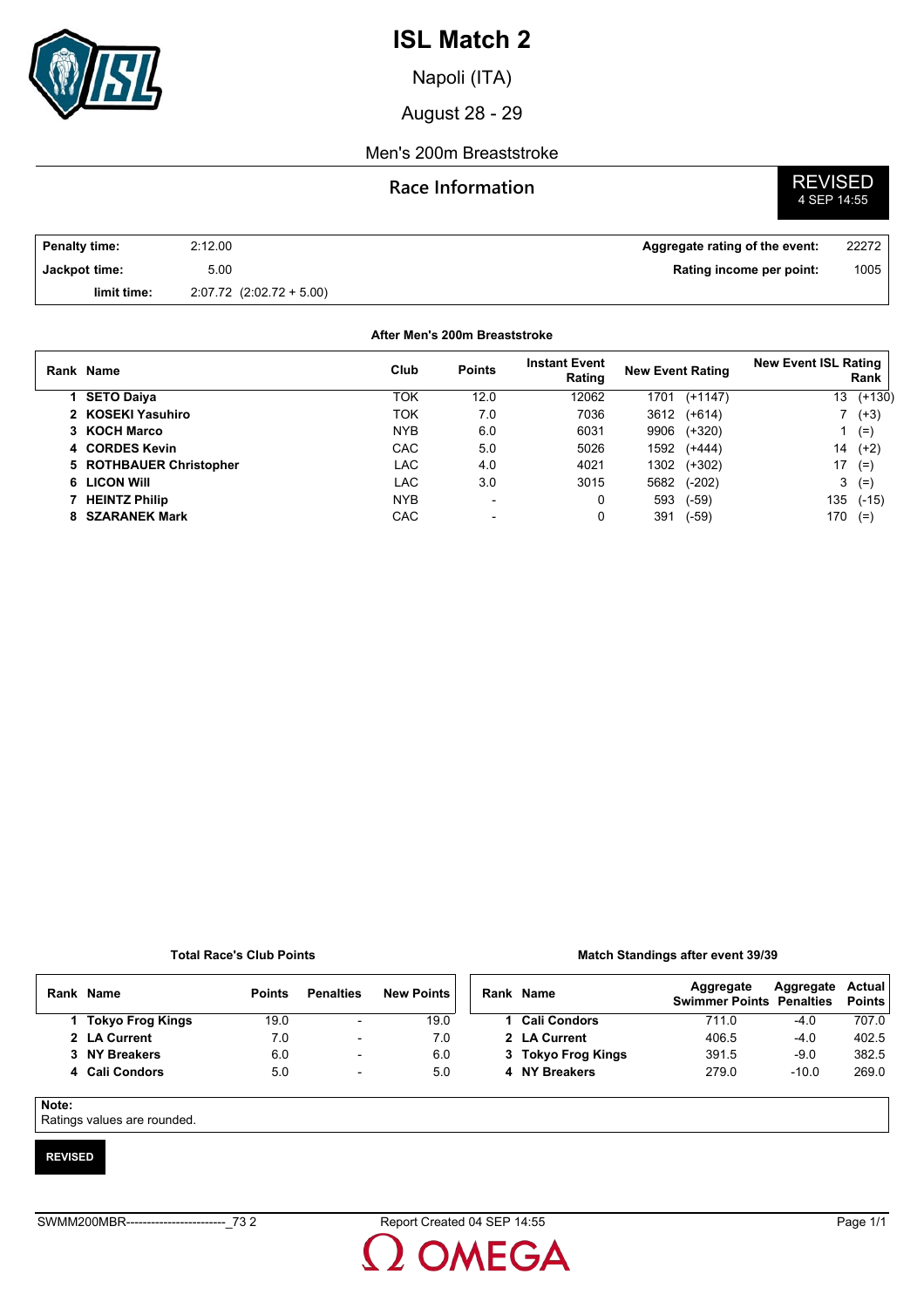

Napoli (ITA)

August 28 - 29

## Women's 4x100m Freestyle

## **Race Information**



| <b>Penalty time:</b> | 3:37.00                      | Aggregate rating of the event: | 15898 |
|----------------------|------------------------------|--------------------------------|-------|
| Jackpot time:        | 6.00                         | Rating income per point:       | 269   |
| limit time:          | $3:37.29$ $(3:31.29 + 6.00)$ |                                |       |

| <b>Instant Event</b><br><b>New Event ISL Rating</b><br>Club<br>Rank Name<br><b>Points</b><br><b>New Event Rating</b><br>Rating<br>Rank<br>LAC<br>1 LA Current<br>24.0<br><b>WILSON Madison</b><br>6.0<br>1433<br>557<br>$(+59)$<br>30<br>$(+54)$<br>6.0<br>2052<br><b>WEITZEIL Abbey</b><br>957<br>$(+159)$<br>9<br>$(+6)$<br>6.0<br>1524<br><b>MARSH Alyssa</b><br>648<br>$(+107)$<br>24<br>$(+7)$<br><b>DUMONT Valentine</b><br>6.0<br>1451<br>606<br>(+99)<br>28<br>$(+16)$<br>CAC<br>2 Cali Condors<br>14.0<br><b>SAVARD Katerine</b><br>3.5<br>795<br>530<br>$(+30)$<br>35<br>$(+11)$<br>PIETRUSCHKA Marie<br>3.5<br>795<br>$(+30)$<br>530<br>35 (+11)<br>3.5<br><b>DAHLIA Kelsi</b><br>1139<br>822 (+15)<br>13<br>$(=)$<br>3.5<br><b>BROWN Erika</b><br>1038<br>774 (+58)<br>16<br>$(+2)$<br>CAC<br>12.0<br>3 Cali Condors<br><b>DRESSEL Sherridon</b><br>3.0<br>731<br>$(+27)$<br>410<br>118<br>$(+8)$<br>de WAARD Maaike<br>3.0<br>893<br>$(+39)$<br>539<br>32<br>$(+14)$<br>3.0<br><b>KULLMAN Leonie</b><br>893<br>539<br>$(+39)$<br>32<br>$(+14)$<br>3.0<br><b>NELSON Beata</b><br>714<br>396 (+26)<br>121<br>$(+11)$<br>4 NY Breakers<br><b>NYB</b><br>10.0<br><b>HOPE Lucy</b><br>2.5<br>722<br>528<br>$(+26)$<br>40<br>$(+5)$<br>2.5<br><b>STEENBERGEN Marrit</b><br>720<br>522 (+22)<br>44<br>$(+2)$<br>2.5<br><b>PEDA Paulina</b><br>720<br>522 (+22)<br>44<br>$(+2)$<br>2.5<br>529<br>$334 (+7)$<br><b>CHIMROVA Svetlana</b><br>145<br>$(+4)$<br><b>TOK</b><br>8.0<br>5 Tokyo Frog Kings<br>2.0<br><b>IGARASHI Chihiro</b><br>410<br>366<br>$(-5)$<br>130<br>$(+1)$<br>2.0<br><b>MADDEN Paige</b><br>505<br>$501$ (+1)<br>53<br>$(-7)$<br>2.0<br><b>TETZLOFF Aly</b><br>733<br>$812(+4)$<br>14<br>$(-2)$<br>DELOOF Gabby<br>2.0<br>505<br>$501$ (+1)<br>53<br>$(-7)$<br><b>NYB</b><br>6.0<br>6 NY Breakers<br>USTINOVA Daria S<br>1.5<br>404<br>449<br>$(-5)$<br>113<br>$(-3)$<br>1.5<br>SURKOVA Arina<br>464<br>$(+1)$<br>31<br>544<br>$(-1)$<br>FIEDKIEWICZ Kornelia<br>1.5<br>435<br>493 (-7)<br>70<br>$(-24)$<br>1.5<br><b>TCHORZ Alicja</b><br>312<br>$302$ $(-15)$<br>156<br>$(-4)$<br>7 LA Current<br><b>LAC</b><br>$\blacksquare$<br><b>DAHLKE Mikaela</b><br>0<br>450<br>$(-50)$<br>106<br>$(-60)$<br>L,<br>$\Omega$<br>$(-30)$<br><b>CLARK</b> Imogen<br>254<br>168<br>$(-3)$<br><b>WILM Ingrid</b><br>$\Omega$<br>450<br>$(-50)$<br>106<br>$(-60)$<br>NTOUNTOUNAKI Anna<br>$\Omega$<br>337 (-46)<br>143 (-18)<br>8 Tokyo Frog Kings<br><b>TOK</b><br>0<br><b>AOKI Tomomi</b><br>423<br>$(-46)$<br>116<br>$(-9)$<br>0<br><b>MEYNEN Julie</b><br>398<br>(-46)<br>119<br>$(-4)$<br><b>MACINNES Keanna</b><br>0<br>450<br>$(-50)$<br>106<br>$(-60)$<br>$\Omega$<br><b>GINGRICH Leah</b><br>147 (-18) |  | After Women's 4x100m Freestyle |     |         |  |
|-----------------------------------------------------------------------------------------------------------------------------------------------------------------------------------------------------------------------------------------------------------------------------------------------------------------------------------------------------------------------------------------------------------------------------------------------------------------------------------------------------------------------------------------------------------------------------------------------------------------------------------------------------------------------------------------------------------------------------------------------------------------------------------------------------------------------------------------------------------------------------------------------------------------------------------------------------------------------------------------------------------------------------------------------------------------------------------------------------------------------------------------------------------------------------------------------------------------------------------------------------------------------------------------------------------------------------------------------------------------------------------------------------------------------------------------------------------------------------------------------------------------------------------------------------------------------------------------------------------------------------------------------------------------------------------------------------------------------------------------------------------------------------------------------------------------------------------------------------------------------------------------------------------------------------------------------------------------------------------------------------------------------------------------------------------------------------------------------------------------------------------------------------------------------------------------------------------------------------------------------------------------------------------------------------------------------------------------------------------------------------------------------------------------------------------------------------------------------------------------------------------------------------------------------------------------------------------------------------------------------------------------------------------------------------------------------------------------------------|--|--------------------------------|-----|---------|--|
|                                                                                                                                                                                                                                                                                                                                                                                                                                                                                                                                                                                                                                                                                                                                                                                                                                                                                                                                                                                                                                                                                                                                                                                                                                                                                                                                                                                                                                                                                                                                                                                                                                                                                                                                                                                                                                                                                                                                                                                                                                                                                                                                                                                                                                                                                                                                                                                                                                                                                                                                                                                                                                                                                                                             |  |                                |     |         |  |
|                                                                                                                                                                                                                                                                                                                                                                                                                                                                                                                                                                                                                                                                                                                                                                                                                                                                                                                                                                                                                                                                                                                                                                                                                                                                                                                                                                                                                                                                                                                                                                                                                                                                                                                                                                                                                                                                                                                                                                                                                                                                                                                                                                                                                                                                                                                                                                                                                                                                                                                                                                                                                                                                                                                             |  |                                |     |         |  |
|                                                                                                                                                                                                                                                                                                                                                                                                                                                                                                                                                                                                                                                                                                                                                                                                                                                                                                                                                                                                                                                                                                                                                                                                                                                                                                                                                                                                                                                                                                                                                                                                                                                                                                                                                                                                                                                                                                                                                                                                                                                                                                                                                                                                                                                                                                                                                                                                                                                                                                                                                                                                                                                                                                                             |  |                                |     |         |  |
|                                                                                                                                                                                                                                                                                                                                                                                                                                                                                                                                                                                                                                                                                                                                                                                                                                                                                                                                                                                                                                                                                                                                                                                                                                                                                                                                                                                                                                                                                                                                                                                                                                                                                                                                                                                                                                                                                                                                                                                                                                                                                                                                                                                                                                                                                                                                                                                                                                                                                                                                                                                                                                                                                                                             |  |                                |     |         |  |
|                                                                                                                                                                                                                                                                                                                                                                                                                                                                                                                                                                                                                                                                                                                                                                                                                                                                                                                                                                                                                                                                                                                                                                                                                                                                                                                                                                                                                                                                                                                                                                                                                                                                                                                                                                                                                                                                                                                                                                                                                                                                                                                                                                                                                                                                                                                                                                                                                                                                                                                                                                                                                                                                                                                             |  |                                |     |         |  |
|                                                                                                                                                                                                                                                                                                                                                                                                                                                                                                                                                                                                                                                                                                                                                                                                                                                                                                                                                                                                                                                                                                                                                                                                                                                                                                                                                                                                                                                                                                                                                                                                                                                                                                                                                                                                                                                                                                                                                                                                                                                                                                                                                                                                                                                                                                                                                                                                                                                                                                                                                                                                                                                                                                                             |  |                                |     |         |  |
|                                                                                                                                                                                                                                                                                                                                                                                                                                                                                                                                                                                                                                                                                                                                                                                                                                                                                                                                                                                                                                                                                                                                                                                                                                                                                                                                                                                                                                                                                                                                                                                                                                                                                                                                                                                                                                                                                                                                                                                                                                                                                                                                                                                                                                                                                                                                                                                                                                                                                                                                                                                                                                                                                                                             |  |                                |     |         |  |
|                                                                                                                                                                                                                                                                                                                                                                                                                                                                                                                                                                                                                                                                                                                                                                                                                                                                                                                                                                                                                                                                                                                                                                                                                                                                                                                                                                                                                                                                                                                                                                                                                                                                                                                                                                                                                                                                                                                                                                                                                                                                                                                                                                                                                                                                                                                                                                                                                                                                                                                                                                                                                                                                                                                             |  |                                |     |         |  |
|                                                                                                                                                                                                                                                                                                                                                                                                                                                                                                                                                                                                                                                                                                                                                                                                                                                                                                                                                                                                                                                                                                                                                                                                                                                                                                                                                                                                                                                                                                                                                                                                                                                                                                                                                                                                                                                                                                                                                                                                                                                                                                                                                                                                                                                                                                                                                                                                                                                                                                                                                                                                                                                                                                                             |  |                                |     |         |  |
|                                                                                                                                                                                                                                                                                                                                                                                                                                                                                                                                                                                                                                                                                                                                                                                                                                                                                                                                                                                                                                                                                                                                                                                                                                                                                                                                                                                                                                                                                                                                                                                                                                                                                                                                                                                                                                                                                                                                                                                                                                                                                                                                                                                                                                                                                                                                                                                                                                                                                                                                                                                                                                                                                                                             |  |                                |     |         |  |
|                                                                                                                                                                                                                                                                                                                                                                                                                                                                                                                                                                                                                                                                                                                                                                                                                                                                                                                                                                                                                                                                                                                                                                                                                                                                                                                                                                                                                                                                                                                                                                                                                                                                                                                                                                                                                                                                                                                                                                                                                                                                                                                                                                                                                                                                                                                                                                                                                                                                                                                                                                                                                                                                                                                             |  |                                |     |         |  |
|                                                                                                                                                                                                                                                                                                                                                                                                                                                                                                                                                                                                                                                                                                                                                                                                                                                                                                                                                                                                                                                                                                                                                                                                                                                                                                                                                                                                                                                                                                                                                                                                                                                                                                                                                                                                                                                                                                                                                                                                                                                                                                                                                                                                                                                                                                                                                                                                                                                                                                                                                                                                                                                                                                                             |  |                                |     |         |  |
|                                                                                                                                                                                                                                                                                                                                                                                                                                                                                                                                                                                                                                                                                                                                                                                                                                                                                                                                                                                                                                                                                                                                                                                                                                                                                                                                                                                                                                                                                                                                                                                                                                                                                                                                                                                                                                                                                                                                                                                                                                                                                                                                                                                                                                                                                                                                                                                                                                                                                                                                                                                                                                                                                                                             |  |                                |     |         |  |
|                                                                                                                                                                                                                                                                                                                                                                                                                                                                                                                                                                                                                                                                                                                                                                                                                                                                                                                                                                                                                                                                                                                                                                                                                                                                                                                                                                                                                                                                                                                                                                                                                                                                                                                                                                                                                                                                                                                                                                                                                                                                                                                                                                                                                                                                                                                                                                                                                                                                                                                                                                                                                                                                                                                             |  |                                |     |         |  |
|                                                                                                                                                                                                                                                                                                                                                                                                                                                                                                                                                                                                                                                                                                                                                                                                                                                                                                                                                                                                                                                                                                                                                                                                                                                                                                                                                                                                                                                                                                                                                                                                                                                                                                                                                                                                                                                                                                                                                                                                                                                                                                                                                                                                                                                                                                                                                                                                                                                                                                                                                                                                                                                                                                                             |  |                                |     |         |  |
|                                                                                                                                                                                                                                                                                                                                                                                                                                                                                                                                                                                                                                                                                                                                                                                                                                                                                                                                                                                                                                                                                                                                                                                                                                                                                                                                                                                                                                                                                                                                                                                                                                                                                                                                                                                                                                                                                                                                                                                                                                                                                                                                                                                                                                                                                                                                                                                                                                                                                                                                                                                                                                                                                                                             |  |                                |     |         |  |
|                                                                                                                                                                                                                                                                                                                                                                                                                                                                                                                                                                                                                                                                                                                                                                                                                                                                                                                                                                                                                                                                                                                                                                                                                                                                                                                                                                                                                                                                                                                                                                                                                                                                                                                                                                                                                                                                                                                                                                                                                                                                                                                                                                                                                                                                                                                                                                                                                                                                                                                                                                                                                                                                                                                             |  |                                |     |         |  |
|                                                                                                                                                                                                                                                                                                                                                                                                                                                                                                                                                                                                                                                                                                                                                                                                                                                                                                                                                                                                                                                                                                                                                                                                                                                                                                                                                                                                                                                                                                                                                                                                                                                                                                                                                                                                                                                                                                                                                                                                                                                                                                                                                                                                                                                                                                                                                                                                                                                                                                                                                                                                                                                                                                                             |  |                                |     |         |  |
|                                                                                                                                                                                                                                                                                                                                                                                                                                                                                                                                                                                                                                                                                                                                                                                                                                                                                                                                                                                                                                                                                                                                                                                                                                                                                                                                                                                                                                                                                                                                                                                                                                                                                                                                                                                                                                                                                                                                                                                                                                                                                                                                                                                                                                                                                                                                                                                                                                                                                                                                                                                                                                                                                                                             |  |                                |     |         |  |
|                                                                                                                                                                                                                                                                                                                                                                                                                                                                                                                                                                                                                                                                                                                                                                                                                                                                                                                                                                                                                                                                                                                                                                                                                                                                                                                                                                                                                                                                                                                                                                                                                                                                                                                                                                                                                                                                                                                                                                                                                                                                                                                                                                                                                                                                                                                                                                                                                                                                                                                                                                                                                                                                                                                             |  |                                |     |         |  |
|                                                                                                                                                                                                                                                                                                                                                                                                                                                                                                                                                                                                                                                                                                                                                                                                                                                                                                                                                                                                                                                                                                                                                                                                                                                                                                                                                                                                                                                                                                                                                                                                                                                                                                                                                                                                                                                                                                                                                                                                                                                                                                                                                                                                                                                                                                                                                                                                                                                                                                                                                                                                                                                                                                                             |  |                                |     |         |  |
|                                                                                                                                                                                                                                                                                                                                                                                                                                                                                                                                                                                                                                                                                                                                                                                                                                                                                                                                                                                                                                                                                                                                                                                                                                                                                                                                                                                                                                                                                                                                                                                                                                                                                                                                                                                                                                                                                                                                                                                                                                                                                                                                                                                                                                                                                                                                                                                                                                                                                                                                                                                                                                                                                                                             |  |                                |     |         |  |
|                                                                                                                                                                                                                                                                                                                                                                                                                                                                                                                                                                                                                                                                                                                                                                                                                                                                                                                                                                                                                                                                                                                                                                                                                                                                                                                                                                                                                                                                                                                                                                                                                                                                                                                                                                                                                                                                                                                                                                                                                                                                                                                                                                                                                                                                                                                                                                                                                                                                                                                                                                                                                                                                                                                             |  |                                |     |         |  |
|                                                                                                                                                                                                                                                                                                                                                                                                                                                                                                                                                                                                                                                                                                                                                                                                                                                                                                                                                                                                                                                                                                                                                                                                                                                                                                                                                                                                                                                                                                                                                                                                                                                                                                                                                                                                                                                                                                                                                                                                                                                                                                                                                                                                                                                                                                                                                                                                                                                                                                                                                                                                                                                                                                                             |  |                                |     |         |  |
|                                                                                                                                                                                                                                                                                                                                                                                                                                                                                                                                                                                                                                                                                                                                                                                                                                                                                                                                                                                                                                                                                                                                                                                                                                                                                                                                                                                                                                                                                                                                                                                                                                                                                                                                                                                                                                                                                                                                                                                                                                                                                                                                                                                                                                                                                                                                                                                                                                                                                                                                                                                                                                                                                                                             |  |                                |     |         |  |
|                                                                                                                                                                                                                                                                                                                                                                                                                                                                                                                                                                                                                                                                                                                                                                                                                                                                                                                                                                                                                                                                                                                                                                                                                                                                                                                                                                                                                                                                                                                                                                                                                                                                                                                                                                                                                                                                                                                                                                                                                                                                                                                                                                                                                                                                                                                                                                                                                                                                                                                                                                                                                                                                                                                             |  |                                |     |         |  |
|                                                                                                                                                                                                                                                                                                                                                                                                                                                                                                                                                                                                                                                                                                                                                                                                                                                                                                                                                                                                                                                                                                                                                                                                                                                                                                                                                                                                                                                                                                                                                                                                                                                                                                                                                                                                                                                                                                                                                                                                                                                                                                                                                                                                                                                                                                                                                                                                                                                                                                                                                                                                                                                                                                                             |  |                                |     |         |  |
|                                                                                                                                                                                                                                                                                                                                                                                                                                                                                                                                                                                                                                                                                                                                                                                                                                                                                                                                                                                                                                                                                                                                                                                                                                                                                                                                                                                                                                                                                                                                                                                                                                                                                                                                                                                                                                                                                                                                                                                                                                                                                                                                                                                                                                                                                                                                                                                                                                                                                                                                                                                                                                                                                                                             |  |                                |     |         |  |
|                                                                                                                                                                                                                                                                                                                                                                                                                                                                                                                                                                                                                                                                                                                                                                                                                                                                                                                                                                                                                                                                                                                                                                                                                                                                                                                                                                                                                                                                                                                                                                                                                                                                                                                                                                                                                                                                                                                                                                                                                                                                                                                                                                                                                                                                                                                                                                                                                                                                                                                                                                                                                                                                                                                             |  |                                |     |         |  |
|                                                                                                                                                                                                                                                                                                                                                                                                                                                                                                                                                                                                                                                                                                                                                                                                                                                                                                                                                                                                                                                                                                                                                                                                                                                                                                                                                                                                                                                                                                                                                                                                                                                                                                                                                                                                                                                                                                                                                                                                                                                                                                                                                                                                                                                                                                                                                                                                                                                                                                                                                                                                                                                                                                                             |  |                                |     |         |  |
|                                                                                                                                                                                                                                                                                                                                                                                                                                                                                                                                                                                                                                                                                                                                                                                                                                                                                                                                                                                                                                                                                                                                                                                                                                                                                                                                                                                                                                                                                                                                                                                                                                                                                                                                                                                                                                                                                                                                                                                                                                                                                                                                                                                                                                                                                                                                                                                                                                                                                                                                                                                                                                                                                                                             |  |                                |     |         |  |
|                                                                                                                                                                                                                                                                                                                                                                                                                                                                                                                                                                                                                                                                                                                                                                                                                                                                                                                                                                                                                                                                                                                                                                                                                                                                                                                                                                                                                                                                                                                                                                                                                                                                                                                                                                                                                                                                                                                                                                                                                                                                                                                                                                                                                                                                                                                                                                                                                                                                                                                                                                                                                                                                                                                             |  |                                |     |         |  |
|                                                                                                                                                                                                                                                                                                                                                                                                                                                                                                                                                                                                                                                                                                                                                                                                                                                                                                                                                                                                                                                                                                                                                                                                                                                                                                                                                                                                                                                                                                                                                                                                                                                                                                                                                                                                                                                                                                                                                                                                                                                                                                                                                                                                                                                                                                                                                                                                                                                                                                                                                                                                                                                                                                                             |  |                                |     |         |  |
|                                                                                                                                                                                                                                                                                                                                                                                                                                                                                                                                                                                                                                                                                                                                                                                                                                                                                                                                                                                                                                                                                                                                                                                                                                                                                                                                                                                                                                                                                                                                                                                                                                                                                                                                                                                                                                                                                                                                                                                                                                                                                                                                                                                                                                                                                                                                                                                                                                                                                                                                                                                                                                                                                                                             |  |                                |     |         |  |
|                                                                                                                                                                                                                                                                                                                                                                                                                                                                                                                                                                                                                                                                                                                                                                                                                                                                                                                                                                                                                                                                                                                                                                                                                                                                                                                                                                                                                                                                                                                                                                                                                                                                                                                                                                                                                                                                                                                                                                                                                                                                                                                                                                                                                                                                                                                                                                                                                                                                                                                                                                                                                                                                                                                             |  |                                |     |         |  |
|                                                                                                                                                                                                                                                                                                                                                                                                                                                                                                                                                                                                                                                                                                                                                                                                                                                                                                                                                                                                                                                                                                                                                                                                                                                                                                                                                                                                                                                                                                                                                                                                                                                                                                                                                                                                                                                                                                                                                                                                                                                                                                                                                                                                                                                                                                                                                                                                                                                                                                                                                                                                                                                                                                                             |  |                                |     |         |  |
|                                                                                                                                                                                                                                                                                                                                                                                                                                                                                                                                                                                                                                                                                                                                                                                                                                                                                                                                                                                                                                                                                                                                                                                                                                                                                                                                                                                                                                                                                                                                                                                                                                                                                                                                                                                                                                                                                                                                                                                                                                                                                                                                                                                                                                                                                                                                                                                                                                                                                                                                                                                                                                                                                                                             |  |                                |     |         |  |
|                                                                                                                                                                                                                                                                                                                                                                                                                                                                                                                                                                                                                                                                                                                                                                                                                                                                                                                                                                                                                                                                                                                                                                                                                                                                                                                                                                                                                                                                                                                                                                                                                                                                                                                                                                                                                                                                                                                                                                                                                                                                                                                                                                                                                                                                                                                                                                                                                                                                                                                                                                                                                                                                                                                             |  |                                |     |         |  |
|                                                                                                                                                                                                                                                                                                                                                                                                                                                                                                                                                                                                                                                                                                                                                                                                                                                                                                                                                                                                                                                                                                                                                                                                                                                                                                                                                                                                                                                                                                                                                                                                                                                                                                                                                                                                                                                                                                                                                                                                                                                                                                                                                                                                                                                                                                                                                                                                                                                                                                                                                                                                                                                                                                                             |  |                                |     |         |  |
|                                                                                                                                                                                                                                                                                                                                                                                                                                                                                                                                                                                                                                                                                                                                                                                                                                                                                                                                                                                                                                                                                                                                                                                                                                                                                                                                                                                                                                                                                                                                                                                                                                                                                                                                                                                                                                                                                                                                                                                                                                                                                                                                                                                                                                                                                                                                                                                                                                                                                                                                                                                                                                                                                                                             |  |                                |     |         |  |
|                                                                                                                                                                                                                                                                                                                                                                                                                                                                                                                                                                                                                                                                                                                                                                                                                                                                                                                                                                                                                                                                                                                                                                                                                                                                                                                                                                                                                                                                                                                                                                                                                                                                                                                                                                                                                                                                                                                                                                                                                                                                                                                                                                                                                                                                                                                                                                                                                                                                                                                                                                                                                                                                                                                             |  |                                | 330 | $(-46)$ |  |

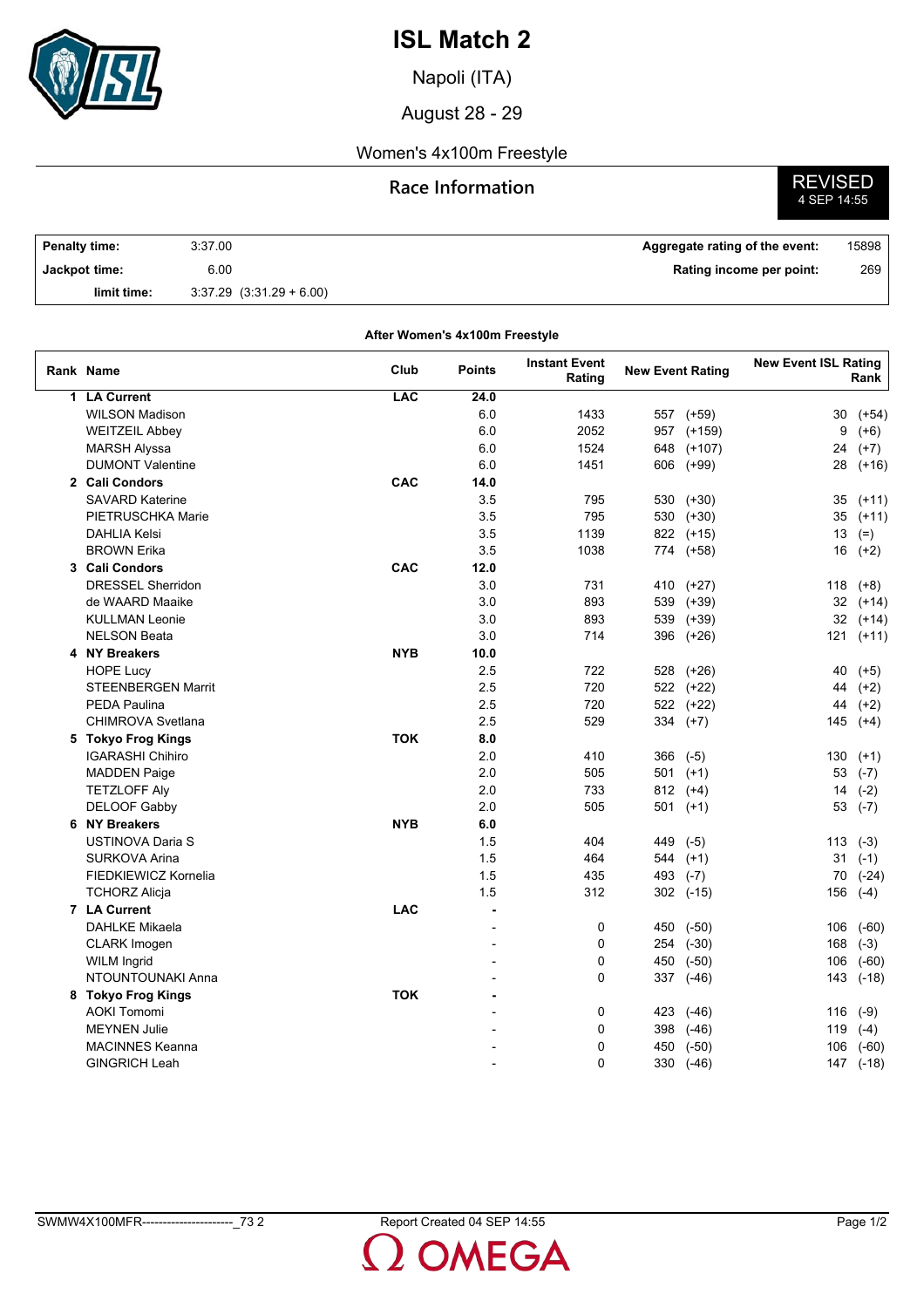

Napoli (ITA)

August 28 - 29

Women's 4x100m Freestyle

**Race Information** 

**REVISED**<br>4 SEP 14:55

### **Total Race's Club Points**

|  | <b>Match Standings after event 39/39</b> |  |  |  |
|--|------------------------------------------|--|--|--|
|--|------------------------------------------|--|--|--|

|       | Rank Name           | <b>Points</b> | <b>Penalties</b>         | <b>New Points</b> | Rank Name           | Aggregate<br><b>Swimmer Points Penalties</b> | Aggregate | Actual<br><b>Points</b> |
|-------|---------------------|---------------|--------------------------|-------------------|---------------------|----------------------------------------------|-----------|-------------------------|
|       | <b>Cali Condors</b> | 26.0          | $\overline{\phantom{0}}$ | 26.0              | <b>Cali Condors</b> | 711.0                                        | $-4.0$    | 707.0                   |
|       | 2 LA Current        | 24.0          | $-2.0$                   | 22.0              | 2 LA Current        | 406.5                                        | $-4.0$    | 402.5                   |
|       | 3 NY Breakers       | 16.0          | $\overline{\phantom{0}}$ | 16.0              | 3 Tokyo Frog Kings  | 391.5                                        | $-9.0$    | 382.5                   |
|       | 4 Tokyo Frog Kings  | 8.0           | $-2.0$                   | 6.0               | 4 NY Breakers       | 279.0                                        | $-10.0$   | 269.0                   |
|       |                     |               |                          |                   |                     |                                              |           |                         |
| Note: |                     |               |                          |                   |                     |                                              |           |                         |

Ratings values are rounded.

### **REVISED**

**OMEGA**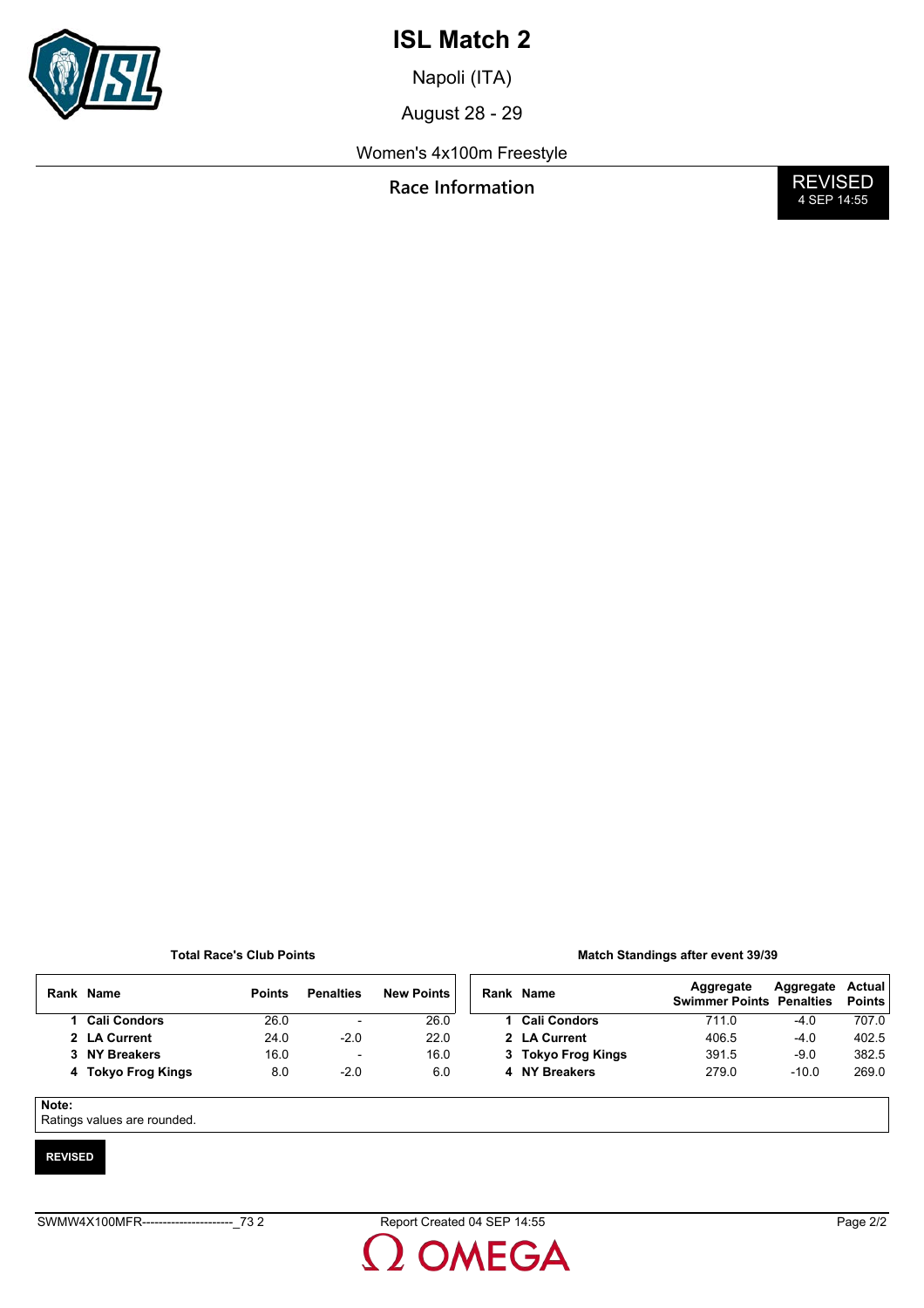

Napoli (ITA)

August 28 - 29

28 AUG 2021 - 18:46 Men's 50m Freestyle

**Results**

|           | Record Name |                      | NAT Code | Location       | Date.       |
|-----------|-------------|----------------------|----------|----------------|-------------|
| <b>WR</b> |             | 20.16 DRESSEL Caeleb | USA      | Budapest (HUN) | 21 NOV 2020 |
| LR        |             | 20.16 DRESSEL Caeleb | USA      | Budapest (HUN) | 21 NOV 2020 |

| Rank | Lane | Name                    | <b>Club Code</b> | R.T. | Time  |         | Club points |
|------|------|-------------------------|------------------|------|-------|---------|-------------|
|      | 4    | <b>DRESSEL Caeleb</b>   | CAC              | 0.66 | 20.86 |         | 12.0        |
| 2    | 6    | <b>BUKHOV Vladislav</b> | <b>LAC</b>       | 0.69 | 21.18 | $+0.32$ | 7.0         |
| 3    | 3    | <b>RESS Justin</b>      | CAC              | 0.64 | 21.19 | $+0.33$ | 6.0         |
| 4    | 5    | <b>HELD Ryan</b>        | <b>LAC</b>       | 0.66 | 21.50 | $+0.64$ | 5.0         |
| 5    | 2    | <b>SPAJARI Pedro</b>    | <b>TOK</b>       | 0.65 | 21.53 | $+0.67$ | 4.0         |
| 6    | 8    | <b>PIJNENBURG Stan</b>  | <b>NYB</b>       | 0.64 | 21.55 | $+0.69$ | 3.0         |
|      |      | <b>BECKER Bowe</b>      | <b>TOK</b>       | 0.69 | 21.82 | $+0.96$ |             |
| 8    |      | <b>WHITTLE Jacob</b>    | <b>NYB</b>       | 0.69 | 21.84 | $+0.98$ |             |

| 73A.<br><b>SWM</b><br>FNL<br>ωO<br>100-<br>,OMFR<br>$n_{\mathsf{N}}$<br>-------<br>.<br>$\overline{\phantom{0}}$ | റ<br>.<br>$\sim$<br>,,,,<br>Re.<br>. .<br>$A1$ $A2$<br>. 1. 1. | ' cane |
|------------------------------------------------------------------------------------------------------------------|----------------------------------------------------------------|--------|

**LR** ISL Record **R.T.** Reaction Time **WR** World Record

**Legend:**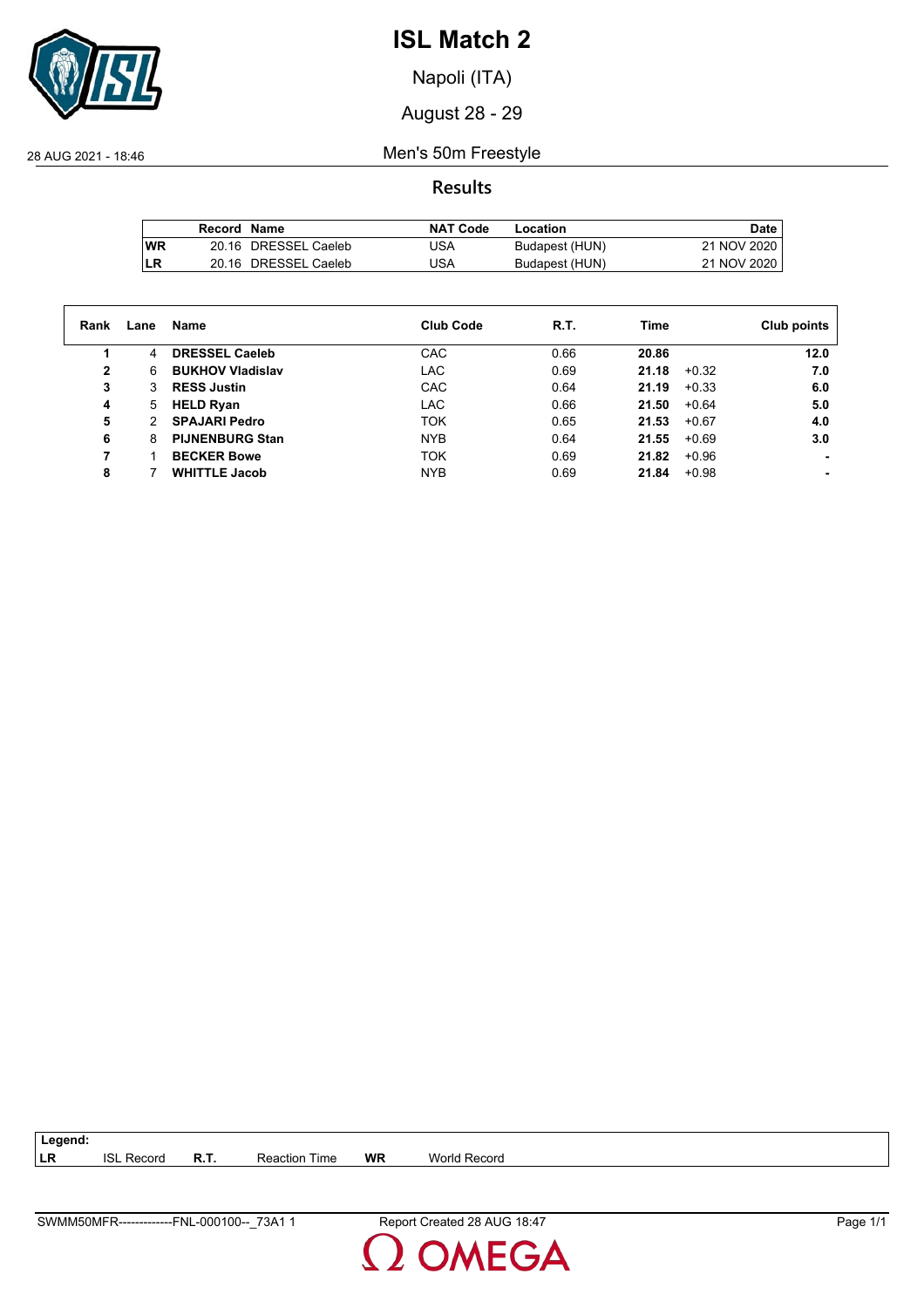

Napoli (ITA)

August 28 - 29

28 AUG 2021 - 18:49 Women's 50m Freestyle

**Results**

|           | Record Name |                           | NAT Code   | Location       | Date         |
|-----------|-------------|---------------------------|------------|----------------|--------------|
| <b>WR</b> |             | 22.93 KROMOWIDJOJO Ranomi | <b>NED</b> | Berlin (GER)   | 7 AUG 2017 I |
| LR        |             | 23.29 KROMOWIDJOJO Ranomi | NED        | Budapest (HUN) | 26 OCT 2019  |

| Rank | Lane | Name                        | <b>Club Code</b> | R.T. | Time           |         | Club points |
|------|------|-----------------------------|------------------|------|----------------|---------|-------------|
| 1.   | 6    | <b>WEITZEIL Abbey</b>       | <b>LAC</b>       | 0.64 | 23.83          |         | 19.0        |
| 2    | 4    | <b>BROWN Erika</b>          | CAC              | 0.68 | 24.40          | $+0.57$ | 7.0         |
| 3    |      | <b>IGARASHI Chihiro</b>     | <b>TOK</b>       | 0.58 | 24.55          | $+0.72$ | 6.0         |
| 4    | 5    | <b>GASTALDELLO Beryl</b>    | <b>LAC</b>       | 0.63 | 24.69          | $+0.86$ | 5.0         |
| 5    | 3    | de WAARD Maaike             | CAC              | 0.71 | 24.79          | $+0.96$ |             |
| 6    | 2    | <b>MEYNEN Julie</b>         | <b>TOK</b>       | 0.62 | $25.12 + 1.29$ |         |             |
|      | 8    | <b>SURKOVA Arina</b>        | <b>NYB</b>       | 0.75 | 25.22          | $+1.39$ |             |
| 8    |      | <b>FIEDKIEWICZ Kornelia</b> | <b>NYB</b>       | 0.62 | 25.25          | $+1.42$ |             |

**LR** ISL Record **R.T.** Reaction Time **WR** World Record

**Legend:**

**DMEGA** 

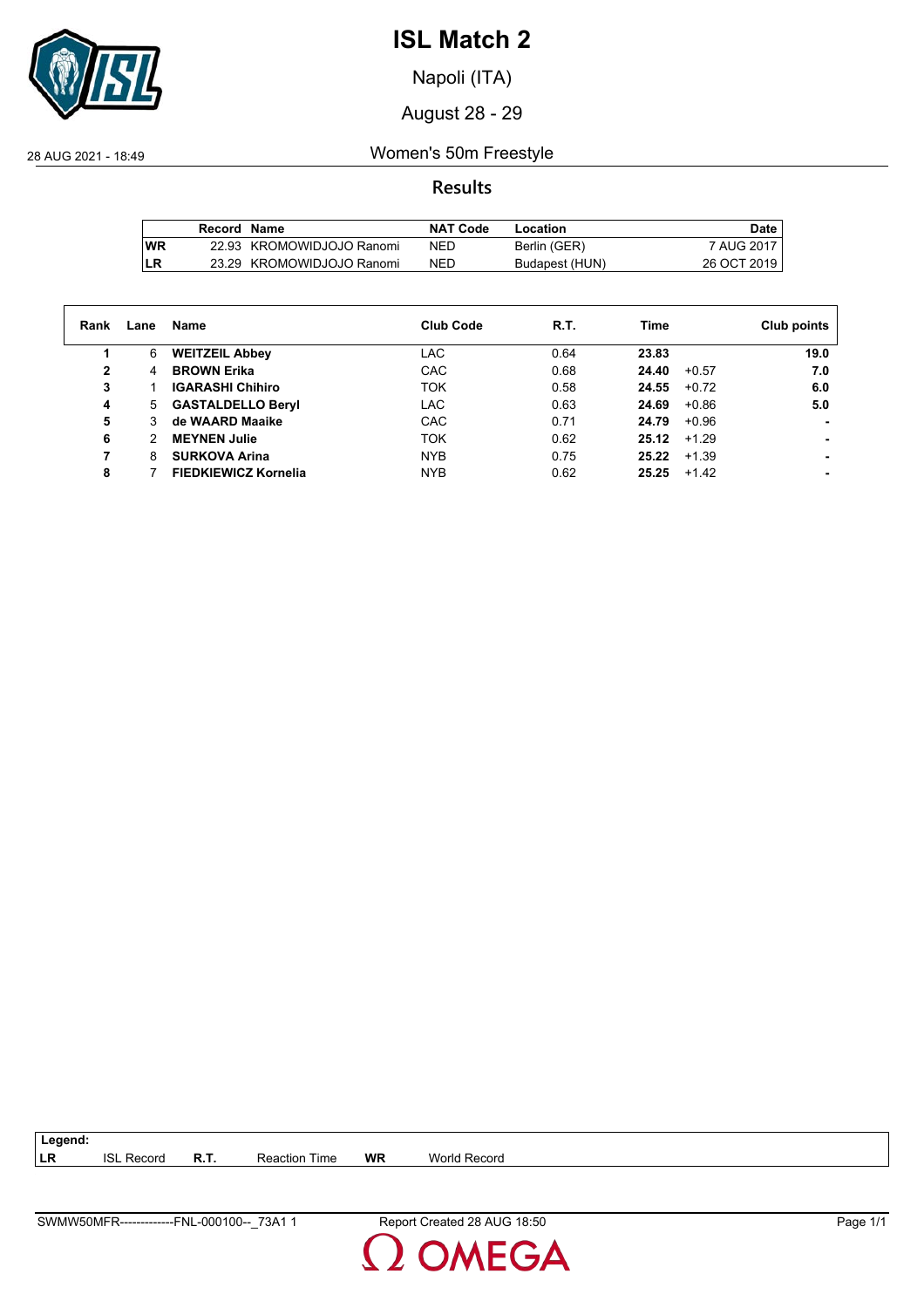

Napoli (ITA)

August 28 - 29

28 AUG 2021 - 18:54 Men's 200m Individual Medley

**Results**

|    | Record  |       | Splits |         | Name        | <b>NAT Code</b> | Location        | Date        |
|----|---------|-------|--------|---------|-------------|-----------------|-----------------|-------------|
| WR | 1.49.63 | 23.71 | 50.74  | 1:22.48 | LOCHTE Ryan | USA             | Istanbul (TUR)  | 14 DEC 2012 |
| LR | 1:50.76 | 23.88 | 51.20  | 1:23.11 | SETO Daiva  | <b>JPN</b>      | Las Vegas (USA) | 20 DEC 2019 |

| Club<br>Club<br>R.T.<br>50 <sub>m</sub><br>100m<br>150m<br>Time<br>Name<br>Rank<br>Lane<br>points<br>Code<br><b>TOK</b><br>$(1)$ 24.55<br>(2) 53.33<br>$(1)$ 1:25.48<br>9.0<br>0.62<br><b>SETO Daiya</b><br>1:52.98<br>1<br>1<br>32.15<br>27.50<br>28.78<br>$\overline{2}$<br><b>NYB</b><br><b>LITCHFIELD Joe</b><br>0.61<br>$(5)$ 25.11<br>(4) 54.36<br>(4) 1:27.51<br>1:54.78<br>$+1.80$<br>7.0<br>29.25<br>33.15<br>27.27<br>3<br><b>CAC</b><br>$(1)$ 53.15<br><b>MARTINEZ Jose Angel</b><br>0.65<br>$(2)$ 24.72<br>(2) 1:26.73<br>$+1.89$<br>6.0<br>3<br>1:54.87<br>28.43<br>33.58<br>28.14<br>$(4)$ 24.87<br>(3) 54.26<br>(3) 1:27.27<br><b>HVAS Tomoe</b><br><b>LAC</b><br>0.67<br>5.0<br>6<br>1:55.13<br>$+2.15$<br>4<br>29.39<br>33.01<br>27.86<br>5<br><b>PASYNKOV Daniil</b><br><b>TOK</b><br>$(3)$ 24.86<br>0.68<br>(5) 54.40<br>$(5)$ 1:27.55<br>$+3.49$<br>4.0<br>$\overline{2}$<br>1:56.47<br>33.15<br>29.54<br>28.92<br>$(6)$ 25.34<br>$(6)$ 54.68<br>(6) 1:28.40<br>6<br><b>DEVINE Abrahm</b><br><b>LAC</b><br>0.71<br>1:56.52<br>$+3.54$<br>3.0<br>5<br>33.72<br>29.34<br>28.12<br>7<br>$(7)$ 25.35<br>(7) 54.70<br><b>SZARANEK Mark</b><br><b>CAC</b><br>$(7)$ 1:28.90<br>$+3.95$<br>0.67<br>1:56.93<br>2.0<br>4<br>29.35<br>34.20<br>28.03<br>8<br><b>NYB</b><br>$+4.27$<br><b>SMITH Brendon</b><br>0.70<br>$(8)$ 25.93<br>(8) 54.77<br>$(8)$ 1:29.69<br>1:57.25<br>1.0<br>8<br>34.92<br>28.84<br>27.56 |  |  |  |  |  |  |
|----------------------------------------------------------------------------------------------------------------------------------------------------------------------------------------------------------------------------------------------------------------------------------------------------------------------------------------------------------------------------------------------------------------------------------------------------------------------------------------------------------------------------------------------------------------------------------------------------------------------------------------------------------------------------------------------------------------------------------------------------------------------------------------------------------------------------------------------------------------------------------------------------------------------------------------------------------------------------------------------------------------------------------------------------------------------------------------------------------------------------------------------------------------------------------------------------------------------------------------------------------------------------------------------------------------------------------------------------------------------------------------------------------------------------|--|--|--|--|--|--|
|                                                                                                                                                                                                                                                                                                                                                                                                                                                                                                                                                                                                                                                                                                                                                                                                                                                                                                                                                                                                                                                                                                                                                                                                                                                                                                                                                                                                                            |  |  |  |  |  |  |
|                                                                                                                                                                                                                                                                                                                                                                                                                                                                                                                                                                                                                                                                                                                                                                                                                                                                                                                                                                                                                                                                                                                                                                                                                                                                                                                                                                                                                            |  |  |  |  |  |  |
|                                                                                                                                                                                                                                                                                                                                                                                                                                                                                                                                                                                                                                                                                                                                                                                                                                                                                                                                                                                                                                                                                                                                                                                                                                                                                                                                                                                                                            |  |  |  |  |  |  |
|                                                                                                                                                                                                                                                                                                                                                                                                                                                                                                                                                                                                                                                                                                                                                                                                                                                                                                                                                                                                                                                                                                                                                                                                                                                                                                                                                                                                                            |  |  |  |  |  |  |
|                                                                                                                                                                                                                                                                                                                                                                                                                                                                                                                                                                                                                                                                                                                                                                                                                                                                                                                                                                                                                                                                                                                                                                                                                                                                                                                                                                                                                            |  |  |  |  |  |  |
|                                                                                                                                                                                                                                                                                                                                                                                                                                                                                                                                                                                                                                                                                                                                                                                                                                                                                                                                                                                                                                                                                                                                                                                                                                                                                                                                                                                                                            |  |  |  |  |  |  |
|                                                                                                                                                                                                                                                                                                                                                                                                                                                                                                                                                                                                                                                                                                                                                                                                                                                                                                                                                                                                                                                                                                                                                                                                                                                                                                                                                                                                                            |  |  |  |  |  |  |
|                                                                                                                                                                                                                                                                                                                                                                                                                                                                                                                                                                                                                                                                                                                                                                                                                                                                                                                                                                                                                                                                                                                                                                                                                                                                                                                                                                                                                            |  |  |  |  |  |  |
|                                                                                                                                                                                                                                                                                                                                                                                                                                                                                                                                                                                                                                                                                                                                                                                                                                                                                                                                                                                                                                                                                                                                                                                                                                                                                                                                                                                                                            |  |  |  |  |  |  |
|                                                                                                                                                                                                                                                                                                                                                                                                                                                                                                                                                                                                                                                                                                                                                                                                                                                                                                                                                                                                                                                                                                                                                                                                                                                                                                                                                                                                                            |  |  |  |  |  |  |
|                                                                                                                                                                                                                                                                                                                                                                                                                                                                                                                                                                                                                                                                                                                                                                                                                                                                                                                                                                                                                                                                                                                                                                                                                                                                                                                                                                                                                            |  |  |  |  |  |  |
|                                                                                                                                                                                                                                                                                                                                                                                                                                                                                                                                                                                                                                                                                                                                                                                                                                                                                                                                                                                                                                                                                                                                                                                                                                                                                                                                                                                                                            |  |  |  |  |  |  |
|                                                                                                                                                                                                                                                                                                                                                                                                                                                                                                                                                                                                                                                                                                                                                                                                                                                                                                                                                                                                                                                                                                                                                                                                                                                                                                                                                                                                                            |  |  |  |  |  |  |
|                                                                                                                                                                                                                                                                                                                                                                                                                                                                                                                                                                                                                                                                                                                                                                                                                                                                                                                                                                                                                                                                                                                                                                                                                                                                                                                                                                                                                            |  |  |  |  |  |  |
|                                                                                                                                                                                                                                                                                                                                                                                                                                                                                                                                                                                                                                                                                                                                                                                                                                                                                                                                                                                                                                                                                                                                                                                                                                                                                                                                                                                                                            |  |  |  |  |  |  |
|                                                                                                                                                                                                                                                                                                                                                                                                                                                                                                                                                                                                                                                                                                                                                                                                                                                                                                                                                                                                                                                                                                                                                                                                                                                                                                                                                                                                                            |  |  |  |  |  |  |
|                                                                                                                                                                                                                                                                                                                                                                                                                                                                                                                                                                                                                                                                                                                                                                                                                                                                                                                                                                                                                                                                                                                                                                                                                                                                                                                                                                                                                            |  |  |  |  |  |  |

**Legend: LR** ISL Record **R.T.** Reaction Time **WR** World Record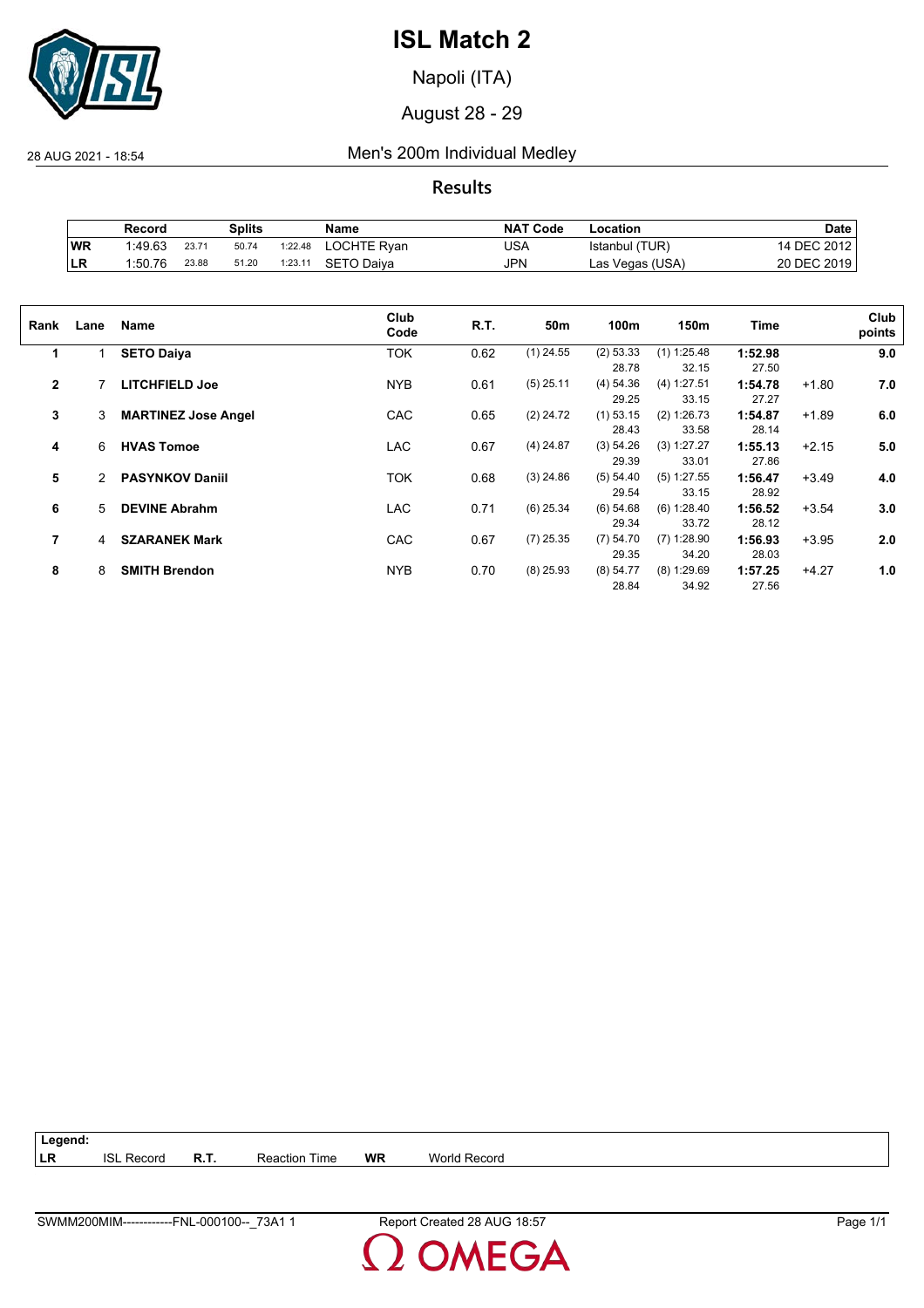

Napoli (ITA)

August 28 - 29

28 AUG 2021 - 18:59 Women's 200m Individual Medley

**Results**

|     | Record  |       | Splits |         | Name           | <b>NAT Code</b> | Location       | Date        |
|-----|---------|-------|--------|---------|----------------|-----------------|----------------|-------------|
| WR  | 2:01.86 | 26.47 | 56.40  | 1:32.49 | HOSSZU Katinka | HUN             | Doha (QAT)     | 5 DEC 2014  |
| ∣LR | 2:03.93 | 27.32 | 58.39  | 1:34.01 | OHASHI Yui     | JPN             | Budapest (HUN) | 14 NOV 2020 |

| Rank         | Lane | Name                      | Club<br>Code | R.T. | 50m         | 100m          | 150m          | Time    |         | Club<br>points |
|--------------|------|---------------------------|--------------|------|-------------|---------------|---------------|---------|---------|----------------|
| 1            |      | <b>WOOD Abbie</b>         | <b>NYB</b>   | 0.68 | $(1)$ 27.47 | $(1)$ 59.46   | $(1)$ 1:35.56 | 2:05.63 |         | 15.0           |
|              |      |                           |              |      |             | 31.99         | 36.10         | 30.07   |         |                |
| $\mathbf{2}$ | 5    | <b>GORBENKO Anastasia</b> | <b>LAC</b>   | 0.69 | $(5)$ 28.63 | (3) 1:01.01   | (3) 1:37.51   | 2:07.26 | $+1.63$ | 7.0            |
|              |      |                           |              |      |             | 32.38         | 36.50         | 29.75   |         |                |
| 3            | 2    | <b>OHASHI Yui</b>         | TOK          | 0.67 | $(3)$ 28.34 | (2) 1:00.49   | (2) 1:37.36   | 2:07.32 | $+1.69$ | 6.0            |
|              |      |                           |              |      |             | 32.15         | 36.87         | 29.96   |         |                |
| 4            | 4    | <b>NELSON Beata</b>       | CAC          | 0.78 | $(2)$ 28.29 | (5) 1:01.68   | $(5)$ 1:39.05 | 2:08.19 | $+2.56$ | 5.0            |
|              |      |                           |              |      |             | 33.39         | 37.37         | 29.14   |         |                |
| 5            | 6    | <b>FRANCESCHI Sara</b>    | <b>LAC</b>   | 0.76 | $(4)$ 28.62 | (4) 1:01.35   | (4) 1:38.62   | 2:09.11 | $+3.48$ | 4.0            |
|              |      |                           |              |      |             | 32.73         | 37.27         | 30.49   |         |                |
| 6            | 3    | <b>ESCOBEDO Emily</b>     | CAC          | 0.70 | $(7)$ 29.19 | $(7)$ 1:03.46 | (6) 1:39.54   | 2:11.44 | $+5.81$ | ٠              |
|              |      |                           |              |      |             | 34.27         | 36.08         | 31.90   |         |                |
| 7            | 8    | <b>STEENBERGEN Marrit</b> | <b>NYB</b>   | 0.78 | $(6)$ 28.85 | $(6)$ 1:02.75 | $(7)$ 1:40.93 | 2:12.41 | $+6.78$ | ۰              |
|              |      |                           |              |      |             | 33.90         | 38.18         | 31.48   |         |                |
| 8            |      | <b>WATANABE Kanako</b>    | ток          | 0.67 | $(8)$ 29.70 | (8) 1:04.89   | $(8)$ 1:41.41 | 2:13.83 | $+8.20$ | $-1.0$         |
|              |      |                           |              |      |             | 35.19         | 36.52         | 32.42   |         |                |
|              |      |                           |              |      |             |               |               |         |         |                |

| $\vert$ Legend: |            |             |                      |    |              |
|-----------------|------------|-------------|----------------------|----|--------------|
| <b>ILR</b>      | ISI Record | <b>R.T.</b> | <b>Reaction Time</b> | WR | World Record |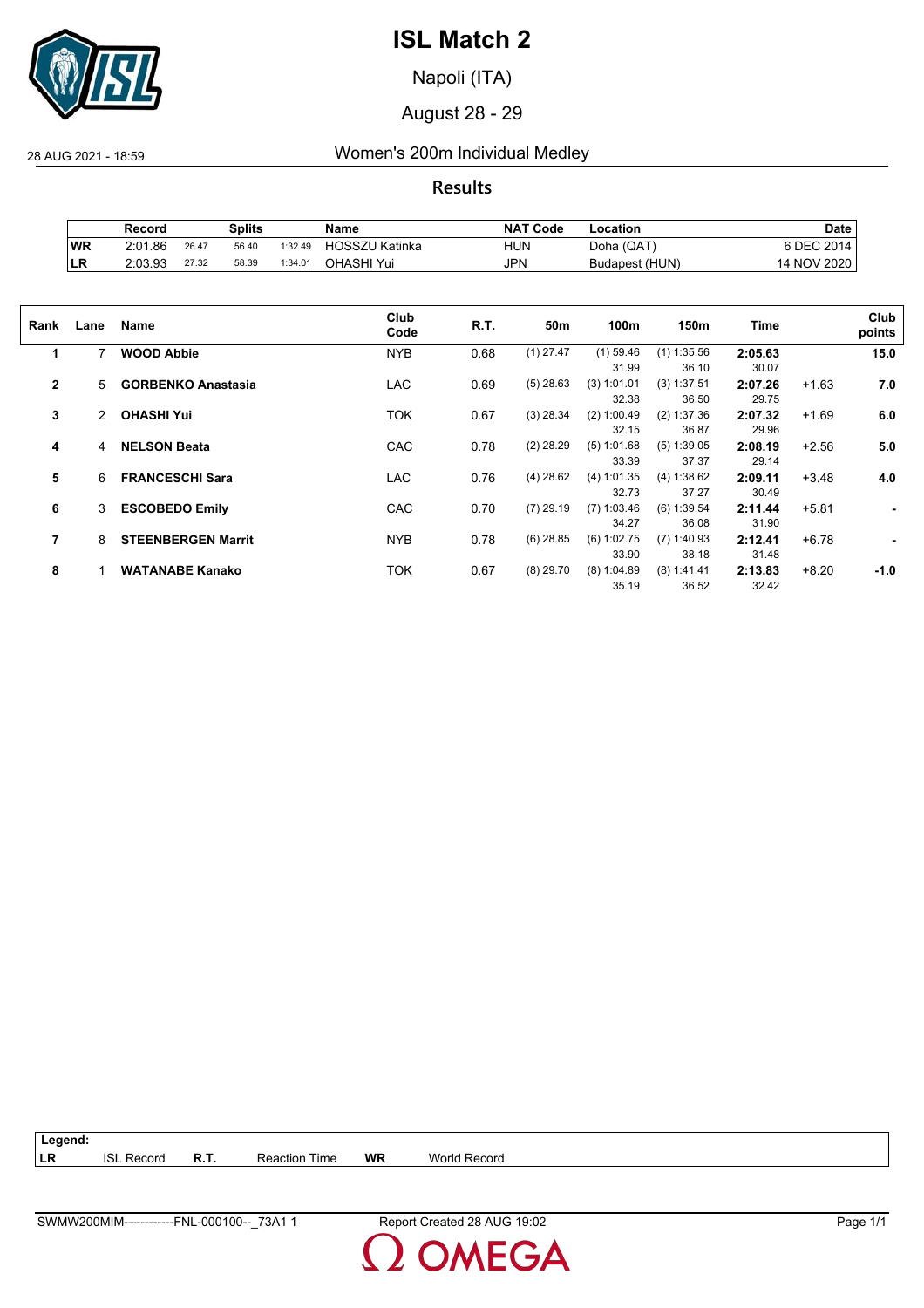

Napoli (ITA)

August 28 - 29

28 AUG 2021 - 19:03 Men's 50m Breaststroke

**Results**

|      | Record Name |                             | <b>NAT Code</b> | Location       | Date        |
|------|-------------|-----------------------------|-----------------|----------------|-------------|
| l WR |             | 25.25 van der BURGH Cameron | RSA             | Berlin (GER)   | 14 NOV 2009 |
| ILR  |             | 25.29 SAKCI Emre            | TUR             | Budapest (HUN) | 5 NOV 2020  |

| Rank | Lane | Name                         | <b>Club Code</b> | R.T. | Time             | Club points |
|------|------|------------------------------|------------------|------|------------------|-------------|
|      |      | <b>KOSEKI Yasuhiro</b>       | TOK              | 0.64 | 26.27            | 15.0        |
| 2    |      | <b>PINZUTI Alessandro</b>    | TOK              | 0.69 | $+0.13$<br>26.40 | 7.0         |
| 3    | 4    | <b>KOSTIN Oleg</b>           | CAC              | 0.66 | 26.73<br>$+0.46$ | 6.0         |
| 4    | 5    | <b>ROTHBAUER Christopher</b> | <b>LAC</b>       | 0.66 | 26.85<br>$+0.58$ | 5.0         |
| 5    | 3.   | <b>CORDES Kevin</b>          | CAC              | 0.70 | 27.00<br>$+0.73$ | 4.0         |
| 6    | 8    | <b>HEINTZ Philip</b>         | <b>NYB</b>       | 0.74 | $+1.30$<br>27.57 |             |
|      |      | <b>KOCH Marco</b>            | <b>NYB</b>       | 0.72 | $+1.46$<br>27.73 |             |
| 8    | 6    | <b>LICON WIII</b>            | LAC              | 0.68 | 27.79<br>$+1.52$ |             |

| SWMM50MBR-------------<br>73A1<br>FNL-000100-- | ` 19:04<br>Report Created 28 AUG | Page |
|------------------------------------------------|----------------------------------|------|

**LR** ISL Record **R.T.** Reaction Time **WR** World Record

**Legend:**

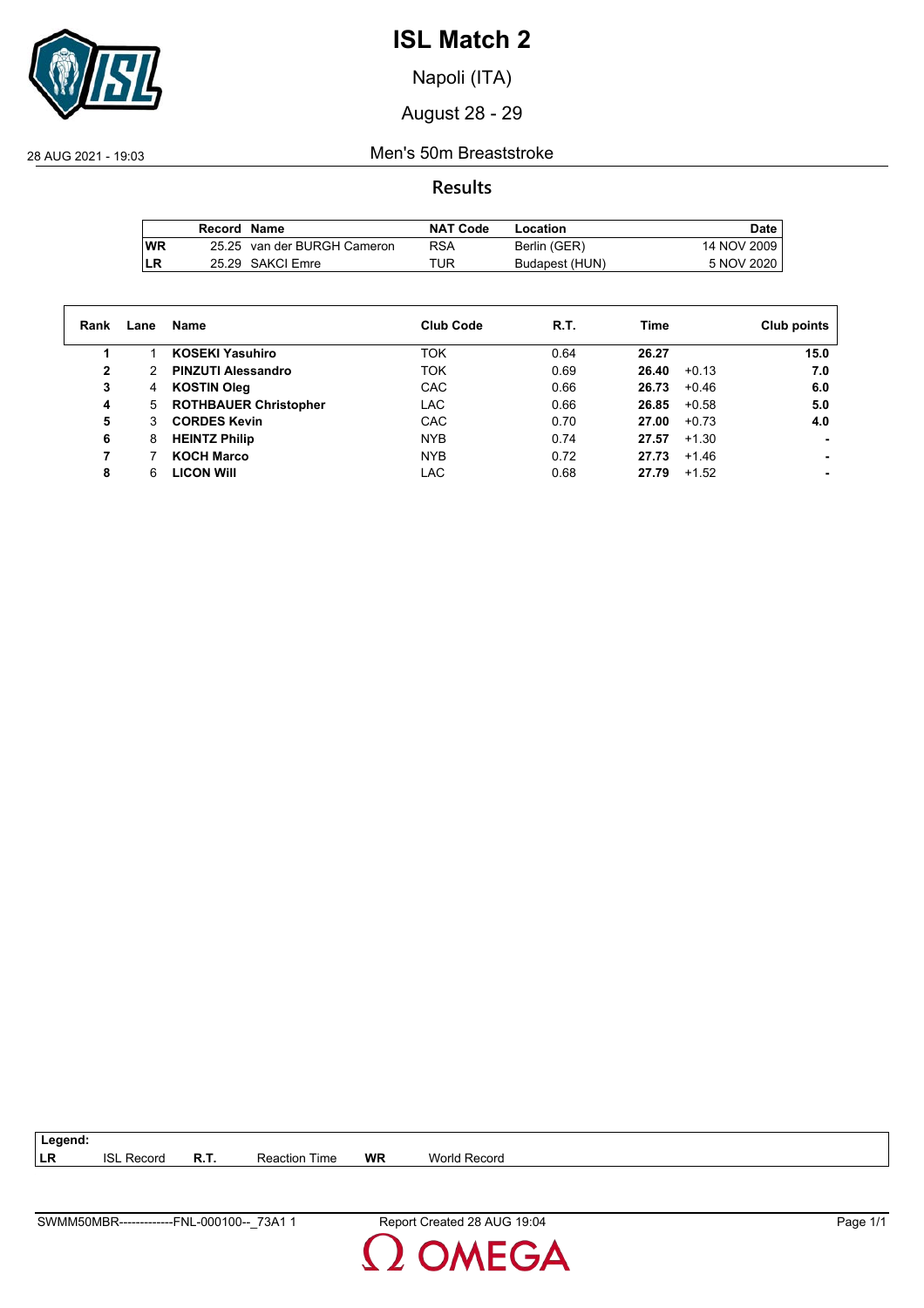

Napoli (ITA)

August 28 - 29

28 AUG 2021 - 19:06 Women's 50m Breaststroke

**Results**

|           | Record Name |                     | <b>NAT Code</b> | Location       | Date        |
|-----------|-------------|---------------------|-----------------|----------------|-------------|
| <b>WR</b> |             | 28.56 ATKINSON Alia | MAL             | Budapest (HUN) | 6 OCT 2018  |
| LR        |             | 28.77 KING Lilly    | USA             | Budapest (HUN) | 21 NOV 2020 |

| Rank | Lane                 | Name                   | <b>Club Code</b> | R.T. | Time  |         | Club points |
|------|----------------------|------------------------|------------------|------|-------|---------|-------------|
| 1.   | 3                    | <b>HANNIS Molly</b>    | CAC              | 0.67 | 29.41 |         | 19.0        |
| 2    | 4                    | <b>KING Lilly</b>      | CAC              | 0.65 | 29.53 | $+0.12$ | 7.0         |
| 3    | 5                    | <b>CLARK Imogen</b>    | <b>LAC</b>       | 0.66 | 30.13 | $+0.72$ | 6.0         |
| 4    | $\mathcal{P} \equiv$ | <b>TUCKER Miranda</b>  | <b>TOK</b>       | 0.68 | 30.50 | $+1.09$ | 5.0         |
| 5    |                      | <b>WATANABE Kanako</b> | <b>TOK</b>       | 0.67 | 31.02 | $+1.61$ |             |
| 6    |                      | <b>VASEY Sarah</b>     | <b>NYB</b>       | 0.68 | 31.08 | $+1.67$ |             |
|      | 8                    | <b>RENSHAW Molly</b>   | <b>NYB</b>       | 0.69 | 31.45 | $+2.04$ |             |
| 8    | 6                    | <b>BAKER Kathleen</b>  | <b>LAC</b>       | 0.71 | 32.51 | $+3.10$ | $-1.0$      |

**LR** ISL Record **R.T.** Reaction Time **WR** World Record

**Legend:**

**DMEGA**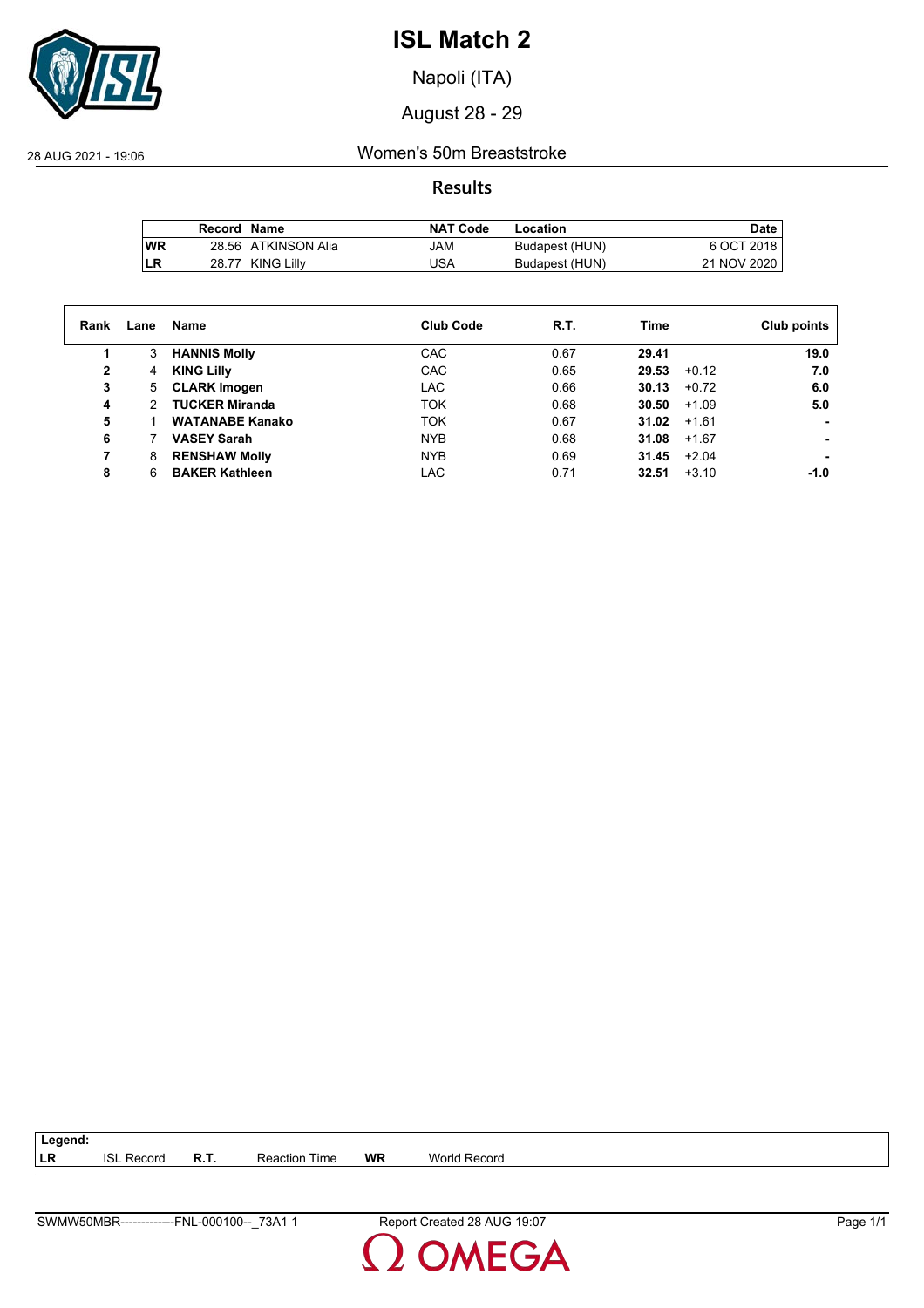

Napoli (ITA)

August 28 - 29

28 AUG 2021 - 19:12 Men's 4x100m Freestyle

## **Results**

|           | Record  |       | Splits  |         | NAT (Relay)                    | ∟ocation       | Date         |
|-----------|---------|-------|---------|---------|--------------------------------|----------------|--------------|
| <b>WR</b> | 3:03.03 | 45.66 | 1:31.41 | 2:17.27 | USA - United States of America | Hangzhou (CHN) | 11 DEC 2018, |
| ILR.      | 3.02.78 | 46.09 | 1:31.34 | 2:16.74 | ENS - Energy Standard          | Budapest (HUN) | 21 NOV 2020  |

| Rank                     | Lane           | Club / Name                   | R.T. | 50m   | 100m  | <b>Time</b>   |          | Club<br>points |
|--------------------------|----------------|-------------------------------|------|-------|-------|---------------|----------|----------------|
| 1                        | 3              | <b>CAC - Cali Condors</b>     |      |       |       | 3:06.98       |          | 30.0           |
|                          |                | <b>PUTS Jesse</b>             | 0.61 | 22.42 | 47.49 | $(5)$ 47.49   |          |                |
|                          |                | MAJCHRZAK Kacper              | 0.21 | 22.33 | 47.06 | (2) 1:34.55   |          |                |
|                          |                | <b>RESS Justin</b>            | 0.23 | 21.78 | 46.40 | $(1)$ 2:20.95 |          |                |
|                          |                | <b>DRESSEL Caeleb</b>         | 0.37 | 21.71 | 46.03 |               |          |                |
| $\overline{2}$           | 7              | <b>NYB - NY Breakers</b>      |      |       |       | 3:08.94       | $+1.96$  | 14.0           |
|                          |                | <b>PIJNENBURG Stan</b>        | 0.64 | 22.93 | 47.89 | $(7)$ 47.89   |          |                |
|                          |                | <b>WHITTLE Jacob</b>          | 0.22 | 22.50 | 47.03 | (4) 1:34.92   |          |                |
|                          |                | <b>MAJERSKI Jakub</b>         | 0.04 | 22.48 | 47.45 | $(4)$ 2:22.37 |          |                |
|                          |                | <b>TEMPLE Matt</b>            | 0.18 | 22.21 | 46.57 |               |          |                |
| 3                        | 5              | <b>LAC - LA Current</b>       |      |       |       | 3:10.07       | $+3.09$  | 12.0           |
|                          |                | <b>CORREIA Breno</b>          | 0.63 | 23.06 | 47.74 | $(6)$ 47.74   |          |                |
|                          |                | <b>PINFOLD Brett</b>          | 0.26 | 21.89 | 46.10 | $(1)$ 1:33.84 |          |                |
|                          |                | SHIELDS Tom                   | 0.16 | 22.77 | 48.12 | $(3)$ 2:21.96 |          |                |
|                          |                | <b>HELD Ryan</b>              | 0.19 | 22.22 | 48.11 |               |          |                |
| 4                        | 6              | <b>LAC - LA Current</b>       |      |       |       | 3:10.12       | $+3.14$  | 10.0           |
|                          |                | <b>ROONEY Maxime</b>          | 0.74 | 22.57 | 47.48 | $(4)$ 47.48   |          |                |
|                          |                | <b>MALYUTIN Martin</b>        | 0.25 | 22.30 | 47.32 | (3) 1:34.80   |          |                |
|                          |                | <b>SCHEFFER Fernando</b>      | 0.13 | 22.37 | 46.89 | $(2)$ 2:21.69 |          |                |
|                          |                | <b>BUKHOV Vladislav</b>       | 0.19 | 22.54 | 48.43 |               |          |                |
| 5                        | $\mathbf{1}$   | <b>TOK - Tokyo Frog Kings</b> |      |       |       | 3:10.88       | $+3.90$  | 8.0            |
|                          |                | <b>NEMETH Nandor</b>          | 0.63 | 22.71 | 47.02 | $(1)$ 47.02   |          |                |
|                          |                | <b>BECKER Bowe</b>            | 0.38 | 22.54 | 49.11 | (6) 1:36.13   |          |                |
|                          |                | <b>SPAJARI Pedro</b>          | 0.25 | 22.34 | 46.58 | $(5)$ 2:22.71 |          |                |
|                          |                | <b>GIREV</b> Ivan             | 0.30 | 22.81 | 48.17 |               |          |                |
| 6                        | $\overline{2}$ | <b>TOK - Tokyo Frog Kings</b> |      |       |       | 3:12.26       | $+5.28$  |                |
|                          |                | <b>QUINTERO Cristian</b>      | 0.69 | 22.60 | 47.45 | $(3)$ 47.45   |          |                |
|                          |                | <b>BOHUS Richard</b>          | 0.33 | 22.23 | 47.53 | (5) 1:34.98   |          |                |
|                          |                | <b>BRZOSKOWSKI Maarten</b>    | 0.25 | 23.31 | 48.54 | $(6)$ 2:23.52 |          |                |
|                          |                | <b>SETO Daiya</b>             | 0.17 | 23.20 | 48.74 |               |          |                |
| $\overline{\phantom{a}}$ | 4              | <b>CAC - Cali Condors</b>     |      |       |       | 3:12.93       | $+5.95$  |                |
|                          |                | <b>HAAS Townley</b>           | 0.72 | 23.03 | 48.18 | $(8)$ 48.18   |          |                |
|                          |                | <b>BAQLAH Khader</b>          | 0.19 | 22.67 | 48.06 | (7) 1:36.24   |          |                |
|                          |                | <b>MARTINEZ Jose Angel</b>    | 0.34 | 23.26 | 49.02 | $(7)$ 2:25.26 |          |                |
|                          |                | <b>CIESLAK Marcin</b>         | 0.39 | 22.59 | 47.67 |               |          |                |
| 8                        | 8              | <b>NYB - NY Breakers</b>      |      |       |       | 3:19.98       | $+13.00$ | $-2.0$         |
|                          |                | <b>KRASKA Jakub</b>           | 0.69 | 22.73 | 47.44 | $(2)$ 47.44   |          |                |
|                          |                | <b>HEINTZ Philip</b>          | 0.42 | 23.32 | 49.08 | (8) 1:36.52   |          |                |
|                          |                | <b>ALMEIDA Brandonn</b>       | 0.49 | 25.18 | 51.74 | $(8)$ 2:28.26 |          |                |
|                          |                | <b>KOCH Marco</b>             | 0.39 | 24.79 | 51.72 |               |          |                |

| Legend: |            |      |                      |           |                     |
|---------|------------|------|----------------------|-----------|---------------------|
| LR      | ISI Record | R.T. | <b>Reaction Time</b> | <b>WR</b> | <b>World Record</b> |
|         |            |      |                      |           |                     |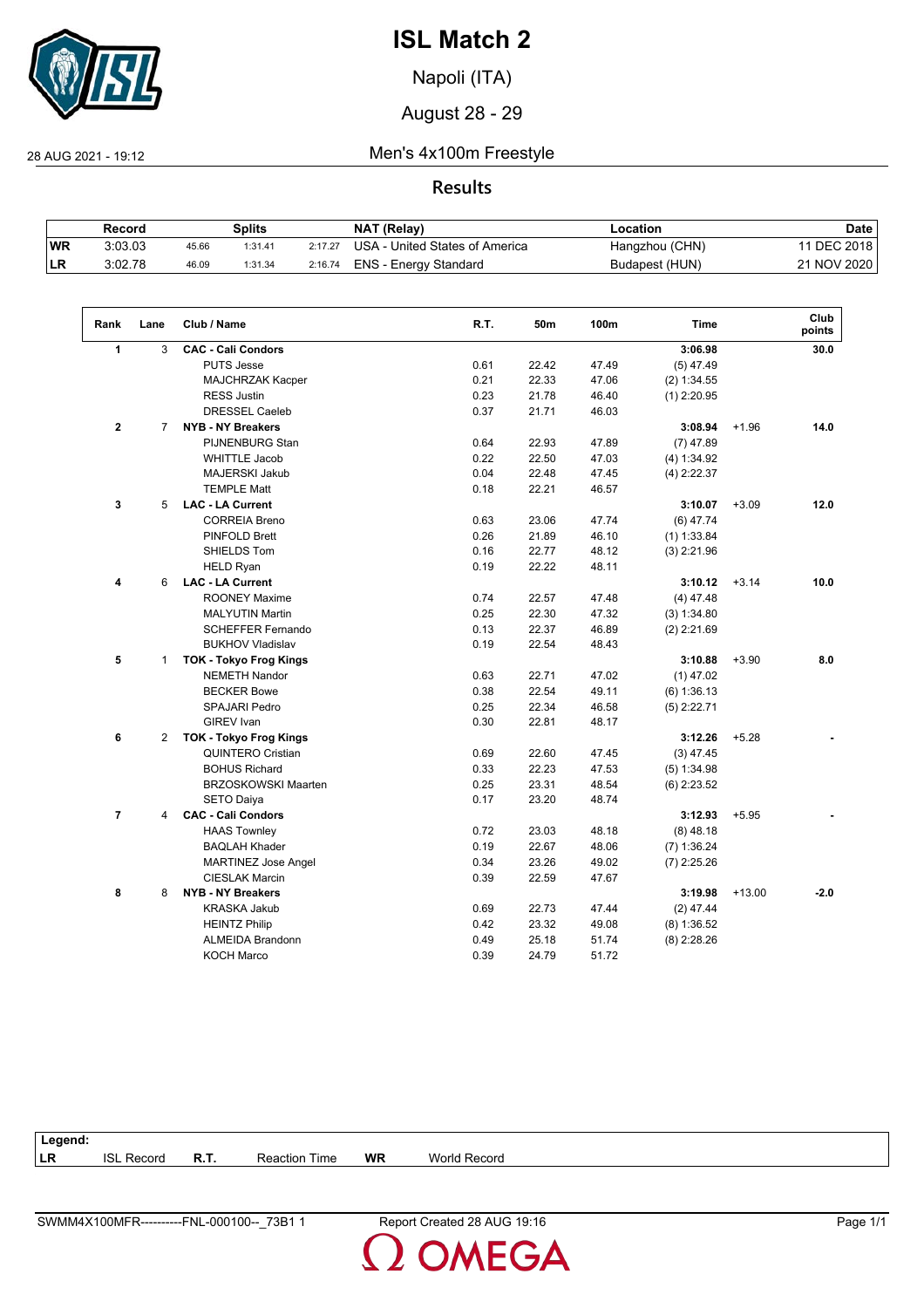

Napoli (ITA)

August 28 - 29

### Men's 50m Freestyle

## **Race Information**

# **REVISED**<br>4 SEP 14:55

| <b>Penalty time:</b> | 22.50                  | Aggregate rating of the event: | 20281 |
|----------------------|------------------------|--------------------------------|-------|
| Jackpot time:        | 0.85                   | Rating income per point:       | 967   |
| limit time:          | $21.71$ (20.86 + 0.85) |                                |       |

### **After Men's 50m Freestyle**

|   | Rank Name             | Club       | <b>Points</b>            | <b>Instant Event</b><br>Rating | <b>New Event Rating</b> |           | <b>New Event ISL Rating</b> | Rank    |
|---|-----------------------|------------|--------------------------|--------------------------------|-------------------------|-----------|-----------------------------|---------|
|   | <b>DRESSEL Caeleb</b> | CAC        | 12.0                     | 11610                          | 13553                   | $(+1105)$ |                             | $(=)$   |
|   | 2 BUKHOV Vladislav    | LAC        | 7.0                      | 6772                           | 1577                    | $(+577)$  | 13                          | $(+4)$  |
|   | 3 RESS Justin         | <b>CAC</b> | 6.0                      | 5805                           | 3813                    | (+595)    | 5                           | $(=)$   |
|   | 4 HELD Ryan           | LAC.       | 5.0                      | 4837                           | 1384                    | $(+384)$  | 15                          | $(+2)$  |
|   | 5 SPAJARI Pedro       | TOK        | 4.0                      | 3870                           | 974                     | $(+331)$  | 30                          | $(+89)$ |
|   | 6 PIJNENBURG Stan     | <b>NYB</b> | 3.0                      | 2902                           | 1190                    | $(+190)$  | 17                          | $(=)$   |
|   | <b>BECKER Bowe</b>    | ток        | $\overline{\phantom{a}}$ | 0                              | 296                     | $(+14)$   | 172                         | $(=)$   |
| 8 | <b>WHITTLE Jacob</b>  | <b>NYB</b> | -                        | 0                              | 602                     | $(-89)$   | 127                         | $(-26)$ |

### **Total Race's Club Points**

#### **Match Standings after event 39/39**

| Rank | Name               | <b>Points</b> | <b>Penalties</b>         | <b>New Points</b> |  | Rank Name           | Aggregate<br><b>Swimmer Points Penalties</b> | Aggregate | Actual<br><b>Points</b> |
|------|--------------------|---------------|--------------------------|-------------------|--|---------------------|----------------------------------------------|-----------|-------------------------|
|      | 1 Cali Condors     | 18.0          | $\blacksquare$           | 18.0              |  | <b>Cali Condors</b> | 711.0                                        | $-4.0$    | 707.0                   |
|      | 2 LA Current       | 12.0          | ۰                        | 12.0              |  | 2 LA Current        | 406.5                                        | $-4.0$    | 402.5                   |
|      | 3 Tokyo Frog Kings | 4.0           | $\overline{\phantom{a}}$ | 4.0               |  | 3 Tokyo Frog Kings  | 391.5                                        | $-9.0$    | 382.5                   |
|      | 4 NY Breakers      | 3.0           | $\overline{\phantom{0}}$ | 3.0               |  | 4 NY Breakers       | 279.0                                        | $-10.0$   | 269.0                   |
|      |                    |               |                          |                   |  |                     |                                              |           |                         |

### **Note:**

Ratings values are rounded.

### **REVISED**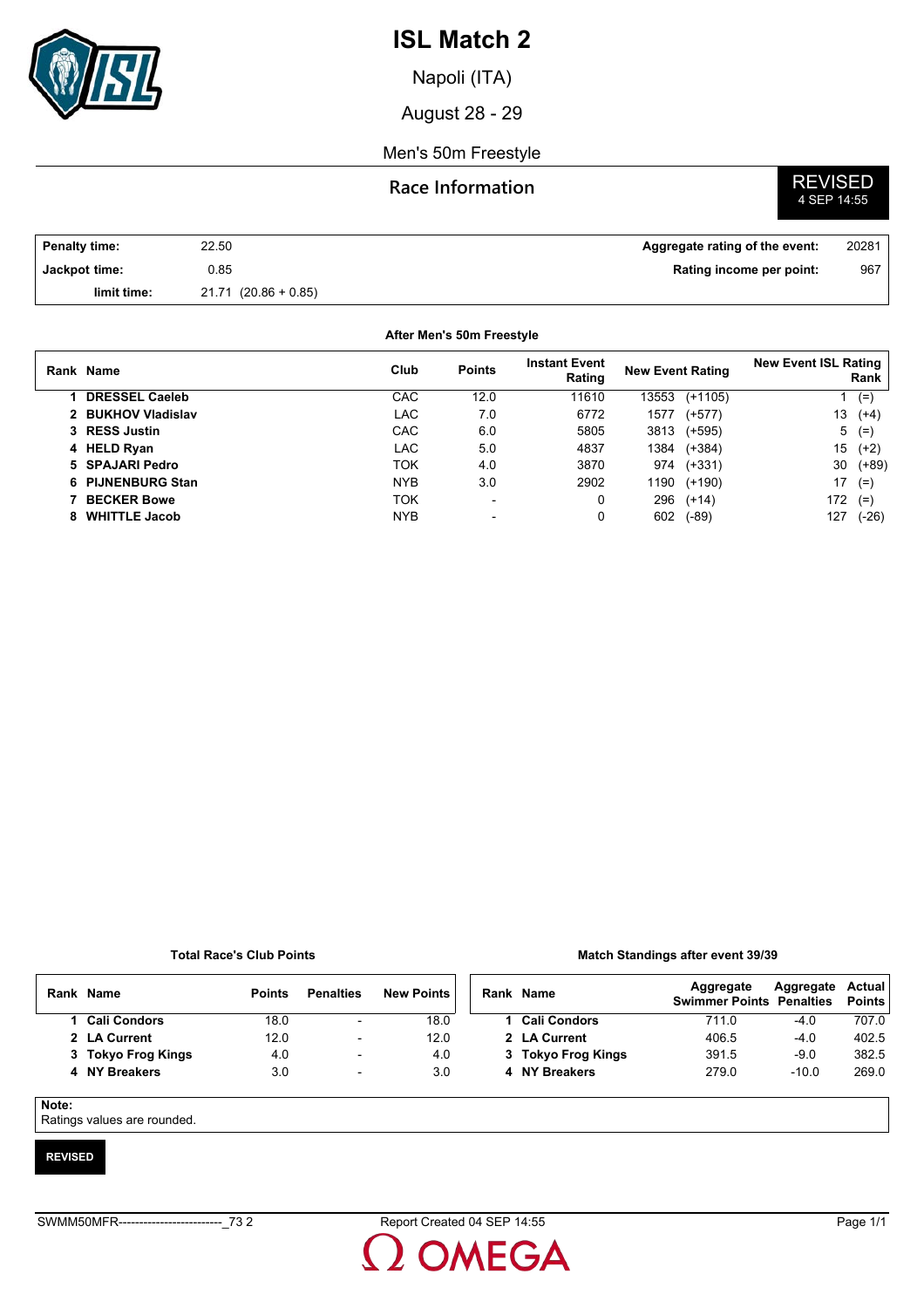

Napoli (ITA)

August 28 - 29

### Women's 50m Freestyle

## **Race Information**



| <b>Penalty time:</b> | 25.50                    | Aggregate rating of the event: | 16554 |
|----------------------|--------------------------|--------------------------------|-------|
| Jackpot time:        | 0.95                     | Rating income per point:       | 897   |
| limit time:          | $24.78$ $(23.83 + 0.95)$ |                                |       |

### **After Women's 50m Freestyle**

|    | Rank Name                   | Club       | <b>Points</b>            | <b>Instant Event</b><br>Rating | <b>New Event Rating</b> |           | <b>New Event ISL Rating</b> | Rank     |
|----|-----------------------------|------------|--------------------------|--------------------------------|-------------------------|-----------|-----------------------------|----------|
|    | <b>WEITZEIL Abbey</b>       | LAC        | 19.0                     | 17043                          | 6248                    | $(+1621)$ |                             | $2(+3)$  |
|    | 2 BROWN Erika               | CAC        | 7.0                      | 6279                           | 1791                    | $(+545)$  | 14                          | $(+1)$   |
|    | 3 IGARASHI Chihiro          | ток        | 6.0                      | 5382                           | 1450                    | (+455)    | 15                          | $(+40)$  |
|    | 4 GASTALDELLO Beryl         | LAC        | 5.0                      | 4485                           | 5722                    | (+400)    |                             | $5( -1)$ |
|    | 5 de WAARD Maaike           | <b>CAC</b> | $\blacksquare$           | 0                              | 900                     | $(-100)$  | 86                          | (-68)    |
|    | 6 MEYNEN Julie              | TOK        |                          | 0                              | 356                     | $(-83)$   | 169                         | $(-21)$  |
|    | <b>SURKOVA Arina</b>        | <b>NYB</b> | $\overline{\phantom{a}}$ | 0                              | 1844                    | $(-83)$   | 13                          | $(=)$    |
| 8. | <b>FIEDKIEWICZ Kornelia</b> | <b>NYB</b> | $\blacksquare$           | 0                              | 900                     | $(-100)$  | 86                          | (-68)    |

### **Total Race's Club Points**

#### **Match Standings after event 39/39**

| Rank | <b>Name</b>        | <b>Points</b>            | <b>Penalties</b>         | <b>New Points</b>        | Rank Name           | Aggregate<br><b>Swimmer Points Penalties</b> | Aggregate | Actual<br><b>Points</b> |
|------|--------------------|--------------------------|--------------------------|--------------------------|---------------------|----------------------------------------------|-----------|-------------------------|
|      | <b>LA Current</b>  | 24.0                     | $\overline{\phantom{a}}$ | 24.0                     | <b>Cali Condors</b> | 711.0                                        | $-4.0$    | 707.0                   |
|      | 2 Cali Condors     | 7.0                      | ٠                        | 7.0                      | 2 LA Current        | 406.5                                        | $-4.0$    | 402.5                   |
|      | 3 Tokyo Frog Kings | 6.0                      | $\blacksquare$           | 6.0                      | 3 Tokyo Frog Kings  | 391.5                                        | $-9.0$    | 382.5                   |
|      | 4 NY Breakers      | $\overline{\phantom{0}}$ | $\overline{\phantom{a}}$ | $\overline{\phantom{0}}$ | 4 NY Breakers       | 279.0                                        | $-10.0$   | 269.0                   |

### **Note:**

Ratings values are rounded.

### **REVISED**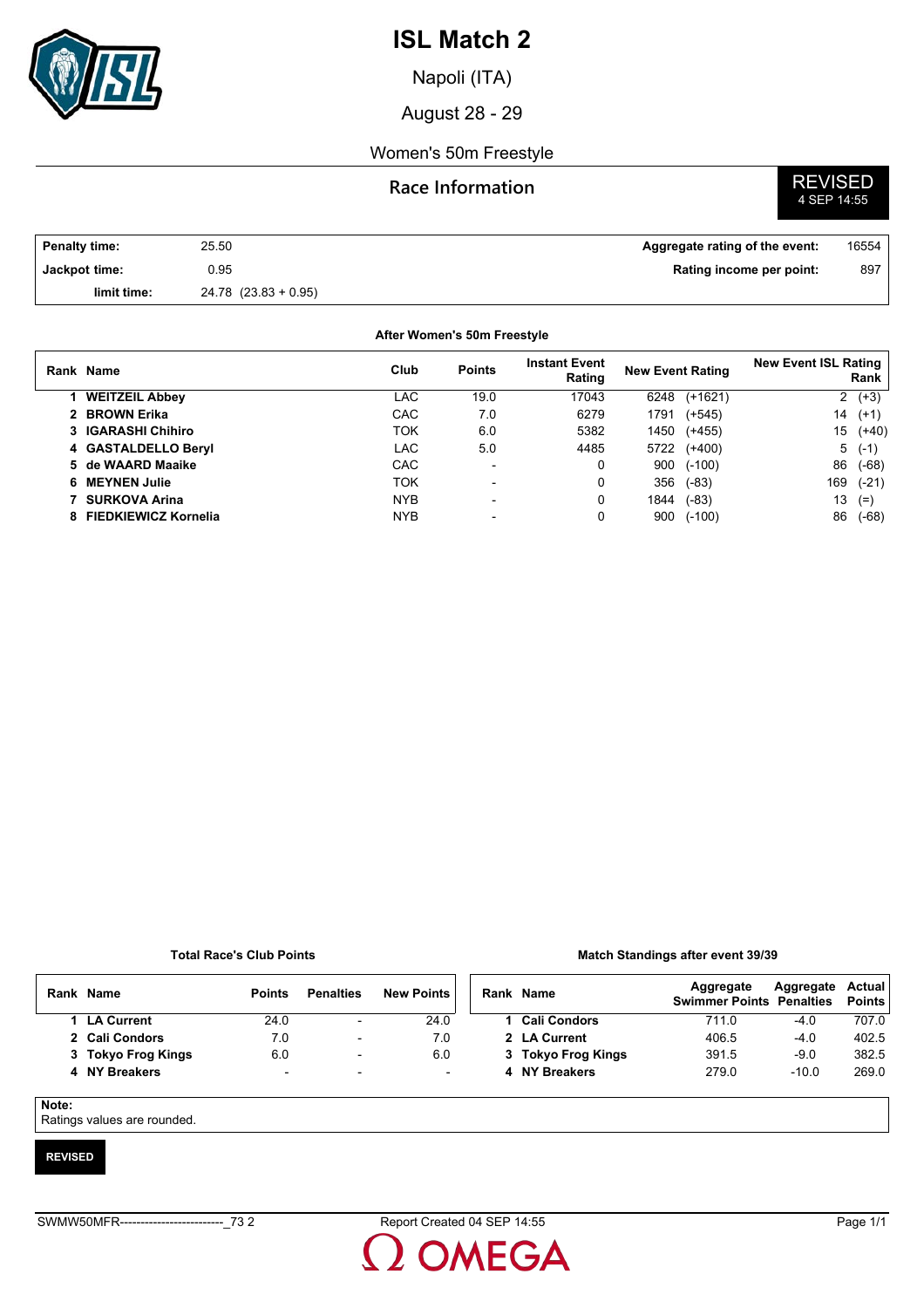

Napoli (ITA)

August 28 - 29

## Men's 200m Individual Medley

## **Race Information**

# **REVISED**<br>4 SEP 14:55

| <b>Penalty time:</b> | 2:01.00                      | Aggregate rating of the event: | 13314 |
|----------------------|------------------------------|--------------------------------|-------|
| Jackpot time:        | 4.40                         | Rating income per point:       | 836   |
| limit time:          | $1.57.38$ $(1.52.98 + 4.40)$ |                                |       |

### **After Men's 200m Individual Medley**

| Rank Name             | Club       | <b>Points</b> | <b>Instant Event</b><br>Rating | <b>New Event Rating</b> |          | <b>New Event ISL Rating</b> | Rank   |
|-----------------------|------------|---------------|--------------------------------|-------------------------|----------|-----------------------------|--------|
| <b>SETO Daiya</b>     | TOK        | 9.0           | 7521                           | 2280                    | $(+685)$ | 8                           | $(+5)$ |
| 2 LITCHFIELD Joe      | <b>NYB</b> | 7.0           | 5850                           | 3225                    | $(+485)$ | 6                           | $(=)$  |
| 3 MARTINEZ Jose Angel | CAC        | 6.0           | 5014                           | 1401                    | $(+401)$ | 16                          | $(+8)$ |
| 4 HVAS Tomoe          | LAC        | 5.0           | 4178                           | 2895                    | $(+318)$ |                             | $(=)$  |
| 5 PASYNKOV Daniil     | TOK        | 4.0           | 3343                           | 1402                    | $(+234)$ | 15                          | $(+4)$ |
| 6 DEVINE Abrahm       | LAC        | 3.0           | 2507                           | 2220                    | $(+184)$ | 9                           | $(-1)$ |
| <b>SZARANEK Mark</b>  | CAC        | 2.0           | 1671                           | 1359                    | $(-197)$ | 18                          | $(-4)$ |
| <b>SMITH Brendon</b>  | <b>NYB</b> | 1.0           | 836                            | 659                     | $(+17)$  | 141                         | (+5)   |

### **Total Race's Club Points**

#### **Match Standings after event 39/39**

|       | Rank Name            | <b>Points</b> | <b>Penalties</b>         | <b>New Points</b> |  | Rank Name           | Aggregate<br><b>Swimmer Points Penalties</b> | Aggregate | Actual<br><b>Points</b> |
|-------|----------------------|---------------|--------------------------|-------------------|--|---------------------|----------------------------------------------|-----------|-------------------------|
|       | 1   Tokyo Frog Kings | 13.0          | $\overline{\phantom{0}}$ | 13.0              |  | <b>Cali Condors</b> | 711.0                                        | $-4.0$    | 707.0                   |
|       | 2 Cali Condors       | 8.0           | $\overline{\phantom{0}}$ | 8.0               |  | 2 LA Current        | 406.5                                        | $-4.0$    | 402.5                   |
|       | 2 LA Current         | 8.0           | $\overline{\phantom{a}}$ | 8.0               |  | 3 Tokyo Frog Kings  | 391.5                                        | $-9.0$    | 382.5                   |
|       | 2 NY Breakers        | 8.0           | $\overline{\phantom{0}}$ | 8.0               |  | 4 NY Breakers       | 279.0                                        | $-10.0$   | 269.0                   |
|       |                      |               |                          |                   |  |                     |                                              |           |                         |
| Note: |                      |               |                          |                   |  |                     |                                              |           |                         |

Ratings values are rounded.

### **REVISED**

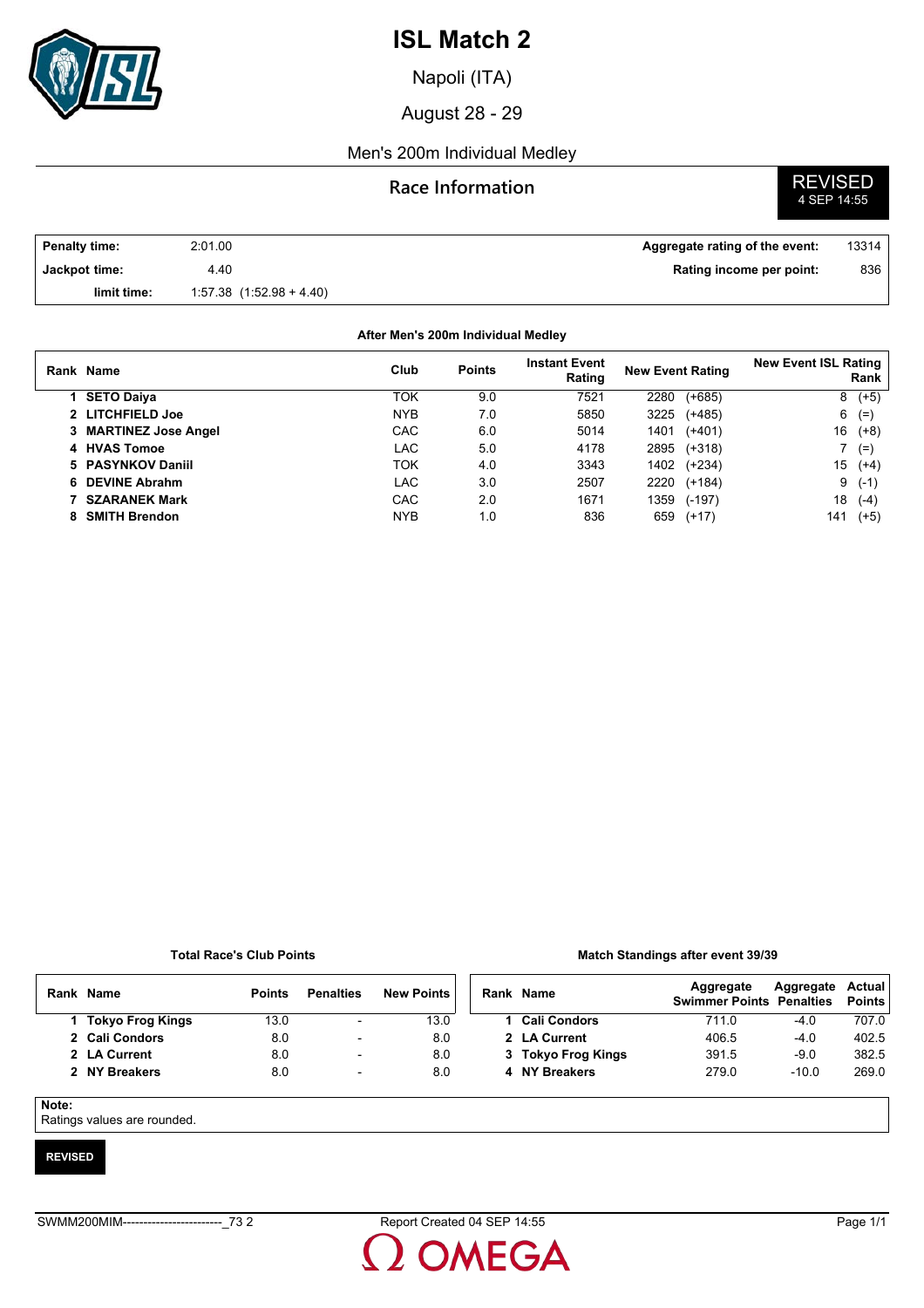

Napoli (ITA)

August 28 - 29

## Women's 200m Individual Medley

## **Race Information**

**REVISED**<br>4 SEP 14:56

| <b>Penalty time:</b> | 2:13.50                      | Aggregate rating of the event: | 19921 |
|----------------------|------------------------------|--------------------------------|-------|
| Jackpot time:        | 4.90                         | Rating income per point:       | 961   |
| limit time:          | $2:10.53$ $(2.05.63 + 4.90)$ |                                |       |

## **After Women's 200m Individual Medley**

|   | Rank Name                 | Club       | <b>Points</b>            | <b>Instant Event</b><br>Rating | <b>New Event Rating</b> |           | <b>New Event ISL Rating</b> | Rank    |
|---|---------------------------|------------|--------------------------|--------------------------------|-------------------------|-----------|-----------------------------|---------|
|   | <b>WOOD Abbie</b>         | <b>NYB</b> | 15.0                     | 14410                          | 5866                    | $(+1378)$ |                             | $2(+2)$ |
|   | 2 GORBENKO Anastasia      | LAC        | 7.0                      | 6725                           | 4153                    | $(+238)$  |                             | $5(=)$  |
|   | 3 OHASHI Yui              | ток        | 6.0                      | 5764                           | 5544                    | $(+481)$  |                             | $3(=)$  |
|   | 4 NELSON Beata            | CAC        | 5.0                      | 4803                           | 3368                    | $(+385)$  | 8                           | $(=)$   |
|   | 5 FRANCESCHI Sara         | LAC        | 4.0                      | 3843                           | 1284                    | $(+284)$  | 14                          | $(+2)$  |
|   | 6 ESCOBEDO Emily          | <b>CAC</b> | $\overline{\phantom{0}}$ | 0                              | 410                     | (-63)     | 170                         | $(=)$   |
|   | <b>STEENBERGEN Marrit</b> | <b>NYB</b> | $\overline{\phantom{a}}$ | 0                              | 900                     | $(-100)$  | 81                          | (-65)   |
| 8 | <b>WATANABE Kanako</b>    | ток        | -                        |                                | 900                     | $(-100)$  | 81                          | (-65)   |

### **Total Race's Club Points**

### **Match Standings after event 39/39**

|       | Rank Name          | <b>Points</b> | <b>Penalties</b>         | <b>New Points</b> |   | Rank Name           | Aggregate<br><b>Swimmer Points Penalties</b> | Aggregate | Actual<br><b>Points</b> |
|-------|--------------------|---------------|--------------------------|-------------------|---|---------------------|----------------------------------------------|-----------|-------------------------|
|       | 1 NY Breakers      | 15.0          | $\overline{\phantom{a}}$ | 15.0              |   | <b>Cali Condors</b> | 711.0                                        | $-4.0$    | 707.0                   |
|       | 2 LA Current       | 11.0          | $\overline{\phantom{a}}$ | 11.0              |   | 2 LA Current        | 406.5                                        | $-4.0$    | 402.5                   |
|       | 3 Tokyo Frog Kings | 6.0           | $-1.0$                   | 5.0               |   | 3 Tokyo Frog Kings  | 391.5                                        | $-9.0$    | 382.5                   |
|       | 3 Cali Condors     | 5.0           | $\overline{\phantom{a}}$ | 5.0               | 4 | <b>NY Breakers</b>  | 279.0                                        | $-10.0$   | 269.0                   |
|       |                    |               |                          |                   |   |                     |                                              |           |                         |
| Note: |                    |               |                          |                   |   |                     |                                              |           |                         |

Ratings values are rounded.

### **REVISED**

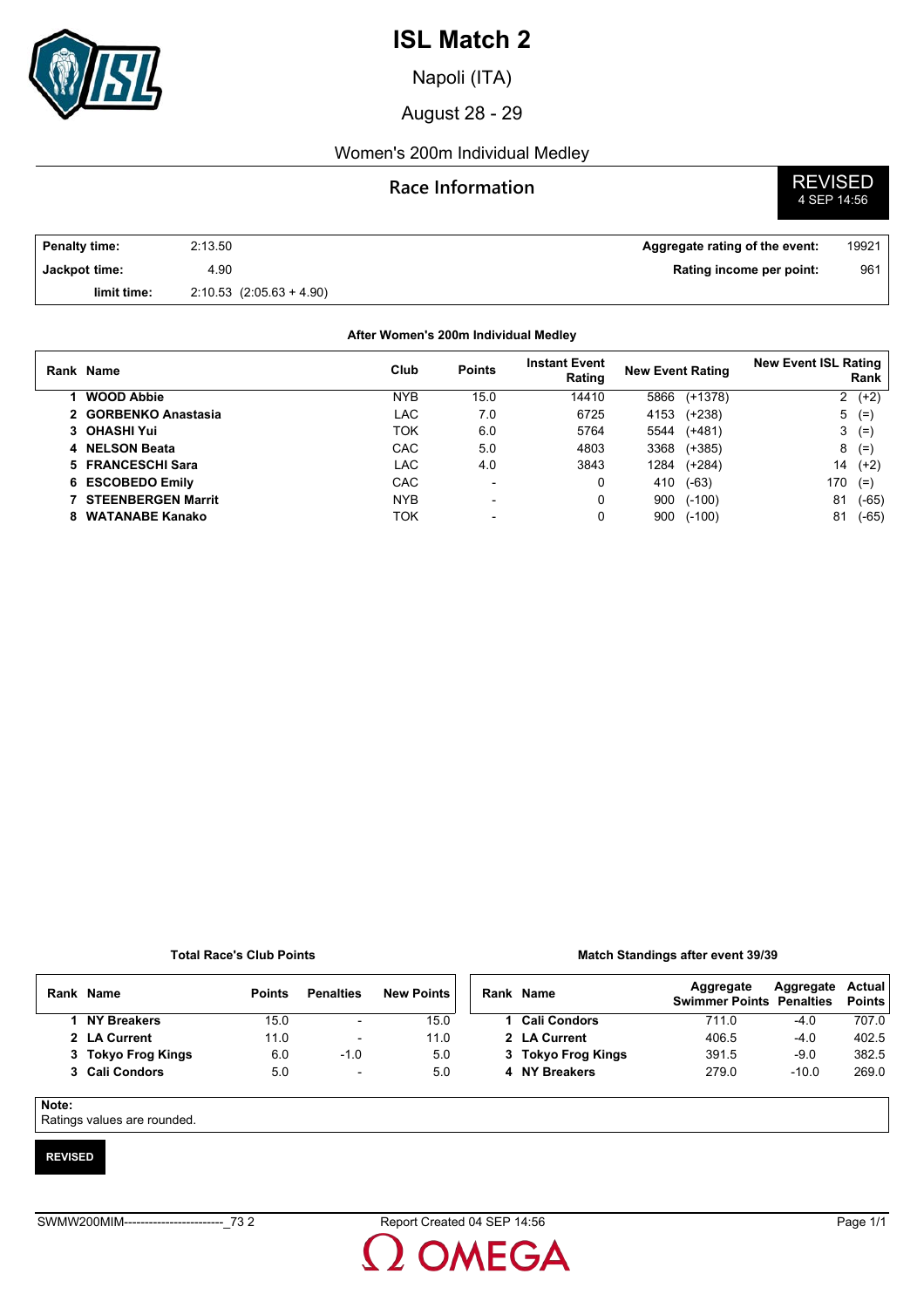

Napoli (ITA)

August 28 - 29

### Men's 50m Breaststroke

## **Race Information**

# **REVISED**<br>4 SEP 14:56

| Penalty time: | 28.50                    | Aggregate rating of the event: | 7777 |
|---------------|--------------------------|--------------------------------|------|
| Jackpot time: | .05                      | Rating income per point:       | 731  |
| limit time:   | $27.32$ $(26.27 + 1.05)$ |                                |      |

### **After Men's 50m Breaststroke**

| Rank Name               | Club       | <b>Points</b>            | <b>Instant Event</b><br>Rating | <b>New Event Rating</b> |           | <b>New Event ISL Rating</b> | Rank    |
|-------------------------|------------|--------------------------|--------------------------------|-------------------------|-----------|-----------------------------|---------|
| KOSEKI Yasuhiro         | <b>TOK</b> | 15.0                     | 10964                          | 2956                    | $(+1010)$ | 9                           | $(+2)$  |
| 2 PINZUTI Alessandro    | ток        | 7.0                      | 5116                           | 1412 (+412)             |           | 13                          | $(+4)$  |
| 3 KOSTIN Oleg           | CAC        | 6.0                      | 4386                           | 1339                    | (+339)    | 14                          | $(+3)$  |
| 4 ROTHBAUER Christopher | LAC        | 5.0                      | 3655                           | 1265                    | $(+265)$  | 17                          | $(=)$   |
| 5 CORDES Kevin          | CAC        | 4.0                      | 2924                           | 1007                    | $(+240)$  | 19                          | $(+59)$ |
| 6 HEINTZ Philip         | <b>NYB</b> | $\overline{\phantom{0}}$ |                                | 545                     | $(-53)$   | 133                         | $(-5)$  |
| 7 KOCH Marco            | <b>NYB</b> | $\overline{\phantom{0}}$ | 0                              | 450                     | $(+17)$   | 170                         | $(=)$   |
| 8 LICON WIII            | LAC        |                          |                                | 831                     | $(-203)$  | 78                          | $(-62)$ |

### **Total Race's Club Points**

#### **Match Standings after event 39/39**

|  | Rank Name          | <b>Points</b>            | <b>Penalties</b>         | <b>New Points</b>        | Rank Name          | Aggregate<br><b>Swimmer Points Penalties</b> | Aggregate | Actual<br><b>Points</b> |
|--|--------------------|--------------------------|--------------------------|--------------------------|--------------------|----------------------------------------------|-----------|-------------------------|
|  | 1 Tokyo Frog Kings | 22.0                     |                          | 22.0                     | 1 Cali Condors     | 711.0                                        | $-4.0$    | 707.0                   |
|  | 2 Cali Condors     | 10.0                     |                          | 10.0                     | 2 LA Current       | 406.5                                        | $-4.0$    | 402.5                   |
|  | 3 LA Current       | 5.0                      | $\overline{\phantom{0}}$ | 5.0                      | 3 Tokyo Frog Kings | 391.5                                        | $-9.0$    | 382.5                   |
|  | 4 NY Breakers      | $\overline{\phantom{a}}$ | $\overline{\phantom{0}}$ | $\overline{\phantom{a}}$ | 4 NY Breakers      | 279.0                                        | $-10.0$   | 269.0                   |
|  |                    |                          |                          |                          |                    |                                              |           |                         |

### **Note:**

Ratings values are rounded.

### **REVISED**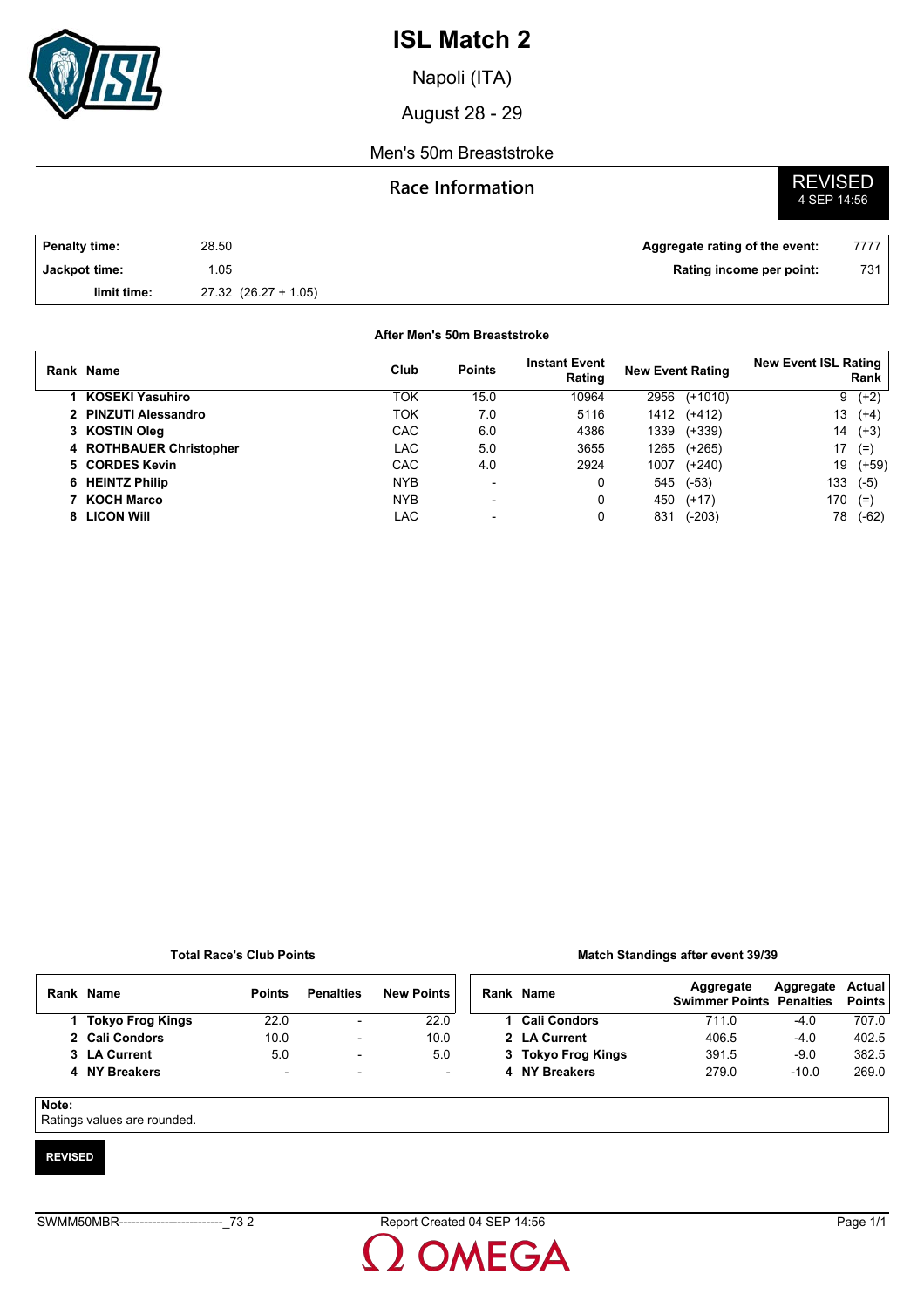

Napoli (ITA)

August 28 - 29

## Women's 50m Breaststroke

## **Race Information**

# **REVISED**<br>4 SEP 14:56

| <b>Penalty time:</b> | 31.50                    | Aggregate rating of the event: | 28832 |
|----------------------|--------------------------|--------------------------------|-------|
| Jackpot time:        | .15                      | Rating income per point:       | 1129  |
| limit time:          | $30.56$ $(29.41 + 1.15)$ |                                |       |

### **After Women's 50m Breaststroke**

| Rank Name           | Club       | <b>Points</b>            | <b>Instant Event</b><br>Rating | <b>New Event Rating</b> |           | <b>New Event ISL Rating</b> | Rank    |
|---------------------|------------|--------------------------|--------------------------------|-------------------------|-----------|-----------------------------|---------|
| <b>HANNIS Molly</b> | CAC        | 19.0                     | 21456                          | 9420                    | $(+1648)$ | 2                           | $(=)$   |
| 2 KING Lilly        | CAC        | 7.0                      | 7905                           | 12350                   | $(-295)$  |                             | $(=)$   |
| 3 CLARK Imogen      | <b>LAC</b> | 6.0                      | 6776                           | 3174                    | $(+253)$  |                             | $8(+1)$ |
| 4 TUCKER Miranda    | TOK        | 5.0                      | 5646                           | 1183                    | $(+477)$  | 16                          | $(+70)$ |
| 5 WATANABE Kanako   | TOK        | $\overline{\phantom{0}}$ | 0                              | 900                     | $(-100)$  | 80                          | $(-63)$ |
| 6 VASEY Sarah       | <b>NYB</b> | $\overline{\phantom{0}}$ | 0                              | 1696                    | $(-424)$  | 10                          | $(=)$   |
| 7 RENSHAW Molly     | <b>NYB</b> | $\blacksquare$           | 0                              | 580                     | $(-88)$   | 120                         | $(-17)$ |
| 8 BAKER Kathleen    | LAC        |                          | 0                              | 900                     | $(-100)$  | 80                          | $(-63)$ |

### **Total Race's Club Points**

#### **Match Standings after event 39/39**

|       | Rank Name          | <b>Points</b>            | <b>Penalties</b>         | <b>New Points</b> | Rank Name           | Aggregate<br><b>Swimmer Points Penalties</b> | Aggregate | Actual<br><b>Points</b> |
|-------|--------------------|--------------------------|--------------------------|-------------------|---------------------|----------------------------------------------|-----------|-------------------------|
|       | 1 Cali Condors     | 26.0                     | $\overline{\phantom{a}}$ | 26.0              | <b>Cali Condors</b> | 711.0                                        | $-4.0$    | 707.0                   |
|       | 2 Tokyo Frog Kings | 5.0                      | $\overline{\phantom{0}}$ | 5.0               | 2 LA Current        | 406.5                                        | -4.0      | 402.5                   |
|       | 2 LA Current       | 6.0                      | $-1.0$                   | 5.0               | 3 Tokyo Frog Kings  | 391.5                                        | -9.0      | 382.5                   |
|       | 4 NY Breakers      | $\overline{\phantom{0}}$ | $\overline{\phantom{a}}$ | -                 | 4 NY Breakers       | 279.0                                        | $-10.0$   | 269.0                   |
|       |                    |                          |                          |                   |                     |                                              |           |                         |
| Note: |                    |                          |                          |                   |                     |                                              |           |                         |

Ratings values are rounded.

### **REVISED**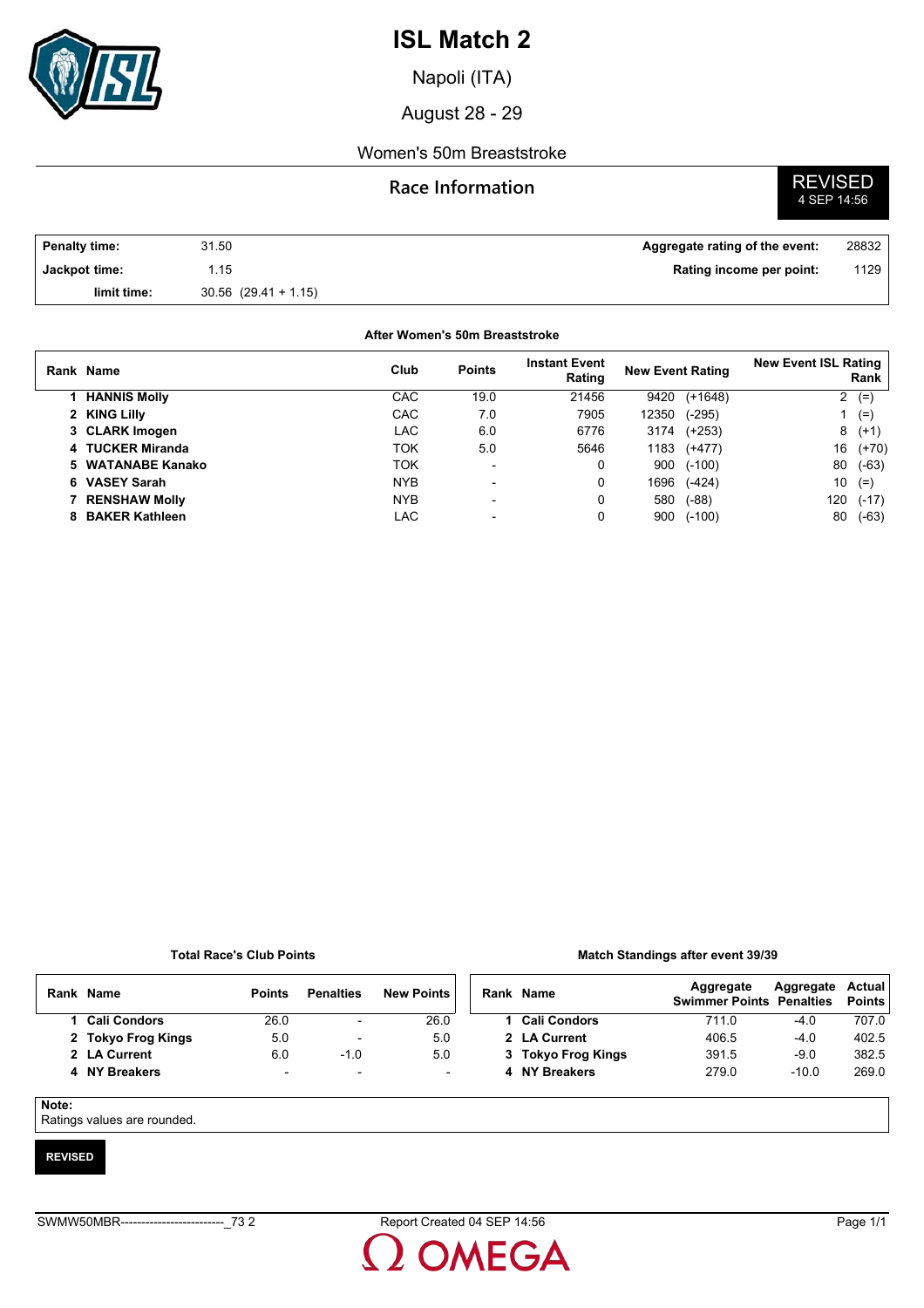

Napoli (ITA)

August 28 - 29

## Men's 4x100m Freestyle

## **Race Information**



| Penalty time: | 3:15.00                      | Aggregate rating of the event: | 18476 |
|---------------|------------------------------|--------------------------------|-------|
| Jackpot time: | 5.00                         | Rating income per point:       | 297   |
| limit time:   | $3.11.98$ $(3.06.98 + 5.00)$ |                                |       |

| After Men's 4x100m Freestyle |            |                |                                |                         |               |                                     |           |  |  |  |
|------------------------------|------------|----------------|--------------------------------|-------------------------|---------------|-------------------------------------|-----------|--|--|--|
| Rank Name                    | Club       | <b>Points</b>  | <b>Instant Event</b><br>Rating | <b>New Event Rating</b> |               | <b>New Event ISL Rating</b><br>Rank |           |  |  |  |
| 1 Cali Condors               | CAC        | 30.0           |                                |                         |               |                                     |           |  |  |  |
| <b>PUTS Jesse</b>            |            | 7.5            | 1466                           | 597                     | $(+97)$       | 30                                  | $(+12)$   |  |  |  |
| MAJCHRZAK Kacper             |            | 7.5            | 2556                           | 1299                    | $(+200)$      | 3                                   | $(+2)$    |  |  |  |
| <b>RESS Justin</b>           |            | 7.5            | 2085                           | 993                     | $(+153)$      | 8                                   | $(+6)$    |  |  |  |
| <b>DRESSEL Caeleb</b>        |            | 7.5            | 2804                           | 1484                    | (+249)        | $\mathbf{1}$                        | $(+1)$    |  |  |  |
| 2 NY Breakers                | <b>NYB</b> | 14.0           |                                |                         |               |                                     |           |  |  |  |
| PIJNENBURG Stan              |            | 3.5            | 1071                           |                         | 557 (+57)     | 38                                  | $(+4)$    |  |  |  |
| <b>WHITTLE Jacob</b>         |            | 3.5            | 945                            |                         | 470 (+47)     | 93                                  | $(+20)$   |  |  |  |
| MAJERSKI Jakub               |            | 3.5            | 1071                           |                         | 557 (+57)     | 38                                  | $(+4)$    |  |  |  |
| <b>TEMPLE Matt</b>           |            | 3.5            | 1071                           |                         | 557 (+57)     | 38                                  | $(+4)$    |  |  |  |
| 3 LA Current                 | <b>LAC</b> | 12.0           |                                |                         |               |                                     |           |  |  |  |
| <b>CORREIA Breno</b>         |            | 3.0            | 977                            |                         | $825$ (-2)    | 16                                  | $(-1)$    |  |  |  |
| <b>PINFOLD Brett</b>         |            | 3.0            | 679                            |                         | 518 (+18)     | 41                                  | $(+1)$    |  |  |  |
| SHIELDS Tom                  |            | 3.0            | 1229                           | 1171                    | $(+67)$       | 4                                   | $(=)$     |  |  |  |
| <b>HELD Ryan</b>             |            | 3.0            | 679                            | 518                     | (+18)         | 41                                  | $(+1)$    |  |  |  |
| 4 LA Current                 | <b>LAC</b> | 10.0           |                                |                         |               |                                     |           |  |  |  |
| <b>ROONEY Maxime</b>         |            | 2.5            | 1008                           | 910                     | (+54)         |                                     | $12(+1)$  |  |  |  |
| <b>MALYUTIN Martin</b>       |            | 2.5            | 666                            |                         | $517$ (+17)   | 43                                  | $(-1)$    |  |  |  |
| <b>SCHEFFER Fernando</b>     |            | 2.5            | 631                            | 479                     | $(+16)$       |                                     | $92 (+5)$ |  |  |  |
| <b>BUKHOV Vladislav</b>      |            | 2.5            | 666                            |                         | $517$ $(+17)$ | 43                                  | $(-1)$    |  |  |  |
| 5 Tokyo Frog Kings           | <b>TOK</b> | 8.0            |                                |                         |               |                                     |           |  |  |  |
| <b>NEMETH Nandor</b>         |            | 2.0            | 543                            | 504                     | $(+4)$        | 49                                  | $(-7)$    |  |  |  |
| <b>BECKER Bowe</b>           |            | 2.0            | 653                            |                         | 648 (+10)     | 26                                  | $(=)$     |  |  |  |
| <b>SPAJARI Pedro</b>         |            | 2.0            | 637                            |                         | 651 (+33)     | 25                                  | $(+5)$    |  |  |  |
| <b>GIREV</b> Ivan            |            | 2.0            | 543                            | 504                     | $(+4)$        | 49                                  | $(-7)$    |  |  |  |
| 6 Tokyo Frog Kings           | <b>TOK</b> | ä,             |                                |                         |               |                                     |           |  |  |  |
| <b>QUINTERO Cristian</b>     |            | $\overline{a}$ | 0                              | 385                     | $(-47)$       | 130                                 | $(-22)$   |  |  |  |
| <b>BOHUS Richard</b>         |            |                | 0                              | 450                     | $(-50)$       | 96                                  | $(-54)$   |  |  |  |
| <b>BRZOSKOWSKI Maarten</b>   |            |                | 0                              | 450                     | $(-50)$       | 96                                  | $(-54)$   |  |  |  |
| <b>SETO Daiya</b>            |            |                | $\Omega$                       | 306                     | $(-31)$       | 166                                 | $(-18)$   |  |  |  |
| 7 Cali Condors               | CAC        |                |                                |                         |               |                                     |           |  |  |  |
| <b>HAAS Townley</b>          |            |                | 0                              | 501                     | $(-56)$       | 51                                  | $(-14)$   |  |  |  |
| <b>BAQLAH Khader</b>         |            |                | 0                              | 410                     | $(-47)$       | 112                                 | $(-13)$   |  |  |  |
| <b>MARTINEZ Jose Angel</b>   |            |                | 0                              | 450                     | $(-50)$       | 96                                  | $(-54)$   |  |  |  |
| <b>CIESLAK Marcin</b>        |            |                | $\Omega$                       | 436                     | $(-47)$       |                                     | 107 (-29) |  |  |  |
| 8 NY Breakers                | <b>NYB</b> |                |                                |                         |               |                                     |           |  |  |  |
| <b>KRASKA Jakub</b>          |            |                | 0                              | 450                     | $(-50)$       | 96                                  | $(-54)$   |  |  |  |
| <b>HEINTZ Philip</b>         |            |                | 0                              | 395                     | $(-26)$       | 123                                 | $(-9)$    |  |  |  |
| <b>ALMEIDA Brandonn</b>      |            |                | 0                              | 283                     | $(-47)$       | 169                                 | $(-18)$   |  |  |  |
| <b>KOCH Marco</b>            |            |                | $\Omega$                       |                         | 322 (-31)     |                                     | 152 (-10) |  |  |  |
|                              |            |                |                                |                         |               |                                     |           |  |  |  |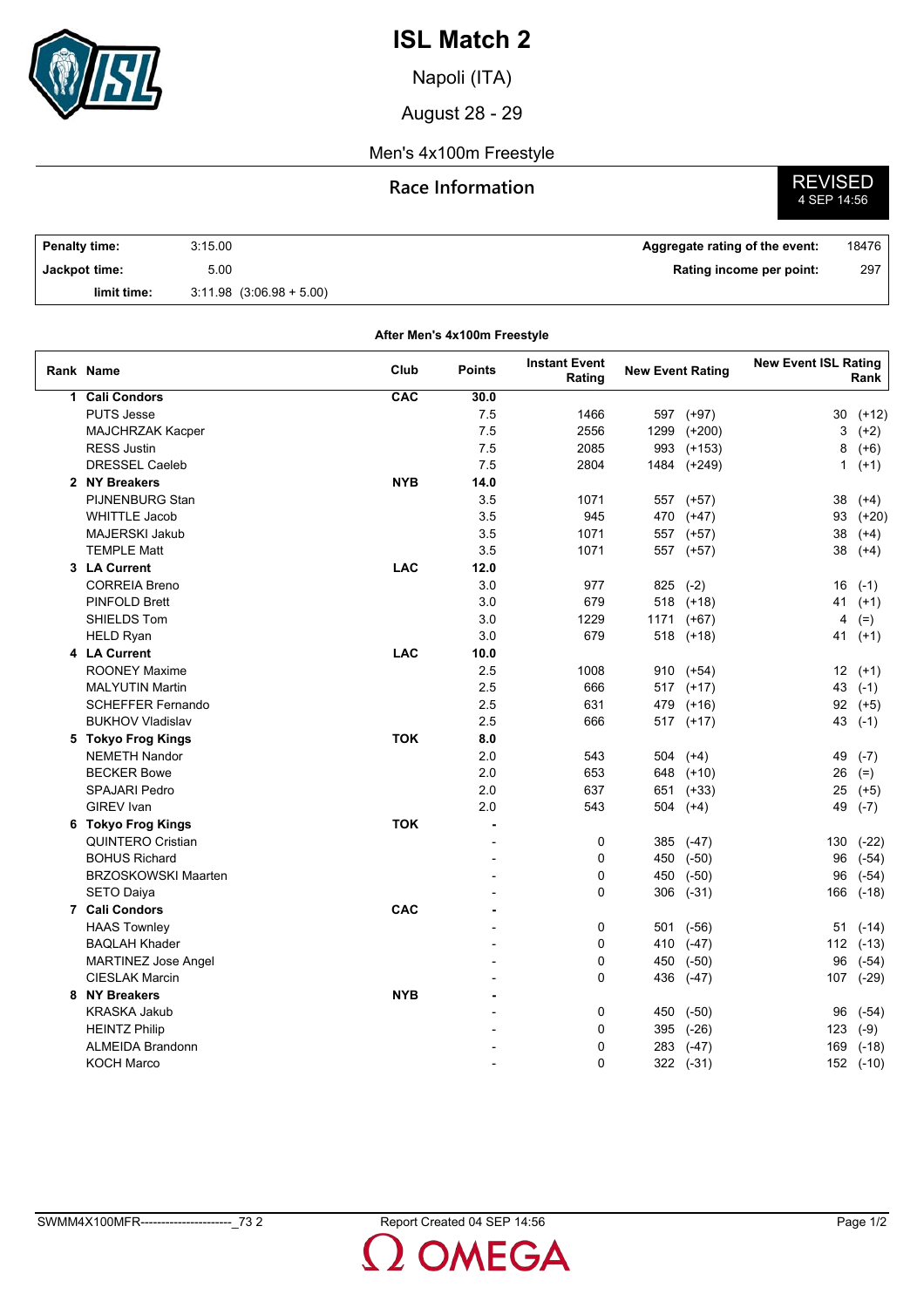

Napoli (ITA)

August 28 - 29

## Men's 4x100m Freestyle

**Race Information** 

**REVISED**<br>4 SEP 14:56

### **Total Race's Club Points**

| <b>Match Standings after event 39/39</b> |  |  |  |
|------------------------------------------|--|--|--|
|------------------------------------------|--|--|--|

|       | Rank Name                   | <b>Points</b> | <b>Penalties</b>         | <b>New Points</b> | Rank Name           | Aggregate<br><b>Swimmer Points Penalties</b> | Aggregate | <b>Actual</b><br><b>Points</b> |
|-------|-----------------------------|---------------|--------------------------|-------------------|---------------------|----------------------------------------------|-----------|--------------------------------|
|       | 1 Cali Condors              | 30.0          | $\overline{\phantom{a}}$ | 30.0              | <b>Cali Condors</b> | 711.0                                        | -4.0      | 707.0                          |
|       | 2 LA Current                | 22.0          | $\overline{\phantom{a}}$ | 22.0              | 2 LA Current        | 406.5                                        | -4.0      | 402.5                          |
|       | 3 NY Breakers               | 14.0          | $-2.0$                   | 12.0              | 3 Tokyo Frog Kings  | 391.5                                        | $-9.0$    | 382.5                          |
|       | 4 Tokyo Frog Kings          | 8.0           | $\overline{\phantom{a}}$ | 8.0               | 4 NY Breakers       | 279.0                                        | $-10.0$   | 269.0                          |
| Note: | Ratings values are rounded. |               |                          |                   |                     |                                              |           |                                |

### **REVISED**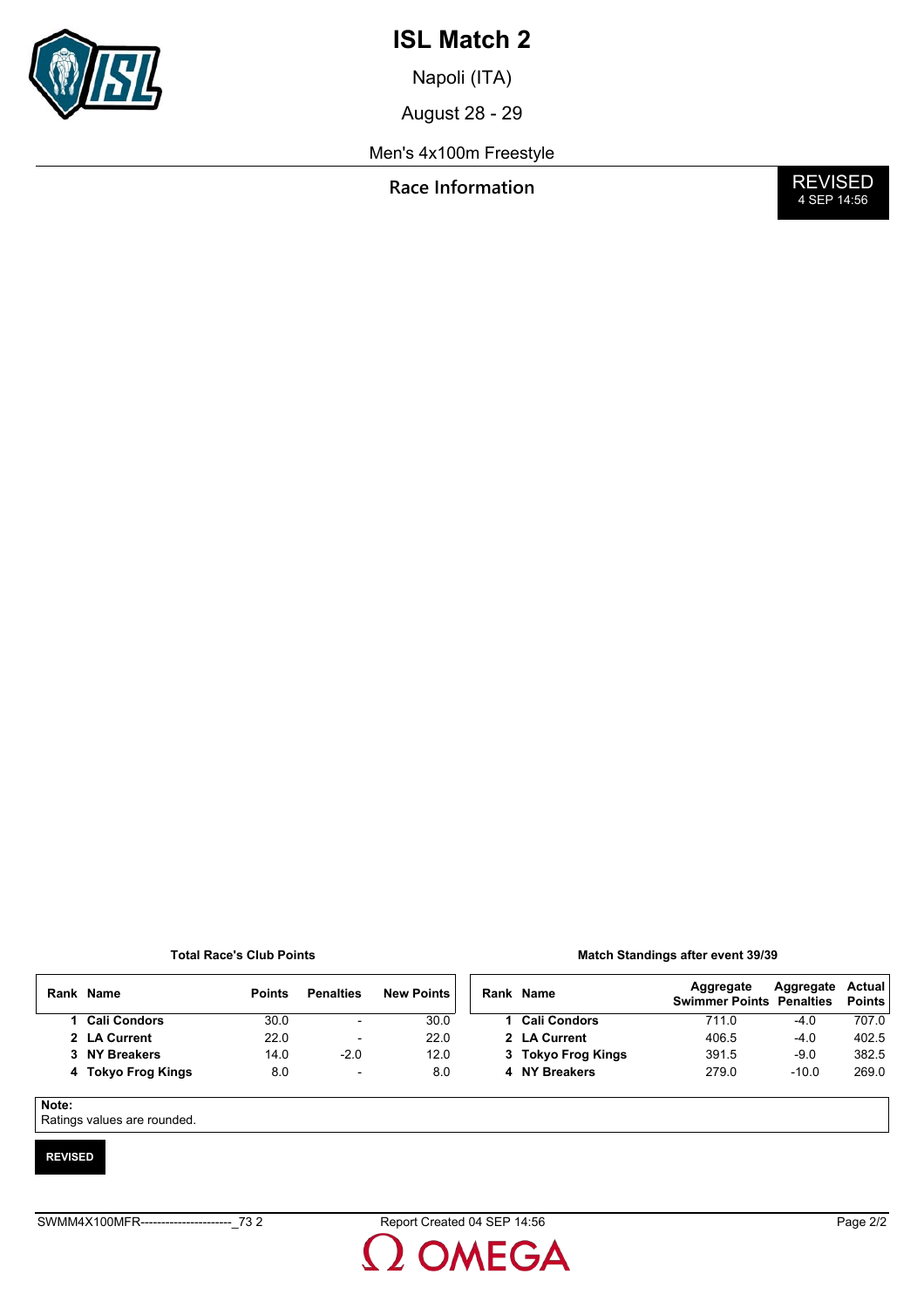

Napoli (ITA)

August 28 - 29

28 AUG 2021 - 19:23 Women's 50m Backstroke

**Results**

|            | Record Name |                      | <b>NAT Code</b> | Location       | Date        |
|------------|-------------|----------------------|-----------------|----------------|-------------|
| <b>IWR</b> |             | 25.60 TOUSSAINT Kira | NED             | Budapest (HUN) | 14 NOV 2020 |
| <b>ILR</b> |             | 25.60 TOUSSAINT Kira | NED             | Budapest (HUN) | 14 NOV 2020 |

| Rank | Lane | Name                     | <b>Club Code</b> | R.T. | Time             | Club points    |
|------|------|--------------------------|------------------|------|------------------|----------------|
|      | 3    | <b>DRESSEL Sherridon</b> | CAC              | 0.59 | 26.67            | 10.0           |
| 2    |      | <b>TCHORZ Alicja</b>     | <b>NYB</b>       | 0.59 | 26.69<br>$+0.02$ | 7.0            |
| 3    | 4    | de WAARD Maaike          | CAC              | 0.60 | 26.81<br>$+0.14$ | 6.0            |
| 4    | 8    | <b>PEDA Paulina</b>      | <b>NYB</b>       | 0.59 | 26.96<br>$+0.29$ | 5.0            |
| 5    | 5.   | <b>BAKER Kathleen</b>    | <b>LAC</b>       | 0.64 | $+0.37$<br>27.04 | 4.0            |
| 6    | 6    | <b>GASTALDELLO Beryl</b> | <b>LAC</b>       | 0.58 | 27.16<br>$+0.49$ | 3.0            |
|      |      | <b>TETZLOFF Alv</b>      | <b>TOK</b>       | 0.61 | 27.59            | 2.0<br>$+0.92$ |
| 8    |      | <b>WILD Cassie</b>       | <b>TOK</b>       | 0.63 | 28.14<br>$+1.47$ | $\blacksquare$ |
|      |      |                          |                  |      |                  |                |

**LR** ISL Record **R.T.** Reaction Time **WR** World Record

**Legend:**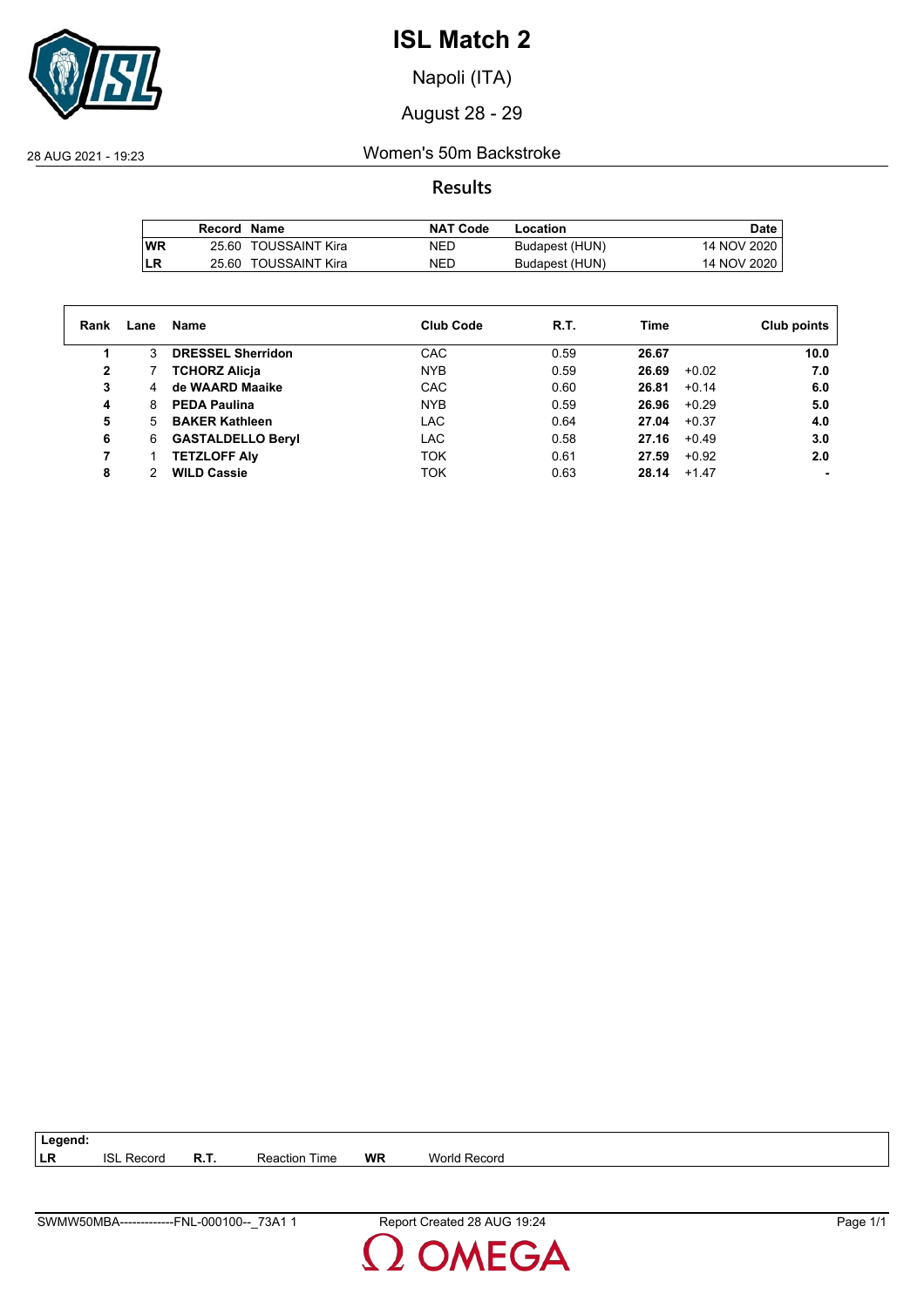

Napoli (ITA)

August 28 - 29

28 AUG 2021 - 19:26 Men's 50m Backstroke

**Results**

|           | Record Name |                        | <b>NAT Code</b> | Location       | Date,       |
|-----------|-------------|------------------------|-----------------|----------------|-------------|
| <b>WR</b> |             | 22.22 MANAUDOU Florent | <b>FRA</b>      | Doha (QAT)     | 6 DEC 2014  |
| LR        |             | 22.54 MURPHY Ryan      | USA             | Budapest (HUN) | 21 NOV 2020 |

| Rank         | Lane | Name                      | Club Code  | R.T. | Time             | Club points |
|--------------|------|---------------------------|------------|------|------------------|-------------|
|              | 4    | <b>STEWART Coleman</b>    | CAC        | 0.58 | 22.61            | 19.0        |
| $\mathbf{2}$ |      | <b>KAWAMOTO Takeshi</b>   | <b>TOK</b> | 0.62 | 23.39<br>$+0.78$ | 7.0         |
| 3            | 2    | <b>TARASEVICH Grigory</b> | <b>TOK</b> | 0.57 | 23.48<br>$+0.87$ | 6.0         |
| 4            | 5    | <b>CHRISTOU Apostolos</b> | LAC        | 0.59 | $+0.89$<br>23.50 | 5.0         |
| 5            |      | <b>LITCHFIELD Joe</b>     | <b>NYB</b> | 0.55 | 23.59<br>$+0.98$ |             |
| 6            | 8    | <b>BRAUNSCHEIG Oleg</b>   | <b>NYB</b> | 0.65 | 23.81<br>$+1.20$ |             |
|              | 6    | <b>HVAS Tomoe</b>         | LAC        | 0.60 | 24.43<br>$+1.82$ |             |
| 8            |      | <b>WILLIAMS Brodie</b>    | CAC        | 0.88 | $+2.16$<br>24.77 |             |

**LR** ISL Record **R.T.** Reaction Time **WR** World Record

**Legend:**

**DMEGA** 

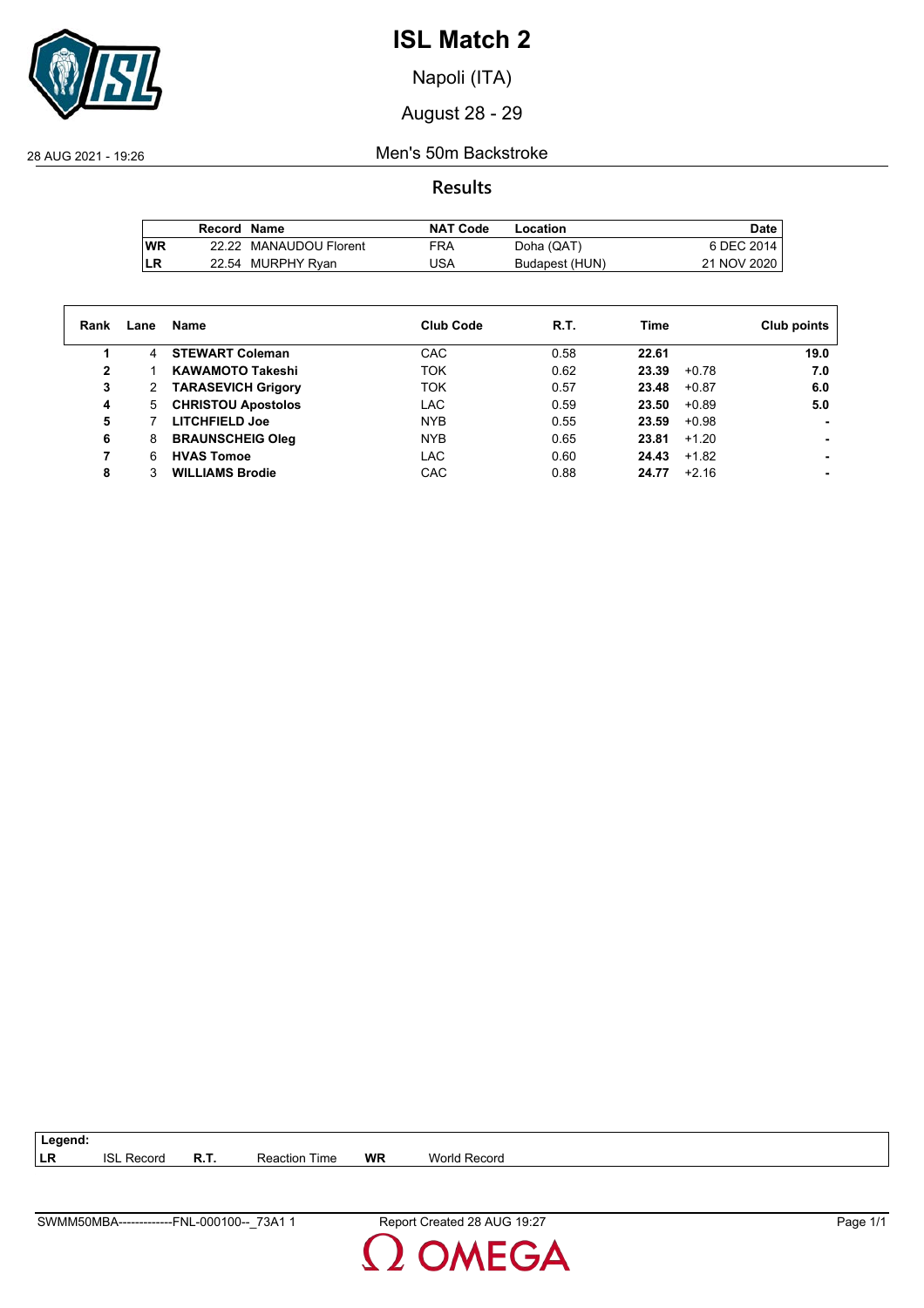

Napoli (ITA)

## August 28 - 29

28 AUG 2021 - 19:31 Women's 400m Freestyle

## **Results**

|           | Record  |       | Splits  |         | Name                  | <b>NAT Code</b> | Location           | Date        |
|-----------|---------|-------|---------|---------|-----------------------|-----------------|--------------------|-------------|
| <b>WR</b> | 3:53.92 | 56.08 | 1:55.37 | 2:54.94 | <b>TITMUS Ariarne</b> | AUS             | Hangzhou (CHN)     | 14 DEC 2018 |
| LR        | 3:54.06 | 56.33 | 1:55.24 | 2:55.04 | LEDECKY Katie         | <b>DCT</b>      | Indianapolis (USA) | 5 OCT 2019  |

| Rank          | Lane Name                                              | Club<br>Code                                           | R.T.                                                        | Time    | Club<br>points     |
|---------------|--------------------------------------------------------|--------------------------------------------------------|-------------------------------------------------------------|---------|--------------------|
|               | <b>DUMONT Valentine</b><br>5                           | <b>LAC</b>                                             | 0.69                                                        | 4:04.47 | 15.0               |
| 50m (3) 28.36 | 100m (3) 58.98 150m (3) 1:30.23<br>31.25<br>30.62      | 250m (1) 2:32.71<br>200m (3) 2:01.63<br>31.40<br>31.08 | 300m (1) 3:03.97<br>350m (1) 3:35.14<br>31.26<br>31.17      | 29.33   |                    |
| $\mathbf{2}$  | <b>KULLMAN Leonie</b>                                  | CAC                                                    | 0.78                                                        | 4:05.76 | $+1.29$<br>7.0     |
| 50m (5) 29.63 | 100m (5) 1:00.89<br>150m (5) 1:31.92<br>31.03<br>31.26 | 250m (4) 2:33.99<br>200m (4) 2:03.03<br>31.11<br>30.96 | $300m$ (=2) $3:05.07$<br>350m (2) 3:35.81<br>31.08<br>30.74 | 29.95   |                    |
| 3             | <b>IGARASHI Chihiro</b>                                | <b>TOK</b>                                             | 0.61                                                        | 4:05.98 | $+1.51$<br>10.0    |
| 50m (1) 28.00 | 100m (2) 58.70<br>150m (1) 1:29.73<br>31.03<br>30.70   | 200m (1) 2:01.38<br>250m (2) 2:33.27<br>31.65<br>31.89 | 300m (=2) 3:05.07<br>350m (3) 3:36.37<br>31.80<br>31.30     | 29.61   |                    |
| 4             | <b>MADDEN Paige</b>                                    | <b>TOK</b>                                             | 0.73                                                        | 4:08.46 | $+3.99$<br>12.0    |
| 50m (2) 28.20 | 100m (1) 58.41<br>150m (2) 1:29.87<br>31.46<br>30.21   | 250m (3) 2:33.61<br>200m (2) 2:01.59<br>31.72<br>32.02 | 300m (4) 3:05.40<br>350m (4) 3:37.20<br>31.79<br>31.80      | 31.26   |                    |
| 5             | <b>FRANCESCHI Sara</b>                                 | <b>LAC</b>                                             | 0.77                                                        | 4:11.94 | 3.0<br>$+7.47$     |
| 50m (7) 29.72 | 100m (7) 1:01.13<br>150m (7) 1:32.85<br>31.72<br>31.41 | 200m (6) 2:04.86<br>250m (6) 2:36.68<br>32.01<br>31.82 | 300m (6) 3:08.68<br>350m (6) 3:40.99<br>32.00<br>32.31      | 30.95   |                    |
| 6             | <b>DEMLER Kathrin</b><br>3.                            | <b>CAC</b>                                             | 0.81                                                        | 4:12.72 | 4.0<br>$+8.25$     |
| 50m (4) 29.29 | 100m (4) 59.95<br>150m (4) 1:31.17<br>30.66<br>31.22   | 250m (5) 2:35.72<br>200m (5) 2:03.50<br>32.33<br>32.22 | 300m (5) 3:08.51<br>350m (5) 3:40.98<br>32.79<br>32.47      | 31.74   |                    |
|               | <b>ZEVINA Daryna</b>                                   | <b>NYB</b>                                             | 0.80                                                        | 4:15.04 | $+10.57$<br>$-1.0$ |
| 50m (8) 30.46 | 100m (8) 1:03.28<br>150m (8) 1:36.13<br>32.82<br>32.85 | 200m (8) 2:08.85<br>250m (8) 2:41.19<br>32.72<br>32.34 | 300m (8) 3:13.33<br>350m (8) 3:45.02<br>32.14<br>31.69      | 30.02   |                    |
| 8             | <b>USTINOVA Daria K</b><br>8                           | <b>NYB</b>                                             | 0.83                                                        | 4:16.00 | $+11.53$<br>$-1.0$ |
| 50m (6) 29.67 | 100m (6) 1:00.93<br>150m (6) 1:32.78<br>31.26<br>31.85 | 250m (7) 2:37.71<br>200m (7) 2:05.09<br>32.31<br>32.62 | 300m (7) 3:10.57<br>350m (7) 3:43.48<br>32.86<br>32.91      | 32.52   |                    |

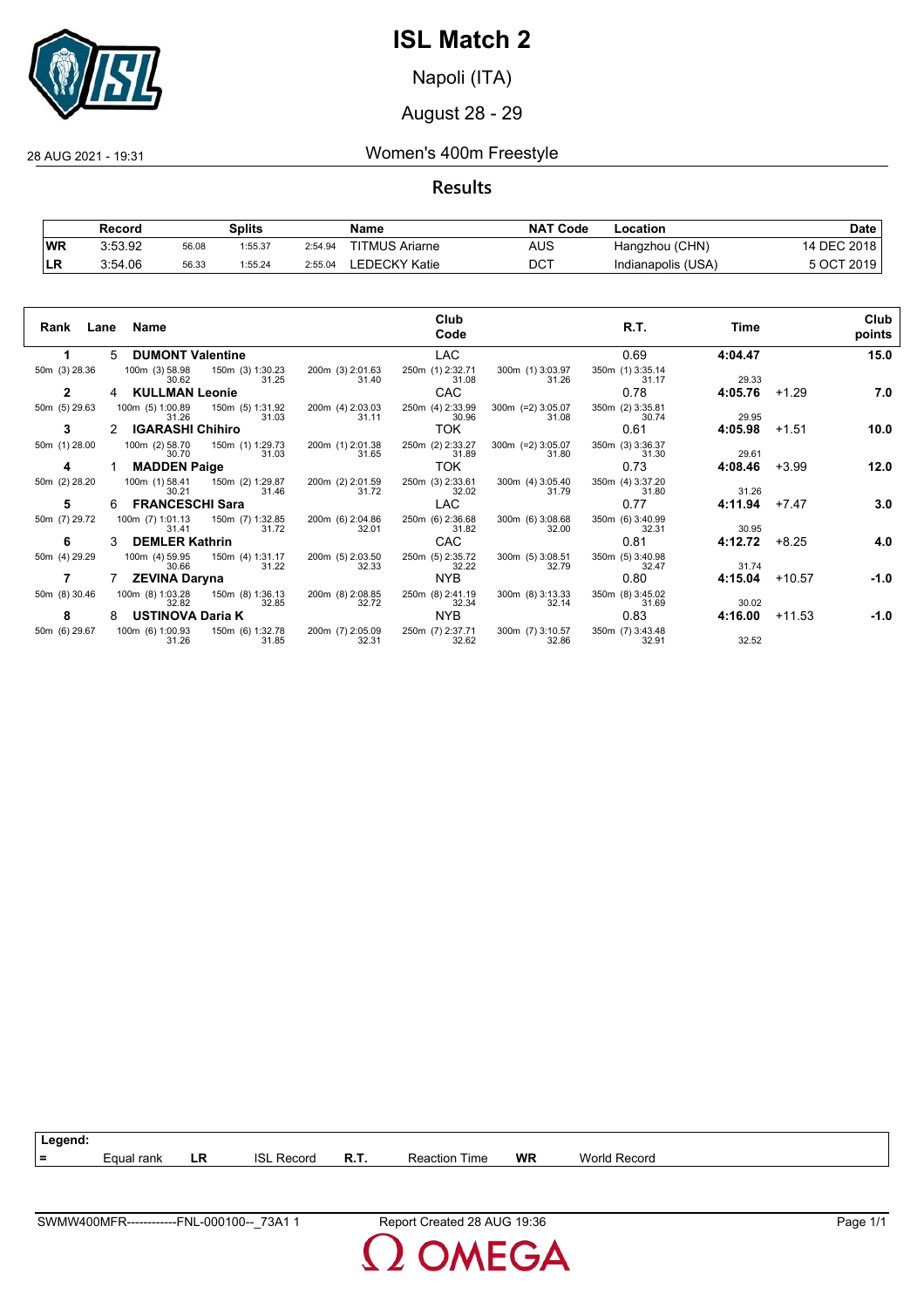

Napoli (ITA)

August 28 - 29

### 28 AUG 2021 - 19:37 Men's 400m Freestyle

**Results**

|           | Record  |       | <b>Splits</b> |         | Name             | <b>NAT Code</b> | Location       | Date            |
|-----------|---------|-------|---------------|---------|------------------|-----------------|----------------|-----------------|
| WR        | 3:32.25 | 50.80 | 1:44.73       | 2:38.85 | AGNEL<br>Yannick | FRA             | Angers (FRA)   | 15 NOV 2012     |
| <b>LR</b> | 3:35.49 | 51.66 | 14.76         | 2:42.52 | RAPSYS Danas     | ᄂᆝ              | Budapest (HUN) | <b>NOV 2020</b> |

| Rank Lane Name   |    |                          |                                             |                           | Club<br>Code              |                           | R.T.                      | Time    |         | Club<br>points |
|------------------|----|--------------------------|---------------------------------------------|---------------------------|---------------------------|---------------------------|---------------------------|---------|---------|----------------|
| 1.               |    | 7 SMITH Brendon          |                                             |                           | NYB                       |                           | 0.71                      | 3:42.50 |         | 14.0           |
| 50m (2) 25.73    |    | 27.44                    | 100m (2) 53.17 150m (1) 1:21.49<br>28.32    | 200m (1) 1:49.94<br>28.45 | 250m (1) 2:18.61<br>28.67 | 300m (1) 2:47.16<br>28.55 | 350m (1) 3:15.48<br>28.32 | 27.02   |         |                |
| $\mathbf{2}$     | 5. | <b>SCHEFFER Fernando</b> |                                             |                           | LAC                       |                           | 0.67                      | 3:43.32 | $+0.82$ | 13.0           |
| 50m (1) 25.23    |    | 27.52                    | 100m (1) 52.75 150m (2) 1:21.75<br>29.00    | 200m (3) 1:51.20<br>29.45 | 250m (3) 2:19.77<br>28.57 | 300m (3) 2:48.75<br>28.98 | 350m (2) 3:16.93<br>28.18 | 26.39   |         |                |
| 3                | 6  | <b>MALYUTIN Martin</b>   |                                             |                           | LAC                       |                           | 0.75                      | 3:45.22 | $+2.72$ | 9.0            |
| 50m (3) 25.78    |    | 27.49                    | 100m (3) 53.27 150m (4) 1:22.20<br>28.93    | 200m (5) 1:51.44<br>29.24 | 250m (4) 2:20.51<br>29.07 | 300m (4) 2:49.22<br>28.71 | 350m (3) 3:17.57<br>28.35 | 27.65   |         |                |
| 4                |    |                          | <b>BRZOSKOWSKI Maarten</b>                  |                           | TOK                       |                           | 0.66                      | 3:46.74 | $+4.24$ | 7.0            |
| 50m (4) 26.02    |    | 100m (4) 53.72<br>27.70  | 150m (3) 1:22.13<br>28.41                   | 200m (2) 1:50.97<br>28.84 | 250m (2) 2:19.69<br>28.72 | 300m (2) 2:48.63<br>28.94 | 350m (4) 3:18.06<br>29.43 | 28.68   |         |                |
| $= 5$            |    | 2 PASYNKOV Daniil        |                                             |                           | TOK                       |                           | 0.68                      | 3:49.37 | +6.87   | 4.5            |
| 50m (=5) 26.10   |    | 100m (5) 54.09<br>27.99  | 150m (5) 1:22.51<br>28.42                   | 200m (4) 1:51.39<br>28.88 | 250m (5) 2:20.56<br>29.17 | 300m (5) 2:49.84<br>29.28 | 350m (5) 3:19.65<br>29.81 | 29.72   |         |                |
| $= 5$            | 8  | <b>ALMEIDA Brandonn</b>  |                                             |                           | NYB.                      |                           | 0.67                      | 3:49.37 | +6.87   | 3.5            |
| 50m (8) 26.42    |    | 28.53                    | 100m (=7) 54.95   150m (6) 1:23.73<br>28.78 | 200m (6) 1:52.67<br>28.94 | 250m (6) 2:21.68<br>29.01 | 300m (6) 2:51.19<br>29.51 | 350m (6) 3:20.75<br>29.56 | 28.62   |         |                |
|                  |    | 3 BAQLAH Khader          |                                             |                           | CAC                       |                           | 0.69                      | 3:51.00 | +8.50   | 1.0            |
| $50m$ (=5) 26.10 |    | 28.69                    | 100m (6) 54.79   150m (7) 1:23.90<br>29.11  | 200m (7) 1:53.51<br>29.61 | 250m (7) 2:22.72<br>29.21 | 300m (7) 2:52.58<br>29.86 | 350m (7) 3:22.45<br>29.87 | 28.55   |         |                |
| 8                |    | 4 HAAS Townley           |                                             |                           | CAC                       |                           | 0.70                      | 3:57.04 | +14.54  | $-1.0$         |
| 50m (7) 26.17    |    | 28.78                    | 100m (=7) 54.95   150m (8) 1:24.39<br>29.44 | 200m (8) 1:54.24<br>29.85 | 250m (8) 2:24.65<br>30.41 | 300m (8) 2:55.50<br>30.85 | 350m (8) 3:26.65<br>31.15 | 30.39   |         |                |

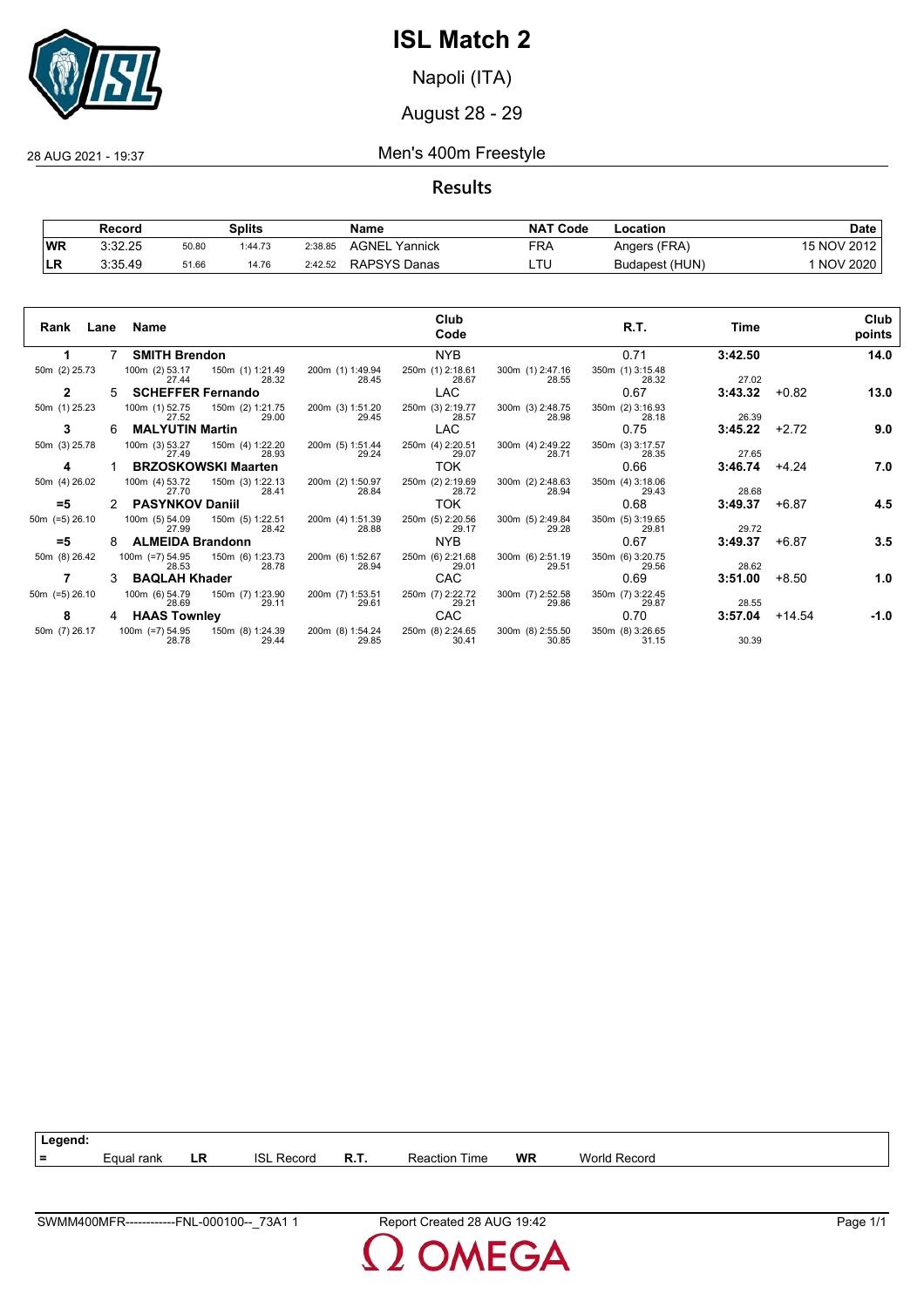

Napoli (ITA)

August 28 - 29

28 AUG 2021 - 19:46 Women's 4x100m Medley Relay

## **Results**

|            | Record  |       | Splits |         | NAT (Relay)                    | -ocation       | Date        |
|------------|---------|-------|--------|---------|--------------------------------|----------------|-------------|
| <b>WR</b>  | 3:44.52 | 55.60 | :58.00 | 2:52.79 | USA - United States of America | Budapest (HUN) | 21 NOV 2020 |
| <b>ILR</b> | 3:44.52 | 55.60 | :58.00 | 2:52.79 | CAC - Cali Condors             | Budapest (HUN) | 22 NOV 2020 |

| Rank           | Lane                 | Club / Name                   | R.T. | 50m   | 100m    | <b>Time</b>   |         | Club<br>points |
|----------------|----------------------|-------------------------------|------|-------|---------|---------------|---------|----------------|
| 1              | 3                    | <b>CAC - Cali Condors</b>     |      |       |         | 3:50.25       |         | 24.0           |
|                |                      | <b>NELSON Beata</b>           | 0.67 | 27.44 | 56.64   | $(1)$ 56.64   |         |                |
|                |                      | <b>KING Lilly</b>             | 0.34 | 30.01 | 1:04.59 | $(1)$ 2:01.23 |         |                |
|                |                      | <b>DAHLIA Kelsi</b>           | 0.34 | 26.17 | 56.16   | $(1)$ 2:57.39 |         |                |
|                |                      | <b>BROWN Erika</b>            | 0.41 | 25.11 | 52.86   |               |         |                |
| $\mathbf{2}$   | 4                    | <b>CAC - Cali Condors</b>     |      |       |         | 3:52.18       | $+1.93$ | 14.0           |
|                |                      | <b>DRESSEL Sherridon</b>      | 0.58 | 28.38 | 57.67   | (3) 57.67     |         |                |
|                |                      | <b>HANNIS Molly</b>           | 0.34 | 30.18 | 1:04.01 | $(2)$ 2:01.68 |         |                |
|                |                      | <b>SAVARD Katerine</b>        | 0.39 | 26.46 | 57.36   | $(2)$ 2:59.04 |         |                |
|                |                      | PIETRUSCHKA Marie             | 0.10 | 25.17 | 53.14   |               |         |                |
| 3              | 5                    | <b>LAC - LA Current</b>       |      |       |         | 3:53.90       | $+3.65$ | 12.0           |
|                |                      | <b>WILSON Madison</b>         | 0.62 | 28.28 | 57.86   | $(4)$ 57.86   |         |                |
|                |                      | <b>CLARK Imogen</b>           | 0.24 | 31.27 | 1:07.25 | $(4)$ 2:05.11 |         |                |
|                |                      | NTOUNTOUNAKI Anna             | 0.14 | 25.89 | 57.00   | $(4)$ 3:02.11 |         |                |
|                |                      | <b>WEITZEIL Abbey</b>         | 0.35 | 24.27 | 51.79   |               |         |                |
| 4              | 8                    | <b>NYB - NY Breakers</b>      |      |       |         | 3:55.02       | $+4.77$ | 10.0           |
|                |                      | PEDA Paulina                  | 0.62 | 28.18 | 58.42   | $(=5) 58.42$  |         |                |
|                |                      | <b>RENSHAW Molly</b>          | 0.10 | 31.50 | 1:06.47 | $(3)$ 2:04.89 |         |                |
|                |                      | CHIMROVA Svetlana             | 0.30 | 26.58 | 56.77   | $(3)$ 3:01.66 |         |                |
|                |                      | <b>HOPE Lucy</b>              | 0.23 | 25.31 | 53.36   |               |         |                |
| 5              | 6                    | <b>LAC - LA Current</b>       |      |       |         | 3:56.36       | $+6.11$ | 8.0            |
|                |                      | <b>WILM Ingrid</b>            | 0.63 | 27.77 | 57.65   | $(2)$ 57.65   |         |                |
|                |                      | <b>SEBASTIAN Julia</b>        | 0.15 | 31.58 | 1:07.99 | $(6)$ 2:05.64 |         |                |
|                |                      | <b>GASSON Helena</b>          | 0.31 | 26.33 | 57.35   | $(5)$ 3:02.99 |         |                |
|                |                      | <b>GORBENKO Anastasia</b>     | 0.49 | 25.87 | 53.37   |               |         |                |
| 6              | $\mathbf{2}^{\circ}$ | <b>TOK - Tokyo Frog Kings</b> |      |       |         | 3:56.63       | $+6.38$ | 6.0            |
|                |                      | <b>WILD Cassie</b>            | 0.63 | 28.95 | 59.64   | $(7)$ 59.64   |         |                |
|                |                      | <b>TUCKER Miranda</b>         | 0.32 | 30.68 | 1:05.77 | $(5)$ 2:05.41 |         |                |
|                |                      | <b>JONES Harriet</b>          | 0.15 | 26.77 | 58.30   | $(6)$ 3:03.71 |         |                |
|                |                      | DELOOF Gabby                  | 0.11 | 25.19 | 52.92   |               |         |                |
| $\overline{7}$ | $\overline{7}$       | <b>NYB - NY Breakers</b>      |      |       |         | 3:59.15       | $+8.90$ | $-2.0$         |
|                |                      | <b>TCHORZ Alicja</b>          | 0.63 | 28.63 | 58.42   | $(=5) 58.42$  |         |                |
|                |                      | <b>VASEY Sarah</b>            | 0.34 | 31.88 | 1:08.26 | $(7)$ 2:06.68 |         |                |
|                |                      | SURKOVA Arina                 | 0.24 | 26.46 | 58.72   | $(7)$ 3:05.40 |         |                |
|                |                      | USTINOVA Daria S              | 0.24 | 25.35 | 53.75   |               |         |                |
| 8              | $\mathbf{1}$         | <b>TOK - Tokyo Frog Kings</b> |      |       |         | 3:59.86       | $+9.61$ | $-2.0$         |
|                |                      | <b>TETZLOFF Aly</b>           | 0.58 | 29.19 | 1:00.74 | $(8)$ 1:00.74 |         |                |
|                |                      | <b>WATANABE Kanako</b>        | 0.25 | 31.27 | 1:07.12 | $(8)$ 2:07.86 |         |                |
|                |                      | <b>GINGRICH Leah</b>          | 0.40 | 26.84 | 57.99   | $(8)$ 3:05.85 |         |                |
|                |                      | <b>AOKI Tomomi</b>            | 0.15 | 25.90 | 54.01   |               |         |                |

| Legend: |            |    |                   |      |                      |           |              |
|---------|------------|----|-------------------|------|----------------------|-----------|--------------|
| $=$     | Equal rank | LR | <b>ISL Record</b> | R.T. | <b>Reaction Time</b> | <b>WR</b> | World Record |
|         |            |    |                   |      |                      |           |              |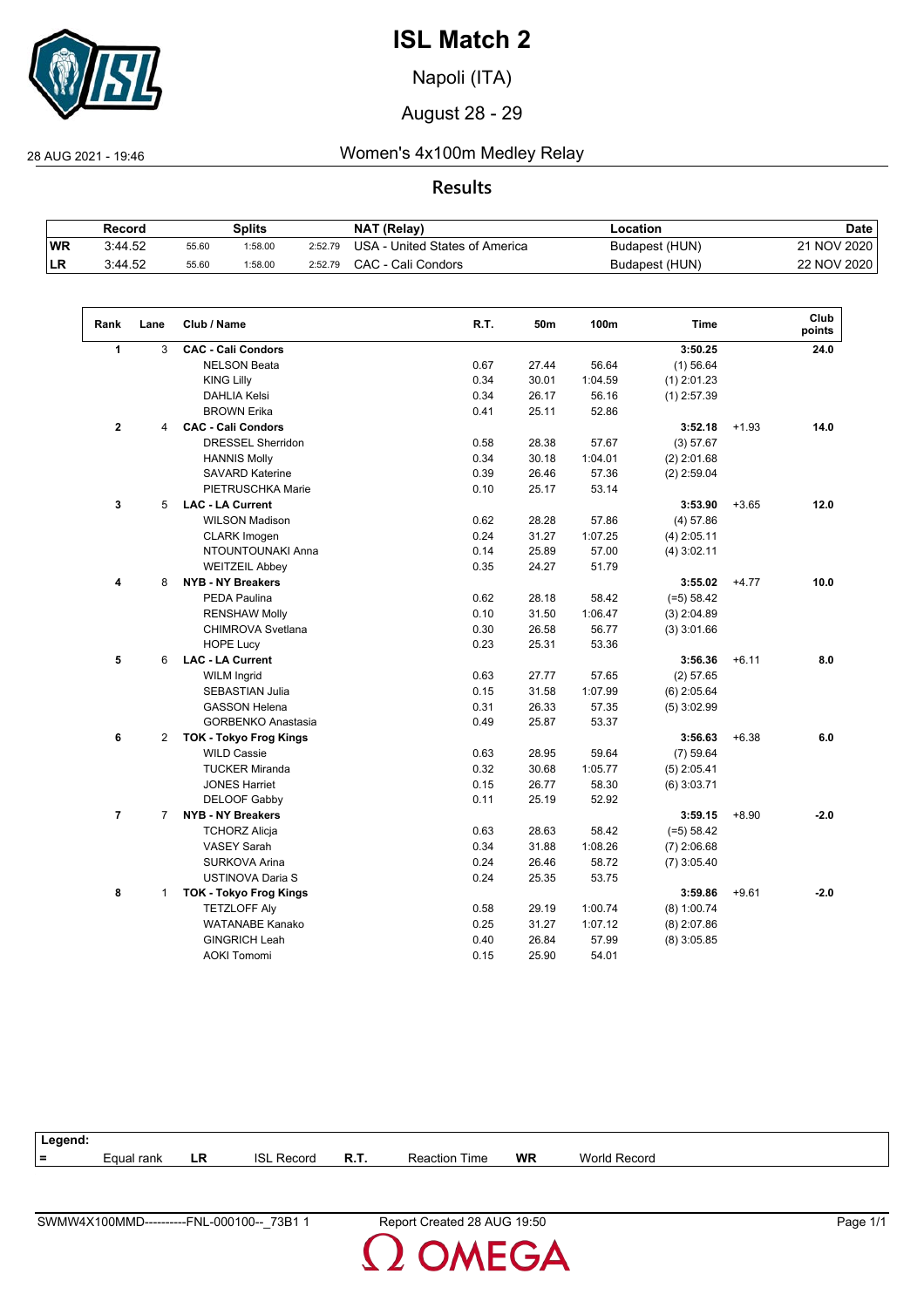

Napoli (ITA)

August 28 - 29

 $\sqrt{2}$ 

28 AUG 2021 - 19:52 Men's 4x100m Medley Relay

**Results**

|           | Record  |       | Splits  |         | NAT (Relay)              | Location               | Date        |
|-----------|---------|-------|---------|---------|--------------------------|------------------------|-------------|
| <b>WR</b> | 3:19.16 | 49.63 | 1:46.06 | 2:34.41 | RUS - Russian Federation | Saint Petersburg (RUS) | 20 DEC 2009 |
| ILR.      | 3:18.28 | 48.58 | 1:43.96 | 2:32.49 | ENS - Energy Standard    | Budapest (HUN)         | 21 NOV 2020 |

| Rank           | Lane           | Club / Name                   | R.T. | 50 <sub>m</sub> | 100m  | <b>Time</b>   |         | Club<br>points |
|----------------|----------------|-------------------------------|------|-----------------|-------|---------------|---------|----------------|
| 1              | 3              | <b>CAC - Cali Condors</b>     |      |                 |       | 3:22.72       |         | 38.0           |
|                |                | <b>STEWART Coleman</b>        | 0.59 | 23.94           | 48.91 | $(1)$ 48.91   |         |                |
|                |                | <b>KOSTIN Oleg</b>            | 0.32 | 27.26           | 58.28 | $(1)$ 1:47.19 |         |                |
|                |                | <b>DRESSEL Caeleb</b>         | 0.36 | 22.88           | 49.03 | $(1)$ 2:36.22 |         |                |
|                |                | <b>RESS Justin</b>            | 0.21 | 22.07           | 46.50 |               |         |                |
| $\mathbf{2}$   | $\mathbf{1}$   | <b>TOK - Tokyo Frog Kings</b> |      |                 |       | 3:25.68       | $+2.96$ | 14.0           |
|                |                | <b>BOHUS Richard</b>          | 0.55 | 24.12           | 50.75 | $(2)$ 50.75   |         |                |
|                |                | <b>KOSEKI Yasuhiro</b>        | 0.29 | 26.67           | 57.09 | (2) 1:47.84   |         |                |
|                |                | KAWAMOTO Takeshi              | 0.25 | 23.23           | 49.57 | $(2)$ 2:37.41 |         |                |
|                |                | <b>BECKER Bowe</b>            | 0.38 | 22.92           | 48.27 |               |         |                |
| 3              | $\overline{7}$ | <b>NYB - NY Breakers</b>      |      |                 |       | 3:27.25       | $+4.53$ | 12.0           |
|                |                | LITCHFIELD Joe                | 0.52 | 25.26           | 51.30 | (5) 51.30     |         |                |
|                |                | <b>KOCH Marco</b>             | 0.40 | 27.81           | 58.83 | $(5)$ 1:50.13 |         |                |
|                |                | <b>TEMPLE Matt</b>            | 0.29 | 23.26           | 49.71 | $(4)$ 2:39.84 |         |                |
|                |                | <b>WHITTLE Jacob</b>          | 0.20 | 22.78           | 47.41 |               |         |                |
| 4              | 5              | <b>LAC - LA Current</b>       |      |                 |       | 3:28.17       | $+5.45$ | 10.0           |
|                |                | <b>CHRISTOU Apostolos</b>     | 0.59 | 24.53           | 51.25 | (4) 51.25     |         |                |
|                |                | ROTHBAUER Christopher         | 0.21 | 26.63           | 58.16 | (4) 1:49.41   |         |                |
|                |                | SHIELDS Tom                   | 0.15 | 22.72           | 49.52 | $(3)$ 2:38.93 |         |                |
|                |                | <b>HELD Ryan</b>              | 0.42 | 22.93           | 49.24 |               |         |                |
| $= 5$          | 4              | <b>CAC - Cali Condors</b>     |      |                 |       | 3:28.77       | $+6.05$ |                |
|                |                | <b>WILLIAMS Brodie</b>        | 0.61 | 25.09           | 52.34 | $(7)$ 52.34   |         |                |
|                |                | <b>CORDES Kevin</b>           | 0.34 | 27.57           | 58.42 | $(6)$ 1:50.76 |         |                |
|                |                | <b>CIESLAK Marcin</b>         | 0.43 | 23.46           | 51.05 | $(6)$ 2:41.81 |         |                |
|                |                | MAJCHRZAK Kacper              | 0.18 | 22.90           | 46.96 |               |         |                |
| $= 5$          | 8              | <b>NYB - NY Breakers</b>      |      |                 |       | 3:28.77       | $+6.05$ |                |
|                |                | <b>BRAUNSCHEIG Oleg</b>       | 0.63 | 24.99           | 51.94 | (6) 51.94     |         |                |
|                |                | <b>HEINTZ Philip</b>          | 0.47 | 27.85           | 59.82 | $(8)$ 1:51.76 |         |                |
|                |                | MAJERSKI Jakub                | 0.15 | 23.63           | 50.69 | $(7)$ 2:42.45 |         |                |
|                |                | <b>KRASKA Jakub</b>           | 0.19 | 22.03           | 46.32 |               |         |                |
| $\overline{7}$ | $\overline{2}$ | <b>TOK - Tokyo Frog Kings</b> |      |                 |       | 3:28.90       | $+6.18$ |                |
|                |                | <b>TARASEVICH Grigory</b>     | 0.57 | 24.92           | 51.03 | (3) 51.03     |         |                |
|                |                | POGGIO Federico               | 0.25 | 26.83           | 58.26 | (3) 1:49.29   |         |                |
|                |                | <b>NEMETH Nandor</b>          | 0.08 | 23.87           | 52.20 | $(5)$ 2:41.49 |         |                |
|                |                | <b>SPAJARI Pedro</b>          | 0.43 | 22.95           | 47.41 |               |         |                |
| 8              | 6              | <b>LAC - LA Current</b>       |      |                 |       | 3:30.23       | $+7.51$ |                |
|                |                | <b>PINFOLD Brett</b>          | 0.52 | 25.12           | 52.55 | $(8)$ 52.55   |         |                |
|                |                | <b>LICON Will</b>             | 0.25 | 27.76           | 59.18 | $(7)$ 1:51.73 |         |                |
|                |                | <b>ROONEY Maxime</b>          | 0.20 | 23.66           | 51.38 | $(8)$ 2:43.11 |         |                |
|                |                | <b>CORREIA Breno</b>          | 0.44 | 22.59           | 47.12 |               |         |                |

| Legend:   |                   |             |                      |           |              |
|-----------|-------------------|-------------|----------------------|-----------|--------------|
| <b>LR</b> | <b>ISL Record</b> | <b>R.T.</b> | <b>Reaction Time</b> | <b>WR</b> | World Record |
|           |                   |             |                      |           |              |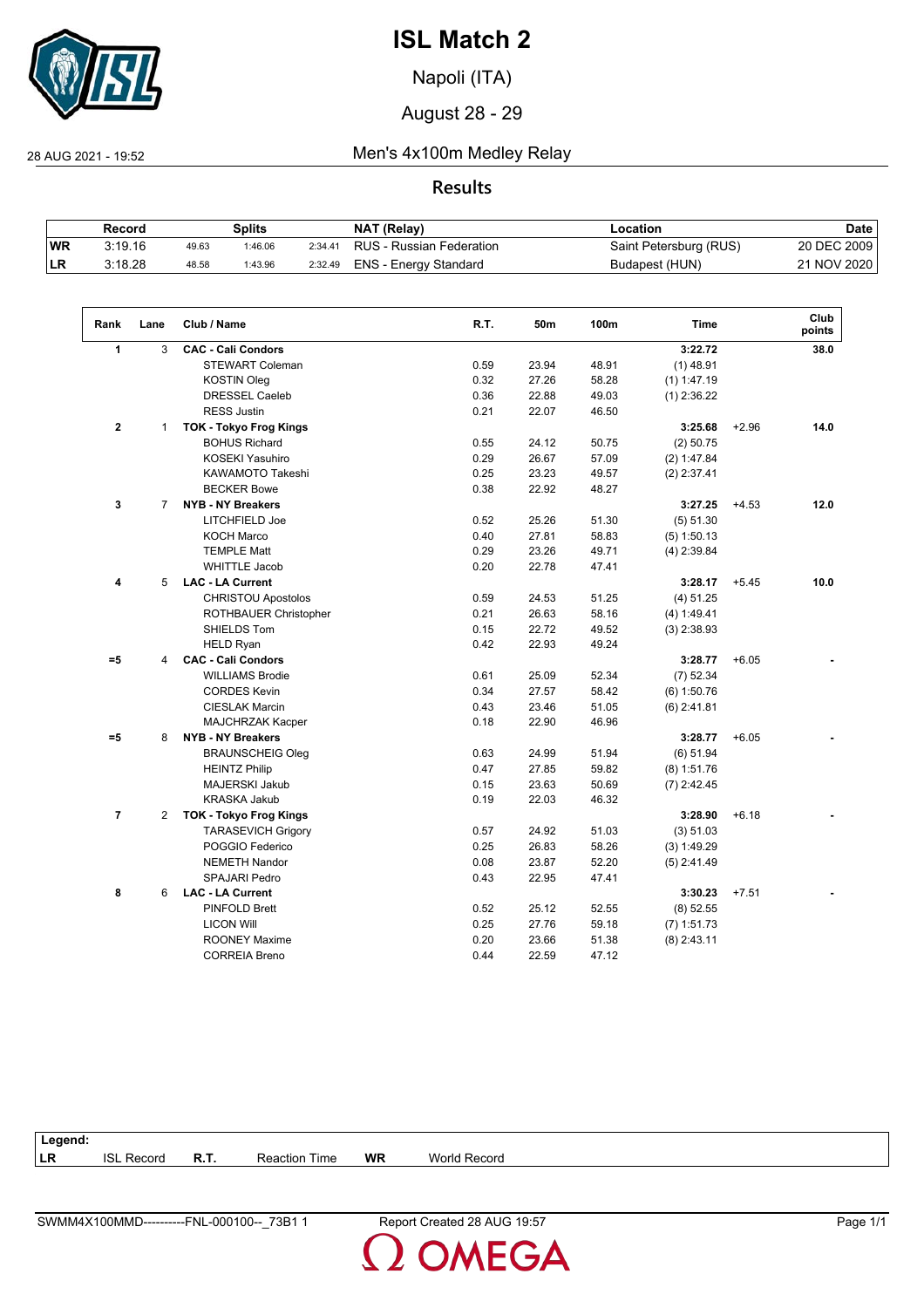

Napoli (ITA)

August 28 - 29

### Women's 50m Backstroke

### **Race Information**

# **REVISED**<br>4 SEP 14:56

| <b>Penalty time:</b> | 28.50                    | Aggregate rating of the event: | 13373 |
|----------------------|--------------------------|--------------------------------|-------|
| Jackpot time:        | 1.05                     | Rating income per point:       | 837   |
| limit time:          | $27.72$ $(26.67 + 1.05)$ |                                |       |

#### **After Women's 50m Backstroke**

|    | Rank Name                | Club       | <b>Points</b>            | <b>Instant Event</b><br>Rating | <b>New Event Rating</b> | <b>New Event ISL Rating</b><br>Rank |
|----|--------------------------|------------|--------------------------|--------------------------------|-------------------------|-------------------------------------|
|    | <b>DRESSEL Sherridon</b> | CAC        | 10.0                     | 8368                           | 1668<br>$(+751)$        | $(+72)$<br>15                       |
|    | 2 TCHORZ Alicja          | <b>NYB</b> | 7.0                      | 5858                           | 2435<br>$(+500)$        | 10<br>$(+4)$                        |
|    | 3 de WAARD Maaike        | CAC        | 6.0                      | 5021                           | 1402<br>(+402)          | 18<br>$(=)$                         |
|    | 4 PEDA Paulina           | <b>NYB</b> | 5.0                      | 4184                           | 1318 (+318)             | 19<br>$(-1)$                        |
|    | 5 BAKER Kathleen         | LAC        | 4.0                      | 3347                           | 1235<br>(+235)          | 20<br>$(-2)$                        |
|    | 6 GASTALDELLO Beryl      | LAC        | 3.0                      | 2510                           | 5465<br>$(-247)$        | 2<br>$(=)$                          |
|    | <b>TETZLOFF Alv</b>      | TOK        | 2.0                      | 1674                           | $(+114)$<br>924         | 87<br>$(+2)$                        |
| 8. | <b>WILD Cassie</b>       | ток        | $\overline{\phantom{0}}$ | 0                              | $(-100)$<br>900         | 88<br>$(-70)$                       |

#### **Total Race's Club Points**

#### **Match Standings after event 39/39**

| Rank  | <b>Name</b>         | <b>Points</b> | <b>Penalties</b>         | <b>New Points</b> |  | Rank Name           | Aggregate<br><b>Swimmer Points Penalties</b> | Aggregate | Actual<br><b>Points</b> |
|-------|---------------------|---------------|--------------------------|-------------------|--|---------------------|----------------------------------------------|-----------|-------------------------|
|       | <b>Cali Condors</b> | 16.0          | $\overline{\phantom{a}}$ | 16.0              |  | <b>Cali Condors</b> | 711.0                                        | -4.0      | 707.0                   |
|       | 2 NY Breakers       | 12.0          | $\blacksquare$           | 12.0              |  | 2 LA Current        | 406.5                                        | $-4.0$    | 402.5                   |
|       | 3 LA Current        | 7.0           | $\overline{\phantom{a}}$ | 7.0               |  | 3 Tokyo Frog Kings  | 391.5                                        | $-9.0$    | 382.5                   |
|       | 4 Tokyo Frog Kings  | 2.0           | $\overline{\phantom{a}}$ | 2.0               |  | 4 NY Breakers       | 279.0                                        | $-10.0$   | 269.0                   |
| Note: |                     |               |                          |                   |  |                     |                                              |           |                         |

Ratings values are rounded.

#### **REVISED**

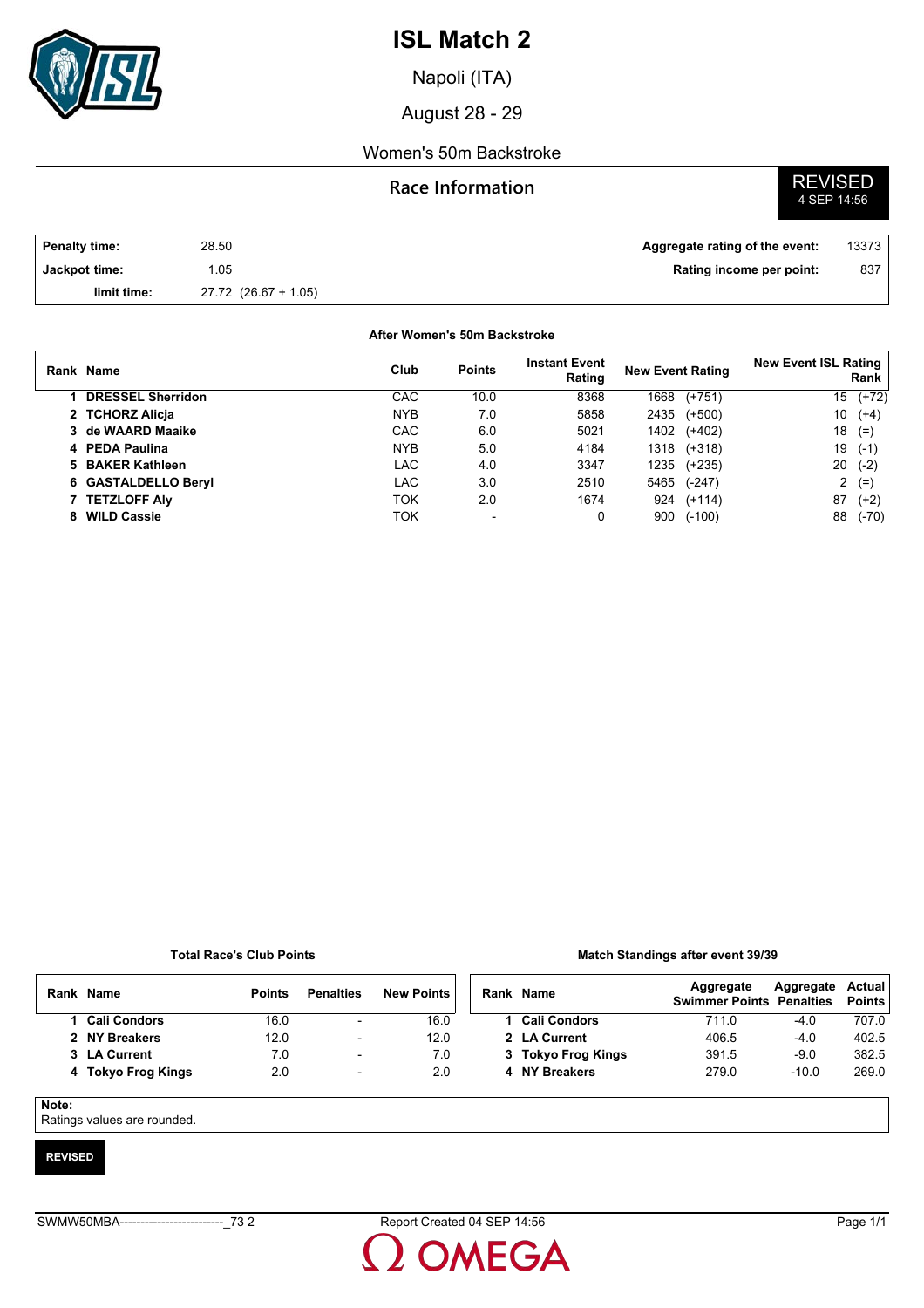

Napoli (ITA)

August 28 - 29

### Men's 50m Backstroke

### **Race Information**

# **REVISED**<br>4 SEP 14:56

| <b>Penalty time:</b> | 25.00                    | Aggregate rating of the event: | 13012 |
|----------------------|--------------------------|--------------------------------|-------|
| Jackpot time:        | 0.90                     | Rating income per point:       | 830   |
| limit time:          | $23.51$ $(22.61 + 0.90)$ |                                |       |

#### **After Men's 50m Backstroke**

| Rank Name                 | Club       | <b>Points</b> | <b>Instant Event</b><br>Rating | <b>New Event Rating</b> |           | <b>New Event ISL Rating</b> | Rank     |
|---------------------------|------------|---------------|--------------------------------|-------------------------|-----------|-----------------------------|----------|
| 1 STEWART Coleman         | CAC        | 19.0          | 15769                          | 5537                    | $(+1489)$ | 3                           | $(+2)$   |
| 2 KAWAMOTO Takeshi        | TOK        | 7.0           | 5810                           | 3475                    | (+493)    | 6                           | $(+1)$   |
| 3 TARASEVICH Grigory      | TOK        | 6.0           | 4980                           | 1398                    | $(+398)$  | 16                          | $(+3)$   |
| 4 CHRISTOU Apostolos      | LAC        | 5.0           | 4150                           | 1041                    | $(+430)$  | 20                          | $(+103)$ |
| 5 LITCHFIELD Joe          | <b>NYB</b> |               | 0                              | 1522                    | $(-88)$   | 13                          | $(=)$    |
| <b>6 BRAUNSCHEIG Oleg</b> | <b>NYB</b> |               | 0                              | 900                     | $(-100)$  | 78                          | $(-59)$  |
| 7 HVAS Tomoe              | LAC.       |               | 0                              | 671                     | $(-88)$   | 98                          | $(-17)$  |
| 8 WILLIAMS Brodie         | CAC        |               | 0                              | 900                     | $(-100)$  | 78                          | $(-59)$  |

#### **Total Race's Club Points**

#### **Match Standings after event 39/39**

|  | Rank Name          | <b>Points</b> | <b>Penalties</b>         | <b>New Points</b> |  | Rank Name  |
|--|--------------------|---------------|--------------------------|-------------------|--|------------|
|  | 1 Cali Condors     | 19.0          | $\blacksquare$           | 19.0              |  | 1 Cali Con |
|  | 2 Tokyo Frog Kings | 13.0          | $\blacksquare$           | 13.0              |  | 2 LA Curre |
|  | 3 LA Current       | 5.0           | $\blacksquare$           | 5.0               |  | 3 Tokyo F  |
|  | 4 NY Breakers      | -             | $\overline{\phantom{0}}$ |                   |  | 4 NY Breal |

| <b>Points</b> |
|---------------|
| 707.0         |
| 402.5         |
| 382.5         |
| 269.0         |
|               |

#### **Note:**

Ratings values are rounded.

#### **REVISED**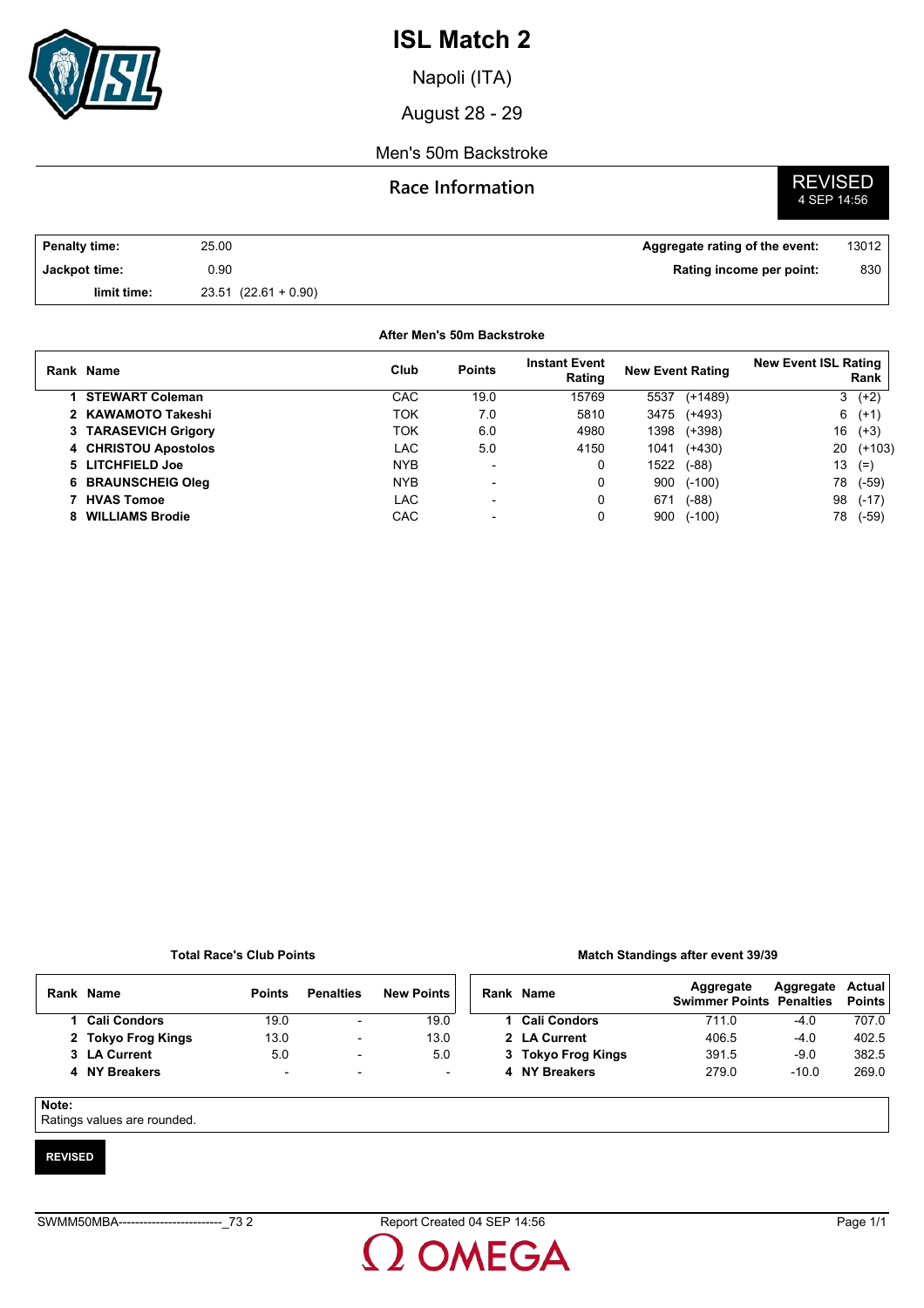

Napoli (ITA)

August 28 - 29

### Women's 400m Freestyle

### **Race Information**

# **REVISED**<br>4 SEP 14:56

| <b>Penalty time:</b> | 4:10.00                      | Aggregate rating of the event: | 17774 |
|----------------------|------------------------------|--------------------------------|-------|
| Jackpot time:        | 9.40                         | Rating income per point:       | 1172  |
| limit time:          | $4.13.87$ $(4.04.47 + 9.40)$ |                                |       |

#### **After Women's 400m Freestyle**

| Rank Name               | Club       | <b>Points</b>            | <b>Instant Event</b><br>Rating | <b>New Event Rating</b> |          | <b>New Event ISL Rating</b><br>Rank |         |
|-------------------------|------------|--------------------------|--------------------------------|-------------------------|----------|-------------------------------------|---------|
| <b>DUMONT Valentine</b> | LAC        | 15.0                     | 12278                          | 5870                    | (+1089)  |                                     | $4(+2)$ |
| 2 KULLMAN Leonie        | CAC        | 7.0                      | 5730                           | 1862                    | (+430)   | 16                                  | $(+4)$  |
| 3 IGARASHI Chihiro      | <b>TOK</b> | 10.0                     | 8185                           | 4811                    | (+679)   |                                     | $7(+1)$ |
| 4 MADDEN Paige          | TOK        | 12.0                     | 9822                           | 2271                    | $(+839)$ | 11                                  | $(+9)$  |
| 5 FRANCESCHI Sara       | LAC        | 4.0                      | 3274                           | 1617                    | $(+184)$ | 19                                  | $(+1)$  |
| 6 DEMLER Kathrin        | CAC        | 5.0                      | 4093                           | 2574                    | (+270)   | 9                                   | $(+1)$  |
| <b>ZEVINA Daryna</b>    | <b>NYB</b> | $\overline{\phantom{0}}$ | 0                              | 991                     | $(-139)$ | 124                                 | $(-37)$ |
| 8 USTINOVA Daria K      | <b>NYB</b> | $\blacksquare$           | 0                              | 991                     | $(-139)$ | 124                                 | $(-37)$ |

#### **Total Race's Club Points**

#### **Match Standings after event 39/39**

| Rank | <b>Name</b>      | <b>Points</b>            | <b>Penalties</b>         | <b>New Points</b> | Rank Name           | Aggregate<br><b>Swimmer Points Penalties</b> | Aggregate | Actual<br><b>Points</b> |
|------|------------------|--------------------------|--------------------------|-------------------|---------------------|----------------------------------------------|-----------|-------------------------|
|      | Tokyo Frog Kings | 22.0                     | $\overline{\phantom{a}}$ | 22.0              | <b>Cali Condors</b> | 711.0                                        | -4.0      | 707.0                   |
|      | 2 LA Current     | 19.0                     | $-1.0$                   | 18.0              | 2 LA Current        | 406.5                                        | $-4.0$    | 402.5                   |
|      | 3 Cali Condors   | 12.0                     | $-1.0$                   | 11.0              | 3 Tokyo Frog Kings  | 391.5                                        | $-9.0$    | 382.5                   |
|      | 4 NY Breakers    | $\overline{\phantom{0}}$ | $-2.0$                   | $-2.0$            | 4 NY Breakers       | 279.0                                        | $-10.0$   | 269.0                   |

**Note:**

Ratings values are rounded.

#### **REVISED**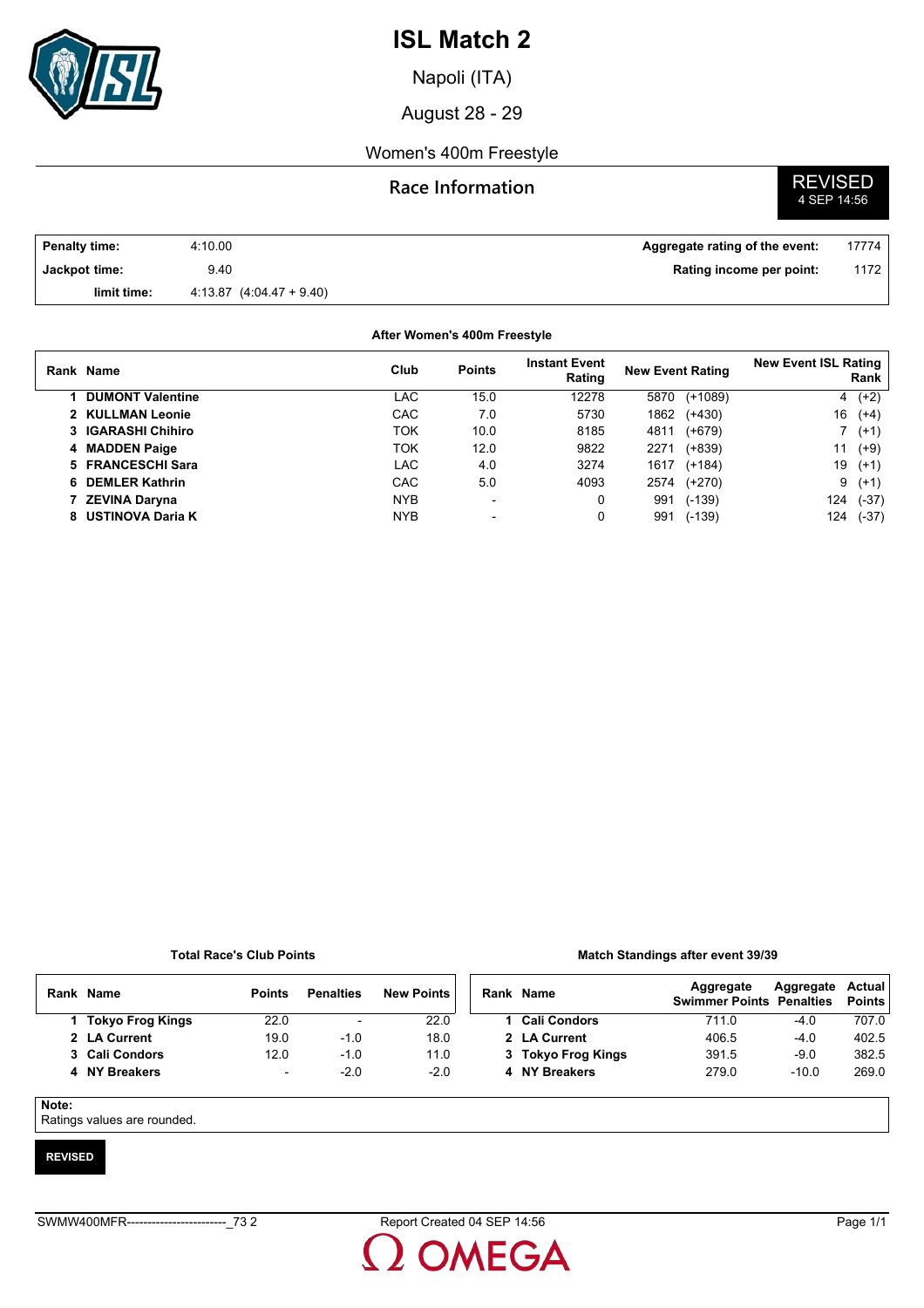

Napoli (ITA)

August 28 - 29

### Men's 400m Freestyle

### **Race Information**

# **REVISED**<br>4 SEP 14:56

| <b>Penalty time:</b> | 3:50.50                      | Aggregate rating of the event: | 20901 |
|----------------------|------------------------------|--------------------------------|-------|
| Jackpot time:        | 8.50                         | Rating income per point:       | 1232  |
| limit time:          | $3.51.00$ $(3.42.50 + 8.50)$ |                                |       |

#### **After Men's 400m Freestyle**

|    | Rank Name             | Club       | <b>Points</b>            | <b>Instant Event</b><br>Rating | <b>New Event Rating</b> | <b>New Event ISL Rating</b><br>Rank |
|----|-----------------------|------------|--------------------------|--------------------------------|-------------------------|-------------------------------------|
|    | <b>SMITH Brendon</b>  | <b>NYB</b> | 14.0                     | 12038                          | 5076<br>(+1099)         | $4(+2)$                             |
|    | 2 SCHEFFER Fernando   | LAC        | 13.0                     | 11178                          | (+972)<br>5443          | $2(+3)$                             |
|    | 3 MALYUTIN Martin     | LAC        | 9.0                      | 7738                           | 2063<br>$(+631)$        | 14<br>$(+8)$                        |
|    | 4 BRZOSKOWSKI Maarten | ток        | 7.0                      | 6019                           | (+459)<br>1891          | 18<br>$(+4)$                        |
|    | 5 PASYNKOV Daniil     | TOK        | 4.5                      | 3869                           | 1884<br>$(+241)$        | 19<br>$(=)$                         |
|    | 5 ALMEIDA Brandonn    | <b>NYB</b> | 3.5                      | 3009                           | $(+155)$<br>1351        | 80<br>$(+9)$                        |
|    | <b>BAQLAH Khader</b>  | CAC        | 2.0                      | 1720                           | 1960<br>$(+27)$         | 17<br>$(-1)$                        |
| 8. | <b>HAAS Townley</b>   | <b>CAC</b> | $\overline{\phantom{0}}$ | 0                              | $(-215)$<br>4602        | $(-2)$<br>6                         |

#### **Total Race's Club Points**

#### **Match Standings after event 39/39**

| Rank | Name               | <b>Points</b> | <b>Penalties</b>         | <b>New Points</b>        | Rank | <b>Name</b>         | Aggregate<br><b>Swimmer Points Penalties</b> | Aggregate | Actual<br><b>Points</b> |
|------|--------------------|---------------|--------------------------|--------------------------|------|---------------------|----------------------------------------------|-----------|-------------------------|
|      | LA Current         | 22.0          | $\blacksquare$           | 22.0                     |      | <b>Cali Condors</b> | 711.0                                        | -4.0      | 707.0                   |
|      | 2 NY Breakers      | 17.5          | $\overline{\phantom{a}}$ | 17.5                     |      | 2 LA Current        | 406.5                                        | $-4.0$    | 402.5                   |
|      | 3 Tokyo Frog Kings | 11.5          | $\overline{\phantom{0}}$ | 11.5                     |      | 3 Tokyo Frog Kings  | 391.5                                        | $-9.0$    | 382.5                   |
|      | 4 Cali Condors     | 2.0           | $-2.0$                   | $\overline{\phantom{a}}$ |      | 4 NY Breakers       | 279.0                                        | $-10.0$   | 269.0                   |

#### **Note:**

Ratings values are rounded.

#### **REVISED**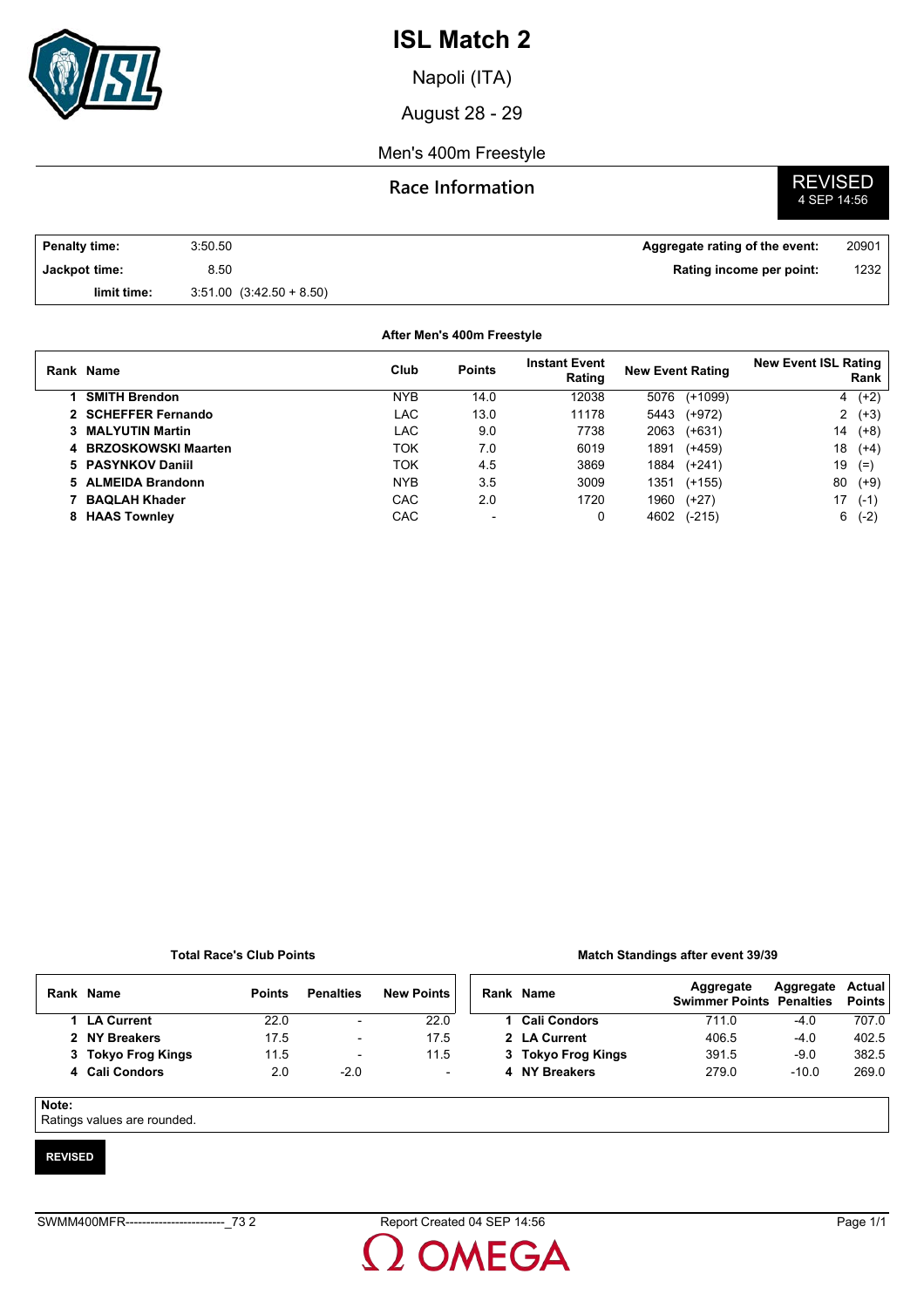

Napoli (ITA)

August 28 - 29

## Women's 4x100m Medley Relay

## **Race Information**

**REVISED**<br>4 SEP 14:56

| <b>Penalty time:</b> | 3:59.00                      | Aggregate rating of the event: | 17277 |
|----------------------|------------------------------|--------------------------------|-------|
| Jackpot time:        | 7.00                         | Rating income per point:       | 284   |
| limit time:          | $3.57.25$ $(3.50.25 + 7.00)$ |                                |       |

|             | After Women's 4x100m Medley Relay |            |                |                                |                         |            |                             |           |  |  |
|-------------|-----------------------------------|------------|----------------|--------------------------------|-------------------------|------------|-----------------------------|-----------|--|--|
|             | Rank Name                         | Club       | <b>Points</b>  | <b>Instant Event</b><br>Rating | <b>New Event Rating</b> |            | <b>New Event ISL Rating</b> | Rank      |  |  |
| $\mathbf 1$ | <b>Cali Condors</b>               | CAC        | 24.0           |                                |                         |            |                             |           |  |  |
|             | <b>NELSON Beata</b>               |            | 6.0            | 1125                           | 648                     | $(+67)$    | 25                          | $(+9)$    |  |  |
|             | <b>KING Lilly</b>                 |            | 6.0            | 2190                           | 1557                    | $(+91)$    | 1                           | $(=)$     |  |  |
|             | <b>DAHLIA Kelsi</b>               |            | 6.0            | 2190                           | 1557                    | $(+91)$    | $\mathbf{1}$                | $(=)$     |  |  |
|             | <b>BROWN Erika</b>                |            | 6.0            | 1313                           | 823                     | $(+86)$    | 12                          | $(+4)$    |  |  |
|             | 2 Cali Condors                    | CAC        | 14.0           |                                |                         |            |                             |           |  |  |
|             | <b>DRESSEL Sherridon</b>          |            | 3.5            | 786                            | 428                     | $(+33)$    |                             | 116 (+11) |  |  |
|             | <b>HANNIS Molly</b>               |            | 3.5            | 1335                           |                         | 835 (+36)  | 11                          | $(=)$     |  |  |
|             | <b>SAVARD Katerine</b>            |            | 3.5            | 928                            |                         | 543 (+43)  | 36                          | $(+9)$    |  |  |
|             | PIETRUSCHKA Marie                 |            | 3.5            | 928                            |                         | 543 (+43)  | 36                          | $(+9)$    |  |  |
|             | 3 LA Current                      | <b>LAC</b> | 12.0           |                                |                         |            |                             |           |  |  |
|             | <b>WILSON Madison</b>             |            | 3.0            | 759                            | 436                     | $(+8)$     | 114                         | $(+2)$    |  |  |
|             | <b>CLARK Imogen</b>               |            | 3.0            | 900                            |                         | 546 (+7)   | 35                          | $(+1)$    |  |  |
|             | NTOUNTOUNAKI Anna                 |            | 3.0            | 700                            | 407                     | $(+25)$    |                             | 122 (+16) |  |  |
|             | <b>WEITZEIL Abbey</b>             |            | 3.0            | 1049                           | 716                     | $(+60)$    | 19                          | $(+4)$    |  |  |
|             | 4 NY Breakers                     | <b>NYB</b> | 10.0           |                                |                         |            |                             |           |  |  |
|             | PEDA Paulina                      |            | 2.5            | 812                            |                         | 531 (+31)  | 39                          | $(+6)$    |  |  |
|             | <b>RENSHAW Molly</b>              |            | 2.5            | 734                            |                         | 466 (+28)  | 109                         | $(+4)$    |  |  |
|             | <b>CHIMROVA Svetlana</b>          |            | 2.5            | 663                            | 404                     | $(+21)$    | 123                         | $(+14)$   |  |  |
|             | <b>HOPE Lucy</b>                  |            | 2.5            | 632                            |                         | 376 (+18)  | 139                         | $(+1)$    |  |  |
|             | 5 LA Current                      | <b>LAC</b> | 8.0            |                                |                         |            |                             |           |  |  |
|             | <b>WILM Ingrid</b>                |            | 2.0            | 649                            | 515                     | $(+15)$    | 44                          | $(+1)$    |  |  |
|             | <b>SEBASTIAN Julia</b>            |            | 2.0            | 530                            | 391                     | $(+8)$     | 129                         | $(+7)$    |  |  |
|             | <b>GASSON Helena</b>              |            | 2.0            | 494                            |                         | $351$ (+4) | 145                         | $(+1)$    |  |  |
|             | <b>GORBENKO Anastasia</b>         |            | 2.0            | 599                            | 482                     | $(+31)$    | 103                         | $(+9)$    |  |  |
|             | 6 Tokyo Frog Kings                | <b>TOK</b> | 6.0            |                                |                         |            |                             |           |  |  |
|             | <b>WILD Cassie</b>                |            | 1.5            | 439                            | 494                     | $(-6)$     | 62                          | $(-17)$   |  |  |
|             | <b>TUCKER Miranda</b>             |            | 1.5            | 387                            | 415 $(-7)$              |            | 121                         | $(-2)$    |  |  |
|             | <b>JONES Harriet</b>              |            | 1.5            | 439                            | 494                     | $(-6)$     | 62                          | $(-17)$   |  |  |
|             | <b>DELOOF Gabby</b>               |            | 1.5            | 439                            | 494                     | $(-6)$     |                             | 62 (-17)  |  |  |
|             | 7 NY Breakers                     | <b>NYB</b> |                |                                |                         |            |                             |           |  |  |
|             | <b>TCHORZ Alicja</b>              |            |                | $\mathbf 0$                    | 480                     |            |                             |           |  |  |
|             | <b>VASEY Sarah</b>                |            | $\overline{a}$ | $\Omega$                       | 484                     | $(-45)$    | 107                         | $(-67)$   |  |  |
|             | <b>SURKOVA Arina</b>              |            |                | $\mathbf 0$                    |                         | $(-53)$    | 102                         | $(-65)$   |  |  |
|             |                                   |            |                |                                |                         | 433 (-45)  | 115                         | $(-7)$    |  |  |
|             | USTINOVA Daria S                  |            |                | 0                              | 303                     | $(-45)$    | 159                         | $(-14)$   |  |  |
|             | 8 Tokyo Frog Kings                | <b>TOK</b> |                |                                |                         |            |                             |           |  |  |
|             | <b>TETZLOFF Alv</b>               |            |                | $\mathbf 0$                    | 288                     | $(-38)$    | 164                         | $(-10)$   |  |  |
|             | <b>WATANABE Kanako</b>            |            |                | $\mathbf 0$                    | 450                     | $(-50)$    |                             | 112 (-67) |  |  |
|             | <b>GINGRICH Leah</b>              |            |                | $\mathbf 0$                    | 377                     | $(-45)$    | 137                         | $(-18)$   |  |  |
|             | <b>AOKI Tomomi</b>                |            |                | 0                              | 364                     | $(-45)$    |                             | 140 (-18) |  |  |

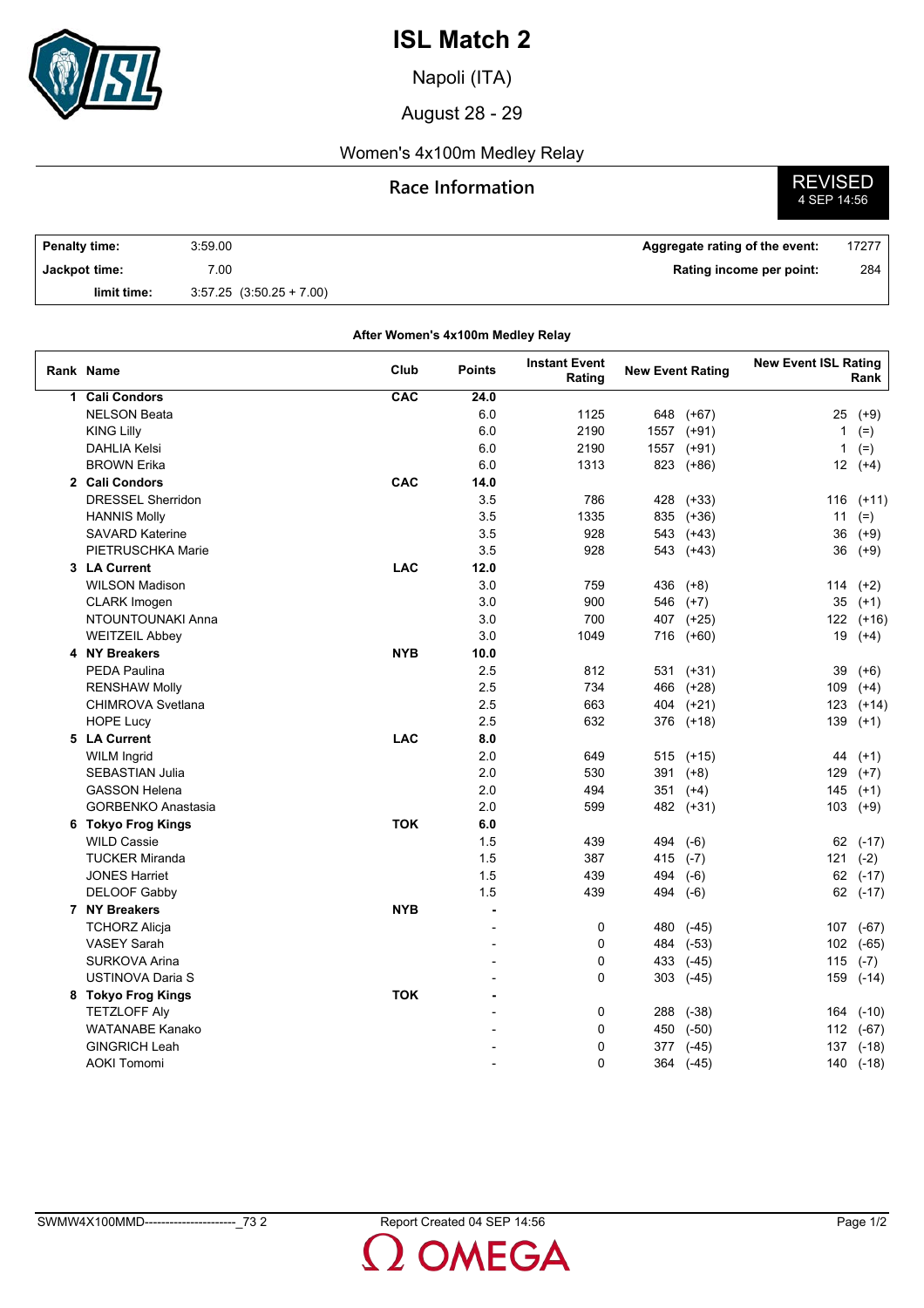

Napoli (ITA)

August 28 - 29

Women's 4x100m Medley Relay

**Race Information** 

**REVISED**<br>4 SEP 14:56

#### **Total Race's Club Points**

| <b>Match Standings after event 39/39</b> |  |  |  |  |
|------------------------------------------|--|--|--|--|
|------------------------------------------|--|--|--|--|

|            | Rank Name          | <b>Points</b> | <b>Penalties</b>         | <b>New Points</b> | Rank Name          | Aggregate<br><b>Swimmer Points Penalties</b> | Aggregate | Actual<br><b>Points</b> |
|------------|--------------------|---------------|--------------------------|-------------------|--------------------|----------------------------------------------|-----------|-------------------------|
|            | 1 Cali Condors     | 38.0          | $\overline{\phantom{a}}$ | 38.0              | 1 Cali Condors     | 711.0                                        | $-4.0$    | 707.0                   |
|            | 2 LA Current       | 20.0          | $\overline{\phantom{0}}$ | 20.0              | 2 LA Current       | 406.5                                        | $-4.0$    | 402.5                   |
|            | 3 NY Breakers      | 10.0          | $-2.0$                   | 8.0               | 3 Tokyo Frog Kings | 391.5                                        | $-9.0$    | 382.5                   |
|            | 4 Tokyo Frog Kings | 6.0           | $-2.0$                   | 4.0               | 4 NY Breakers      | 279.0                                        | $-10.0$   | 269.0                   |
| Note:<br>_ |                    |               |                          |                   |                    |                                              |           |                         |

Ratings values are rounded.

#### **REVISED**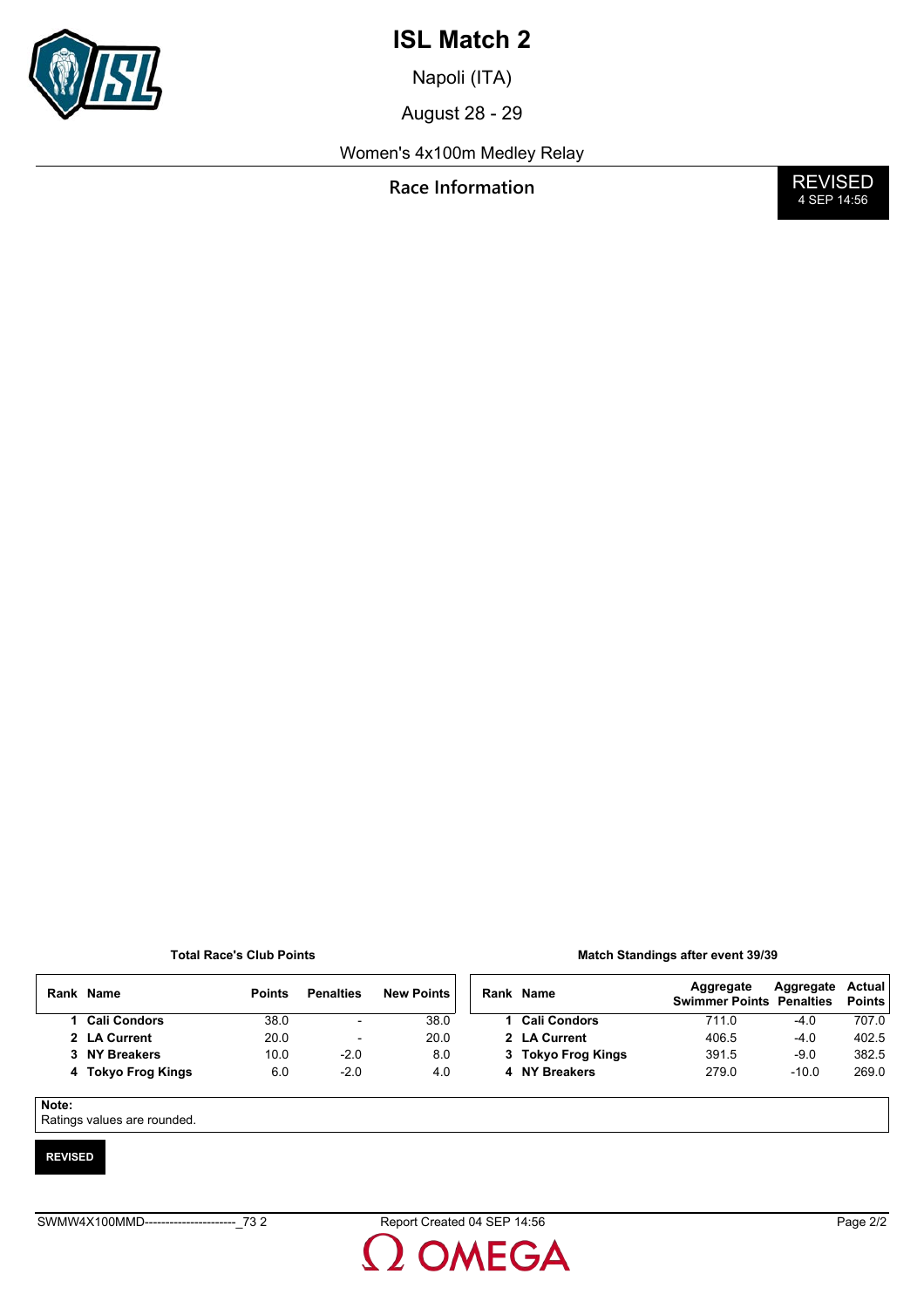

Napoli (ITA)

August 28 - 29

### Men's 4x100m Medley Relay

## **Race Information**

**REVISED**<br>4 SEP 14:56

| <b>Penalty time:</b> | 3:33.50                      | Aggregate rating of the event: | 16985 |
|----------------------|------------------------------|--------------------------------|-------|
| Jackpot time:        | 6.00                         | Rating income per point:       | 281   |
| limit time:          | $3.28.72$ $(3.22.72 + 6.00)$ |                                |       |

| After Men's 4x100m Medley Relay |            |               |                                |                         |            |                             |           |  |  |
|---------------------------------|------------|---------------|--------------------------------|-------------------------|------------|-----------------------------|-----------|--|--|
| Rank Name                       | Club       | <b>Points</b> | <b>Instant Event</b><br>Rating | <b>New Event Rating</b> |            | <b>New Event ISL Rating</b> | Rank      |  |  |
| 1 Cali Condors                  | CAC        | 38.0          |                                |                         |            |                             |           |  |  |
| <b>STEWART Coleman</b>          |            | 9.5           | 2688                           | 841                     | $(+224)$   | 14                          | $(+10)$   |  |  |
| KOSTIN Oleg                     |            | 9.5           | 2305                           |                         | 681 (+181) | 24                          | $(+21)$   |  |  |
| <b>DRESSEL Caeleb</b>           |            | 9.5           | 3284                           | 1099                    | $(+300)$   | 5                           | $(+11)$   |  |  |
| <b>RESS Justin</b>              |            | 9.5           | 2398                           | 745                     | $(+217)$   | 21                          | $(+19)$   |  |  |
| 2 Tokyo Frog Kings              | <b>TOK</b> | 14.0          |                                |                         |            |                             |           |  |  |
| <b>BOHUS Richard</b>            |            | 3.5           | 903                            |                         | 540 (+40)  | 43                          | $(+2)$    |  |  |
| <b>KOSEKI Yasuhiro</b>          |            | 3.5           | 1172                           |                         | 778 (+72)  | 18                          | $(+1)$    |  |  |
| <b>KAWAMOTO Takeshi</b>         |            | 3.5           | 1172                           | 778                     | $(+72)$    | 18                          | $(+1)$    |  |  |
| <b>BECKER Bowe</b>              |            | 3.5           | 685                            | 375                     | $(+40)$    | 130                         | $(+23)$   |  |  |
| 3 NY Breakers                   | <b>NYB</b> | 12.0          |                                |                         |            |                             |           |  |  |
| LITCHFIELD Joe                  |            | 3.0           | 833                            | 458                     | $(+38)$    | 96                          | $(+18)$   |  |  |
| <b>KOCH Marco</b>               |            | 3.0           | 865                            | 489                     | $(+48)$    | 60                          | $(+47)$   |  |  |
| <b>TEMPLE Matt</b>              |            | 3.0           | 952                            |                         | 545 (+45)  | 41                          | $(+4)$    |  |  |
| <b>WHITTLE Jacob</b>            |            | 3.0           | 721                            |                         | 371 (+27)  | 135                         | $(+17)$   |  |  |
| 4 LA Current                    | <b>LAC</b> | 10.0          |                                |                         |            |                             |           |  |  |
| <b>CHRISTOU Apostolos</b>       |            | 2.5           | 457                            | 363                     | $(-7)$     | 138                         | $(-1)$    |  |  |
| ROTHBAUER Christopher           |            | 2.5           | 556                            | 506                     | $(+6)$     | 47                          | $(-2)$    |  |  |
| SHIELDS Tom                     |            | 2.5           | 1239                           |                         | 1424 (+26) | 2                           | $(=)$     |  |  |
| <b>HELD Ryan</b>                |            | 2.5           | 556                            | 506                     | $(+6)$     | 47                          | $(-2)$    |  |  |
| 5 Cali Condors                  | CAC        | ÷             |                                |                         |            |                             |           |  |  |
| <b>WILLIAMS Brodie</b>          |            |               | 0                              | 450                     | $(-50)$    | 97                          | $(-52)$   |  |  |
| <b>CORDES Kevin</b>             |            |               | $\Omega$                       | 448                     | $(-28)$    | 108                         | $(-5)$    |  |  |
| <b>CIESLAK Marcin</b>           |            |               | 0                              |                         | 384 (-45)  | 124                         | $(-12)$   |  |  |
| MAJCHRZAK Kacper                |            |               | 0                              | 401                     | $(-28)$    | 115                         | $(-4)$    |  |  |
| 5 NY Breakers                   | <b>NYB</b> | ä,            |                                |                         |            |                             |           |  |  |
|                                 |            |               | 0                              |                         |            |                             |           |  |  |
| <b>BRAUNSCHEIG Oleg</b>         |            |               | 0                              |                         | 450 (-50)  | 97                          | $(-52)$   |  |  |
| <b>HEINTZ Philip</b>            |            |               | 0                              |                         | 378 (-28)  | 127                         | $(-9)$    |  |  |
| MAJERSKI Jakub                  |            |               |                                | 450                     | $(-50)$    | 97                          | $(-52)$   |  |  |
| <b>KRASKA Jakub</b>             |            |               | 0                              | 450                     | $(-50)$    | 97                          | $(-52)$   |  |  |
| 7 Tokyo Frog Kings              | <b>TOK</b> |               |                                |                         |            |                             |           |  |  |
| <b>TARASEVICH Grigory</b>       |            |               | 0                              | 450                     | $(-50)$    | 97                          | $(-52)$   |  |  |
| POGGIO Federico                 |            |               | $\Omega$                       | 450                     | $(-50)$    | 97                          | $(-52)$   |  |  |
| <b>NEMETH Nandor</b>            |            |               | 0                              | 450                     | $(-50)$    | 97                          | $(-52)$   |  |  |
| <b>SPAJARI Pedro</b>            |            |               | 0                              |                         | 356 (-28)  |                             | 142 (-14) |  |  |
| 8 LA Current                    | <b>LAC</b> |               |                                |                         |            |                             |           |  |  |
| <b>PINFOLD Brett</b>            |            |               | 0                              | 450                     | $(-50)$    | 97                          | $(-52)$   |  |  |
| <b>LICON Will</b>               |            |               | 0                              | 319                     | $(-97)$    | 157                         | $(-42)$   |  |  |
| <b>ROONEY Maxime</b>            |            |               | 0                              | 814                     | $(-45)$    | 16                          | $(-4)$    |  |  |
| <b>CORREIA Breno</b>            |            |               | 0                              | 340                     | $(-83)$    |                             | 151 (-38) |  |  |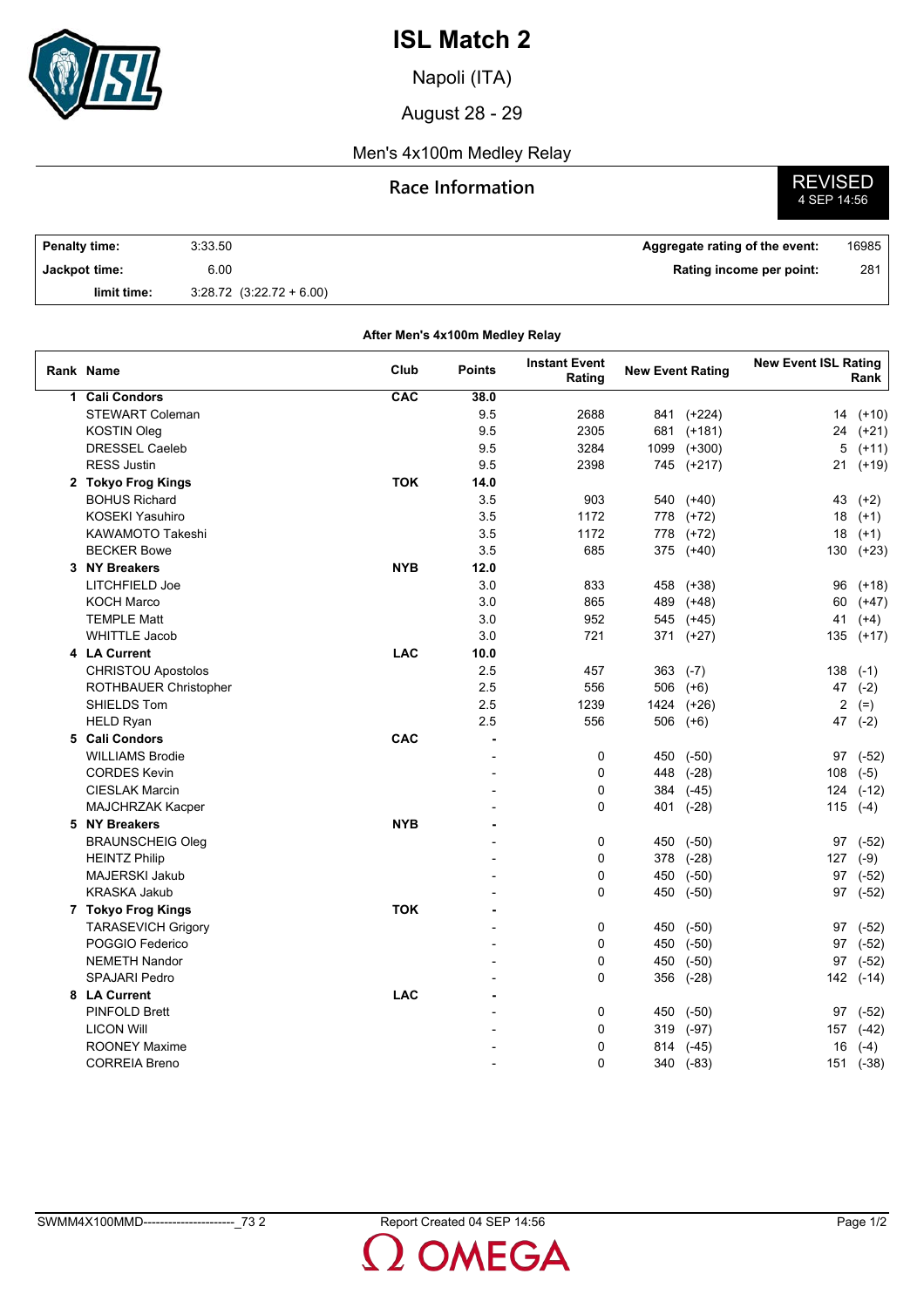

Napoli (ITA)

August 28 - 29

Men's 4x100m Medley Relay

**Race Information** 

**REVISED**<br>4 SEP 14:56

#### **Total Race's Club Points**

| <b>Match Standings after event 39/39</b> |
|------------------------------------------|
|------------------------------------------|

|       | Rank Name           | <b>Points</b> | <b>Penalties</b>         | <b>New Points</b> | Rank Name           | Aggregate<br><b>Swimmer Points Penalties</b> | Aggregate | <b>Actual</b><br><b>Points</b> |
|-------|---------------------|---------------|--------------------------|-------------------|---------------------|----------------------------------------------|-----------|--------------------------------|
|       | <b>Cali Condors</b> | 38.0          | $\overline{\phantom{0}}$ | 38.0              | <b>Cali Condors</b> | 711.0                                        | $-4.0$    | 707.0                          |
|       | 2 Tokyo Frog Kings  | 14.0          | $\overline{\phantom{a}}$ | 14.0              | 2 LA Current        | 406.5                                        | $-4.0$    | 402.5                          |
|       | 3 NY Breakers       | 12.0          | ۰                        | 12.0              | 3 Tokyo Frog Kings  | 391.5                                        | $-9.0$    | 382.5                          |
|       | 4 LA Current        | 10.0          | $\overline{\phantom{a}}$ | 10.0              | 4 NY Breakers       | 279.0                                        | $-10.0$   | 269.0                          |
|       |                     |               |                          |                   |                     |                                              |           |                                |
| Note: |                     |               |                          |                   |                     |                                              |           |                                |

Ratings values are rounded.

#### **REVISED**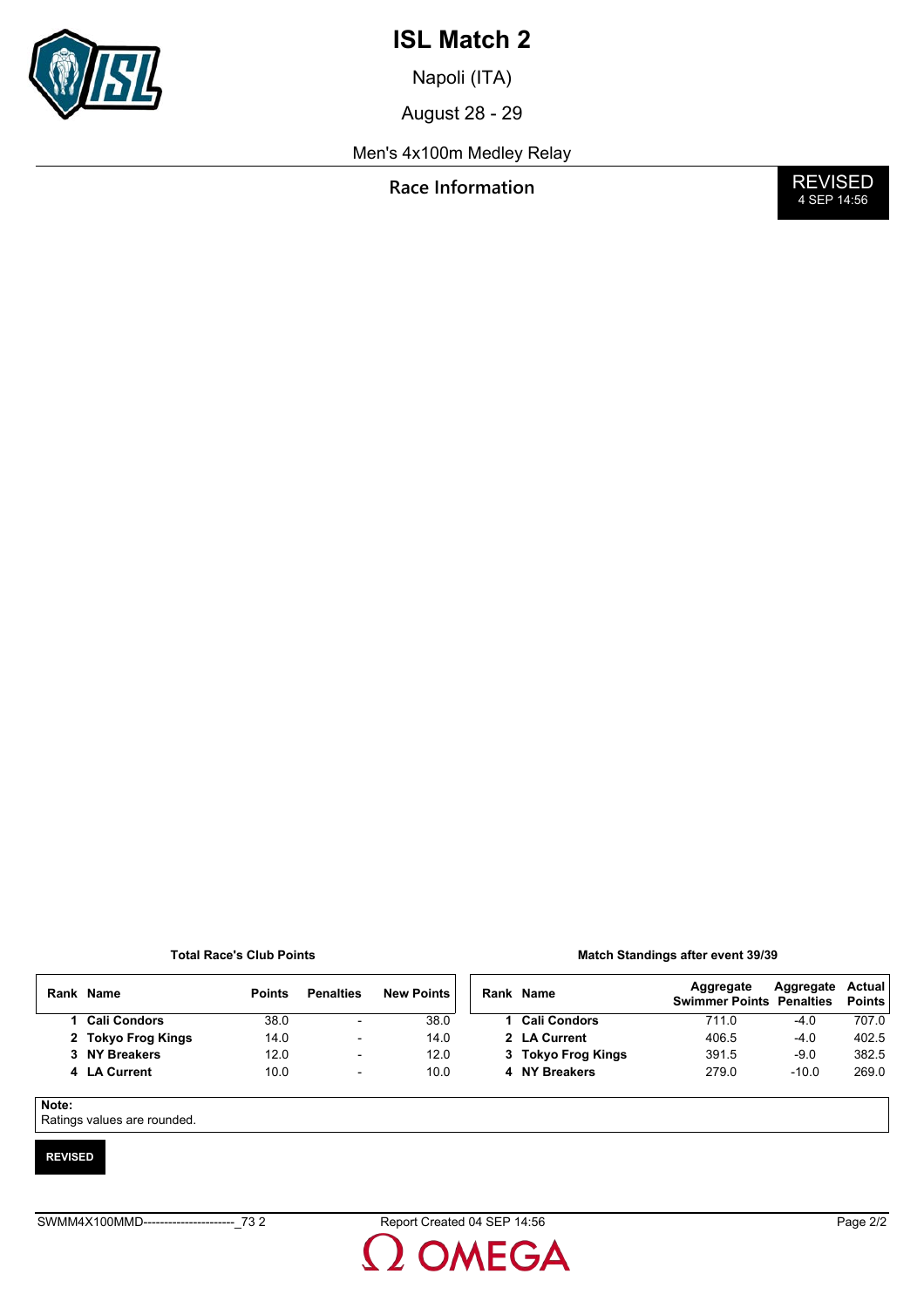

Napoli (ITA)

August 28 - 29

29 AUG 2021 - 18:03 Women's 100m Freestyle

**Results**

|           | Record | Split | Name                   | <b>NAT Code</b> | Location       | Date .      |
|-----------|--------|-------|------------------------|-----------------|----------------|-------------|
| <b>WR</b> | 50.25  | 24.21 | <b>CAMPBELL Cate</b>   | AUS             | Adelaide (AUS) | 26 OCT 2017 |
| ILR       | 50.94  | 24.40 | <b>HAUGHEY Siobhan</b> | HKG             | Budapest (HUN) | 22 NOV 2020 |

| Rank         | Lane          | <b>Name</b>                 | Club<br>Code | R.T. | 50 <sub>m</sub> | Time                      | Club<br>points |
|--------------|---------------|-----------------------------|--------------|------|-----------------|---------------------------|----------------|
| 1            | 5             | <b>WEITZEIL Abbey</b>       | <b>LAC</b>   | 0.67 | $(1)$ 24.36     | 51.66<br>27.30            | 10.0           |
| $\mathbf{2}$ | 6             | <b>WILSON Madison</b>       | <b>LAC</b>   | 0.70 | $(3)$ 25.02     | 51.75<br>$+0.09$<br>26.73 | 7.0            |
| 3            | 3             | <b>BROWN Erika</b>          | CAC          | 0.68 | $(2)$ 24.96     | 52.48<br>$+0.82$<br>27.52 | 6.0            |
| 4            | $\mathcal{P}$ | <b>IGARASHI Chihiro</b>     | <b>TOK</b>   | 0.60 | $(6)$ 25.77     | 53.26<br>$+1.60$<br>27.49 | 5.0            |
| 5            |               | <b>FIEDKIEWICZ Kornelia</b> | <b>NYB</b>   | 0.61 | $(8)$ 25.92     | 53.39<br>$+1.73$<br>27.47 | 4.0            |
| 6            | 8             | <b>STEENBERGEN Marrit</b>   | <b>NYB</b>   | 0.75 | $(4)$ 25.67     | 53.48<br>$+1.82$<br>27.81 | 3.0            |
| 7            |               | <b>DELOOF Gabby</b>         | <b>TOK</b>   | 0.68 | $(7)$ 25.80     | 53.67<br>$+2.01$<br>27.87 | 2.0            |
| 8            | 4             | <b>PIETRUSCHKA Marie</b>    | CAC          | 0.70 | $(5)$ 25.71     | 54.57<br>$+2.91$<br>28.86 | ٠              |

**Legend: LR** ISL Record **R.T.** Reaction Time **WR** World Record

**MEGA**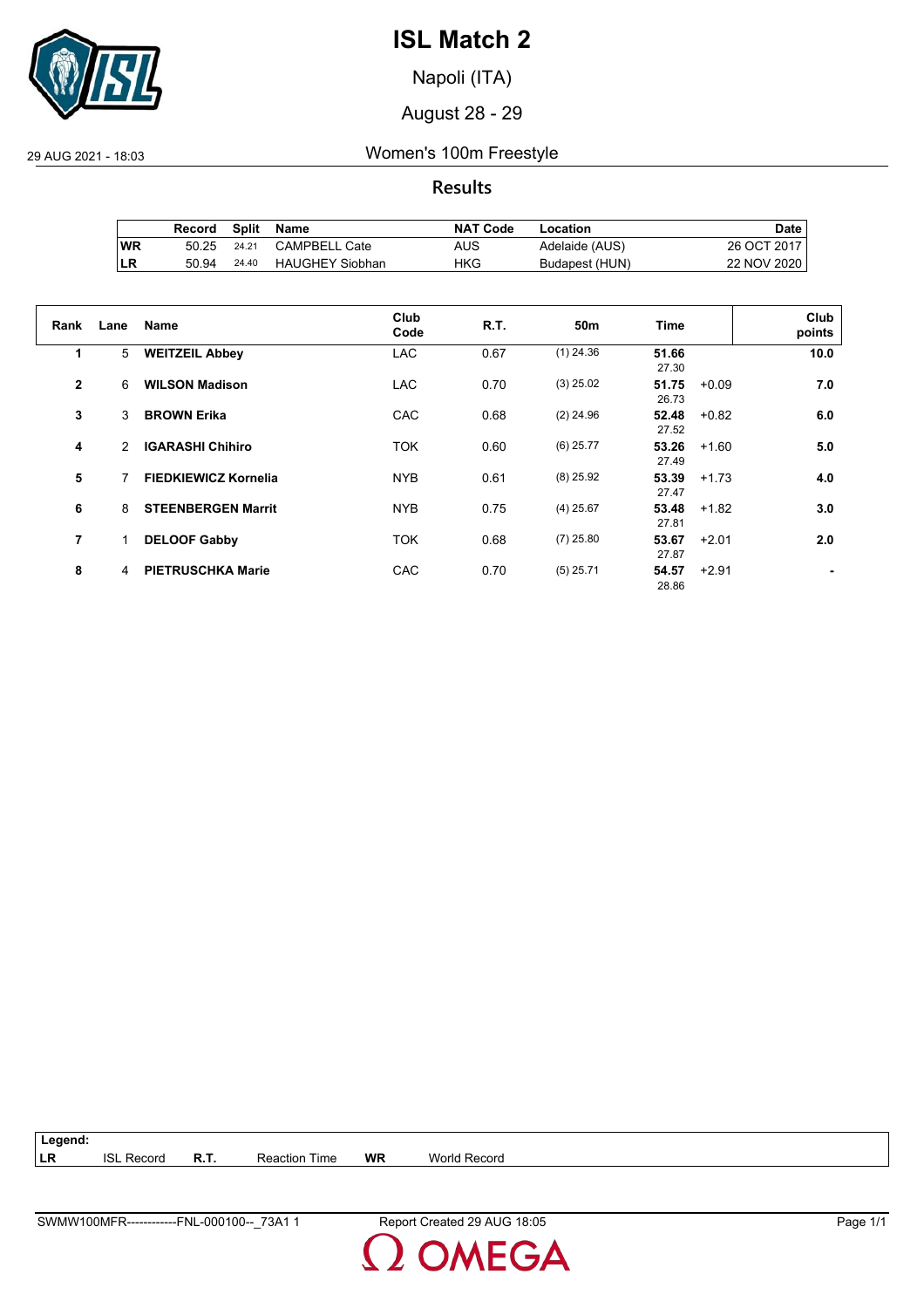

Napoli (ITA)

August 28 - 29

29 AUG 2021 - 18:06 Men's 100m Freestyle

**Results**

|            | Record | Split | Name           | <b>NAT Code</b> | Location       | Date ⊦      |
|------------|--------|-------|----------------|-----------------|----------------|-------------|
| <b>WR</b>  | 44.94  | 21.72 | LEVEAUX Amaury | FRA             | Rijeka (CRO)   | 13 DEC 2008 |
| <b>ILR</b> | 45.08  | 21.75 | DRESSEL Caeleb | USA             | Budapest (HUN) | 22 NOV 2020 |

| Rank           | Lane | <b>Name</b>              | Club<br>Code | R.T. | 50 <sub>m</sub> | Time           |         | Club<br>points |
|----------------|------|--------------------------|--------------|------|-----------------|----------------|---------|----------------|
| 1              | 3    | <b>DRESSEL Caeleb</b>    | CAC          | 0.62 | $(1)$ 22.06     | 45.94<br>23.88 |         | 12.0           |
| $\mathbf{2}$   | 2    | <b>NEMETH Nandor</b>     | <b>TOK</b>   | 0.63 | $(=2)$ 22.54    | 46.57<br>24.03 | $+0.63$ | 7.0            |
| 3              | 4    | <b>MAJCHRZAK Kacper</b>  | CAC          | 0.68 | $(=2)$ 22.54    | 46.59<br>24.05 | $+0.65$ | 6.0            |
| 4              |      | <b>SPAJARI Pedro</b>     | <b>TOK</b>   | 0.68 | $(4)$ 22.70     | 47.04<br>24.34 | $+1.10$ | 5.0            |
| 5              | 5    | <b>SCHEFFER Fernando</b> | <b>LAC</b>   | 0.66 | $(6)$ 22.82     | 47.31<br>24.49 | $+1.37$ | 4.0            |
| 6              | 8    | <b>KRASKA Jakub</b>      | <b>NYB</b>   | 0.68 | $(7)$ 22.83     | 47.42<br>24.59 | $+1.48$ | 3.0            |
| $\overline{7}$ | 7    | <b>WHITTLE Jacob</b>     | <b>NYB</b>   | 0.68 | $(8)$ 23.01     | 47.84<br>24.83 | $+1.90$ |                |
| 8              | 6    | <b>BUKHOV Vladislav</b>  | <b>LAC</b>   | 0.68 | $(5)$ 22.79     | 48.46<br>25.67 | $+2.52$ |                |



MEGA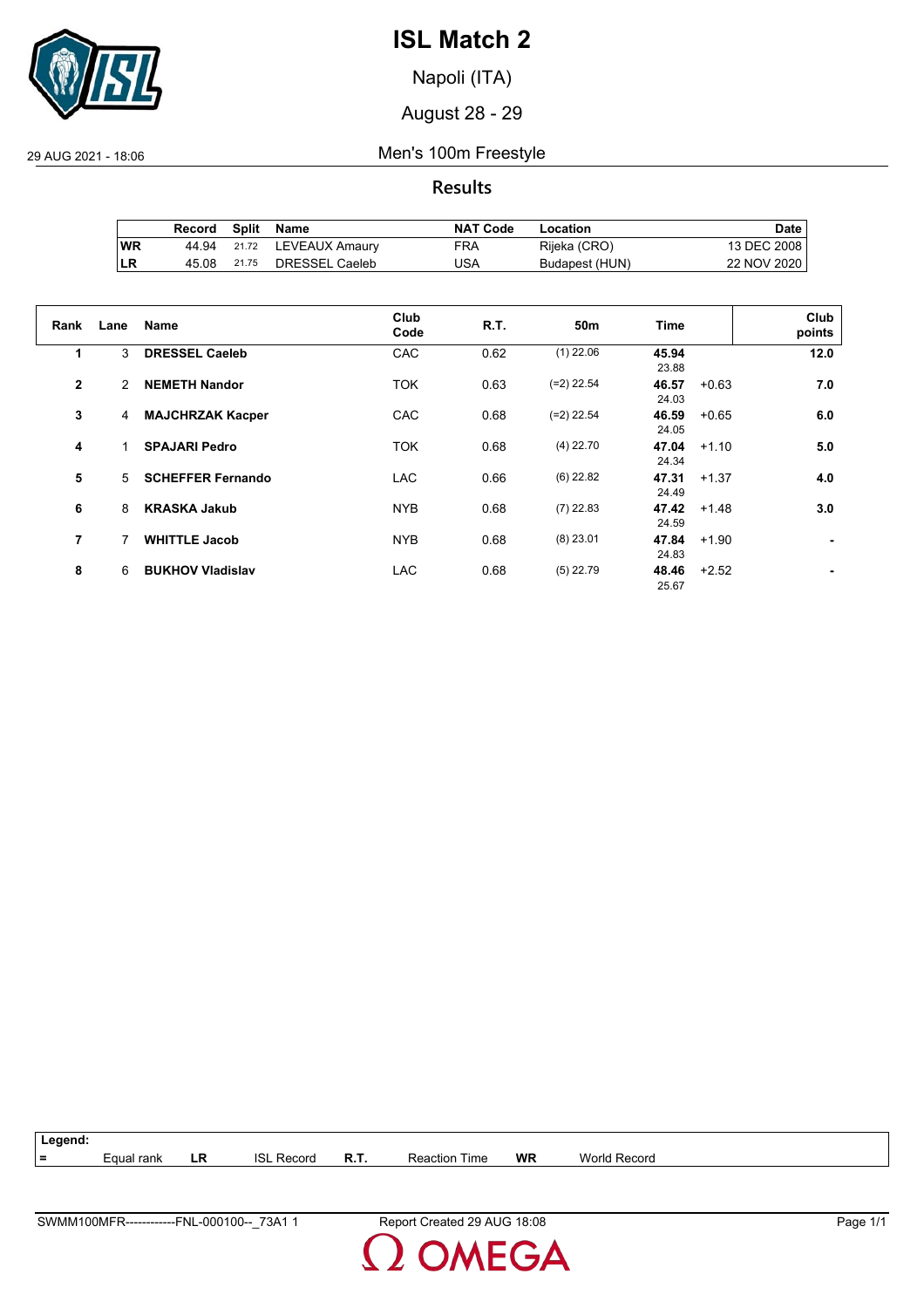

Napoli (ITA)

August 28 - 29

29 AUG 2021 - 18:12 Women's 200m Butterfly

**Results**

|            | Record              |       | Splits |         | Name                   | <b>NAT Code</b> | Location       | Date        |
|------------|---------------------|-------|--------|---------|------------------------|-----------------|----------------|-------------|
| <b>WR</b>  | 1.59.6 <sup>4</sup> | 27.75 | 58.24  | 1:28.96 | <b>BELMONTE Mireia</b> | ESP             | Doha (QAT)     | 3 DEC 2014. |
| <b>ILR</b> | 2:03.12             | 27.57 | 58.41  | 1:30.43 | <b>HASEGAWA Suzuka</b> | JPN             | Budapest (HUN) | 25 OCT 2020 |

| Rank           | Lane | <b>Name</b>                  | Club<br>Code | R.T. | 50m         | 100m                   | 150m                   | Time             |         | Club<br>points |
|----------------|------|------------------------------|--------------|------|-------------|------------------------|------------------------|------------------|---------|----------------|
| 1              | 8    | <b>CHIMROVA Svetlana</b>     | <b>NYB</b>   | 0.73 | $(3)$ 28.30 | (4) 1:00.84<br>32.54   | (2) 1:33.27<br>32.43   | 2:05.62<br>32.35 |         | 12.0           |
| $\overline{2}$ | 2    | <b>GINGRICH Leah</b>         | TOK          | 0.74 | $(5)$ 28.84 | (5) 1:01.23<br>32.39   | (3) 1:33.61<br>32.38   | 2:06.84<br>33.23 | $+1.22$ | 7.0            |
| 3              |      | <b>MACINNES Keanna</b>       | <b>TOK</b>   | 0.68 | $(4)$ 28.45 | $(1)$ 1:00.46<br>32.01 | $(1)$ 1:33.18<br>32.72 | 2:07.04<br>33.86 | $+1.42$ | 6.0            |
| 4              |      | <b>MONTEIRO Ana Catarina</b> | <b>NYB</b>   | 0.68 | $(7)$ 29.51 | $(6)$ 1:02.08<br>32.57 | (6) 1:35.04<br>32.96   | 2:08.34<br>33.30 | $+2.72$ | 5.0            |
| 5              | 5    | <b>GASSON Helena</b>         | <b>LAC</b>   | 0.64 | $(1)$ 28.13 | (3) 1:00.66<br>32.53   | (5) 1:34.38<br>33.72   | 2:08.64<br>34.26 | $+3.02$ | 4.0            |
| 6              | 4    | <b>SAVARD Katerine</b>       | CAC          | 0.67 | $(2)$ 28.24 | $(2)$ 1:00.57<br>32.33 | (4) 1:34.03<br>33.46   | 2:08.76<br>34.73 | $+3.14$ | 3.0            |
| 7              | 3    | <b>DEMLER Kathrin</b>        | CAC          | 0.77 | $(8)$ 29.58 | $(8)$ 1:02.30<br>32.72 | $(7)$ 1:35.91<br>33.61 | 2:11.13<br>35.22 | $+5.51$ | ٠              |
| 8              | 6    | <b>NTOUNTOUNAKI Anna</b>     | <b>LAC</b>   | 0.66 | $(6)$ 29.09 | $(7)$ 1:02.10<br>33.01 | $(8)$ 1:36.71<br>34.61 | 2:11.95<br>35.24 | $+6.33$ |                |

| Legend:    |            |             |                      |           |                     |
|------------|------------|-------------|----------------------|-----------|---------------------|
| <b>ILR</b> | ISI Record | <b>R.T.</b> | <b>Reaction Time</b> | <b>WR</b> | <b>World Record</b> |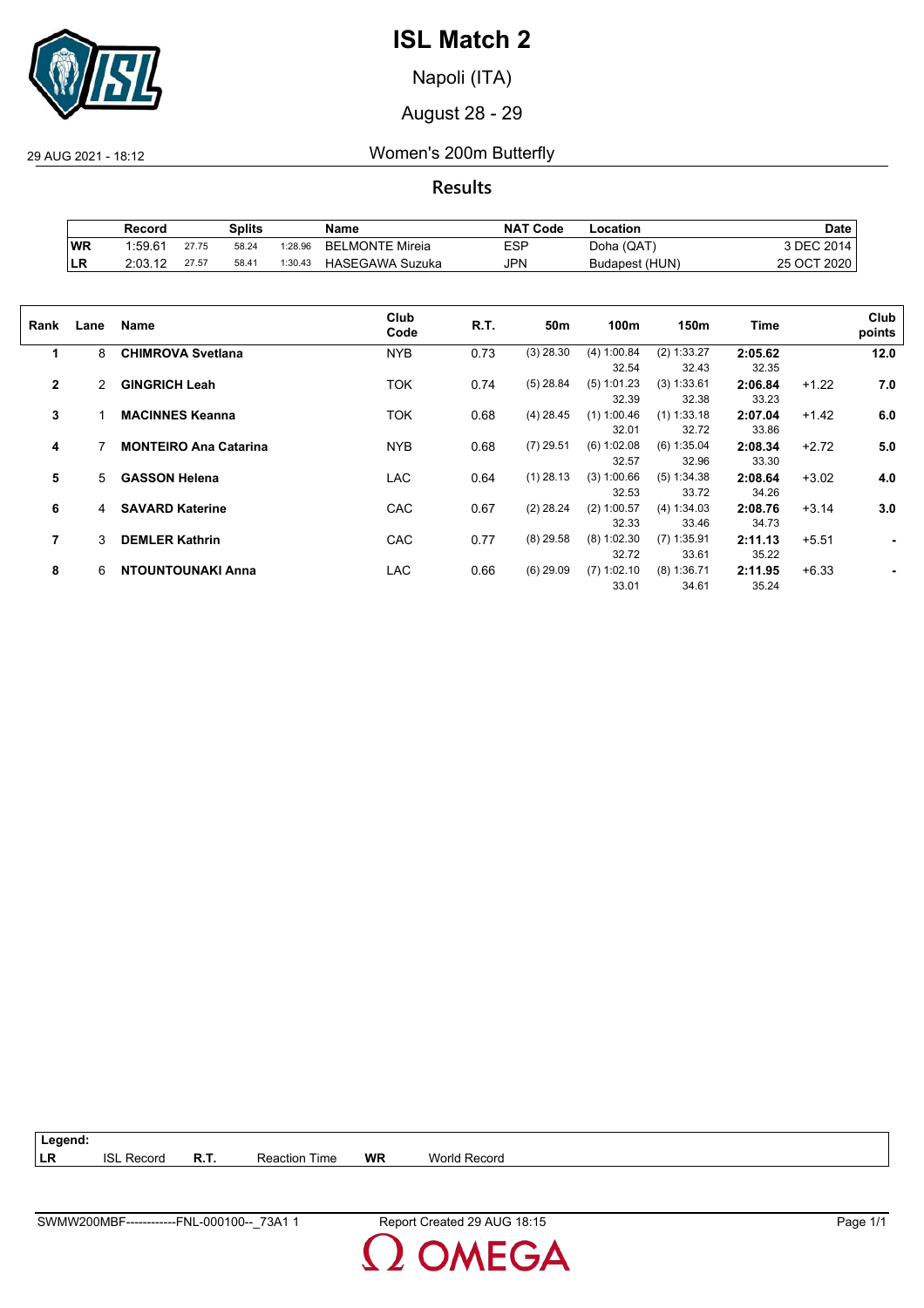

Napoli (ITA)

August 28 - 29

29 AUG 2021 - 18:17 Men's 200m Butterfly

**Results**

|     | Record  |       | Splits |         | Name         | <b>NAT Code</b> | ∟ocation       | Date            |
|-----|---------|-------|--------|---------|--------------|-----------------|----------------|-----------------|
| WR  | 1:48.24 | 24.00 | 51.29  | 1:19.29 | SETO Daiva   | JPN             | Hangzhou (CHN) | <b>DEC 2018</b> |
| ∣LR | 1:48.57 | 24.13 | 51.87  | 1:20.75 | le CLOS Chad | RSA             | Budapest (HUN) | 22 NOV 2020     |

| Rank         | Lane | Name                         | Club<br>Code | R.T. | 50m         | 100m        | 150m          | Time    |         | Club<br>points |
|--------------|------|------------------------------|--------------|------|-------------|-------------|---------------|---------|---------|----------------|
| 1            |      | <b>SETO Daiya</b>            | TOK          | 0.61 | $(4)$ 25.05 | $(1)$ 53.03 | $(1)$ 1:21.25 | 1:50.68 |         | 19.0           |
|              |      |                              |              |      |             | 27.98       | 28.22         | 29.43   |         |                |
| $\mathbf{2}$ | 5    | <b>SHIELDS Tom</b>           | <b>LAC</b>   | 0.77 | $(3)$ 25.02 | (4) 53.65   | (2) 1:22.60   | 1:52.88 | $+2.20$ | 7.0            |
|              |      |                              |              |      |             | 28.63       | 28.95         | 30.28   |         |                |
| 3            | 3    | <b>MARTINEZ Jose Angel</b>   | CAC          | 0.68 | $(5)$ 25.14 | (3) 53.57   | (3) 1:22.73   | 1:53.24 | $+2.56$ | 6.0            |
|              |      |                              |              |      |             | 28.43       | 29.16         | 30.51   |         |                |
| 4            |      | <b>TEMPLE Matt</b>           | <b>NYB</b>   | 0.65 | $(2)$ 24.99 | (5) 53.81   | (4) 1:23.40   | 1:53.43 | $+2.75$ | 5.0            |
|              |      |                              |              |      |             | 28.82       | 29.59         | 30.03   |         |                |
| 5            | 8    | <b>MAJERSKI Jakub</b>        | <b>NYB</b>   | 0.67 | $(7)$ 25.68 | $(6)$ 55.16 | $(6)$ 1:25.31 | 1:56.22 | $+5.54$ | ۰              |
|              |      |                              |              |      |             | 29.48       | 30.15         | 30.91   |         |                |
| 6            | 6    | <b>RUVALCABA CRUZ Hector</b> | <b>LAC</b>   | 0.70 | $(1)$ 24.86 | (2) 53.45   | (5) 1:23.63   | 1:56.74 | $+6.06$ |                |
|              |      |                              |              |      |             | 28.59       | 30.18         | 33.11   |         |                |
| 7            | 2    | <b>BRZOSKOWSKI Maarten</b>   | TOK          | 0.67 | $(8)$ 25.86 | $(8)$ 55.54 | $(7)$ 1:26.18 | 1:57.46 | $+6.78$ |                |
|              |      |                              |              |      |             | 29.68       | 30.64         | 31.28   |         |                |
| 8            | 4    | <b>SZARANEK Mark</b>         | CAC          | 0.66 | $(6)$ 25.62 | $(7)$ 55.38 | (8) 1:26.73   | 1:58.56 | $+7.88$ |                |
|              |      |                              |              |      |             | 29.76       | 31.35         | 31.83   |         |                |
|              |      |                              |              |      |             |             |               |         |         |                |

| $\vert$ Legend: |                   |                      |    |                     |
|-----------------|-------------------|----------------------|----|---------------------|
| <b>ILR</b>      | <b>ISL Record</b> | <b>Reaction Time</b> | WR | <b>World Record</b> |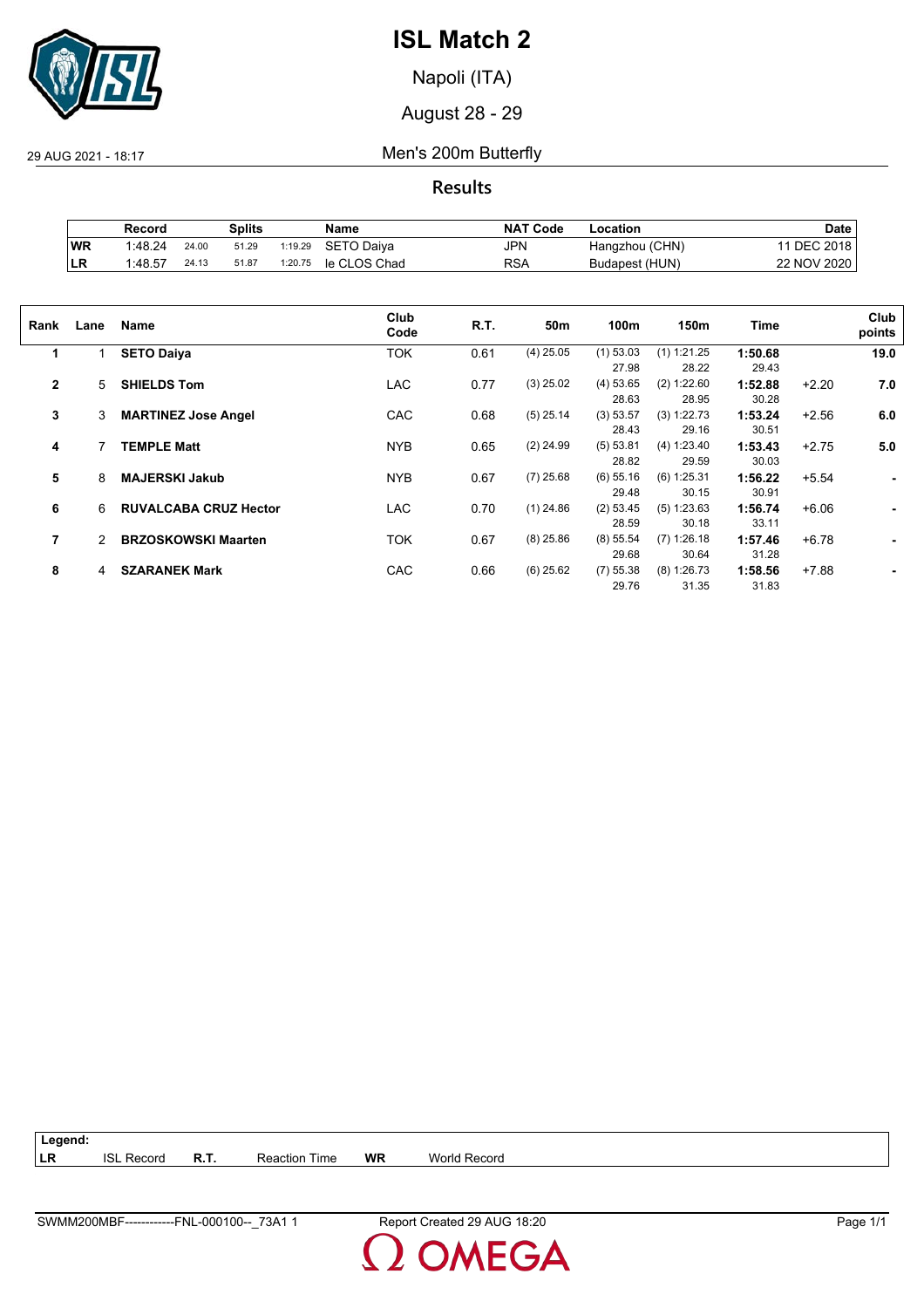

Napoli (ITA)

August 28 - 29

29 AUG 2021 - 18:25 Women's 100m Backstroke

**Results**

|           | Record | Split | Name           | <b>NAT Code</b> | Location       | Date i      |
|-----------|--------|-------|----------------|-----------------|----------------|-------------|
| <b>WR</b> | 54.89  | 26.52 | ATHERTON Minna | AUS             | Budapest (HUN) | 27 OCT 2019 |
| ILR       | 54.89  | 26.52 | ATHERTON Minna | AUS             | Budapest (HUN) | 27 OCT 2019 |

| Rank           | Lane | Name                     | Club<br>Code | R.T. | 50 <sub>m</sub> | Time           |         | Club<br>points |
|----------------|------|--------------------------|--------------|------|-----------------|----------------|---------|----------------|
| 1              | 3    | <b>DRESSEL Sherridon</b> | CAC          | 0.54 | $(5)$ 27.98     | 57.08<br>29.10 |         | 9.0            |
| $\overline{2}$ | 5    | <b>WILM Ingrid</b>       | <b>LAC</b>   | 0.64 | $(1)$ 27.58     | 57.28<br>29.70 | $+0.20$ | 7.0            |
| 3              | 4    | de WAARD Maaike          | CAC          | 0.61 | $(2)$ 27.67     | 57.72<br>30.05 | $+0.64$ | 6.0            |
| 4              | 6    | <b>BAKER Kathleen</b>    | <b>LAC</b>   | 0.64 | $(6)$ 28.01     | 57.76<br>29.75 | $+0.68$ | 5.0            |
| 5              | 8    | <b>TCHORZ Alicja</b>     | <b>NYB</b>   | 0.63 | $(3)$ 27.76     | 58.03<br>30.27 | $+0.95$ | 4.0            |
| 6              | 1.   | <b>TETZLOFF Aly</b>      | <b>TOK</b>   | 0.59 | $(4)$ 27.83     | 58.22<br>30.39 | $+1.14$ | 3.0            |
| 7              | 7    | <b>PEDA Paulina</b>      | <b>NYB</b>   | 0.62 | $(8)$ 28.41     | 58.45<br>30.04 | $+1.37$ | 2.0            |
| 8              | 2    | <b>WILD Cassie</b>       | <b>TOK</b>   | 0.58 | $(7)$ 28.34     | 59.14<br>30.80 | $+2.06$ | 1.0            |

| $\vert$ Legend: |                   |             |                      |           |                     |  |
|-----------------|-------------------|-------------|----------------------|-----------|---------------------|--|
| <b>ILR</b>      | <b>ISL Record</b> | <b>R.T.</b> | <b>Reaction Time</b> | <b>WR</b> | <b>World Record</b> |  |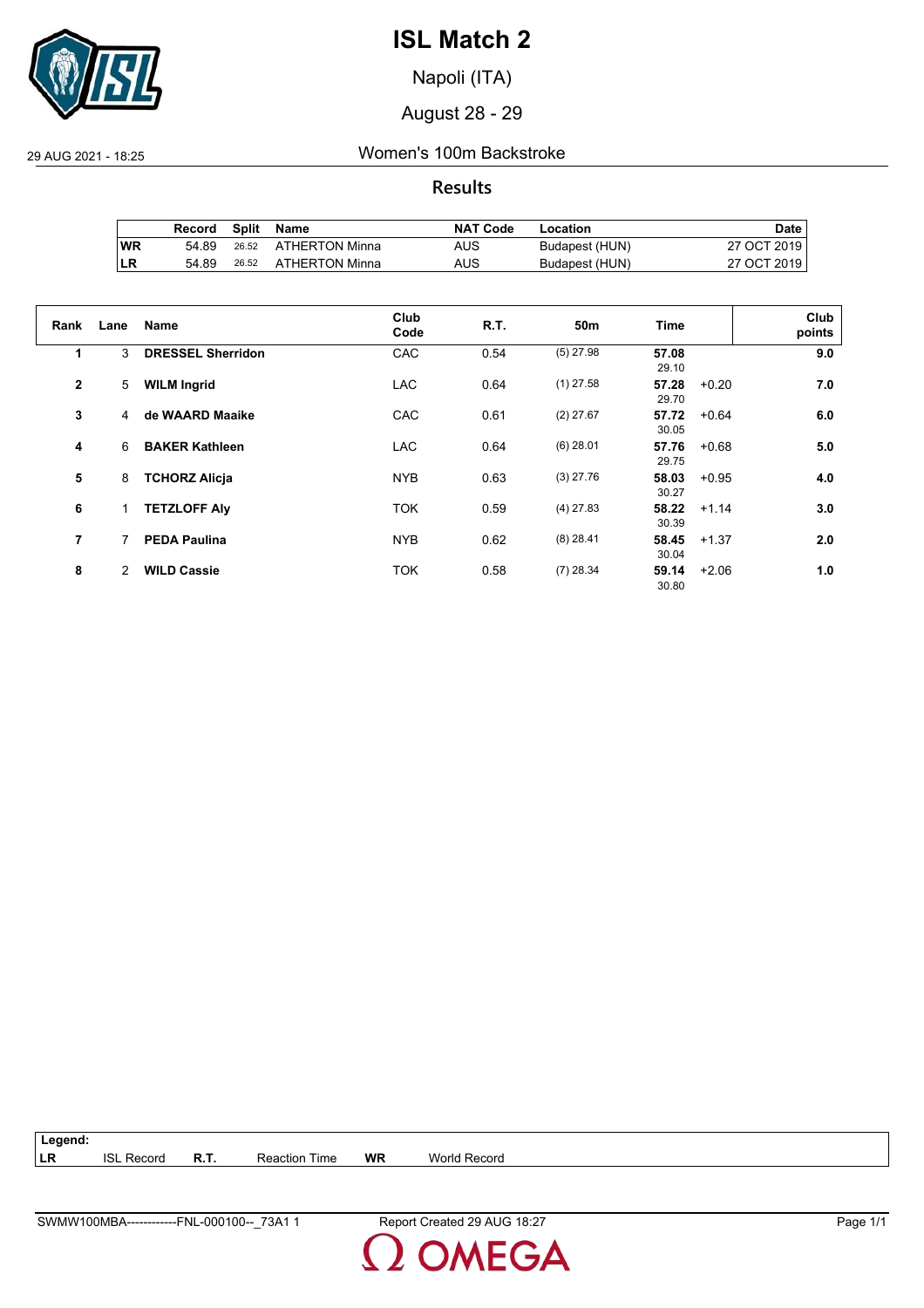

Napoli (ITA)

August 28 - 29

29 AUG 2021 - 18:28 Men's 100m Backstroke

**Results**

|     | Record | Split | Name                      | <b>NAT Code</b> | Location       | Date i      |
|-----|--------|-------|---------------------------|-----------------|----------------|-------------|
| 'WR | 48.58  | 23.80 | KOLESNIKOV Kliment        | <b>RUS</b>      | Budapest (HUN) | 21 NOV 2020 |
| ILR | 48.58  | 25.85 | <b>KOLESNIKOV Kliment</b> | <b>RUS</b>      | Budapest (HUN) | 22 NOV 2020 |

| Rank           | Lane | <b>Name</b>               | Club<br>Code | R.T. | 50 <sub>m</sub> | Time           | Club<br>points    |
|----------------|------|---------------------------|--------------|------|-----------------|----------------|-------------------|
| 1              | 3    | <b>STEWART Coleman</b>    | CAC          | 0.56 | $(1)$ 23.45     | 48.33<br>24.88 | 37.0              |
| $\overline{2}$ | 4    | <b>RESS Justin</b>        | CAC          | 0.67 | $(3)$ 24.12     | 50.41<br>26.29 | $+2.08$           |
| 3              |      | <b>TARASEVICH Grigory</b> | <b>TOK</b>   | 0.54 | $(5)$ 24.40     | 50.88<br>26.48 | $+2.55$           |
| 4              | 5    | <b>CHRISTOU Apostolos</b> | <b>LAC</b>   | 0.57 | $(4)$ 24.29     | 51.17<br>26.88 | $+2.84$           |
| 5              | 2    | <b>BOHUS Richard</b>      | <b>TOK</b>   | 0.56 | $(2)$ 24.10     | 51.25<br>27.15 | $+2.92$           |
| 6              | 7    | <b>BRAUNSCHEIG Oleg</b>   | <b>NYB</b>   | 0.59 | $(7)$ 25.00     | 51.92<br>26.92 | $+3.59$           |
| $\overline{7}$ | 6    | <b>ROONEY Maxime</b>      | <b>LAC</b>   | 0.61 | $(6)$ 24.99     | 52.01<br>27.02 | $+3.68$           |
| 8              | 8    | <b>ALMEIDA Brandonn</b>   | <b>NYB</b>   | 0.65 | $(8)$ 27.20     | 55.63<br>28.43 | $+7.30$<br>$-1.0$ |

| Legend: |                   |             |                      |           |                     |
|---------|-------------------|-------------|----------------------|-----------|---------------------|
| LR      | <b>ISL Record</b> | <b>R.T.</b> | <b>Reaction Time</b> | <b>WR</b> | <b>World Record</b> |
|         |                   |             |                      |           |                     |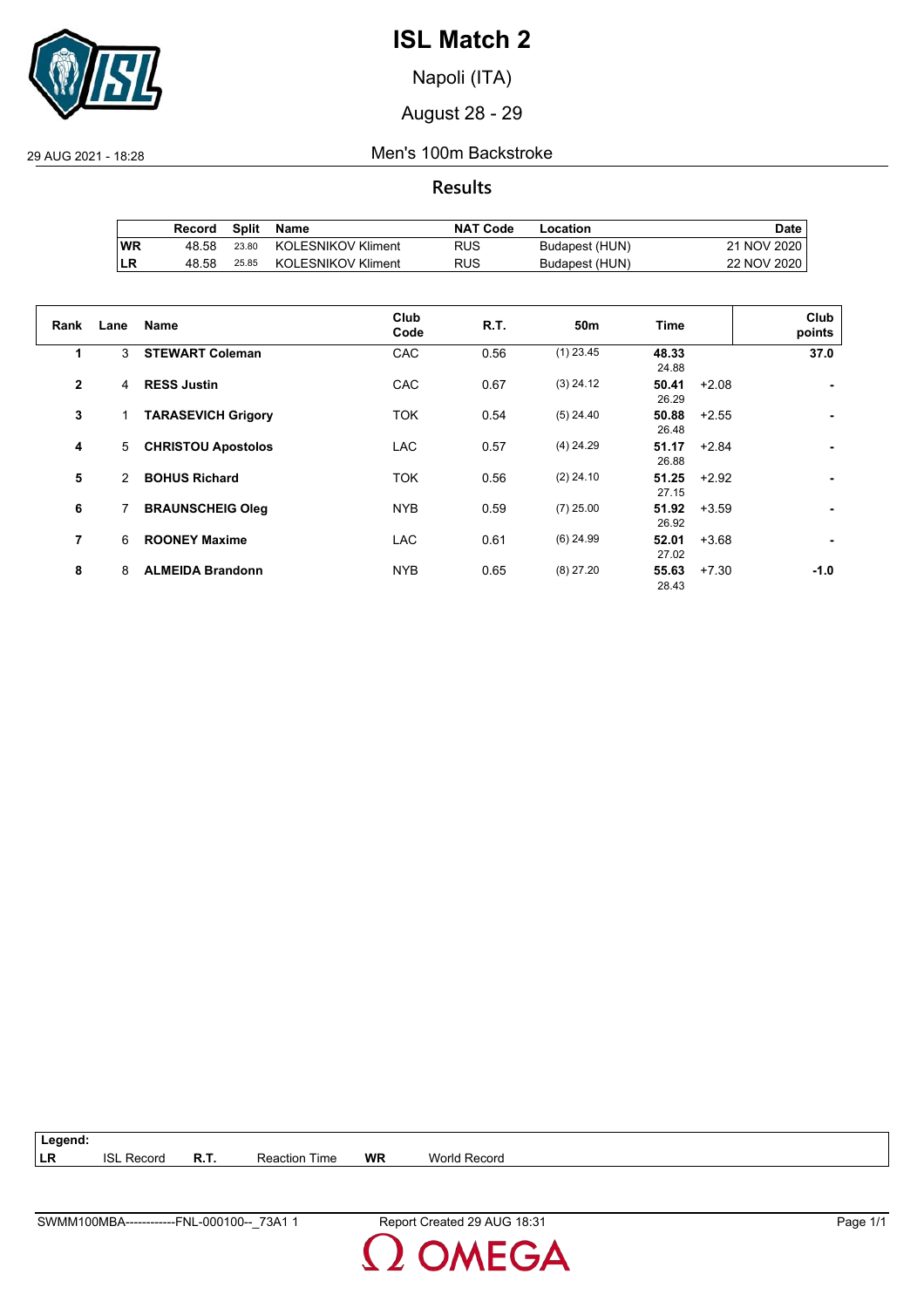

Napoli (ITA)

August 28 - 29

29 AUG 2021 - 18:31 Women's 100m Individual Medley

**Results**

|           | Record |       | Split Name        | <b>NAT Code</b> | Location       | Date i      |
|-----------|--------|-------|-------------------|-----------------|----------------|-------------|
| <b>WR</b> | 56.51  | 25.97 | HOSSZU Katinka    | HUN             | Berlin (GER)   | 7 AUG 2017  |
| ILR       | 57.30  | 26.41 | GASTALDELLO Beryl | FRA             | Budapest (HUN) | 22 NOV 2020 |

| Rank         | Lane          | <b>Name</b>               | Club<br>Code | R.T. | 50 <sub>m</sub> | <b>Time</b>      |         | Club<br>points |
|--------------|---------------|---------------------------|--------------|------|-----------------|------------------|---------|----------------|
| 1            | 3             | <b>NELSON Beata</b>       | CAC          | 0.78 | $(2)$ 26.70     | 58.05<br>31.35   |         | 10.0           |
| $\mathbf{2}$ | 5             | <b>GORBENKO Anastasia</b> | <b>LAC</b>   | 0.71 | $(1)$ 26.58     | 58.32<br>31.74   | $+0.27$ | 7.0            |
| 3            | 7             | <b>WOOD Abbie</b>         | <b>NYB</b>   | 0.66 | $(3)$ 26.90     | 58.67<br>31.77   | $+0.62$ | 6.0            |
| 4            | 6             | <b>GASTALDELLO Beryl</b>  | <b>LAC</b>   | 0.63 | $(4)$ 27.23     | 59.04<br>31.81   | $+0.99$ | 5.0            |
| 5            |               | <b>OHASHI Yui</b>         | <b>TOK</b>   | 0.68 | $(5)$ 27.57     | 59.69<br>32.12   | $+1.64$ | 4.0            |
| 6            | 8             | <b>STEENBERGEN Marrit</b> | <b>NYB</b>   | 0.79 | $(6)$ 27.71     | 59.99<br>32.28   | $+1.94$ | 3.0            |
| 7            | $\mathcal{P}$ | <b>TUCKER Miranda</b>     | <b>TOK</b>   | 0.65 | $(7)$ 28.08     | 1:00.09<br>32.01 | $+2.04$ | 2.0            |
| 8            | 4             | <b>HANNIS Molly</b>       | CAC          | 0.69 | $(8)$ 28.51     | 1:01.41<br>32.90 | $+3.36$ |                |

**Legend: LR** ISL Record **R.T.** Reaction Time **WR** World Record

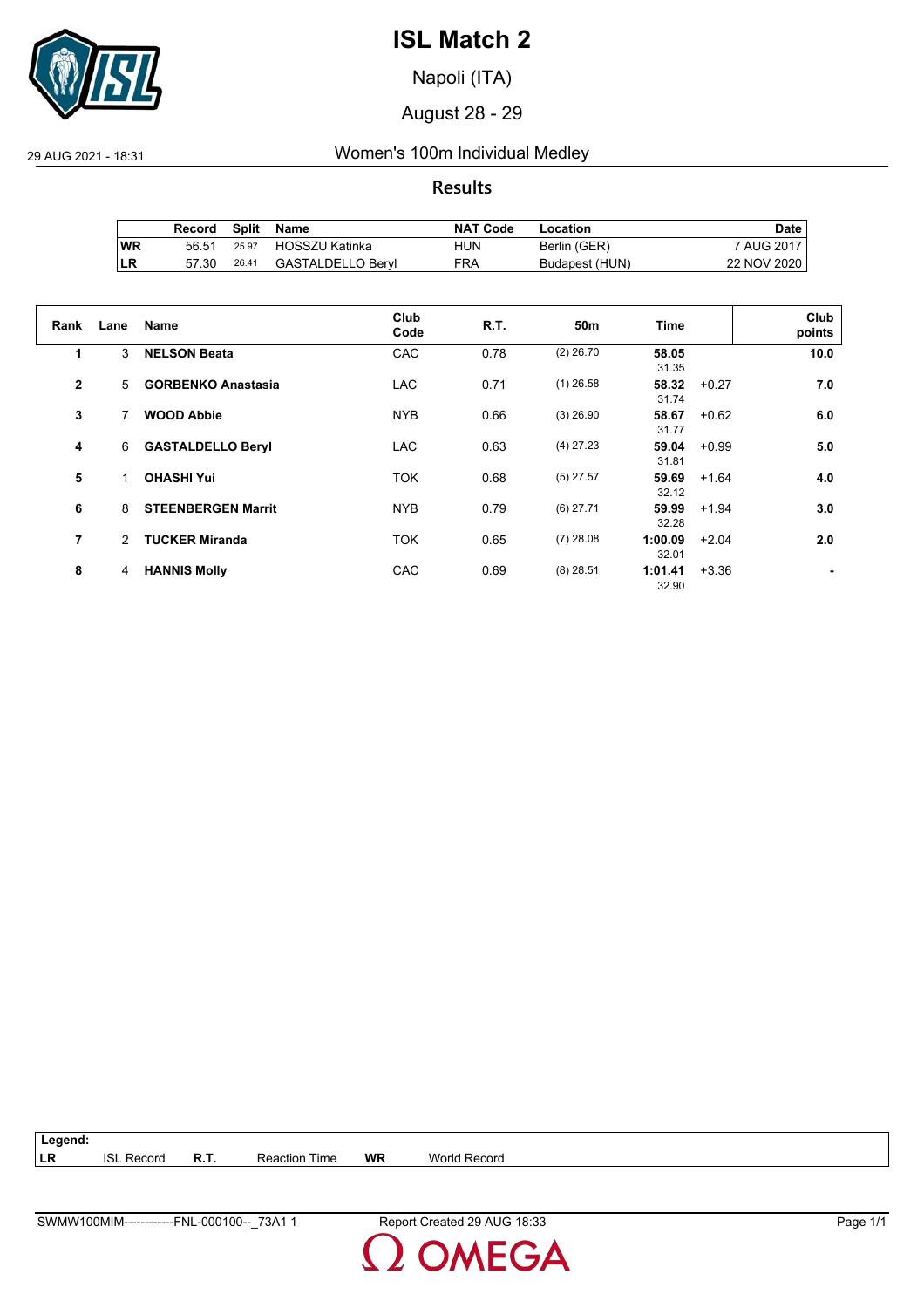

Napoli (ITA)

August 28 - 29

### 29 AUG 2021 - 18:35 Men's 100m Individual Medley

**Results** REVISED 29 AUG 18:47

|           | Record | Split | Name           | <b>NAT Code</b> | Location       | <b>Date</b> |
|-----------|--------|-------|----------------|-----------------|----------------|-------------|
| <b>WR</b> | 49.28  | 22.49 | DRESSEL Caeleb | JSA             | Budapest (HUN) | 22 NOV 2020 |
| ILR       | 49.28  | 22.49 | DRESSEL Caeleb | JSA             | Budapest (HUN) | 22 NOV 2020 |

| Rank         | Lane | Name                   | Club<br>Code | <b>R.T.</b> | 50 <sub>m</sub> | <b>Time</b>    |         | Club<br>points |
|--------------|------|------------------------|--------------|-------------|-----------------|----------------|---------|----------------|
| 1            | 3    | <b>DRESSEL Caeleb</b>  | CAC          | 0.64        | $(1)$ 23.08     | 51.01<br>27.93 |         | 30.0           |
| $\mathbf{2}$ | 4    | <b>CIESLAK Marcin</b>  | CAC          | 0.65        | $(6)$ 24.54     | 52.52<br>27.98 | $+1.51$ | 7.0            |
| 3            | 5    | <b>HVAS Tomoe</b>      | <b>LAC</b>   | 0.66        | $(5)$ 24.38     | 53.06<br>28.68 | $+2.05$ | ٠              |
| 4            |      | <b>LITCHFIELD Joe</b>  | <b>NYB</b>   | 0.62        | $(=3)$ 24.01    | 53.11<br>29.10 | $+2.10$ | ٠              |
| 5            | 6    | <b>DEVINE Abrahm</b>   | <b>LAC</b>   | 0.70        | $(=3)$ 24.01    | 53.33<br>29.32 | $+2.32$ | ۰              |
| 6            | 8    | <b>PIJNENBURG Stan</b> | <b>NYB</b>   | 0.63        | $(2)$ 23.90     | 53.57<br>29.67 | $+2.56$ | ٠              |
| 7            | 1    | <b>SETO Daiya</b>      | <b>TOK</b>   | 0.62        | $(7)$ 25.13     | 54.10<br>28.97 | $+3.09$ | $-1.0$         |
| 8            | 2    | <b>PASYNKOV Daniil</b> | <b>TOK</b>   | 0.67        | $(8)$ 25.27     | 54.16<br>28.89 | $+3.15$ | $-1.0$         |

| Legend:        |                                           |           |                   |      |                             |           |              |  |
|----------------|-------------------------------------------|-----------|-------------------|------|-----------------------------|-----------|--------------|--|
| $\equiv$       | Equal rank                                | <b>LR</b> | <b>ISL Record</b> | R.T. | <b>Reaction Time</b>        | <b>WR</b> | World Record |  |
| <b>REVISED</b> | Adjusted time for lane 7                  |           |                   |      |                             |           |              |  |
|                | SWMM100MIM------------FNL-000100-- 73A1 2 |           |                   |      | Report Created 29 AUG 18:47 |           | Page 1/1     |  |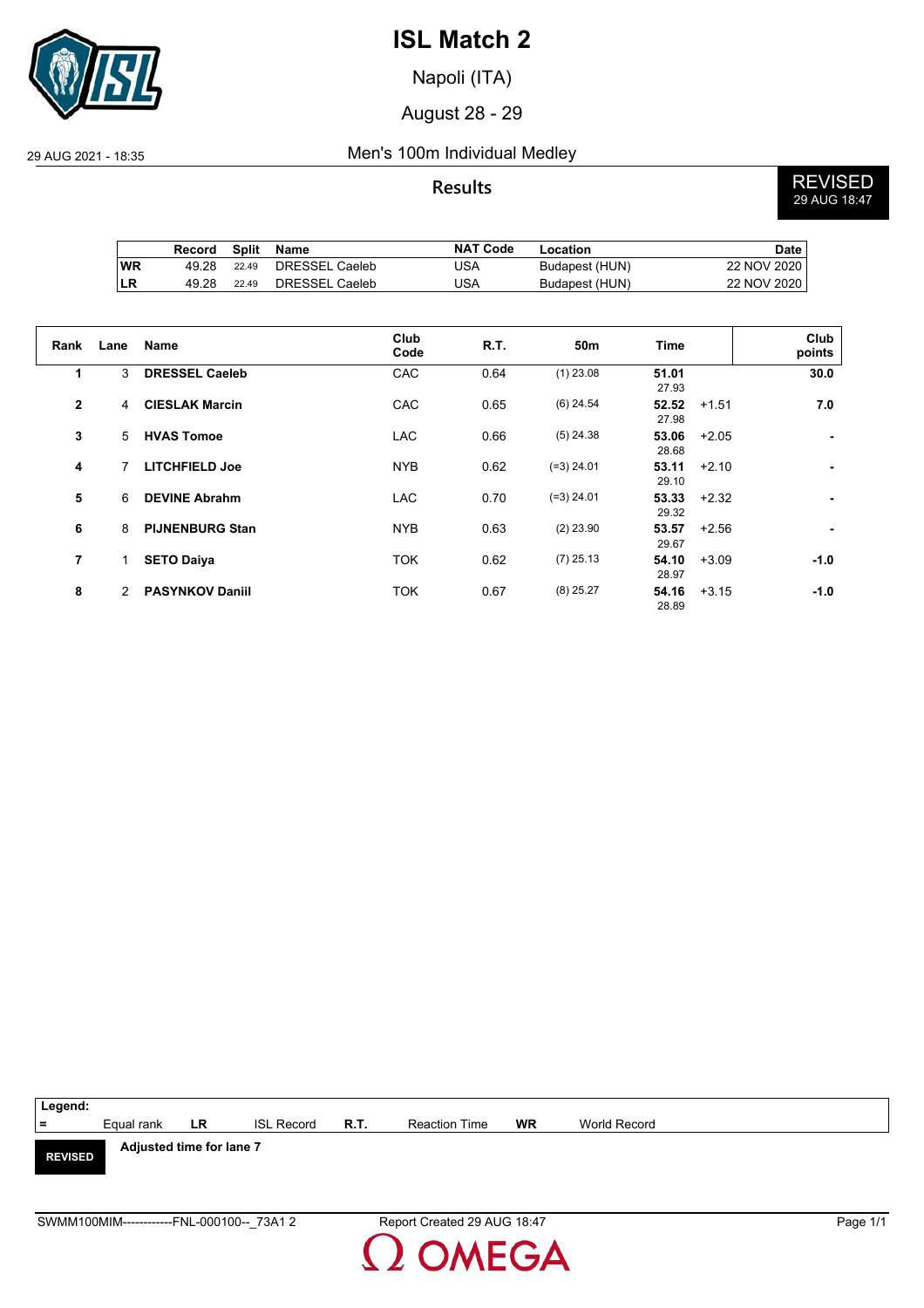

Napoli (ITA)

August 28 - 29

### Women's 100m Freestyle

### **Race Information**

# **REVISED**<br>4 SEP 14:56

| <b>Penalty time:</b> | 55.00                    | Aggregate rating of the event: | 10404 |
|----------------------|--------------------------|--------------------------------|-------|
| Jackpot time:        | 2.05                     | Rating income per point:       | 781   |
| limit time:          | $53.71$ $(51.66 + 2.05)$ |                                |       |

#### **After Women's 100m Freestyle**

| Rank Name                   | Club       | <b>Points</b> | <b>Instant Event</b><br>Rating | <b>New Event Rating</b> | <b>New Event ISL Rating</b><br>Rank |
|-----------------------------|------------|---------------|--------------------------------|-------------------------|-------------------------------------|
| 1 WEITZEIL Abbey            | LAC        | 10.0          | 7806                           | 3409<br>$(+694)$        | $5(+3)$                             |
| 2 WILSON Madison            | LAC        | 7.0           | 5464                           | 1667<br>$(+159)$        | 16<br>$(-1)$                        |
| 3 BROWN Erika               | CAC        | 6.0           | 4684                           | $(+382)$<br>1712        | 15<br>$(+1)$                        |
| 4 IGARASHI Chihiro          | ток        | 5.0           | 3903                           | 1153<br>$(+304)$        | 21<br>$(+72)$                       |
| 5 FIEDKIEWICZ Kornelia      | <b>NYB</b> | 4.0           | 3122                           | 1212<br>(+212)          | 19<br>$(+2)$                        |
| <b>6 STEENBERGEN Marrit</b> | <b>NYB</b> | 3.0           | 2342                           | 1134<br>$(+134)$        | 22<br>$(-1)$                        |
| 7 DELOOF Gabby              | ток        | 2.0           | 1561                           | 1056<br>$(+56)$         | 23<br>$(-2)$                        |
| 8 PIETRUSCHKA Marie         | CAC        |               |                                | $(-100)$<br>900         | 87<br>(-66)                         |

#### **Total Race's Club Points**

#### **Match Standings after event 39/39**

| Rank  | <b>Name</b>        | <b>Points</b> | <b>Penalties</b>         | <b>New Points</b> | Rank Name           | Aggregate<br><b>Swimmer Points Penalties</b> | Aggregate | Actual<br><b>Points</b> |
|-------|--------------------|---------------|--------------------------|-------------------|---------------------|----------------------------------------------|-----------|-------------------------|
|       | 1 LA Current       | 17.0          | $\overline{\phantom{a}}$ | 17.0              | <b>Cali Condors</b> | 711.0                                        | $-4.0$    | 707.0                   |
|       | 2 Tokyo Frog Kings | 7.0           | $\overline{\phantom{a}}$ | 7.0               | 2 LA Current        | 406.5                                        | $-4.0$    | 402.5                   |
|       | 2 NY Breakers      | 7.0           | $\overline{\phantom{0}}$ | 7.0               | 3 Tokyo Frog Kings  | 391.5                                        | $-9.0$    | 382.5                   |
|       | 4 Cali Condors     | 6.0           | $\overline{\phantom{a}}$ | 6.0               | 4 NY Breakers       | 279.0                                        | $-10.0$   | 269.0                   |
| Note: |                    |               |                          |                   |                     |                                              |           |                         |

Ratings values are rounded.

#### **REVISED**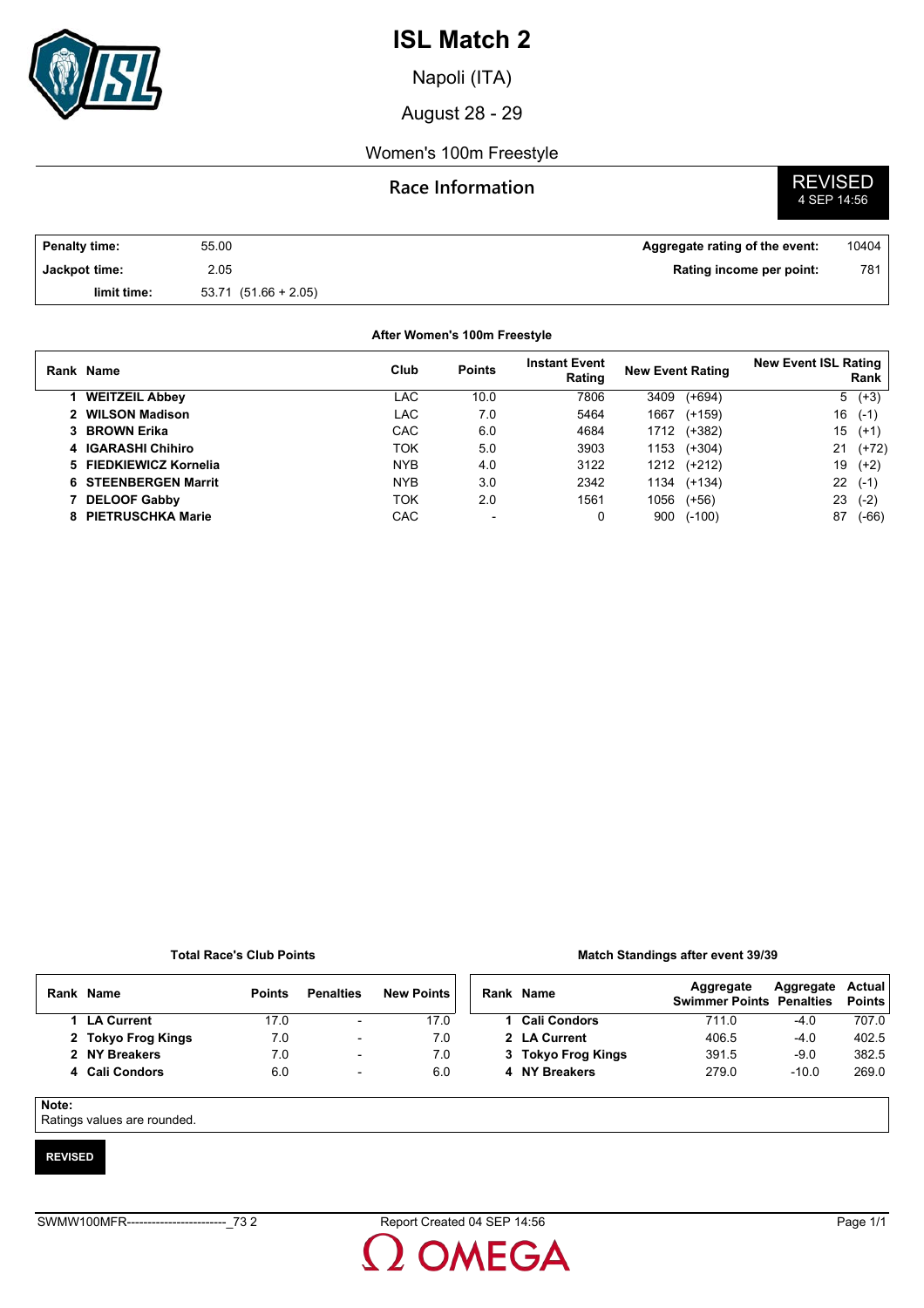

Napoli (ITA)

August 28 - 29

### Men's 100m Freestyle

### **Race Information**

# **REVISED**<br>4 SEP 14:56

| <b>Penalty time:</b> | 49.50                | Aggregate rating of the event: | 14900 |
|----------------------|----------------------|--------------------------------|-------|
| Jackpot time:        | .80                  | Rating income per point:       | 866   |
| limit time:          | 47.74 (45.94 + 1.80) |                                |       |

#### **After Men's 100m Freestyle**

| Rank Name             | Club       | <b>Points</b> | <b>Instant Event</b><br>Rating | <b>New Event Rating</b> |          | <b>New Event ISL Rating</b> | Rank     |
|-----------------------|------------|---------------|--------------------------------|-------------------------|----------|-----------------------------|----------|
| <b>DRESSEL Caeleb</b> | CAC        | 12.0          | 10388                          | 9234                    | $(+982)$ |                             | $(=)$    |
| 2 NEMETH Nandor       | TOK        | 7.0           | 6060                           | 1506                    | $(+506)$ | 17                          | $(+10)$  |
| 3 MAJCHRZAK Kacper    | CAC        | 6.0           | 5194                           | 1897                    | $(+312)$ | 12 <sup>°</sup>             | $(+3)$   |
| 4 SPAJARI Pedro       | TOK        | 5.0           | 4328                           | 1033                    | $(+376)$ | 29                          | $(+108)$ |
| 5 SCHEFFER Fernando   | LAC        | 4.0           | 3463                           | 931                     | $(+256)$ | 89                          | $(+33)$  |
| 6 KRASKA Jakub        | <b>NYB</b> | 3.0           | 2597                           | 1160                    | $(+160)$ | 25                          | $(+2)$   |
| <b>WHITTLE Jacob</b>  | <b>NYB</b> | -             | 0                              | 640                     | $(-90)$  | 139                         | $(-35)$  |
| 8 BUKHOV Vladislav    | LAC        |               | 0                              | 900                     | $(-100)$ | 91                          | (-64)    |

#### **Total Race's Club Points**

#### **Match Standings after event 39/39**

| Rank  | <b>Name</b>         | <b>Points</b> | <b>Penalties</b>         | <b>New Points</b> |  | Rank Name           | Aggregate<br><b>Swimmer Points Penalties</b> | Aggregate | Actual<br><b>Points</b> |
|-------|---------------------|---------------|--------------------------|-------------------|--|---------------------|----------------------------------------------|-----------|-------------------------|
|       | <b>Cali Condors</b> | 18.0          | $\overline{\phantom{a}}$ | 18.0              |  | <b>Cali Condors</b> | 711.0                                        | -4.0      | 707.0                   |
|       | 2 Tokyo Frog Kings  | 12.0          | $\overline{\phantom{a}}$ | 12.0              |  | 2 LA Current        | 406.5                                        | -4.0      | 402.5                   |
|       | 3 LA Current        | 4.0           | $\overline{\phantom{0}}$ | 4.0               |  | 3 Tokyo Frog Kings  | 391.5                                        | $-9.0$    | 382.5                   |
|       | 4 NY Breakers       | 3.0           | ۰                        | 3.0               |  | 4 NY Breakers       | 279.0                                        | $-10.0$   | 269.0                   |
| Note: |                     |               |                          |                   |  |                     |                                              |           |                         |

Ratings values are rounded.

#### **REVISED**

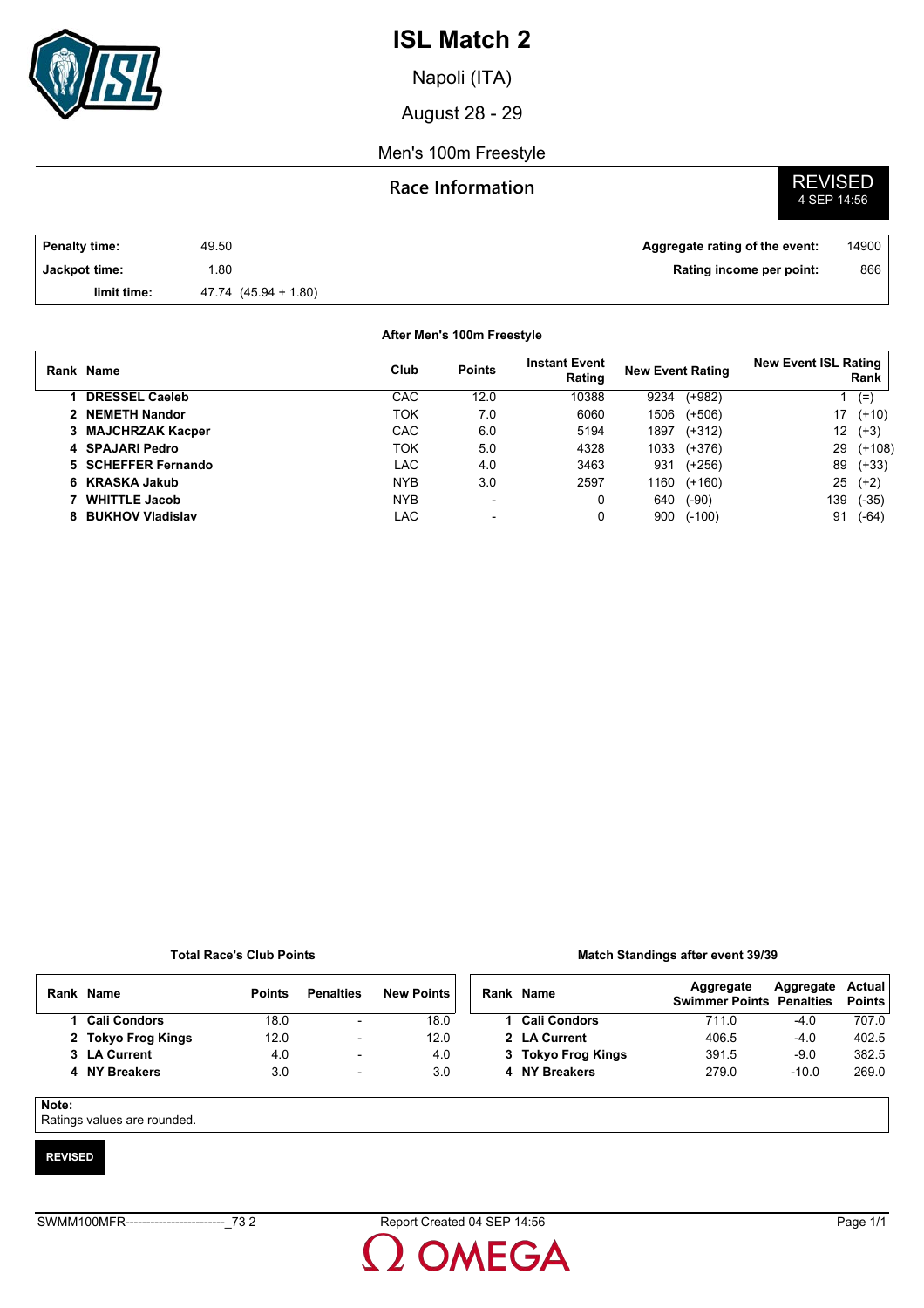

Napoli (ITA)

August 28 - 29

### Women's 200m Butterfly

### **Race Information**

# **REVISED**<br>4 SEP 14:56

| <b>Penalty time:</b> | 2:12.00                      | Aggregate rating of the event: | 12326 |
|----------------------|------------------------------|--------------------------------|-------|
| Jackpot time:        | 4.80                         | Rating income per point:       | 817   |
| limit time:          | $2:10.42$ $(2:05.62 + 4.80)$ |                                |       |

#### **After Women's 200m Butterfly**

| Rank Name                | Club       | <b>Points</b>            | <b>Instant Event</b><br>Rating | <b>New Event Rating</b> | <b>New Event ISL Rating</b><br>Rank |  |
|--------------------------|------------|--------------------------|--------------------------------|-------------------------|-------------------------------------|--|
| <b>CHIMROVA Svetlana</b> | <b>NYB</b> | 12.0                     | 9804                           | $(+891)$<br>4390        | $4(+2)$                             |  |
| 2 GINGRICH Leah          | TOK        | 7.0                      | 5719                           | 1496<br>$(+482)$        | 13<br>$(+7)$                        |  |
| 3 MACINNES Keanna        | TOK        | 6.0                      | 4902                           | 1390<br>$(+390)$        | 16<br>$(+5)$                        |  |
| 4 MONTEIRO Ana Catarina  | <b>NYB</b> | 5.0                      | 4085                           | 1308<br>$(+308)$        | 18<br>$(+3)$                        |  |
| 5 GASSON Helena          | LAC        | 4.0                      | 3268                           | 3225<br>$(+237)$        | 8<br>$(=)$                          |  |
| 6 SAVARD Katerine        | CAC        | 3.0                      | 2451                           | 1145<br>$(+145)$        | 21<br>$(=)$                         |  |
| 7 DEMLER Kathrin         | CAC        | $\overline{\phantom{0}}$ | 0                              | $(-90)$<br>1041         | 23<br>$(-5)$                        |  |
| 8 NTOUNTOUNAKI Anna      | LAC        |                          |                                | 605<br>$(-90)$          | 128<br>$(-37)$                      |  |

#### **Total Race's Club Points**

#### **Match Standings after event 39/39**

| Rank  | <b>Name</b>        | <b>Points</b> | <b>Penalties</b>         | <b>New Points</b> | Rank Name           | Aggregate<br><b>Swimmer Points Penalties</b> | Aggregate | Actual<br><b>Points</b> |
|-------|--------------------|---------------|--------------------------|-------------------|---------------------|----------------------------------------------|-----------|-------------------------|
|       | <b>NY Breakers</b> | 17.0          | $\blacksquare$           | 17.0              | <b>Cali Condors</b> | 711.0                                        | -4.0      | 707.0                   |
|       | 2 Tokyo Frog Kings | 13.0          | $\overline{\phantom{a}}$ | 13.0              | 2 LA Current        | 406.5                                        | -4.0      | 402.5                   |
|       | 3 LA Current       | 4.0           | $\overline{\phantom{0}}$ | 4.0               | 3 Tokyo Frog Kings  | 391.5                                        | $-9.0$    | 382.5                   |
|       | 4 Cali Condors     | 3.0           | ۰                        | 3.0               | 4 NY Breakers       | 279.0                                        | $-10.0$   | 269.0                   |
| Note: |                    |               |                          |                   |                     |                                              |           |                         |

Ratings values are rounded.

#### **REVISED**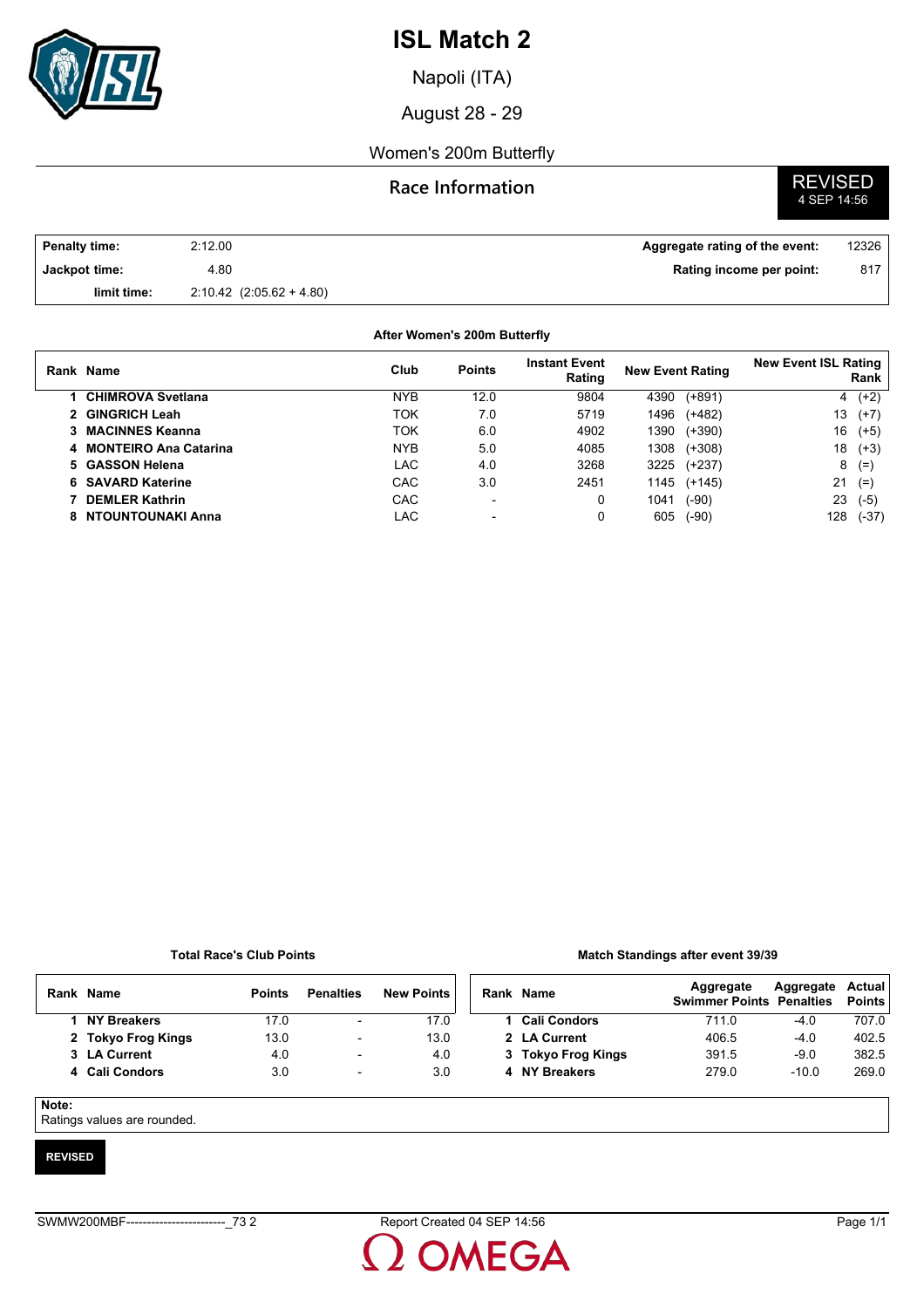

Napoli (ITA)

August 28 - 29

### Men's 200m Butterfly

### **Race Information**

# **REVISED**<br>4 SEP 14:56

| Penalty time: | 1.59.50                      | Aggregate rating of the event: | 16809 |
|---------------|------------------------------|--------------------------------|-------|
| Jackpot time: | 4.40                         | Rating income per point:       | 902   |
| limit time:   | $1:55.08$ $(1:50.68 + 4.40)$ |                                |       |

#### **After Men's 200m Butterfly**

| Rank Name                  | Club       | <b>Points</b>            | <b>Instant Event</b><br>Rating | <b>New Event Rating</b> |           | <b>New Event ISL Rating</b> | Rank    |
|----------------------------|------------|--------------------------|--------------------------------|-------------------------|-----------|-----------------------------|---------|
| <b>SETO Daiya</b>          | TOK        | 19.0                     | 17134                          | 3168                    | $(+1656)$ |                             | $7(+6)$ |
| 2 SHIELDS Tom              | LAC        | 7.0                      | 6312                           | 9806                    | $(+129)$  |                             | 2 $(=)$ |
| 3 MARTINEZ Jose Angel      | CAC        | 6.0                      | 5411                           | 1441                    | $(+441)$  | 14                          | $(+5)$  |
| 4 TEMPLE Matt              | <b>NYB</b> | 5.0                      | 4509                           | 1351                    | $(+351)$  | 17                          | $(+2)$  |
| 5 MAJERSKI Jakub           | <b>NYB</b> | -                        | 0                              | 900                     | $(-100)$  | 76                          | $(-57)$ |
| 6 RUVALCABA CRUZ Hector    | <b>LAC</b> | $\overline{\phantom{0}}$ | 0                              | 900                     | $(-100)$  | 76                          | $(-57)$ |
| <b>BRZOSKOWSKI Maarten</b> | <b>TOK</b> | $\overline{\phantom{0}}$ | 0                              | 900                     | $(-100)$  | 76                          | (-57)   |
| 8 SZARANEK Mark            | <b>CAC</b> |                          | 0                              | 191                     | (-428)    | 172                         | (-45)   |
|                            |            |                          |                                |                         |           |                             |         |

#### **Total Race's Club Points**

#### **Match Standings after event 39/39**

|          | Rank Name               | <b>Points</b> | <b>Penalties</b>         | <b>New Points</b> |  | Rank Name           | Aggregate<br><b>Swimmer Points Penalties</b> | Aggregate | Actual<br><b>Points</b> |
|----------|-------------------------|---------------|--------------------------|-------------------|--|---------------------|----------------------------------------------|-----------|-------------------------|
|          | <b>Tokyo Frog Kings</b> | 19.0          | $\overline{a}$           | 19.0              |  | <b>Cali Condors</b> | 711.0                                        | $-4.0$    | 707.0                   |
|          | 2 LA Current            | 7.0           | $\overline{\phantom{a}}$ | 7.0               |  | 2 LA Current        | 406.5                                        | $-4.0$    | 402.5                   |
|          | 3 Cali Condors          | 6.0           | $\overline{\phantom{a}}$ | 6.0               |  | 3 Tokyo Frog Kings  | 391.5                                        | $-9.0$    | 382.5                   |
|          | 4 NY Breakers           | 5.0           | $\overline{\phantom{a}}$ | 5.0               |  | 4 NY Breakers       | 279.0                                        | $-10.0$   | 269.0                   |
| $\cdots$ |                         |               |                          |                   |  |                     |                                              |           |                         |

**Note:**

Ratings values are rounded.

#### **REVISED**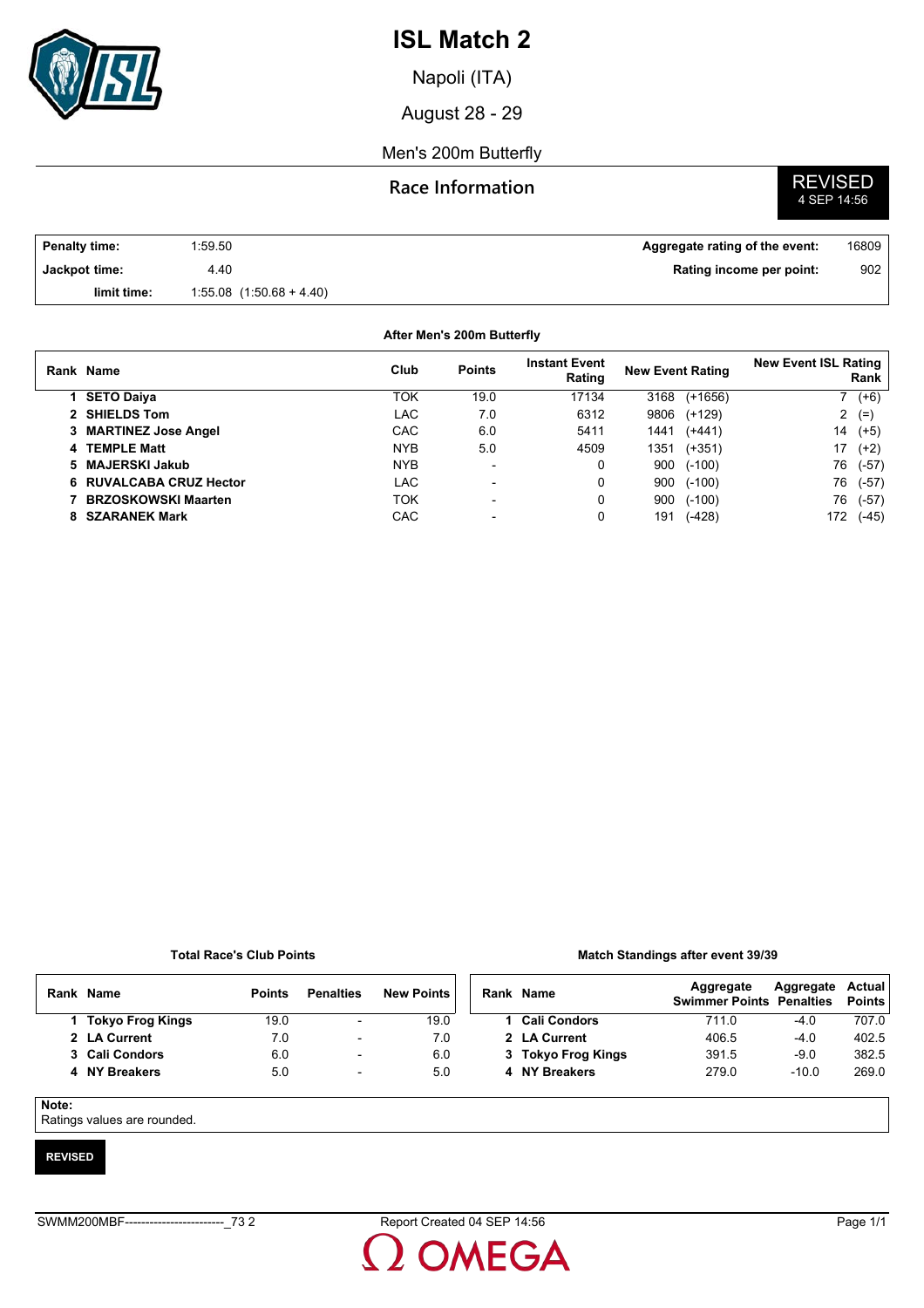

Napoli (ITA)

August 28 - 29

### Women's 100m Backstroke

### **Race Information**

# **REVISED**<br>4 SEP 14:56

| <b>Penalty time:</b> | 1:00.50                  | Aggregate rating of the event: | 8715 |
|----------------------|--------------------------|--------------------------------|------|
| Jackpot time:        | 2.20                     | Rating income per point:       | 749  |
| limit time:          | $59.28$ $(57.08 + 2.20)$ |                                |      |

#### **After Women's 100m Backstroke**

|   | Rank Name                | Club       | <b>Points</b> | <b>Instant Event</b><br>Rating | <b>New Event Rating</b> |             | <b>New Event ISL Rating</b> | Rank    |
|---|--------------------------|------------|---------------|--------------------------------|-------------------------|-------------|-----------------------------|---------|
|   | <b>DRESSEL Sherridon</b> | CAC        | 9.0           | 6738                           | 1908                    | $(+588)$    | 10                          | $(+4)$  |
|   | 2 WILM Ingrid            | LAC        | 7.0           | 5241                           | 1424                    | $(+424)$    | 15                          | $(+2)$  |
|   | 3 de WAARD Maaike        | <b>CAC</b> | 6.0           | 4492                           | 1349                    | $(+349)$    | 16                          | $(+1)$  |
|   | 4 BAKER Kathleen         | LAC.       | 5.0           | 3743                           |                         | 1274 (+274) | 18                          | $(-1)$  |
|   | 5 TCHORZ Alicia          | <b>NYB</b> | 4.0           | 2995                           | 1751                    | $(+214)$    | 11                          | $(+1)$  |
|   | 6 TETZLOFF Aly           | TOK        | 3.0           | 2246                           |                         | 1032 (+174) | 21                          | $(+63)$ |
|   | 7 PEDA Paulina           | <b>NYB</b> | 2.0           | 1497                           | 1050                    | $(+50)$     | 20                          | $(-3)$  |
| 8 | <b>WILD Cassie</b>       | ток        | 1.0           | 749                            | 975                     | $(-25)$     | 35                          | $(-18)$ |

#### **Total Race's Club Points**

#### **Match Standings after event 39/39**

|       | Rank Name          | <b>Points</b> | <b>Penalties</b>         | <b>New Points</b> | Rank Name           | Aggregate<br><b>Swimmer Points Penalties</b> | Aggregate | <b>Actual</b><br><b>Points</b> |
|-------|--------------------|---------------|--------------------------|-------------------|---------------------|----------------------------------------------|-----------|--------------------------------|
|       | 1 Cali Condors     | 15.0          | $\blacksquare$           | 15.0              | <b>Cali Condors</b> | 711.0                                        | $-4.0$    | 707.0                          |
|       | 2 LA Current       | 12.0          | $\overline{\phantom{a}}$ | 12.0              | 2 LA Current        | 406.5                                        | $-4.0$    | 402.5                          |
|       | 3 NY Breakers      | 6.0           | $\blacksquare$           | 6.0               | 3 Tokyo Frog Kings  | 391.5                                        | $-9.0$    | 382.5                          |
|       | 4 Tokyo Frog Kings | 4.0           | $\overline{\phantom{a}}$ | 4.0               | 4 NY Breakers       | 279.0                                        | $-10.0$   | 269.0                          |
|       |                    |               |                          |                   |                     |                                              |           |                                |
| Note: |                    |               |                          |                   |                     |                                              |           |                                |

Ratings values are rounded.

#### **REVISED**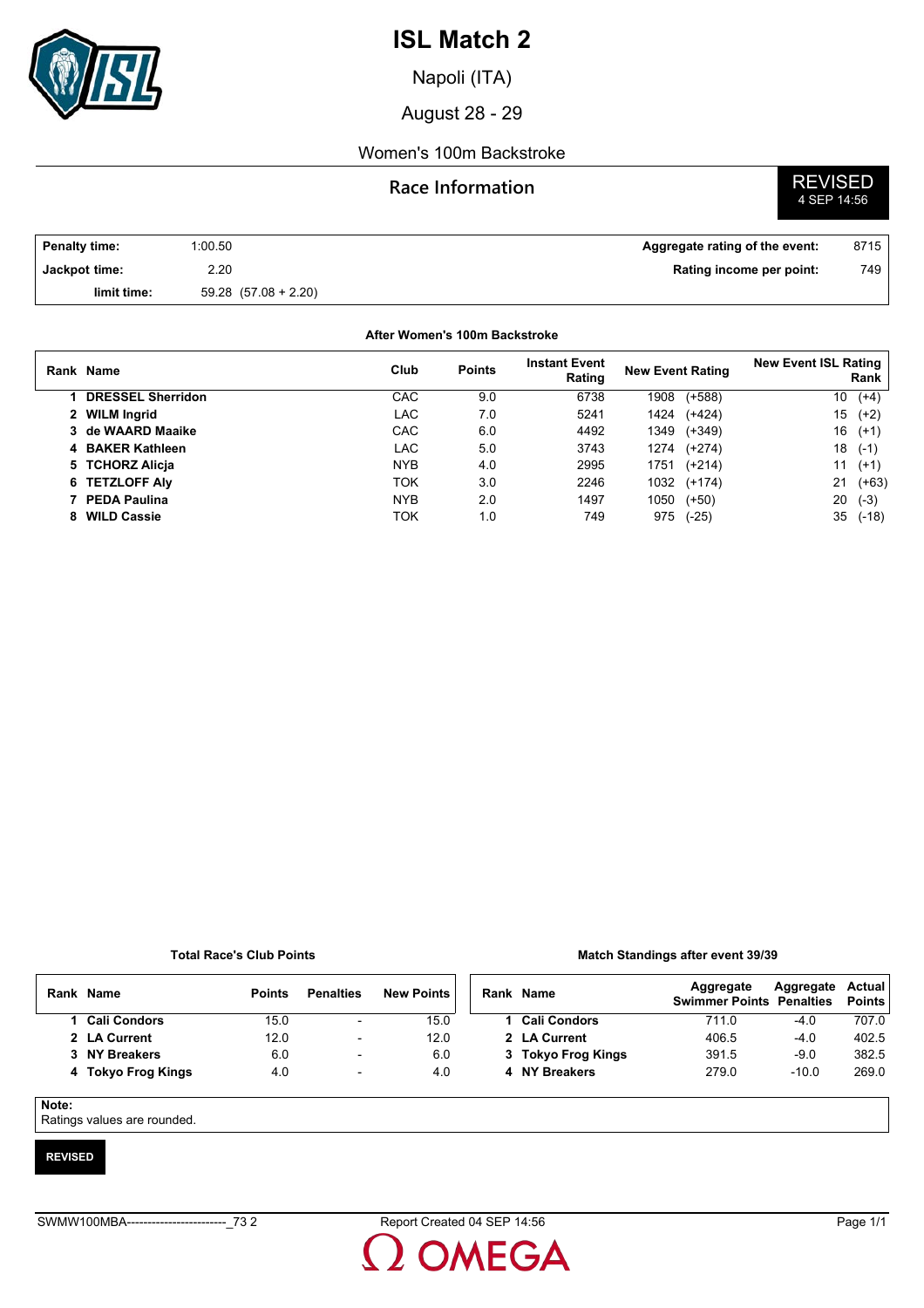

Napoli (ITA)

August 28 - 29

### Men's 100m Backstroke

### **Race Information**

# **REVISED**<br>4 SEP 14:56

| <b>Penalty time:</b> | 53.50                    | Aggregate rating of the event: | 10048 |
|----------------------|--------------------------|--------------------------------|-------|
| Jackpot time:        | 2.00                     | Rating income per point:       | 774   |
| limit time:          | $50.33$ $(48.33 + 2.00)$ |                                |       |

#### **After Men's 100m Backstroke**

| Rank Name              | Club       | <b>Points</b>            | <b>Instant Event</b><br>Rating | <b>New Event Rating</b> |          | <b>New Event ISL Rating</b> | Rank    |
|------------------------|------------|--------------------------|--------------------------------|-------------------------|----------|-----------------------------|---------|
| <b>STEWART Coleman</b> | <b>CAC</b> | 37.0                     | 28634                          | 6519                    | (+2769)  |                             | $2(+4)$ |
| 2 RESS Justin          | CAC        |                          |                                | 799                     | $(-62)$  | 80                          | $(-1)$  |
| 3 TARASEVICH Grigory   | TOK        | -                        | 0                              | 900                     | $(-100)$ | 73                          | $(-57)$ |
| 4 CHRISTOU Apostolos   | LAC        | $\overline{\phantom{0}}$ | 0                              | 1050                    | $(+8)$   | 15                          | $(=)$   |
| 5 BOHUS Richard        | <b>TOK</b> | $\overline{\phantom{0}}$ | 0                              | 900                     | $(-100)$ | 73                          | (-57)   |
| 6 BRAUNSCHEIG Oleg     | <b>NYB</b> |                          |                                | 900                     | $(-100)$ | 73                          | (-57)   |
| 7 ROONEY Maxime        | LAC        |                          |                                | 598                     | $(-95)$  | 141                         | (-19)   |
| 8 ALMEIDA Brandonn     | <b>NYB</b> |                          |                                | 608                     | $(-95)$  | 137                         | (-32)   |

#### **Total Race's Club Points**

#### **Match Standings after event 39/39**

| Rank Name          | <b>Points</b> | <b>Penalties</b> | <b>New Points</b> |
|--------------------|---------------|------------------|-------------------|
| 1 Cali Condors     | 37.0          |                  | 370               |
| 2 Tokyo Frog Kings |               |                  |                   |
| 2 LA Current       | -             |                  |                   |
| 4 NY Breakers      |               | -10              | -10               |

| Rank Name          | Aggregate<br><b>Swimmer Points Penalties</b> | Aggregate Actual | <b>Points</b> |
|--------------------|----------------------------------------------|------------------|---------------|
| 1 Cali Condors     | 711.0                                        | $-4.0$           | 707.0         |
| 2 LA Current       | 406.5                                        | $-4.0$           | 402.5         |
| 3 Tokyo Frog Kings | 391.5                                        | $-9.0$           | 382.5         |
| 4 NY Breakers      | 279.0                                        | $-10.0$          | 269.0         |
|                    |                                              |                  |               |

#### **Note:**

Ratings values are rounded.

#### **REVISED**

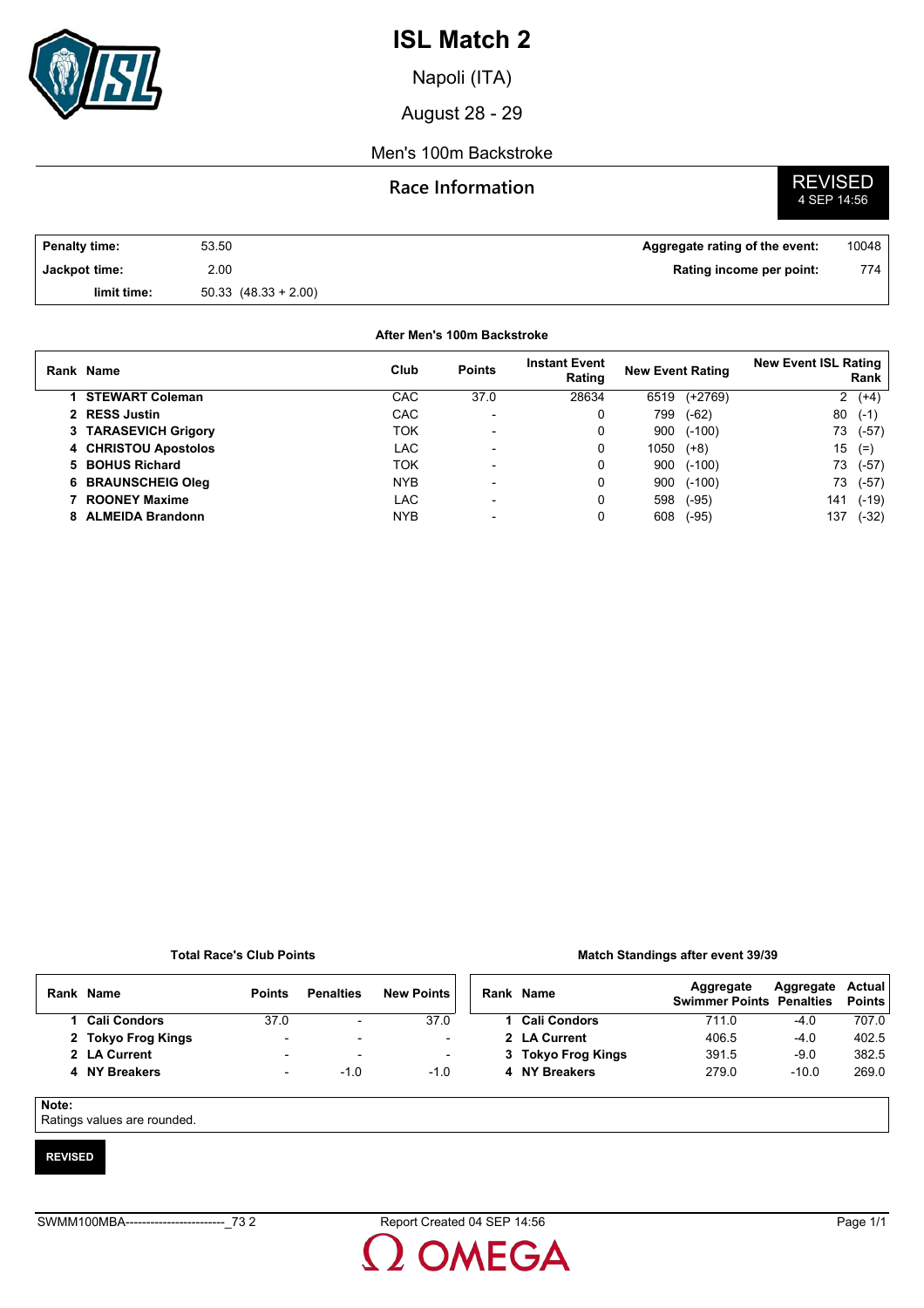

Napoli (ITA)

August 28 - 29

### Women's 100m Individual Medley

## **Race Information** REVISED



| <b>Penalty time:</b> | 1:02.50                 | Aggregate rating of the event: | 16584 |
|----------------------|-------------------------|--------------------------------|-------|
| Jackpot time:        | 2.30                    | Rating income per point:       | 898   |
| limit time:          | $1:00.35(58.05 + 2.30)$ |                                |       |

#### **Rank Name Points Instant Event Rating New Event Rating New Event ISL Rating Rank After Women's 100m Individual Medley Club 1 NELSON Beata** CAC 10.0 8975 3472 (+804) 4 (+3) **2 GORBENKO Anastasia** LAC 7.0 6283 4213 (+534) 2 (+1) **3 WOOD Abbie** NYB 6.0 5385 2907 (+445) 6 (+3) **4 GASTALDELLO Beryl** LAC 5.0 4488 4044 (+355) 3 (-1) **5 OHASHI Yui** TOK 4.0 3590 1793 (+265) 11 (+3) **6 STEENBERGEN Marrit** NYB 3.0 2693 1169 (+169) 20 (=) **7 TUCKER Miranda** TOK 2.0 1795 912 (+86) 86 (+1) **8 HANNIS Molly CAC** - 0 636 (-94) 169 (-94) 169 (-94) 169 (-94) 169 (-94) 169 (-94) 169 (-94) 169 (-94) 169 (-94) 169 (-94) 169 (-94) 169 (-94) 169 (-94) 169 (-94) 169 (-94) 169 (-94) 169 (-94) 169 (-94) 169 (-94) 169 (

#### **Total Race's Club Points**

#### **Match Standings after event 39/39**

| Rank  | <b>Name</b>        | <b>Points</b> | <b>Penalties</b>         | <b>New Points</b> |  | Rank Name           | Aggregate<br><b>Swimmer Points Penalties</b> | Aggregate | Actual<br><b>Points</b> |
|-------|--------------------|---------------|--------------------------|-------------------|--|---------------------|----------------------------------------------|-----------|-------------------------|
|       | <b>LA Current</b>  | 12.0          | $\overline{\phantom{a}}$ | 12.0              |  | <b>Cali Condors</b> | 711.0                                        | $-4.0$    | 707.0                   |
|       | 2 Cali Condors     | 10.0          | $\overline{\phantom{0}}$ | 10.0              |  | 2 LA Current        | 406.5                                        | $-4.0$    | 402.5                   |
|       | 3 NY Breakers      | 9.0           | $\overline{\phantom{0}}$ | 9.0               |  | 3 Tokyo Frog Kings  | 391.5                                        | $-9.0$    | 382.5                   |
|       | 4 Tokyo Frog Kings | 6.0           | $\overline{\phantom{a}}$ | 6.0               |  | 4 NY Breakers       | 279.0                                        | $-10.0$   | 269.0                   |
| Note: |                    |               |                          |                   |  |                     |                                              |           |                         |

#### **Note:**

Ratings values are rounded.

#### **REVISED**

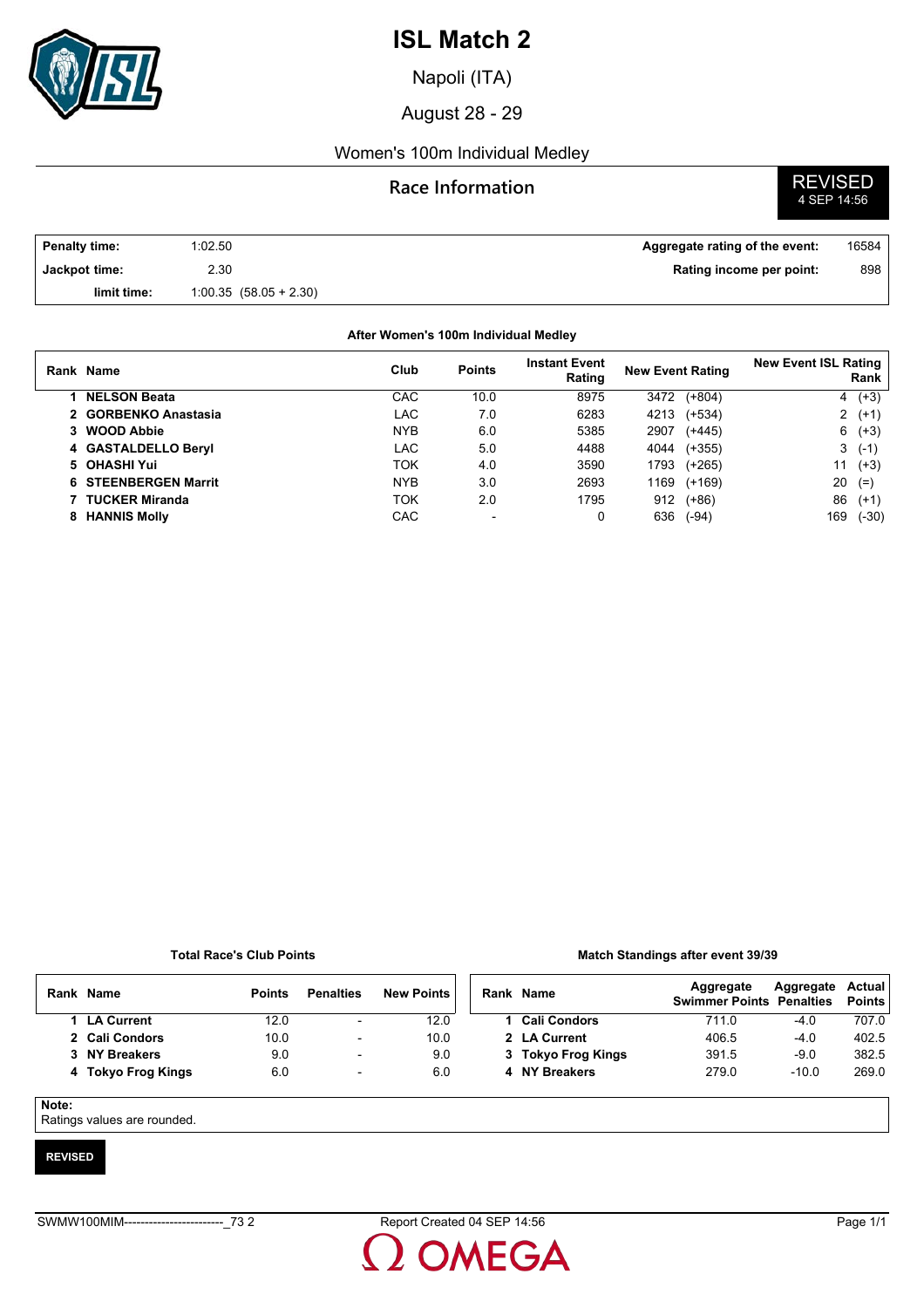

Napoli (ITA)

August 28 - 29

### Men's 100m Individual Medley

### **Race Information**

# **REVISED**<br>4 SEP 14:56

| <b>Penalty time:</b> | 54.00                 | Aggregate rating of the event: | 23154 |
|----------------------|-----------------------|--------------------------------|-------|
| Jackpot time:        | 2.00                  | Rating income per point:       | 1022  |
| limit time:          | $53.01(51.01 + 2.00)$ |                                |       |

| After Men's 100m Individual Medley |            |                          |                                |                         |           |                             |          |
|------------------------------------|------------|--------------------------|--------------------------------|-------------------------|-----------|-----------------------------|----------|
| Rank Name                          | Club       | <b>Points</b>            | <b>Instant Event</b><br>Rating | <b>New Event Rating</b> |           | <b>New Event ISL Rating</b> | Rank     |
| <b>DRESSEL Caeleb</b>              | CAC        | 30.0                     | 30655                          | 13665                   | $(+2972)$ |                             | $(=)$    |
| 2 CIESLAK Marcin                   | CAC        | 7.0                      | 7153                           | 4237                    | $(+622)$  |                             | $2 (=)$  |
| 3 HVAS Tomoe                       | <b>LAC</b> | $\blacksquare$           | 0                              | 2417                    | $(-94)$   |                             | $5(=)$   |
| 4 LITCHFIELD Joe                   | <b>NYB</b> | $\overline{\phantom{0}}$ | 0                              | 2178                    | $(-94)$   |                             | $7( -1)$ |
| 5 DEVINE Abrahm                    | LAC        |                          | 0                              | 1513                    | $(-94)$   | 13                          | $(=)$    |
| 6 PIJNENBURG Stan                  | <b>NYB</b> | $\overline{\phantom{0}}$ | 0                              | 900                     | $(-100)$  | 77                          | $(-61)$  |
| 7 SETO Daiya                       | ток        | $\blacksquare$           | 0                              | 671                     | $(-94)$   | 167                         | $(-64)$  |
| 8 PASYNKOV Daniil                  | ток        |                          | 0                              | 599                     | $(-94)$   | 171                         | $(-3)$   |

#### **Total Race's Club Points**

#### **Match Standings after event 39/39**

| Rank Name          | <b>Points</b> | <b>Penalties</b> | <b>New Points</b> |
|--------------------|---------------|------------------|-------------------|
| 1 Cali Condors     | 37.0          |                  | 37.0              |
| 2 LA Current       | -             | -                |                   |
| 2 NY Breakers      | -             |                  |                   |
| 4 Tokyo Frog Kings | -             | -20              | -20               |

| Rank Name          | Aggregate<br><b>Swimmer Points Penalties</b> | Aggregate Actual | <b>Points</b> |
|--------------------|----------------------------------------------|------------------|---------------|
| 1 Cali Condors     | 711.0                                        | $-4.0$           | 707.0         |
| 2 LA Current       | 406.5                                        | $-4.0$           | 402.5         |
| 3 Tokyo Frog Kings | 391.5                                        | $-9.0$           | 382.5         |
| 4 NY Breakers      | 279.0                                        | $-10.0$          | 269.0         |
|                    |                                              |                  |               |

#### **Note:**

Ratings values are rounded.

#### **REVISED**

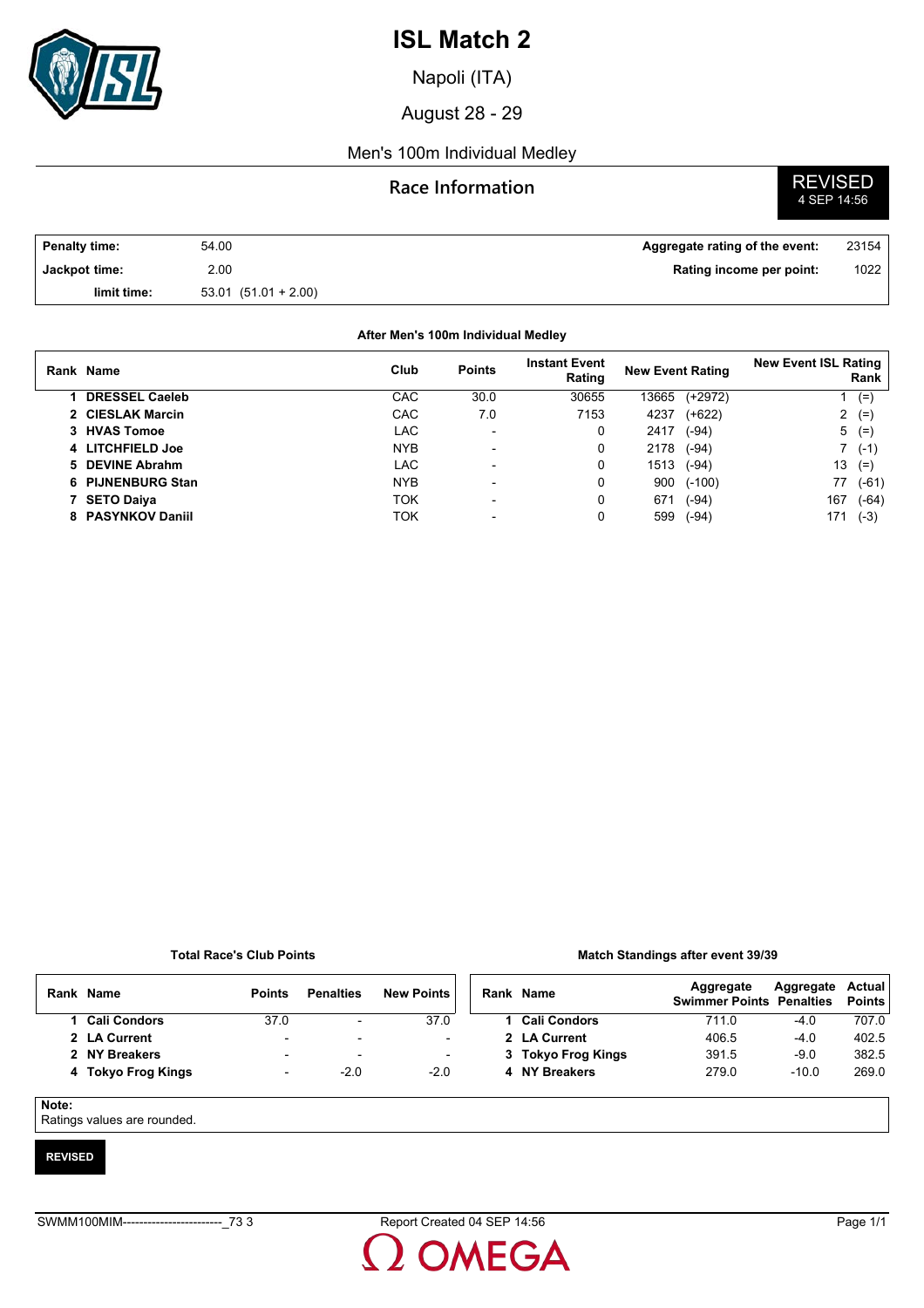

Napoli (ITA)

### August 28 - 29

29 AUG 2021 - 18:43 Women's 100m Breaststroke

### **Results**

|           | Record  | Split | Name           | <b>NAT Code</b> | Location             | <b>Date</b> |
|-----------|---------|-------|----------------|-----------------|----------------------|-------------|
| <b>WR</b> | 1:02.36 | 29.56 | MEILUTYTE Ruta | LTU             | Moscow (RUS)         | 12 OCT 2013 |
| $=WR$     | 1:02.36 | 29.46 | ATKINSON Alia  | JAM             | Doha (QAT)           | 6 DEC 2014  |
| $=WR$     | 1:02.36 | 29.33 | ATKINSON Alia  | JAM             | Paris-Chartres (FRA) | 26 AUG 2016 |
| <b>LR</b> | 1:02.50 | 29.38 | KING Lilly     | USA             | Budapest (HUN)       | 22 NOV 2020 |

| Rank         | Lane          | <b>Name</b>               | Club<br>Code | R.T. | 50m         | Time             |         | Club<br>points |
|--------------|---------------|---------------------------|--------------|------|-------------|------------------|---------|----------------|
| 1            | 3             | <b>KING Lilly</b>         | CAC          | 0.66 | $(1)$ 29.88 | 1:03.54<br>33.66 |         | 19.0           |
| $\mathbf{2}$ | 4             | <b>ESCOBEDO Emily</b>     | CAC          | 0.70 | $(3)$ 31.08 | 1:05.32<br>34.24 | $+1.78$ | 7.0            |
| 3            |               | <b>WATANABE Kanako</b>    | <b>TOK</b>   | 0.69 | $(4)$ 31.41 | 1:05.78<br>34.37 | $+2.24$ | 6.0            |
| 4            | $\mathcal{P}$ | <b>TUCKER Miranda</b>     | <b>TOK</b>   | 0.67 | $(2)$ 31.06 | 1:06.02<br>34.96 | $+2.48$ | 5.0            |
| 5            | 8             | <b>RENSHAW Molly</b>      | <b>NYB</b>   | 0.67 | $(6)$ 31.95 | 1:06.83<br>34.88 | $+3.29$ |                |
| 6            | 5             | <b>CLARK Imogen</b>       | <b>LAC</b>   | 0.65 | $(5)$ 31.49 | 1:07.07<br>35.58 | $+3.53$ |                |
| 7            | 6             | <b>GORBENKO Anastasia</b> | <b>LAC</b>   | 0.72 | $(7)$ 32.02 | 1:07.63<br>35.61 | $+4.09$ |                |
| 8            |               | <b>VASEY Sarah</b>        | <b>NYB</b>   | 0.69 | $(8)$ 32.78 | 1:08.78<br>36.00 | $+5.24$ | $-1.0$         |



MEGA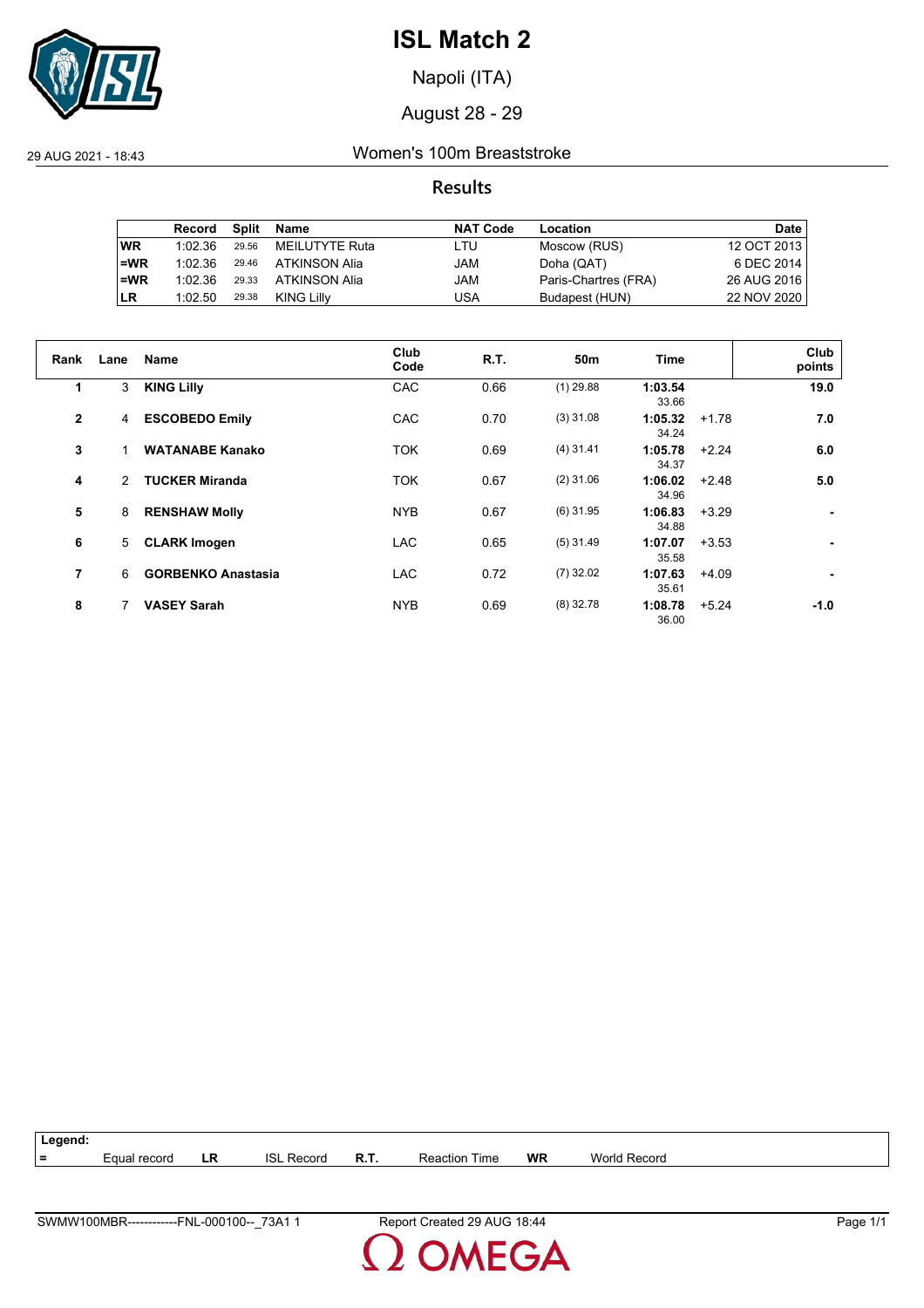

Napoli (ITA)

August 28 - 29

29 AUG 2021 - 18:46 Men's 100m Breaststroke

**Results**

|     | Record | Split | Name                   | <b>NAT Code</b> | Location       | Date i      |
|-----|--------|-------|------------------------|-----------------|----------------|-------------|
| ∣WR | 55.34  |       | 25.88 SHYMANOVICH IIya | <b>BLR</b>      | Brest (BLR)    | 19 DEC 2020 |
| ∣LR | 55.41  |       | 25.85 PEATY Adam       | GBR             | Budapest (HUN) | 22 NOV 2020 |

| Rank         | Lane | <b>Name</b>                  | Club<br>Code | <b>R.T.</b> | 50 <sub>m</sub> | <b>Time</b>               | Club<br>points |
|--------------|------|------------------------------|--------------|-------------|-----------------|---------------------------|----------------|
| 1            |      | <b>KOSEKI Yasuhiro</b>       | <b>TOK</b>   | 0.66        | $(1)$ 26.98     | 57.09<br>30.11            | 10.0           |
| $\mathbf{2}$ | 2    | <b>PINZUTI Alessandro</b>    | <b>TOK</b>   | 0.70        | $(2)$ 27.16     | 57.49<br>$+0.40$<br>30.33 | 7.0            |
| 3            | 4    | <b>CORDES Kevin</b>          | CAC          | 0.71        | $(3)$ 27.18     | 57.55<br>$+0.46$<br>30.37 | 6.0            |
| 4            | 3    | <b>KOSTIN Oleg</b>           | CAC          | 0.69        | $(5)$ 27.74     | 58.75<br>$+1.66$<br>31.01 | 5.0            |
| 5            | 7    | <b>KOCH Marco</b>            | <b>NYB</b>   | 0.71        | $(8)$ 28.18     | 58.78<br>$+1.69$<br>30.60 | 4.0            |
| 6            | 5    | <b>LICON WIII</b>            | <b>LAC</b>   | 0.73        | $(6)$ 27.90     | 58.84<br>$+1.75$<br>30.94 | 3.0            |
| 7            | 6    | <b>ROTHBAUER Christopher</b> | <b>LAC</b>   | 0.66        | $(4)$ 27.56     | 58.91<br>$+1.82$<br>31.35 | 2.0            |
| 8            | 8    | <b>HEINTZ Philip</b>         | <b>NYB</b>   | 0.74        | $(7)$ 27.95     | 59.74<br>$+2.65$<br>31.79 | $-1.0$         |

**Legend: LR** ISL Record **R.T.** Reaction Time **WR** World Record

**MEGA**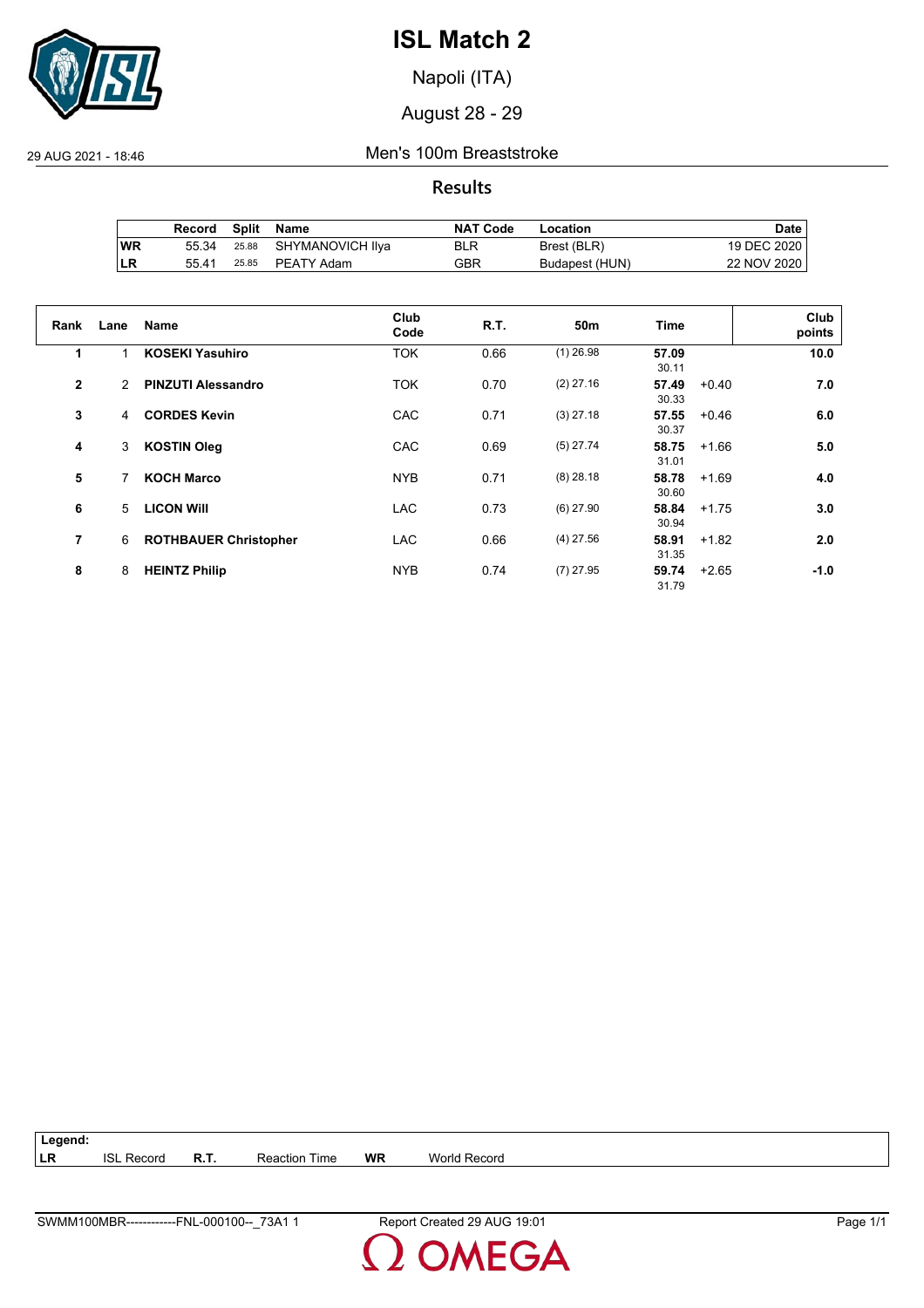

Napoli (ITA)

August 28 - 29

29 AUG 2021 - 18:52 Women's 50m Butterfly

**Results**

|           | Record Name |                           | <b>NAT Code</b> | Location        | Date        |
|-----------|-------------|---------------------------|-----------------|-----------------|-------------|
| <b>WR</b> |             | 24.38 ALSHAMMAR Therese   | SWE             | Singapore (SGP) | 22 NOV 2009 |
| LR        |             | 24.59 KROMOWIDJOJO Ranomi | NED             | Budapest (HUN)  | 6 NOV 2020  |

| Rank | Lane | Name                     | <b>Club Code</b> | R.T. | Time             | Club points |
|------|------|--------------------------|------------------|------|------------------|-------------|
|      | 4    | <b>DAHLIA Kelsi</b>      | CAC              | 0.64 | 25.23            | 10.0        |
| 2    | 5    | <b>GASSON Helena</b>     | <b>LAC</b>       | 0.62 | 25.50<br>$+0.27$ | 7.0         |
| 3    | 3    | de WAARD Maaike          | CAC              | 0.73 | 25.74<br>$+0.51$ | 6.0         |
| 4    |      | <b>SURKOVA Arina</b>     | <b>NYB</b>       | 0.73 | 25.80<br>$+0.57$ | 5.0         |
| 5    | 6    | <b>MARSH Alyssa</b>      | <b>LAC</b>       | 0.65 | 26.08<br>$+0.85$ | 4.0         |
| 6    | 2    | <b>TETZLOFF AIV</b>      | <b>TOK</b>       | 0.64 | 26.10<br>$+0.87$ | 3.0         |
| 7    | 8    | <b>CHIMROVA Svetlana</b> | <b>NYB</b>       | 0.74 | $+0.94$<br>26.17 | 2.0         |
| 8    |      | <b>JONES Harriet</b>     | <b>TOK</b>       | 0.68 | 26.38<br>$+1.15$ |             |

**LR** ISL Record **R.T.** Reaction Time **WR** World Record

**Legend:**

**DMEGA**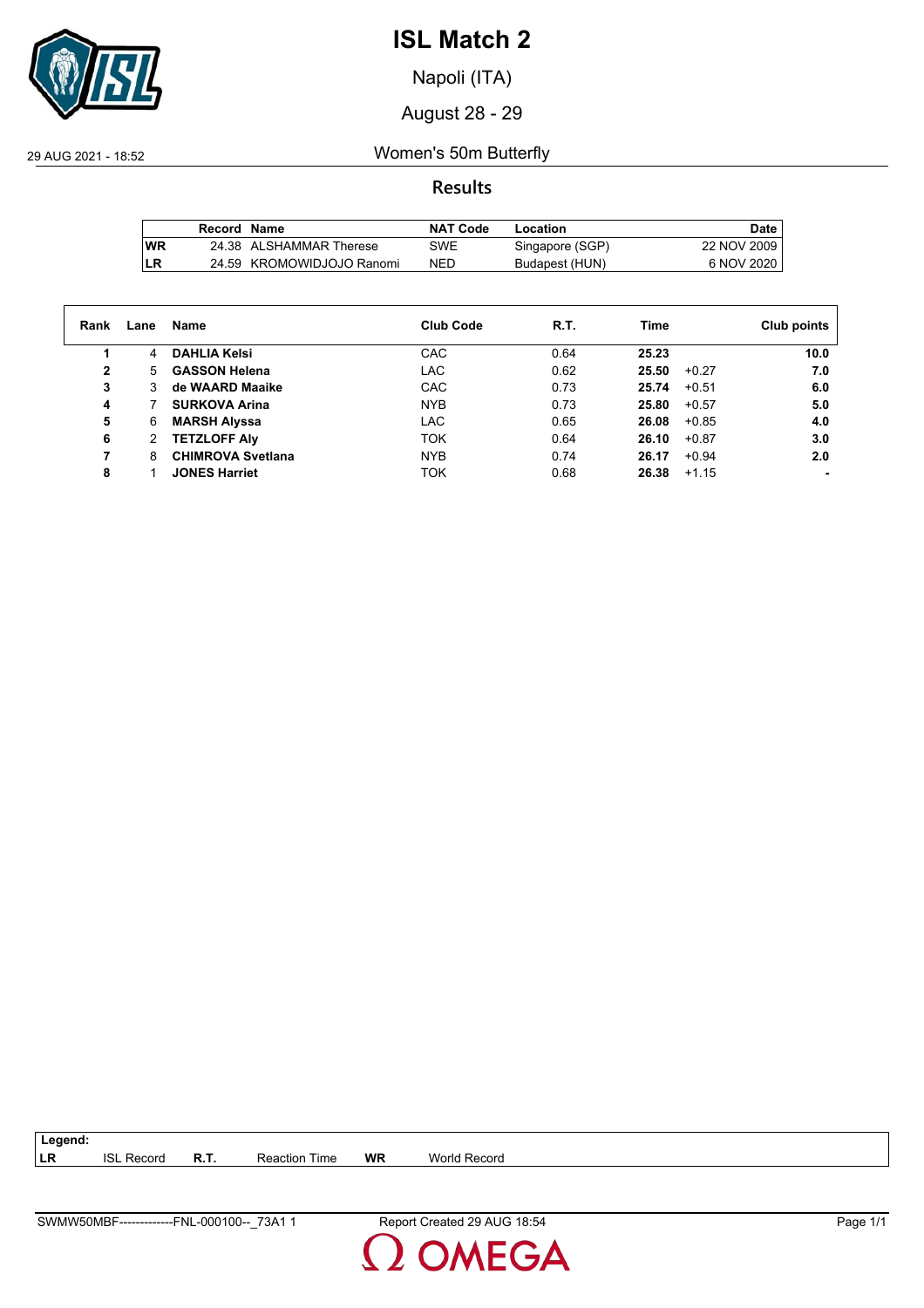

Napoli (ITA)

August 28 - 29

29 AUG 2021 - 18:55 Men's 50m Butterfly

**Results**

|            | Record Name |                       | <b>NAT Code</b> | Location       | Date,       |
|------------|-------------|-----------------------|-----------------|----------------|-------------|
| <b>IWR</b> |             | 21.75 SANTOS Nicholas | BRA             | Budapest (HUN) | 6 OCT 2018  |
| LR         |             | 21.78 SANTOS Nicholas | <b>BRA</b>      | Budapest (HUN) | 10 NOV 2020 |

| Rank | Lane | Name                       | <b>Club Code</b> | R.T. | Time             | Club points |
|------|------|----------------------------|------------------|------|------------------|-------------|
|      |      | <b>KAWAMOTO Takeshi</b>    | <b>TOK</b>       | 0.60 | 22.28            | 10.0        |
| 2    | 3    | <b>DRESSEL Caeleb</b>      | CAC              | 0.62 | 22.35<br>$+0.07$ | 7.0         |
| 3    | 5.   | <b>SHIELDS Tom</b>         | LAC              | 0.72 | 22.77<br>$+0.49$ | 6.0         |
| 4    | 4    | <b>MARTINEZ Jose Angel</b> | CAC              | 0.66 | 22.89<br>$+0.61$ | 5.0         |
| 5    |      | <b>LITCHFIELD Joe</b>      | NYB.             | 0.59 | $+0.84$<br>23.12 | 4.0         |
| =6   | 6    | <b>ROONEY Maxime</b>       | LAC              | 0.63 | 23.18<br>$+0.90$ | 2.5         |
| =6   | 8    | <b>MAJERSKI Jakub</b>      | <b>NYB</b>       | 0.65 | 23.18<br>$+0.90$ | 2.5         |
| 8    |      | <b>BOHUS Richard</b>       | <b>TOK</b>       | 0.64 | 23.66<br>$+1.38$ |             |

| $\vert$ Legend: |                   |             |                      |    |                     |
|-----------------|-------------------|-------------|----------------------|----|---------------------|
| I LR            | <b>ISL Record</b> | <b>R.T.</b> | <b>Reaction Time</b> | WR | <b>World Record</b> |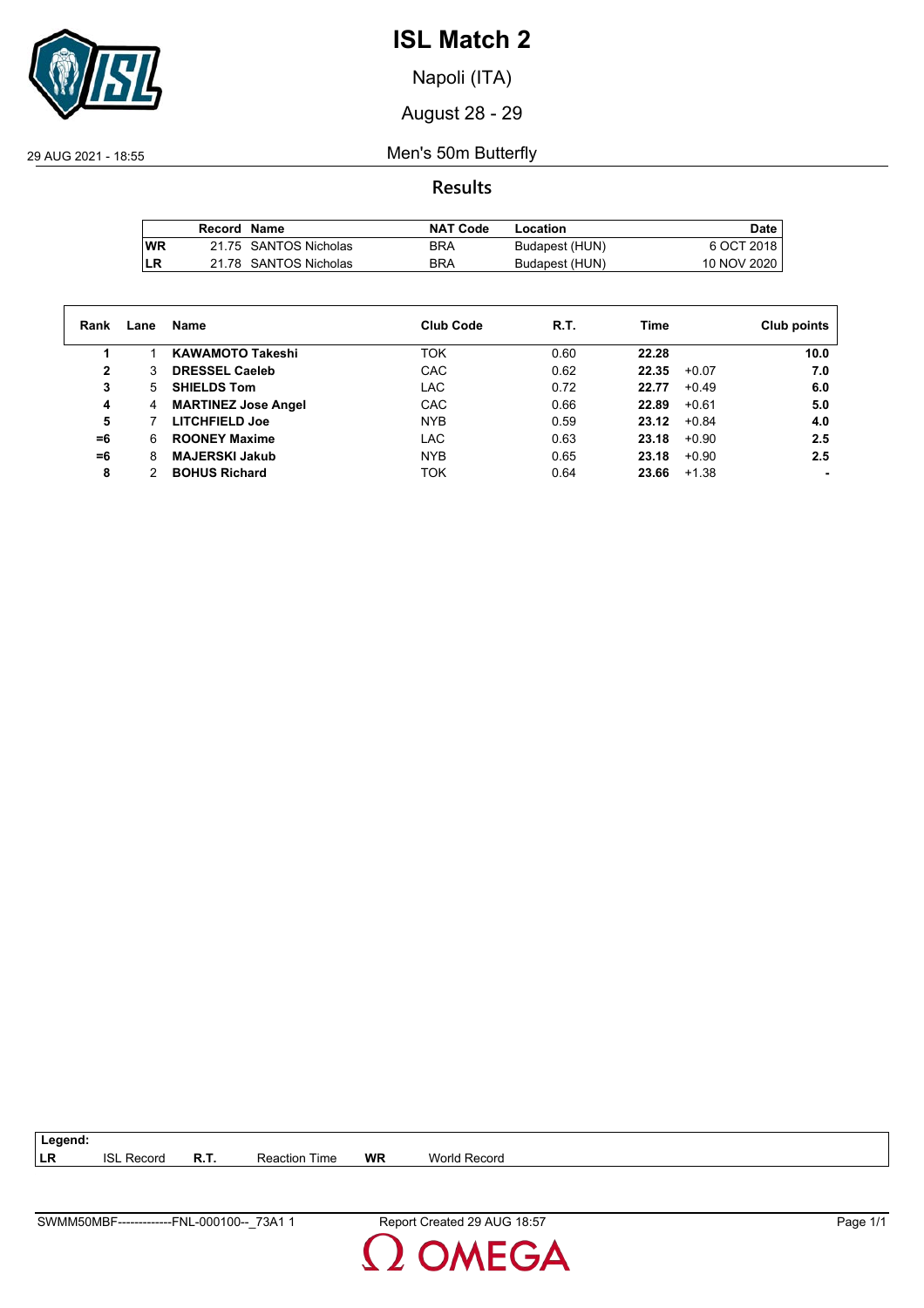

Napoli (ITA)

August 28 - 29

29 AUG 2021 - 19:00 Women's 200m Freestyle

**Results**

|           | Record  |       | Splits |         | Name                   | <b>NAT Code</b> | -ocation        | Date        |
|-----------|---------|-------|--------|---------|------------------------|-----------------|-----------------|-------------|
| <b>WR</b> | 1:50.43 | 25.99 | 54.45  | 1:22.61 | <b>SJOSTROM Sarah</b>  | SWE             | Eindhoven (NED) | 12 AUG 2017 |
| ILR       | 1:51.11 | 25.88 | 54.09  | 1:22.46 | <b>HAUGHEY Siobhan</b> | HKG             | Budapest (HUN)  | 22 NOV 2020 |

| Rank           | Lane | Name                      | Club<br>Code | R.T. | 50m          | 100m                  | 150m                    | Time             |         | Club<br>points |
|----------------|------|---------------------------|--------------|------|--------------|-----------------------|-------------------------|------------------|---------|----------------|
| 1              | 5    | <b>WILSON Madison</b>     | LAC          | 0.72 | $(2)$ 27.24  | $(1)$ 56.27<br>29.03  | $(1)$ 1:25.26<br>28.99  | 1:53.74<br>28.48 |         | 12.0           |
| $\mathbf{2}$   | 2    | <b>MADDEN Paige</b>       | TOK          | 0.70 | $(=3)$ 27.43 | $(2)$ 56.37<br>28.94  | (2) 1:25.35<br>28.98    | 1:55.36<br>30.01 | $+1.62$ | 7.0            |
| 3              |      | <b>IGARASHI Chihiro</b>   | TOK          | 0.59 | $(=3)$ 27.43 | (=5) 57.04<br>29.61   | $(=5)$ 1:27.19<br>30.15 | 1:56.14<br>28.95 | $+2.40$ | 6.0            |
| 4              | 6    | <b>DUMONT Valentine</b>   | <b>LAC</b>   | 0.72 | $(6)$ 27.59  | $(=5) 57.04$<br>29.45 | (4) 1:26.83<br>29.79    | 1:56.69<br>29.86 | $+2.95$ | 5.0            |
| 5              | 4    | <b>SAVARD Katerine</b>    | CAC          | 0.67 | $(5)$ 27.53  | $(4)$ 56.96<br>29.43  | (3) 1:26.75<br>29.79    | 1:56.70<br>29.95 | $+2.96$ | 4.0            |
| 6              | 3    | <b>KULLMAN Leonie</b>     | CAC          | 0.74 | $(7)$ 27.80  | (7) 57.32<br>29.52    | $(=5)$ 1:27.19<br>29.87 | 1:57.31<br>30.12 | $+3.57$ | 3.0            |
| $\overline{7}$ | 8    | <b>STEENBERGEN Marrit</b> | <b>NYB</b>   | 0.77 | $(1)$ 27.22  | (3) 56.72<br>29.50    | $(7)$ 1:27.35<br>30.63  | 1:58.34<br>30.99 | $+4.60$ | ۰              |
| 8              |      | <b>ZEVINA Daryna</b>      | <b>NYB</b>   | 0.75 | $(8)$ 28.61  | (8) 58.82<br>30.21    | $(8)$ 1:29.11<br>30.29  | 1:58.48<br>29.37 | $+4.74$ |                |



MEGA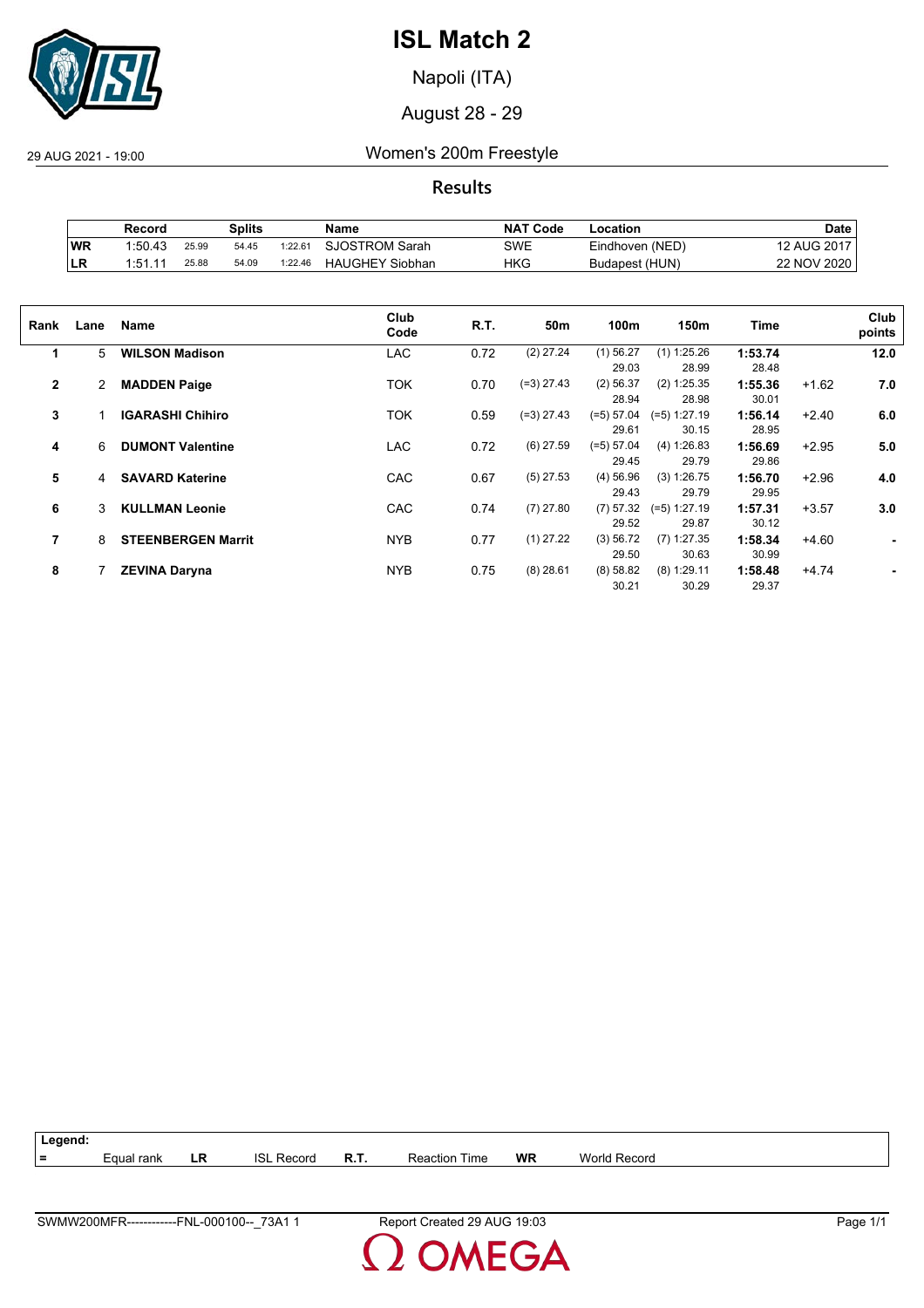

Napoli (ITA)

August 28 - 29

29 AUG 2021 - 19:05 Men's 200m Freestyle

**Results**

|           | Record  |       | Splits |         | Name                   | <b>NAT Code</b> | -ocation       | Date        |
|-----------|---------|-------|--------|---------|------------------------|-----------------|----------------|-------------|
| WR        | 1:39.37 | 23.79 | 49.29  | 1:14.72 | <b>BIEDERMANN Paul</b> | GER             | Berlin (GER)   | 15 NOV 2009 |
| <b>LR</b> | 1:40.25 | 23.51 | 51.20  | 1:23.11 | SCOTT Duncan           | GBR             | Budapest (HUN) | 22 NOV 2020 |

| Rank           | Lane | Name                       | Club<br>Code | R.T. | 50m         | 100m        | 150m          | Time    |         | Club<br>points |
|----------------|------|----------------------------|--------------|------|-------------|-------------|---------------|---------|---------|----------------|
| 1              | 5.   | <b>SCHEFFER Fernando</b>   | LAC          | 0.67 | $(1)$ 24.33 | $(1)$ 50.41 | $(1)$ 1:16.55 | 1:42.86 |         | 10.0           |
|                |      |                            |              |      |             | 26.08       | 26.14         | 26.31   |         |                |
| $\overline{2}$ | 6    | <b>MALYUTIN Martin</b>     | LAC          | 0.69 | $(6)$ 24.79 | (3) 51.25   | (2) 1:17.14   | 1:43.20 | $+0.34$ | 7.0            |
|                |      |                            |              |      |             | 26.46       | 25.89         | 26.06   |         |                |
| 3              |      | <b>KRASKA Jakub</b>        | <b>NYB</b>   | 0.68 | $(5)$ 24.77 | (4) 51.28   | (3) 1:17.83   | 1:44.46 | $+1.60$ | 6.0            |
|                |      |                            |              |      |             | 26.51       | 26.55         | 26.63   |         |                |
| 4              | 4    | <b>MAJCHRZAK Kacper</b>    | CAC          | 0.68 | $(8)$ 25.00 | $(8)$ 51.91 | $(7)$ 1:19.24 | 1:45.26 | $+2.40$ | 5.0            |
|                |      |                            |              |      |             | 26.91       | 27.33         | 26.02   |         |                |
| 5              |      | <b>GIREV Ivan</b>          | <b>TOK</b>   | 0.70 | $(7)$ 24.89 | $(6)$ 51.58 | $(5)$ 1:18.54 | 1:45.42 | $+2.56$ | 4.0            |
|                |      |                            |              |      |             | 26.69       | 26.96         | 26.88   |         |                |
| 6              | 8    | <b>TEMPLE Matt</b>         | <b>NYB</b>   | 0.67 | $(2)$ 24.58 | (5) 51.51   | $(6)$ 1:18.58 | 1:45.46 | $+2.60$ | 3.0            |
|                |      |                            |              |      |             | 26.93       | 27.07         | 26.88   |         |                |
| 7              | 3    | <b>HAAS Townley</b>        | CAC          | 0.71 | $(3)$ 24.60 | $(2)$ 51.15 | (4) 1:18.34   | 1:45.71 | $+2.85$ | 2.0            |
|                |      |                            |              |      |             | 26.55       | 27.19         | 27.37   |         |                |
| 8              | 2    | <b>BRZOSKOWSKI Maarten</b> | <b>TOK</b>   | 0.68 | $(4)$ 24.74 | $(7)$ 51.71 | $(8)$ 1:19.34 | 1:47.23 | $+4.37$ |                |
|                |      |                            |              |      |             | 26.97       | 27.63         | 27.89   |         |                |
|                |      |                            |              |      |             |             |               |         |         |                |

| $ $ Legend: |                   |             |                      |    |              |
|-------------|-------------------|-------------|----------------------|----|--------------|
| l LR        | <b>ISL Record</b> | <b>R.T.</b> | <b>Reaction Time</b> | WR | World Record |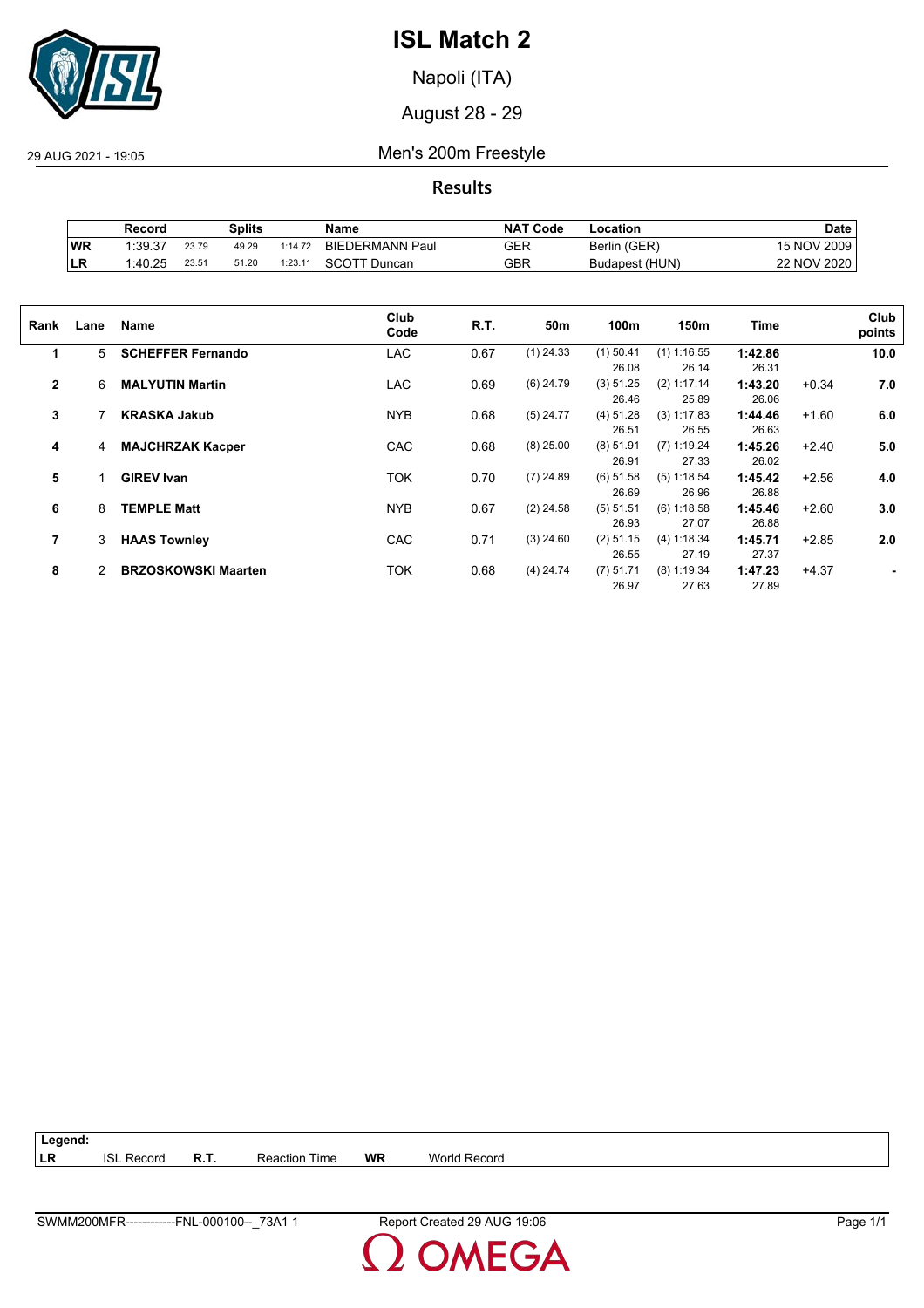

Napoli (ITA)

August 28 - 29

## 29 AUG 2021 - 19:09 Mixed 4x100m Medley Relay

## **Results**

| Rank           | Lane           | Club / Name                   | Gender | R.T. | 50m   | 100m    | <b>Time</b>   |         | Club<br>points |
|----------------|----------------|-------------------------------|--------|------|-------|---------|---------------|---------|----------------|
| $\mathbf{1}$   | 3              | <b>CAC - Cali Condors</b>     |        |      |       |         | 3:35.87       |         | 20.0           |
|                |                | <b>RESS Justin</b>            | М      | 0.68 | 24.12 | 50.12   | $(1)$ 50.12   |         |                |
|                |                | <b>HANNIS Molly</b>           | F      | 0.19 | 30.44 | 1:04.57 | (5) 1:54.69   |         |                |
|                |                | <b>DRESSEL Caeleb</b>         | М      | 0.19 | 22.90 | 48.98   | $(1)$ 2:43.67 |         |                |
|                |                | <b>BROWN Erika</b>            | F      | 0.47 | 24.62 | 52.20   |               |         |                |
| $\mathbf 2$    | 5              | <b>LAC - LA Current</b>       |        |      |       |         | 3:37.17       | $+1.30$ | 14.0           |
|                |                | <b>WILM Ingrid</b>            | F      | 0.64 | 27.87 | 57.52   | (7) 57.52     |         |                |
|                |                | ROTHBAUER Christopher         | М      | 0.30 | 27.31 | 59.07   | $(7)$ 1:56.59 |         |                |
|                |                | SHIELDS Tom                   | М      | 0.18 | 22.72 | 49.40   | $(2)$ 2:45.99 |         |                |
|                |                | <b>WEITZEIL Abbey</b>         | F      | 0.29 | 24.15 | 51.18   |               |         |                |
| 3              | 4              | <b>CAC - Cali Condors</b>     |        |      |       |         | 3:37.47       | $+1.60$ | 12.0           |
|                |                | <b>NELSON Beata</b>           | F      | 0.63 | 27.33 | 56.71   | (6) 56.71     |         |                |
|                |                | <b>CORDES Kevin</b>           | М      | 0.21 | 27.03 | 57.89   | (4) 1:54.60   |         |                |
|                |                | <b>DAHLIA Kelsi</b>           | F      | 0.25 | 26.07 | 56.04   | $(7)$ 2:50.64 |         |                |
|                |                | <b>PUTS Jesse</b>             | М      | 0.14 | 21.94 | 46.83   |               |         |                |
| 4              | $\mathbf{1}$   | <b>TOK - Tokyo Frog Kings</b> |        |      |       |         | 3:39.76       | $+3.89$ | 10.0           |
|                |                | <b>TARASEVICH Grigory</b>     | М      | 0.56 | 25.44 | 51.57   | (3) 51.57     |         |                |
|                |                | <b>KOSEKI Yasuhiro</b>        | М      | 0.18 | 26.95 | 57.60   | $(1)$ 1:49.17 |         |                |
|                |                | <b>TETZLOFF Aly</b>           | F      | 0.32 | 25.90 | 57.35   | $(3)$ 2:46.52 |         |                |
|                |                | <b>IGARASHI Chihiro</b>       | F      | 0.06 | 25.33 | 53.24   |               |         |                |
| 5              | $\overline{2}$ | <b>TOK - Tokyo Frog Kings</b> |        |      |       |         | 3:40.04       | $+4.17$ | 8.0            |
|                |                | DELOOF Gabby                  | F      | 0.71 | 28.07 | 57.65   | (8) 57.65     |         |                |
|                |                | POGGIO Federico               | М      | 0.17 | 26.48 | 57.84   | $(6)$ 1:55.49 |         |                |
|                |                | <b>JONES Harriet</b>          | F      | 0.15 | 27.06 | 58.57   | $(8)$ 2:54.06 |         |                |
|                |                | <b>NEMETH Nandor</b>          | М      | 0.04 | 22.21 | 45.98   |               |         |                |
| 6              | 6              | <b>LAC - LA Current</b>       |        |      |       |         | 3:41.47       | $+5.60$ | 6.0            |
|                |                | <b>PINFOLD Brett</b>          | М      | 0.51 | 24.70 | 51.50   | (2) 51.50     |         |                |
|                |                | <b>LICON Will</b>             | М      | 0.24 | 27.41 | 58.55   | $(2)$ 1:50.05 |         |                |
|                |                | NTOUNTOUNAKI Anna             | F      | 0.54 | 26.98 | 57.33   | $(4)$ 2:47.38 |         |                |
|                |                | <b>WILSON Madison</b>         | F      | 0.29 | 25.64 | 54.09   |               |         |                |
| $\overline{7}$ | $\overline{7}$ | <b>NYB - NY Breakers</b>      |        |      |       |         | 3:41.94       | $+6.07$ | 4.0            |
|                |                | LITCHFIELD Joe                | М      | 0.51 | 26.12 | 52.59   | $(4)$ 52.59   |         |                |
|                |                | <b>KOCH Marco</b>             | М      | 0.45 | 27.61 | 58.68   | (3) 1:51.27   |         |                |
|                |                | CHIMROVA Svetlana             | F      | 0.26 | 26.32 | 57.34   | $(5)$ 2:48.61 |         |                |
|                |                | <b>HOPE Lucy</b>              | F      | 0.41 | 25.37 | 53.33   |               |         |                |
| 8              | 8              | <b>NYB - NY Breakers</b>      |        |      |       |         | 3:43.52       | $+7.65$ |                |
|                |                | <b>BRAUNSCHEIG Oleg</b>       | М      | 0.60 | 25.76 | 52.60   | (5) 52.60     |         |                |
|                |                | <b>RENSHAW Molly</b>          | F      | 0.33 | 31.46 | 1:06.40 | $(8)$ 1:59.00 |         |                |
|                |                | MAJERSKI Jakub                | М      | 0.11 | 23.14 | 50.84   | $(6)$ 2:49.84 |         |                |
|                |                | <b>USTINOVA Daria S</b>       | F      | 0.16 | 25.18 | 53.68   |               |         |                |

| ∟egend: |                    |   |      |      |                  |
|---------|--------------------|---|------|------|------------------|
| Е       | <sup>∶</sup> emale | M | Male | R.T. | Time<br>Reaction |
|         |                    |   |      |      |                  |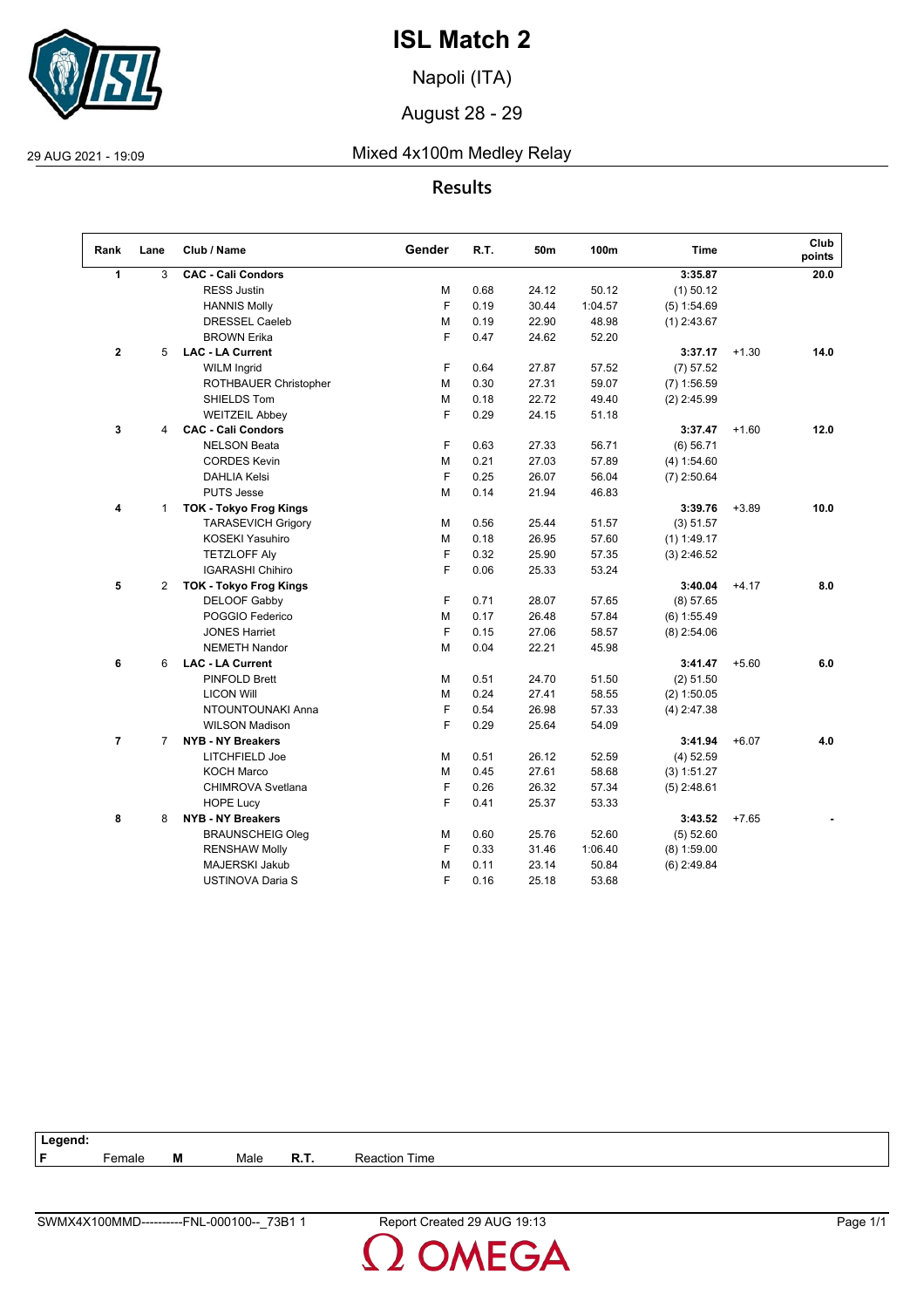

Napoli (ITA)

August 28 - 29

### Women's 100m Breaststroke

### **Race Information**

# **REVISED**<br>4 SEP 14:56

| <b>Penalty time:</b> | 1:08.50                      | Aggregate rating of the event: | 19823 |
|----------------------|------------------------------|--------------------------------|-------|
| Jackpot time:        | 2.50                         | Rating income per point:       | 959   |
| limit time:          | $1:06.04$ $(1:03.54 + 2.50)$ |                                |       |

#### **After Women's 100m Breaststroke**

| Rank Name            | Club       | <b>Points</b>            | <b>Instant Event</b><br>Rating | <b>New Event Rating</b> |           | <b>New Event ISL Rating</b> | Rank    |
|----------------------|------------|--------------------------|--------------------------------|-------------------------|-----------|-----------------------------|---------|
| <b>KING Lilly</b>    | CAC        | 19.0                     | 18217                          | 12626                   | $(+1175)$ |                             | $(=)$   |
| 2 ESCOBEDO Emily     | CAC        | 7.0                      | 6712                           | 2980                    | $(+319)$  |                             | $8(+1)$ |
| 3 WATANABE Kanako    | TOK        | 6.0                      | 5753                           | 1475                    | $(+475)$  | 14                          | $(+6)$  |
| 4 TUCKER Miranda     | TOK        | 5.0                      | 4794                           | 1071                    | $(+390)$  | 19                          | $(+87)$ |
| 5 RENSHAW Molly      | <b>NYB</b> | $\overline{\phantom{a}}$ | 0                              | 1508                    | (-90)     | 12                          | $(=)$   |
| 6 CLARK Imogen       | LAC        | $\overline{\phantom{0}}$ | 0                              | 520                     | $(-205)$  | 146                         | $(-57)$ |
| 7 GORBENKO Anastasia | LAC        | $\blacksquare$           | 0                              | 816                     | (-55)     | 84                          | $(-1)$  |
| <b>VASEY Sarah</b>   | <b>NYB</b> | $\overline{\phantom{0}}$ | 0                              | 781                     | (-55)     | 85                          | $(-1)$  |

#### **Total Race's Club Points**

#### **Match Standings after event 39/39**

| Rank Name          | <b>Points</b> | <b>Penalties</b> | <b>New Points</b> |
|--------------------|---------------|------------------|-------------------|
| 1 Cali Condors     | 26.0          |                  | 26.0              |
| 2 Tokyo Frog Kings | 11.0          |                  | 11 $\Omega$       |
| 3 LA Current       | ۰             | -                |                   |
| 4 NY Breakers      | -             | -1 0             | -10               |

| Rank Name          | Aggregate<br><b>Swimmer Points Penalties</b> | Aggregate Actual | <b>Points</b> |
|--------------------|----------------------------------------------|------------------|---------------|
| 1 Cali Condors     | 711.0                                        | $-4.0$           | 707.0         |
| 2 LA Current       | 406.5                                        | $-4.0$           | 402.5         |
| 3 Tokyo Frog Kings | 391.5                                        | $-9.0$           | 382.5         |
| 4 NY Breakers      | 279.0                                        | $-10.0$          | 269.0         |
|                    |                                              |                  |               |

#### **Note:**

Ratings values are rounded.

#### **REVISED**

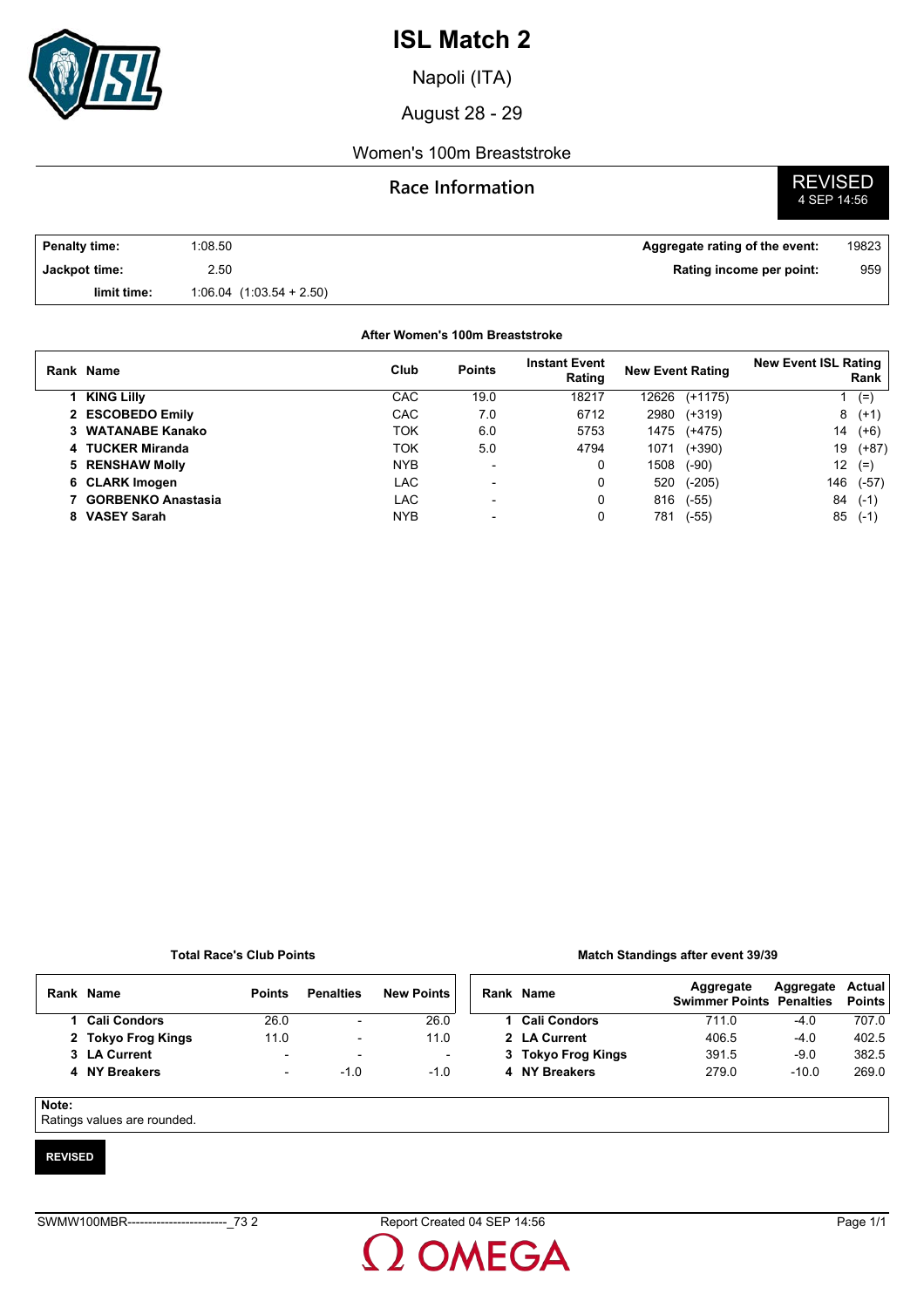

Napoli (ITA)

August 28 - 29

### Men's 100m Breaststroke

### **Race Information**



| <b>Penalty time:</b> | 59.50                    | Aggregate rating of the event: | 15485 |
|----------------------|--------------------------|--------------------------------|-------|
| Jackpot time:        | 2.25                     | Rating income per point:       | 877   |
| limit time:          | $59.34$ $(57.09 + 2.25)$ |                                |       |

#### **After Men's 100m Breaststroke**

| Rank Name               | Club       | <b>Points</b> | <b>Instant Event</b><br>Rating | <b>New Event Rating</b> | <b>New Event ISL Rating</b><br>Rank |
|-------------------------|------------|---------------|--------------------------------|-------------------------|-------------------------------------|
| KOSEKI Yasuhiro         | TOK        | 10.0          | 8767                           | $(+790)$<br>4719        | $(+2)$<br>4                         |
| 2 PINZUTI Alessandro    | ток        | 7.0           | 6137                           | $(+514)$<br>1514        | 17<br>$(+1)$                        |
| 3 CORDES Kevin          | CAC        | 6.0           | 5260                           | 2909<br>$(+474)$        | 11<br>$(+2)$                        |
| 4 KOSTIN Oleg           | CAC        | 5.0           | 4384                           | 1338<br>$(+338)$        | 19<br>$(-1)$                        |
| 5 KOCH Marco            | <b>NYB</b> | 4.0           | 3507                           | 2530<br>(+222)          | 14<br>$(=)$                         |
| 6 LICON WIII            | <b>LAC</b> | 3.0           | 2630                           | 3134<br>$(-86)$         | 8<br>$(=)$                          |
| 7 ROTHBAUER Christopher | LAC        | 2.0           | 1753                           | 1075<br>$(+75)$         | 20<br>$(-2)$                        |
| 8 HEINTZ Philip         | <b>NYB</b> |               | 0                              | (-52)<br>541            | 135<br>$(-6)$                       |
|                         |            |               |                                |                         |                                     |

#### **Total Race's Club Points**

#### **Match Standings after event 39/39**

|  | Rank Name          | <b>Points</b> | <b>Penalties</b>         | <b>New Points</b> | Rank |
|--|--------------------|---------------|--------------------------|-------------------|------|
|  | 1 Tokyo Frog Kings | 17.0          | $\overline{\phantom{0}}$ | 17.0              |      |
|  | 2 Cali Condors     | 11.0          | -                        | 11 0              | 2    |
|  | 3 LA Current       | 5.0           | $\overline{\phantom{0}}$ | 5.0               | 3    |
|  | 4 NY Breakers      | 4 N           | -10                      | 3.0               |      |
|  |                    |               |                          |                   |      |

| Rank Name          | Aggregate<br><b>Swimmer Points Penalties</b> | Aggregate Actual | <b>Points</b> |
|--------------------|----------------------------------------------|------------------|---------------|
| 1 Cali Condors     | 711.0                                        | $-4.0$           | 707.0         |
| 2 LA Current       | 406.5                                        | $-4.0$           | 402.5         |
| 3 Tokyo Frog Kings | 391.5                                        | $-90$            | 382.5         |
| 4 NY Breakers      | 279.0                                        | $-10.0$          | 2690          |
|                    |                                              |                  |               |

#### **Note:**

Ratings values are rounded.

#### **REVISED**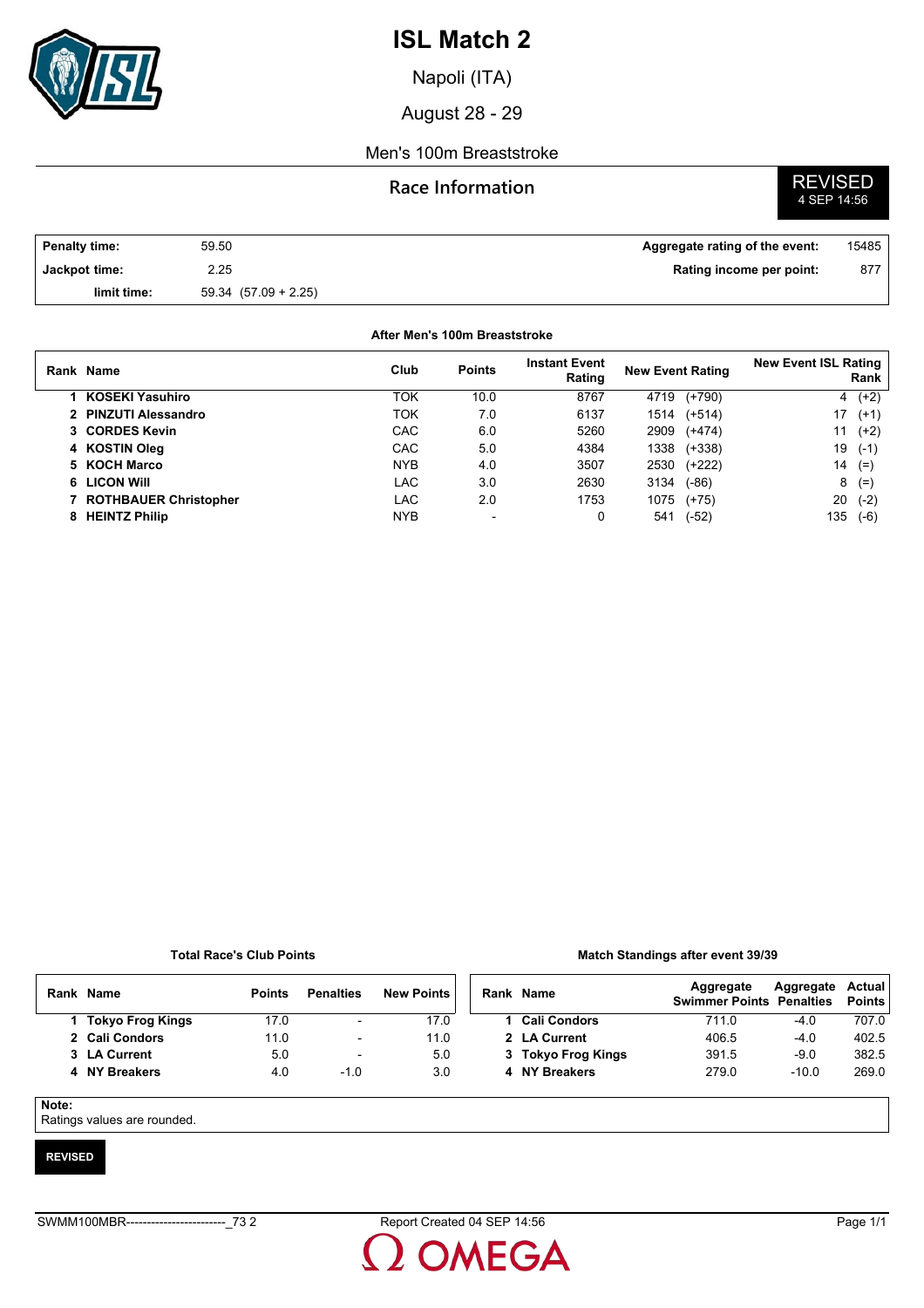

Napoli (ITA)

August 28 - 29

### Women's 50m Butterfly

### **Race Information**

# **REVISED**<br>4 SEP 14:56

| <b>Penalty time:</b> | 26.50                    | Aggregate rating of the event: | 14831 |
|----------------------|--------------------------|--------------------------------|-------|
| Jackpot time:        | .00                      | Rating income per point:       | 864   |
| limit time:          | $26.23$ $(25.23 + 1.00)$ |                                |       |

#### **After Women's 50m Butterfly**

| Rank Name            | Club       | <b>Points</b> | <b>Instant Event</b><br>Rating | <b>New Event Rating</b> |          | <b>New Event ISL Rating</b> | Rank    |
|----------------------|------------|---------------|--------------------------------|-------------------------|----------|-----------------------------|---------|
| <b>DAHLIA Kelsi</b>  | CAC        | 10.0          | 8644                           | 5215                    | $(+442)$ | 4                           | $(+1)$  |
| 2 GASSON Helena      | <b>LAC</b> | 7.0           | 6051                           | 1078                    | (+522)   | 18                          | $(+99)$ |
| 3 de WAARD Maaike    | CAC        | 6.0           | 5186                           | 1419                    | (+419)   | 14                          | $(+3)$  |
| 4 SURKOVA Arina      | <b>NYB</b> | 5.0           | 4322                           | 4243                    | (+349)   |                             | $( +1)$ |
| 5 MARSH Alyssa       | <b>LAC</b> | 4.0           | 3457                           | 2885                    | $(+263)$ | 9                           | $(=)$   |
| 6 TETZLOFF Aly       | TOK        | 3.0           | 2593                           | 619                     | (+208)   | 101                         | $(+66)$ |
| 7 CHIMROVA Svetlana  | <b>NYB</b> | 2.0           | 1729                           | 666                     | $(+90)$  | 93                          | $(+22)$ |
| <b>JONES Harriet</b> | TOK        |               | 0                              | 900                     | $(-100)$ | 83                          | $(-66)$ |

#### **Total Race's Club Points**

#### **Match Standings after event 39/39**

| Rank  | Name                | <b>Points</b> | <b>Penalties</b>         | <b>New Points</b> | Rank Name           | Aggregate<br><b>Swimmer Points Penalties</b> | Aggregate | Actual<br><b>Points</b> |
|-------|---------------------|---------------|--------------------------|-------------------|---------------------|----------------------------------------------|-----------|-------------------------|
|       | <b>Cali Condors</b> | 16.0          | $\overline{\phantom{a}}$ | 16.0              | <b>Cali Condors</b> | 711.0                                        | $-4.0$    | 707.0                   |
|       | 2 LA Current        | 11.0          | ۰                        | 11.0              | 2 LA Current        | 406.5                                        | $-4.0$    | 402.5                   |
|       | 3 NY Breakers       | 7.0           | $\overline{\phantom{a}}$ | 7.0               | 3 Tokyo Frog Kings  | 391.5                                        | $-9.0$    | 382.5                   |
|       | 4 Tokyo Frog Kings  | 3.0           | $\overline{\phantom{a}}$ | 3.0               | 4 NY Breakers       | 279.0                                        | $-10.0$   | 269.0                   |
| Note: |                     |               |                          |                   |                     |                                              |           |                         |

Ratings values are rounded.

#### **REVISED**

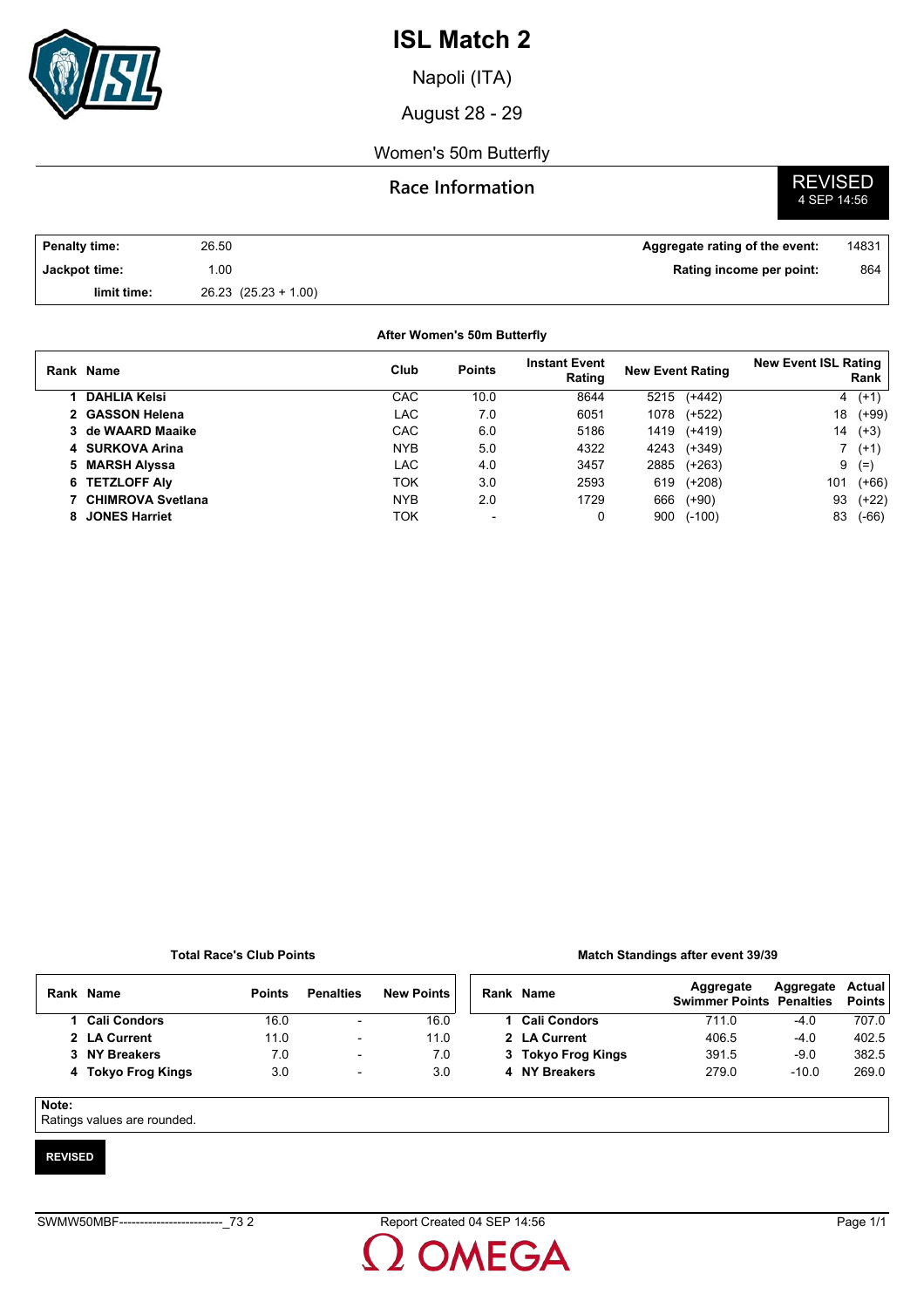

Napoli (ITA)

August 28 - 29

Men's 50m Butterfly

## **Race Information**

# **REVISED**<br>4 SEP 14:56

| Penalty time: | 24.00                    | Aggregate rating of the event: | 23401 |
|---------------|--------------------------|--------------------------------|-------|
| Jackpot time: | 90. (                    | Rating income per point:       | 1027  |
| limit time:   | $23.18$ $(22.28 + 0.90)$ |                                |       |

#### **After Men's 50m Butterfly**

|    | Rank Name             | Club       | <b>Points</b>            | <b>Instant Event</b><br>Rating | <b>New Event Rating</b> |          | <b>New Event ISL Rating</b> | Rank    |
|----|-----------------------|------------|--------------------------|--------------------------------|-------------------------|----------|-----------------------------|---------|
|    | 1 KAWAMOTO Takeshi    | ток        | 10.0                     | 10265                          | 4733                    | $(+938)$ |                             | $6(+1)$ |
|    | 2 DRESSEL Caeleb      | CAC        | 7.0                      | 7186                           | 9444                    | $(+665)$ |                             | $2(+1)$ |
|    | 3 SHIELDS Tom         | LAC        | 6.0                      | 6159                           | 5305                    | $(+117)$ |                             | $4(=)$  |
|    | 4 MARTINEZ Jose Angel | CAC        | 5.0                      | 5133                           | 1413                    | $(+413)$ | 13                          | $(+3)$  |
|    | 5 LITCHFIELD Joe      | <b>NYB</b> | 4.0                      | 4106                           | 2388                    | $(+322)$ | 10                          | $(=)$   |
|    | 6 ROONEY Maxime       | LAC        | 2.5                      | 2566                           | 742.                    | $(+168)$ | 79                          | $(+52)$ |
|    | 6 MAJERSKI Jakub      | <b>NYB</b> | 2.5                      | 2566                           | 1157                    | $(+157)$ | 16                          | $(=)$   |
| 8. | <b>BOHUS Richard</b>  | ток        | $\overline{\phantom{0}}$ | 0                              | 900                     | $(-100)$ | 75                          | (-59)   |

#### **Total Race's Club Points**

#### **Match Standings after event 39/39**

|       | Rank Name          | <b>Points</b> | <b>Penalties</b>         | <b>New Points</b> | Rank Name           | Aggregate<br><b>Swimmer Points Penalties</b> | Aggregate | <b>Actual</b><br><b>Points</b> |
|-------|--------------------|---------------|--------------------------|-------------------|---------------------|----------------------------------------------|-----------|--------------------------------|
|       | 1 Cali Condors     | 12.0          | $\overline{\phantom{0}}$ | 12.0              | <b>Cali Condors</b> | 711.0                                        | $-4.0$    | 707.0                          |
|       | 2 Tokyo Frog Kings | 10.0          | $\overline{\phantom{a}}$ | 10.0              | 2 LA Current        | 406.5                                        | $-4.0$    | 402.5                          |
|       | 3 LA Current       | 8.5           | $\overline{\phantom{a}}$ | 8.5               | 3 Tokyo Frog Kings  | 391.5                                        | $-9.0$    | 382.5                          |
|       | 4 NY Breakers      | 6.5           | $\blacksquare$           | 6.5               | 4 NY Breakers       | 279.0                                        | $-10.0$   | 269.0                          |
| Note: |                    |               |                          |                   |                     |                                              |           |                                |

Ratings values are rounded.

#### **REVISED**

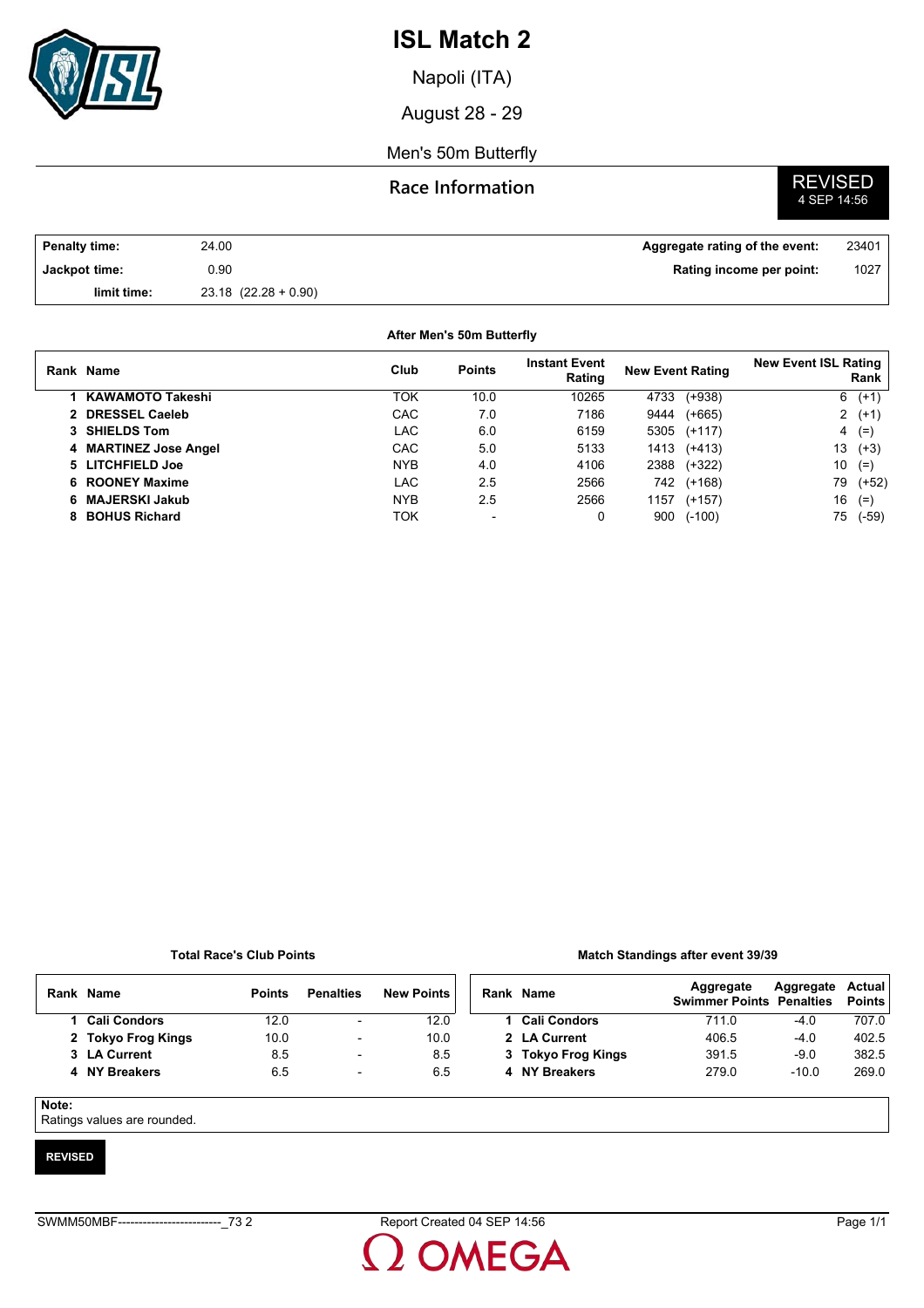

Napoli (ITA)

August 28 - 29

### Women's 200m Freestyle

### **Race Information**

# **REVISED**<br>4 SEP 14:56

| Penalty time: | 1:58.50                      | Aggregate rating of the event: | 10601 |
|---------------|------------------------------|--------------------------------|-------|
| Jackpot time: | 4.50                         | Rating income per point:       | 784   |
| limit time:   | $1:58.24$ $(1:53.74 + 4.50)$ |                                |       |

#### **After Women's 200m Freestyle**

| Rank Name                 | Club       | <b>Points</b>            | <b>Instant Event</b><br>Rating | <b>New Event Rating</b> |          | <b>New Event ISL Rating</b> | Rank   |
|---------------------------|------------|--------------------------|--------------------------------|-------------------------|----------|-----------------------------|--------|
| <b>WILSON Madison</b>     | LAC        | 12.0                     | 9412                           | 2394                    | $(+435)$ |                             | 7 (+2) |
| 2 MADDEN Paige            | TOK        | 7.0                      | 5490                           | 1449                    | $(+449)$ | 15                          | $(+8)$ |
| 3 IGARASHI Chihiro        | ток        | 6.0                      | 4706                           | 2428                    | $(+377)$ | 6                           | $(+2)$ |
| 4 DUMONT Valentine        | LAC        | 5.0                      | 3922                           | 2141                    | $(+299)$ | 10                          | $(+1)$ |
| 5 SAVARD Katerine         | <b>CAC</b> | 4.0                      | 3137                           | 1214                    | $(+214)$ | 18                          | $(+5)$ |
| <b>6 KULLMAN Leonie</b>   | <b>CAC</b> | 3.0                      | 2353                           | 1135                    | $(+135)$ | 21                          | $(+2)$ |
| <b>STEENBERGEN Marrit</b> | <b>NYB</b> | $\overline{\phantom{a}}$ | 0                              | 900                     | $(-100)$ | 88                          | (-65)  |
| 8 ZEVINA Daryna           | <b>NYB</b> | $\overline{\phantom{0}}$ | 0                              | 657                     | $(-93)$  | 133                         | (-29)  |

#### **Total Race's Club Points**

#### **Match Standings after event 39/39**

| Rank Name          | <b>Points</b>            | <b>Penalties</b>         | <b>New Points</b> | Rank Name           | Aggregate<br><b>Swimmer Points Penalties</b> | Aggregate | Actual<br><b>Points</b> |
|--------------------|--------------------------|--------------------------|-------------------|---------------------|----------------------------------------------|-----------|-------------------------|
| 1 LA Current       | 17.0                     | $\overline{\phantom{a}}$ | 17.0              | <b>Cali Condors</b> | 711.0                                        | $-4.0$    | 707.0                   |
| 2 Tokyo Frog Kings | 13.0                     | $\overline{\phantom{a}}$ | 13.0              | 2 LA Current        | 406.5                                        | $-4.0$    | 402.5                   |
| 3 Cali Condors     | 7.0                      | $\overline{\phantom{a}}$ | 7.0               | 3 Tokyo Frog Kings  | 391.5                                        | $-9.0$    | 382.5                   |
| 4 NY Breakers      | $\overline{\phantom{a}}$ | $\overline{\phantom{a}}$ | н.                | 4 NY Breakers       | 279.0                                        | $-10.0$   | 269.0                   |
|                    |                          |                          |                   |                     |                                              |           |                         |

#### **Note:**

Ratings values are rounded.

#### **REVISED**

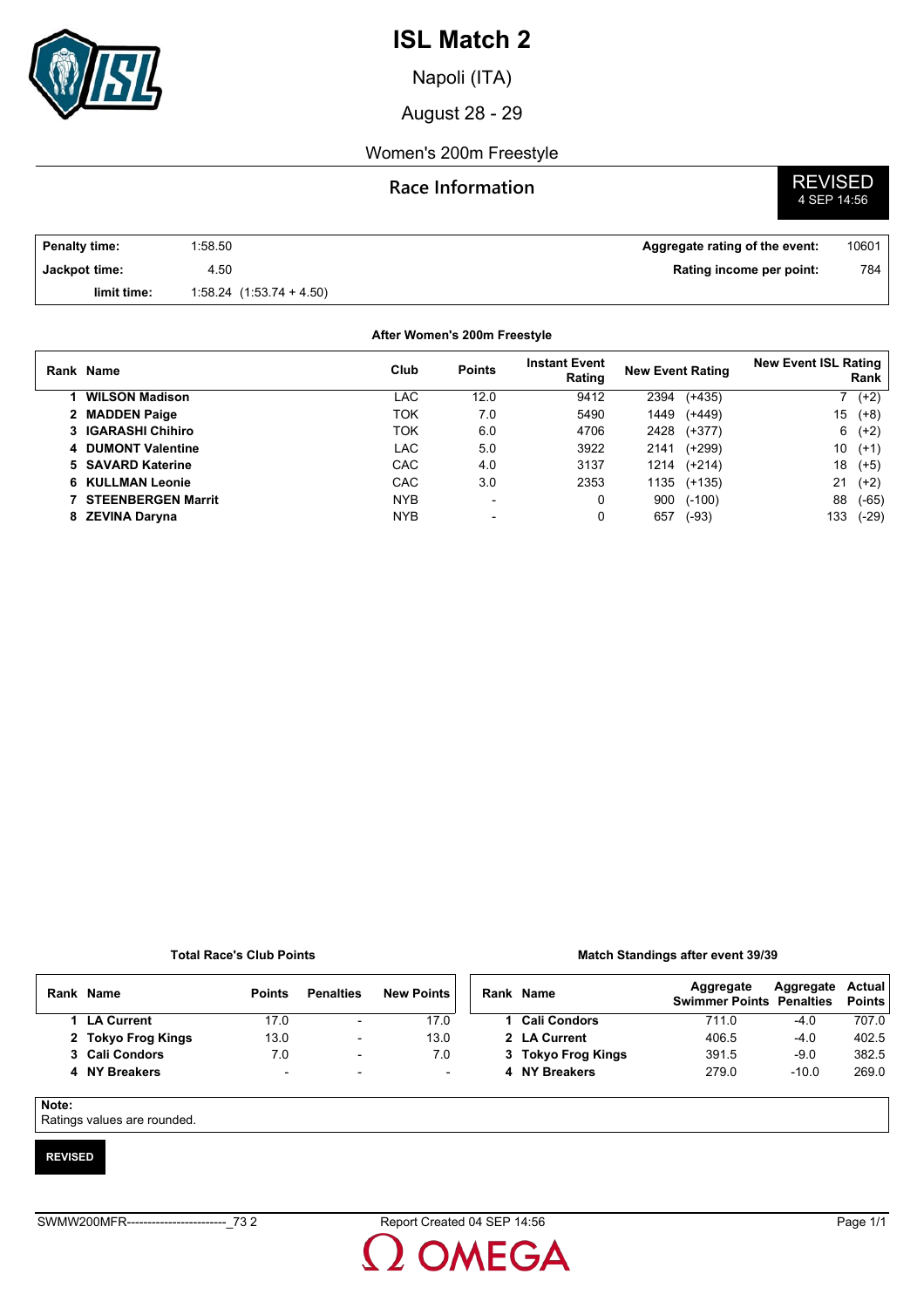

Napoli (ITA)

August 28 - 29

#### Men's 200m Freestyle

#### **Race Information**

# **REVISED**<br>4 SEP 14:56

| <b>Penalty time:</b> | 1:49.50                      | Aggregate rating of the event: | 16439 |
|----------------------|------------------------------|--------------------------------|-------|
| Jackpot time:        | 4.00                         | Rating income per point:       | 895   |
| limit time:          | $1.46.86$ $(1.42.86 + 4.00)$ |                                |       |

#### **After Men's 200m Freestyle**

| Rank Name                | Club       | <b>Points</b> | <b>Instant Event</b><br>Rating | <b>New Event Rating</b> | <b>New Event ISL Rating</b><br>Rank |
|--------------------------|------------|---------------|--------------------------------|-------------------------|-------------------------------------|
| <b>SCHEFFER Fernando</b> | LAC        | 10.0          | 8948                           | $(+797)$<br>3871        | $4(+2)$                             |
| 2 MALYUTIN Martin        | LAC        | 7.0           | 6264                           | 1526<br>$(+526)$        | 13<br>$(+9)$                        |
| 3 KRASKA Jakub           | <b>NYB</b> | 6.0           | 5369                           | 1437<br>$(+437)$        | 15<br>$(+7)$                        |
| 4 MAJCHRZAK Kacper       | CAC        | 5.0           | 4474                           | 3614<br>$(+8)$          | $5(=)$                              |
| 5 GIREV Ivan             | ток        | 4.0           | 3579                           | 1258<br>$(+258)$        | 20<br>$(+2)$                        |
| <b>TEMPLE Matt</b>       | <b>NYB</b> | 3.0           | 2684                           | 1168<br>$(+168)$        | 23<br>$(-1)$                        |
| 7 HAAS Townley           | CAC        | 2.0           | 1790                           | 4793<br>$(+33)$         | $2(=)$                              |
| 8 BRZOSKOWSKI Maarten    | ток        |               | 0                              | 900<br>$(-100)$         | 81<br>(-59)                         |

#### **Total Race's Club Points**

#### **Match Standings after event 39/39**

| Rank  | Name               | <b>Points</b> | <b>Penalties</b>         | <b>New Points</b> | Rank Name           | Aggregate<br><b>Swimmer Points Penalties</b> | Aggregate | Actual<br><b>Points</b> |
|-------|--------------------|---------------|--------------------------|-------------------|---------------------|----------------------------------------------|-----------|-------------------------|
|       | 1 LA Current       | 17.0          | $\overline{\phantom{a}}$ | 17.0              | <b>Cali Condors</b> | 711.0                                        | $-4.0$    | 707.0                   |
|       | 2 NY Breakers      | 9.0           | $\overline{\phantom{0}}$ | 9.0               | 2 LA Current        | 406.5                                        | $-4.0$    | 402.5                   |
|       | 3 Cali Condors     | 7.0           | $\overline{\phantom{0}}$ | 7.0               | 3 Tokyo Frog Kings  | 391.5                                        | $-9.0$    | 382.5                   |
|       | 4 Tokyo Frog Kings | 4.0           | $\overline{\phantom{a}}$ | 4.0               | 4 NY Breakers       | 279.0                                        | $-10.0$   | 269.0                   |
| Note: |                    |               |                          |                   |                     |                                              |           |                         |

Ratings values are rounded.

#### **REVISED**

**OMEGA**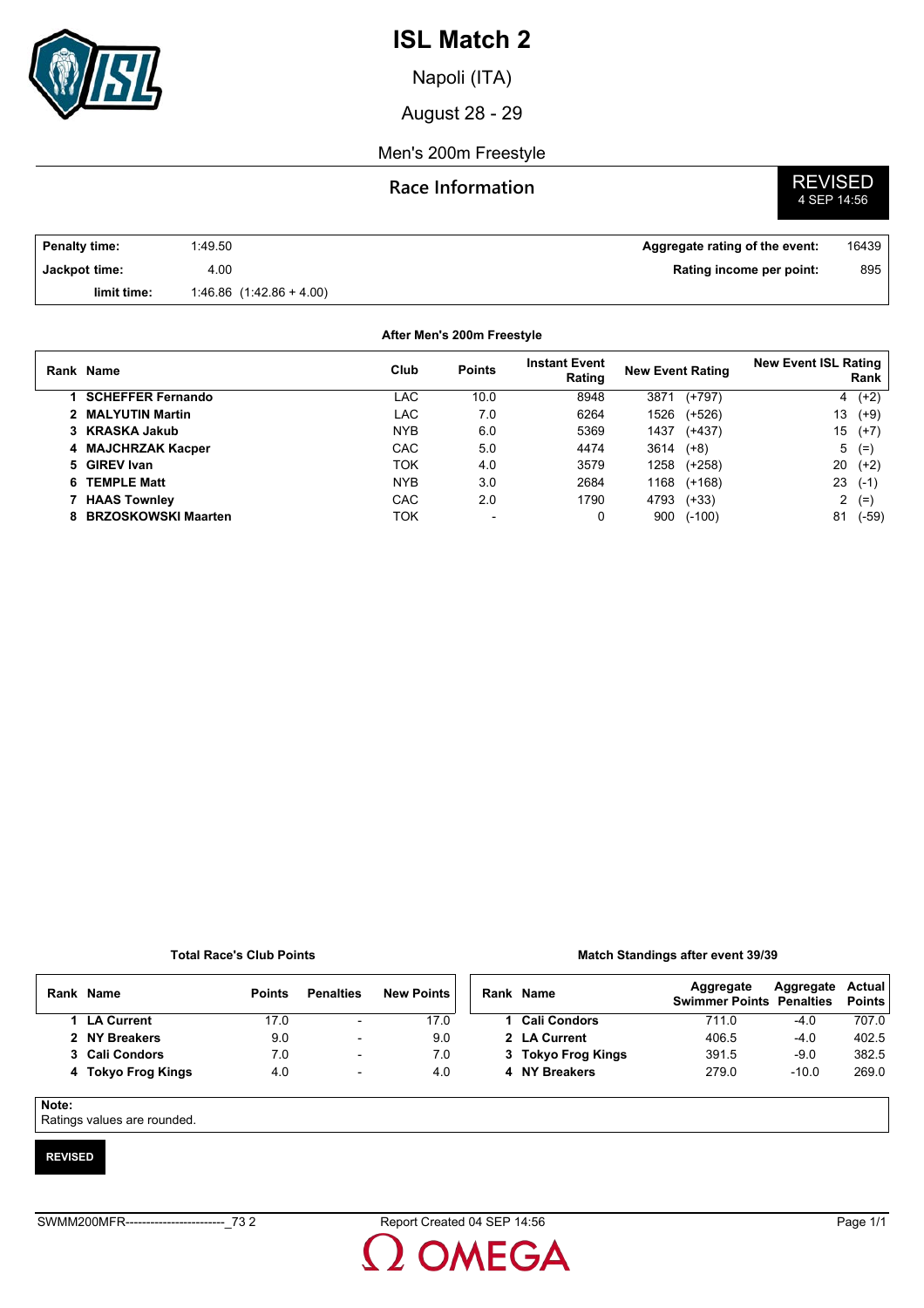

Napoli (ITA)

August 28 - 29

### Mixed 4x100m Medley Relay

### **Race Information**

**REVISED**<br>4 SEP 14:56

| <b>Penalty time:</b> | 3:44.50                      | Aggregate rating of the event: | 16000 |
|----------------------|------------------------------|--------------------------------|-------|
| Jackpot time:        | 6.50                         | Rating income per point:       | 368   |
| limit time:          | $3.42.37$ $(3.35.87 + 6.50)$ |                                |       |

|   | After Mixed 4x100m Medley Relay |            |                |                                |                         |              |                             |           |  |  |  |  |  |
|---|---------------------------------|------------|----------------|--------------------------------|-------------------------|--------------|-----------------------------|-----------|--|--|--|--|--|
|   | Rank Name                       | Club       | <b>Points</b>  | <b>Instant Event</b><br>Rating | <b>New Event Rating</b> |              | <b>New Event ISL Rating</b> | Rank      |  |  |  |  |  |
| 1 | <b>Cali Condors</b>             | CAC        | 20.0           |                                |                         |              |                             |           |  |  |  |  |  |
|   | <b>RESS Justin</b>              |            | 5.0            | 1838                           |                         | 634 (+134)   | 1                           | $(+24)$   |  |  |  |  |  |
|   | <b>HANNIS Molly</b>             |            | 5.0            | 1838                           |                         | 634 (+134)   | 1                           | $(+24)$   |  |  |  |  |  |
|   | <b>DRESSEL Caeleb</b>           |            | 5.0            | 1838                           |                         | 634 (+134)   | 1                           | $(+24)$   |  |  |  |  |  |
|   | <b>BROWN Erika</b>              |            | 5.0            | 1838                           |                         | 634 (+134)   | 1                           | $(+24)$   |  |  |  |  |  |
|   | 2 LA Current                    | <b>LAC</b> | 14.0           |                                |                         |              |                             |           |  |  |  |  |  |
|   | <b>WILM Ingrid</b>              |            | 3.5            | 1286                           | 579                     | $(+79)$      | 9                           | $(+16)$   |  |  |  |  |  |
|   | ROTHBAUER Christopher           |            | 3.5            | 1286                           | 579                     | $(+79)$      | 9                           | $(+16)$   |  |  |  |  |  |
|   | SHIELDS Tom                     |            | 3.5            | 1286                           | 579                     | $(+79)$      | 9                           | $(+16)$   |  |  |  |  |  |
|   | <b>WEITZEIL Abbey</b>           |            | 3.5            | 1286                           | 579                     | $(+79)$      | 9                           | $(+16)$   |  |  |  |  |  |
|   | 3 Cali Condors                  | CAC        | 12.0           |                                |                         |              |                             |           |  |  |  |  |  |
|   | <b>NELSON Beata</b>             |            | 3.0            | 1103                           | 560                     | $(+60)$      | 17                          | $(+8)$    |  |  |  |  |  |
|   | <b>CORDES Kevin</b>             |            | 3.0            | 1103                           | 560                     | $(+60)$      | 17                          | $(+8)$    |  |  |  |  |  |
|   | <b>DAHLIA Kelsi</b>             |            | 3.0            | 1103                           | 560                     | $(+60)$      | 17                          | $(+8)$    |  |  |  |  |  |
|   | <b>PUTS Jesse</b>               |            | 3.0            | 1103                           | 560                     | $(+60)$      |                             | $17( +8)$ |  |  |  |  |  |
|   | 4 Tokyo Frog Kings              | <b>TOK</b> | 10.0           |                                |                         |              |                             |           |  |  |  |  |  |
|   | <b>TARASEVICH Grigory</b>       |            | 2.5            | 919                            |                         | 542 (+42)    | 25                          | $(=)$     |  |  |  |  |  |
|   | <b>KOSEKI Yasuhiro</b>          |            | 2.5            | 919                            |                         | 542 (+42)    |                             | $25$ (=)  |  |  |  |  |  |
|   | <b>TETZLOFF Aly</b>             |            | 2.5            | 919                            |                         | 542 (+42)    |                             | $25$ (=)  |  |  |  |  |  |
|   | <b>IGARASHI Chihiro</b>         |            | 2.5            | 919                            |                         | 542 (+42)    |                             | $25$ (=)  |  |  |  |  |  |
|   | 5 Tokyo Frog Kings              | <b>TOK</b> | 8.0            |                                |                         |              |                             |           |  |  |  |  |  |
|   | DELOOF Gabby                    |            | 2.0            | 735                            |                         | 524 (+24)    | 33                          | $(-8)$    |  |  |  |  |  |
|   | POGGIO Federico                 |            | 2.0            | 735                            |                         | 524 (+24)    | 33                          | $(-8)$    |  |  |  |  |  |
|   | <b>JONES Harriet</b>            |            | 2.0            | 735                            |                         | 524 (+24)    | 33                          | $(-8)$    |  |  |  |  |  |
|   | <b>NEMETH Nandor</b>            |            | 2.0            | 735                            |                         | 524 (+24)    | 33                          | $(-8)$    |  |  |  |  |  |
|   | 6 LA Current                    | <b>LAC</b> | 6.0            |                                |                         |              |                             |           |  |  |  |  |  |
|   | <b>PINFOLD Brett</b>            |            | 1.5            | 551                            |                         | 505 (+5)     | 41                          | $(-16)$   |  |  |  |  |  |
|   | <b>LICON Will</b>               |            | 1.5            | 551                            |                         | $505$ $(+5)$ | 41                          | $(-16)$   |  |  |  |  |  |
|   | NTOUNTOUNAKI Anna               |            | 1.5            | 551                            | 505                     | $(+5)$       | 41                          | $(-16)$   |  |  |  |  |  |
|   | <b>WILSON Madison</b>           |            | 1.5            | 551                            |                         | 505 (+5)     | 41                          | $(-16)$   |  |  |  |  |  |
|   | 7 NY Breakers                   | <b>NYB</b> | 4.0            |                                |                         |              |                             |           |  |  |  |  |  |
|   | LITCHFIELD Joe                  |            | 1.0            | 368                            |                         | 487 (-13)    | 328                         | $(-303)$  |  |  |  |  |  |
|   | <b>KOCH Marco</b>               |            | 1.0            | 368                            |                         | 487 (-13)    | 328                         | $(-303)$  |  |  |  |  |  |
|   | <b>CHIMROVA Svetlana</b>        |            | 1.0            | 368                            |                         | 487 (-13)    | 328                         | $(-303)$  |  |  |  |  |  |
|   | <b>HOPE Lucy</b>                |            | 1.0            | 368                            |                         | 487 (-13)    | 328                         | $(-303)$  |  |  |  |  |  |
|   | 8 NY Breakers                   | <b>NYB</b> | $\overline{a}$ |                                |                         |              |                             |           |  |  |  |  |  |
|   | <b>BRAUNSCHEIG Oleg</b>         |            | $\overline{a}$ | 0                              | 450                     | $(-50)$      | 340                         | $(-315)$  |  |  |  |  |  |
|   | <b>RENSHAW Molly</b>            |            |                | 0                              | 450                     | $(-50)$      | 340                         | $(-315)$  |  |  |  |  |  |
|   | <b>MAJERSKI Jakub</b>           |            |                | 0                              | 450                     | $(-50)$      | 340                         | $(-315)$  |  |  |  |  |  |
|   | <b>USTINOVA Daria S</b>         |            | $\overline{a}$ | 0                              | 450                     | $(-50)$      | 340                         | $(-315)$  |  |  |  |  |  |
|   |                                 |            |                |                                |                         |              |                             |           |  |  |  |  |  |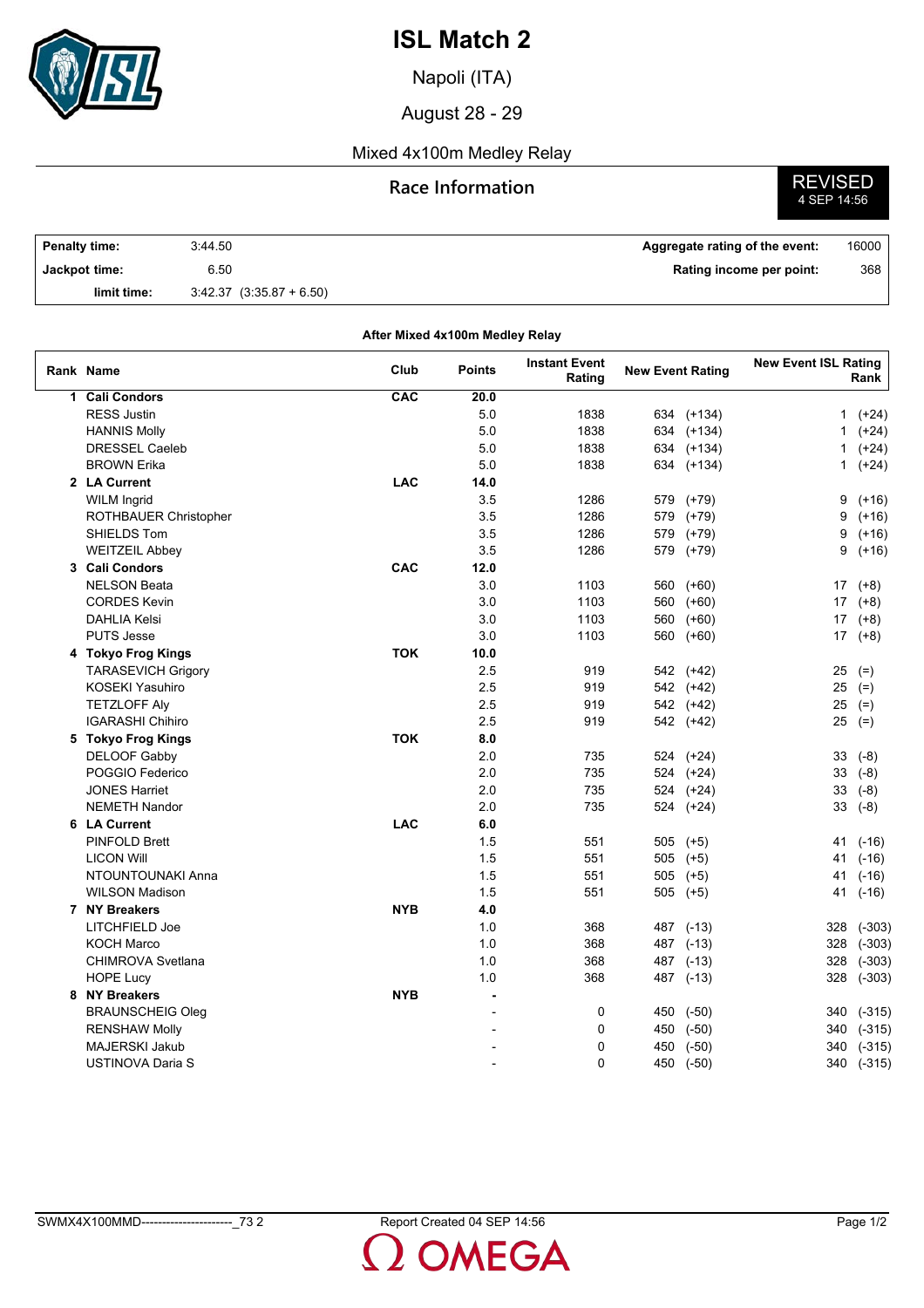

Napoli (ITA)

August 28 - 29

Mixed 4x100m Medley Relay

**Race Information** 

**REVISED**<br>4 SEP 14:56

#### **Total Race's Club Points**

|  | Match Standings after event 39/39 |  |  |
|--|-----------------------------------|--|--|
|  |                                   |  |  |

|       | Rank Name           | <b>Points</b> | <b>Penalties</b>         | <b>New Points</b> | Rank Name           | Aggregate<br><b>Swimmer Points Penalties</b> | Aggregate | Actual<br><b>Points</b> |
|-------|---------------------|---------------|--------------------------|-------------------|---------------------|----------------------------------------------|-----------|-------------------------|
|       | <b>Cali Condors</b> | 32.0          | $\overline{\phantom{0}}$ | 32.0              | <b>Cali Condors</b> | 711.0                                        | $-4.0$    | 707.0                   |
|       | 2 LA Current        | 20.0          | $\overline{\phantom{a}}$ | 20.0              | 2 LA Current        | 406.5                                        | $-4.0$    | 402.5                   |
|       | 3 Tokyo Frog Kings  | 18.0          | $\overline{\phantom{a}}$ | 18.0              | 3 Tokyo Frog Kings  | 391.5                                        | $-9.0$    | 382.5                   |
|       | 4 NY Breakers       | 4.0           | $\overline{\phantom{a}}$ | 4.0               | 4 NY Breakers       | 279.0                                        | $-10.0$   | 269.0                   |
|       |                     |               |                          |                   |                     |                                              |           |                         |
| Note: |                     |               |                          |                   |                     |                                              |           |                         |

Ratings values are rounded.

#### **REVISED**

OMEGA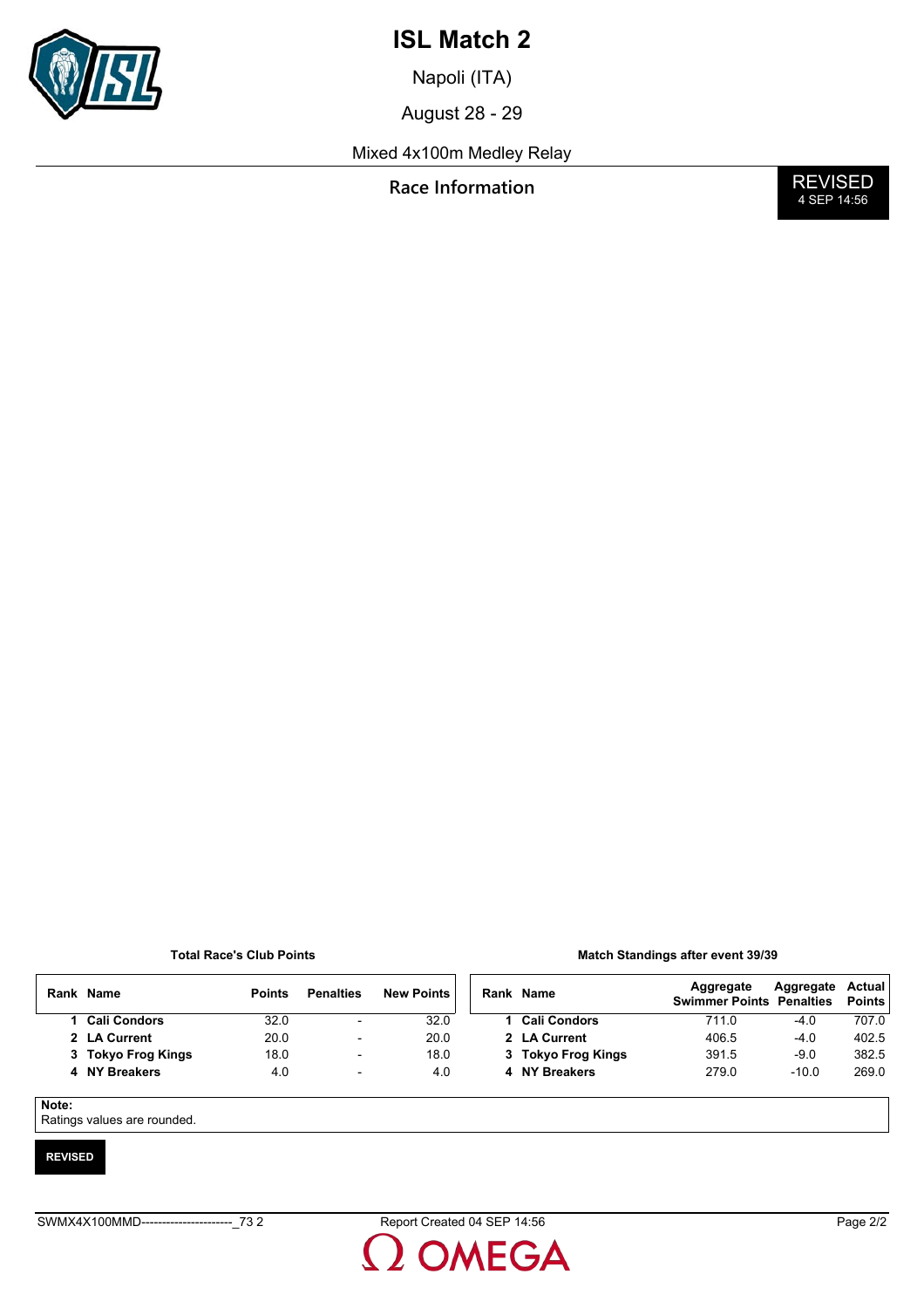

Napoli (ITA)

August 28 - 29

### 29 AUG 2021 - 19:21 Women's 400m Individual Medley

**Results**

|           | Record  |         | <b>Splits</b> |         | Name                   | <b>NAT Code</b> | Location        | Date        |
|-----------|---------|---------|---------------|---------|------------------------|-----------------|-----------------|-------------|
| <b>WR</b> | 4:18.94 | 59.38   | 2:06.46       | 3:19.24 | <b>BELMONTE Mireia</b> | ESP             | Eindhoven (NED) | 12 AUG 2017 |
| 'LR       | 4:23.25 | 1:01.13 | 2:08.08       | 3:22.12 | OHASHI Yui             | JPN             | Budapest (HUN)  | 15 NOV 2020 |

|               | Rank Lane Name                               |                           |                           | Club<br>Code              |                                            | R.T.                      | Time    |          | Club<br>points |
|---------------|----------------------------------------------|---------------------------|---------------------------|---------------------------|--------------------------------------------|---------------------------|---------|----------|----------------|
|               | <b>WOOD Abbie</b>                            |                           |                           | <b>NYB</b>                |                                            | 0.70                      | 4:29.88 |          | 21.0           |
| 50m (1) 29.12 | 100m (1) 1:02.44   150m (1) 1:37.57<br>33.32 | 35.13                     | 200m (1) 2:11.65<br>34.08 | 250m (1) 2:48.83<br>37.18 | 300m (1) 3:26.82<br>37.99                  | 350m (1) 3:59.19<br>32.37 | 30.69   |          |                |
| $\mathbf{2}$  | <b>OHASHI Yui</b>                            |                           |                           | <b>TOK</b>                |                                            | 0.70                      | 4:34.75 | +4.87    | 11.0           |
| 50m (4) 29.49 | 100m (3) 1:03.13  150m (2) 1:38.08<br>33.64  | 34.95                     | 200m (2) 2:11.88<br>33.80 | 250m (2) 2:51.21<br>39.33 | 300m (2) 3:30.85<br>39.64                  | 350m (2) 4:03.92<br>33.07 | 30.83   |          |                |
| 3             | FRANCESCHI Sara                              |                           |                           | LAC.                      |                                            | 0.82                      | 4:37.55 | +7.67    | 9.0            |
| 50m (5) 29.75 | 100m (6) 1:03.40  150m (3) 1:38.78<br>33.65  | 35.38                     | 200m (3) 2:13.19<br>34.41 | 250m (3) 2:52.76<br>39.57 | 300m (3) 3:32.47<br>39.71                  | 350m (3) 4:05.90<br>33.43 | 31.65   |          |                |
| 4             | 2 GINGRICH Leah                              |                           |                           | <b>TOK</b>                |                                            | 0.78                      | 4:38.20 | +8.32    | 7.0            |
| 50m (2) 29.46 | 100m (4) 1:03.35  150m (5) 1:39.34<br>33.89  | 35.99                     | 200m (5) 2:14.81<br>35.47 | 250m (6) 2:54.87<br>40.06 | 300m (5) 3:35.90<br>41.03                  | 350m (4) 4:07.92<br>32.02 | 30.28   |          |                |
| 5             | 5 GORBENKO Anastasia                         |                           |                           | LAC.                      |                                            | 0.75                      | 4:38.51 | $+8.63$  | 5.0            |
| 50m (3) 29.48 | 100m (7) 1:04.00<br>34.52                    | 150m (7) 1:40.56<br>36.56 | 200m (6) 2:15.24<br>34.68 | 250m (5) 2:54.48<br>39.24 | 300m (4) 3:34.46<br>39.98                  | 350m (5) 4:08.27<br>33.81 | 30.24   |          |                |
| 6             | 4 PIETRUSCHKA Marie                          |                           |                           | CAC                       |                                            | 0.74                      | 4:40.50 | $+10.62$ |                |
| 50m (8) 30.06 | 100m (8) 1:04.18  150m (8) 1:41.00<br>34.12  | 36.82                     | 200m (8) 2:17.57<br>36.57 | 250m (7) 2:57.28<br>39.71 | 300m (7) 3:37.66<br>40.38                  | 350m (6) 4:09.77<br>32.11 | 30.73   |          |                |
|               | <b>DEMLER Kathrin</b>                        |                           |                           | CAC                       |                                            | 0.77                      | 4:43.30 | $+13.42$ |                |
| 50m (6) 29.82 | 100m (5) 1:03.39<br>33.57                    | 150m (4) 1:38.89<br>35.50 | 200m (4) 2:14.10<br>35.21 | 250m (4) 2:53.80<br>39.70 | 300m (6) 3:35.91<br>42.11                  | 350m (7) 4:10.38<br>34.47 | 32.92   |          |                |
| 8             | 8 MONTEIRO Ana Catarina                      |                           |                           | NYB                       |                                            | 0.73                      | 4:44.34 | +14.46   |                |
| 50m (7) 29.99 | 100m (2) 1:02.96 150m (6) 1:39.93<br>32.97   | 36.97                     | 200m (7) 2:16.63<br>36.70 | 250m (8) 2:58.24<br>41.61 | 300m (8) 3:39.47 350m (8) 4:12.58<br>41.23 | 33.11                     | 31.76   |          |                |

**DMEGA**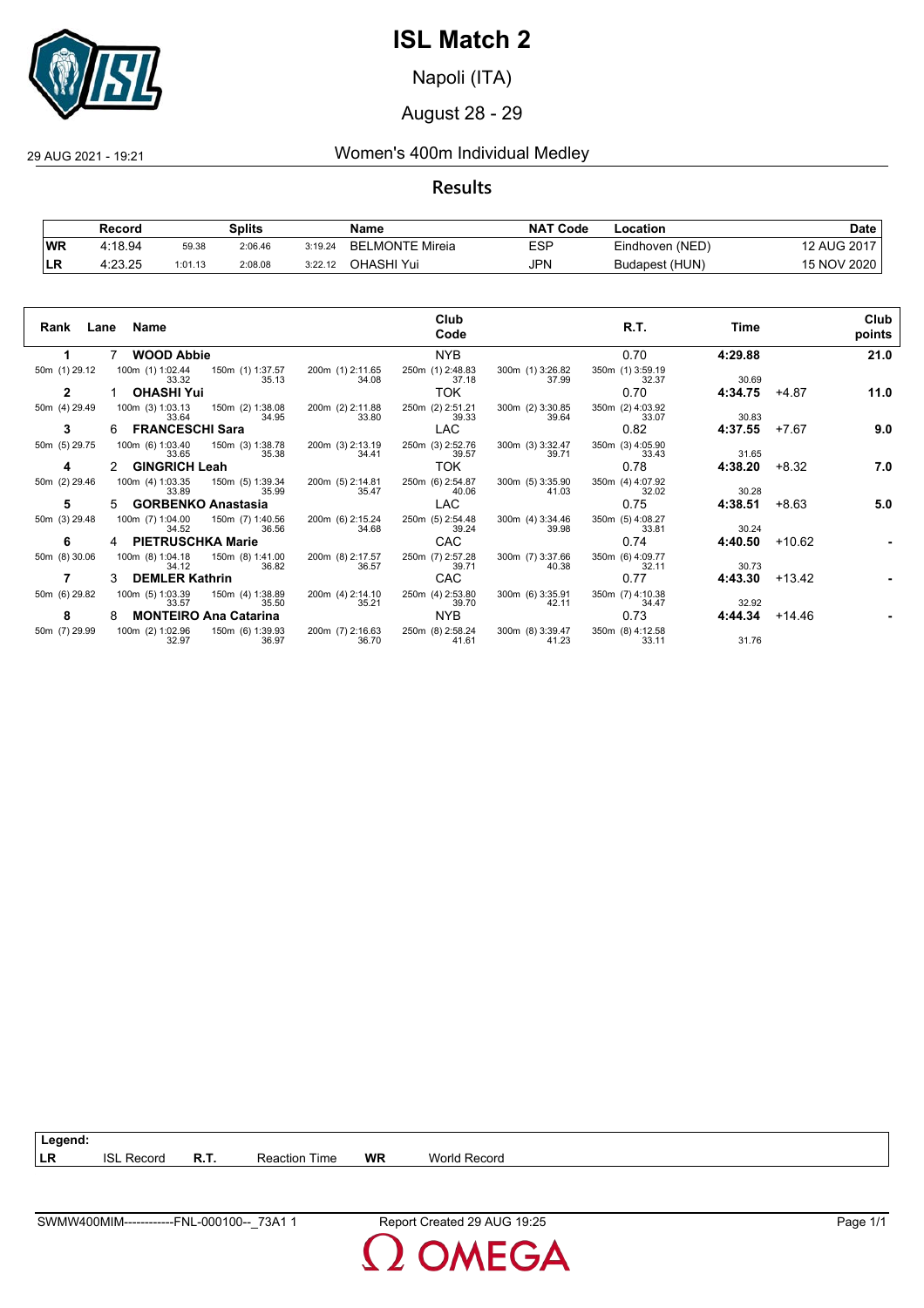

Napoli (ITA)

### August 28 - 29

29 AUG 2021 - 19:28 Men's 400m Individual Medley

#### **Results**

|           | Record  |       | Splits  |         | Name              | <b>NAT Code</b> | Location        | Date        |
|-----------|---------|-------|---------|---------|-------------------|-----------------|-----------------|-------------|
| <b>WR</b> | 3:54.81 | 52.35 | 1:51.40 | 2:57.90 | SETO Daiya        | JPN             | Las Vegas (USA) | 20 DEC 2019 |
|           | 3:54.81 | 52.35 | 1:51.40 | 2:57.90 | <b>SETO Daiva</b> | JPN             | Las Vegas (USA) | 21 DEC 2019 |

| Rank          |    | Lane Name               |                                            |                           | Club<br>Code              |                           | R.T.                      | Time    |          | Club<br>points |
|---------------|----|-------------------------|--------------------------------------------|---------------------------|---------------------------|---------------------------|---------------------------|---------|----------|----------------|
|               |    | <b>SETO Daiya</b>       |                                            |                           | <b>TOK</b>                |                           | 0.61                      | 4:01.10 |          | 24.0           |
| 50m (1) 25.25 |    | 28.84                   | 100m (1) 54.09   150m (1) 1:24.62<br>30.53 | 200m (1) 1:54.75<br>30.13 | 250m (1) 2:29.18<br>34.43 | 300m (1) 3:03.48<br>34.30 | 350m (1) 3:32.87<br>29.39 | 28.23   |          |                |
| 2             | 8  | <b>SMITH Brendon</b>    |                                            |                           | NYB.                      |                           | 0.69                      | 4:05.86 | +4.76    | 11.0           |
| 50m (3) 26.36 |    | 30.05                   | 100m (3) 56.41 150m (2) 1:26.89<br>30.48   | 200m (2) 1:57.45<br>30.56 | 250m (2) 2:33.46<br>36.01 | 300m (2) 3:09.99<br>36.53 | 350m (2) 3:38.99<br>29.00 | 26.87   |          |                |
| 3             |    | <b>ALMEIDA Brandonn</b> |                                            |                           | NYB.                      |                           | 0.68                      | 4:08.77 | +7.67    | 6.0            |
| 50m (8) 27.21 |    | 100m (8) 57.79<br>30.58 | 150m (4) 1:29.42<br>31.63                  | 200m (4) 2:01.18<br>31.76 | 250m (4) 2:35.85<br>34.67 | 300m (3) 3:11.52<br>35.67 | 350m (3) 3:40.66<br>29.14 | 28.11   |          |                |
| 4             |    | <b>SZARANEK Mark</b>    |                                            |                           | CAC                       |                           | 0.66                      | 4:08.83 | $+7.73$  | 5.0            |
| 50m (4) 26.48 |    | 100m (5) 57.38<br>30.90 | 150m (6) 1:30.02<br>32.64                  | 200m (5) 2:01.88<br>31.86 | 250m (5) 2:36.82<br>34.94 | 300m (5) 3:11.99<br>35.17 | 350m (4) 3:41.19<br>29.20 | 27.64   |          |                |
| 5             |    | <b>WILLIAMS Brodie</b>  |                                            |                           | <b>CAC</b>                |                           | 0.70                      | 4:10.37 | $+9.27$  | 7.0            |
| 50m (5) 26.68 |    | 100m (4) 57.16<br>30.48 | 150m (3) 1:28.04<br>30.88                  | 200m (3) 1:58.02<br>29.98 | 250m (3) 2:34.31<br>36.29 | 300m (4) 3:11.58<br>37.27 | 350m (5) 3:41.85<br>30.27 | 28.52   |          |                |
| 6             | 6  | <b>DEVINE Abrahm</b>    |                                            |                           | LAC                       |                           | 0.72                      | 4:10.59 | +9.49    |                |
| 50m (6) 26.92 |    | 100m (7) 57.68<br>30.76 | 150m (7) 1:30.67<br>32.99                  | 200m (8) 2:02.99<br>32.32 | 250m (7) 2:37.75<br>34.76 | 300m (6) 3:13.01<br>35.26 | 350m (6) 3:42.56<br>29.55 | 28.03   |          |                |
|               | 2  | <b>PASYNKOV Daniil</b>  |                                            |                           | TOK                       |                           | 0.68                      | 4:14.10 | $+13.00$ |                |
| 50m (7) 27.02 |    | 100m (6) 57.66<br>30.64 | 150m (8) 1:30.82<br>33.16                  | 200m (7) 2:02.69<br>31.87 | 250m (8) 2:38.27<br>35.58 | 300m (8) 3:13.76<br>35.49 | 350m (7) 3:44.24<br>30.48 | 29.86   |          |                |
| 8             | 5. | <b>HVAS Tomoe</b>       |                                            |                           | <b>LAC</b>                |                           | 0.67                      | 4:14.31 | +13.21   |                |
| 50m (2) 26.26 |    | 100m (2) 56.26<br>30.00 | 150m (5) 1:29.64<br>33.38                  | 200m (6) 2:02.42<br>32.78 | 250m (6) 2:37.61<br>35.19 | 300m (7) 3:13.65<br>36.04 | 350m (8) 3:44.48<br>30.83 | 29.83   |          |                |

**DMEGA**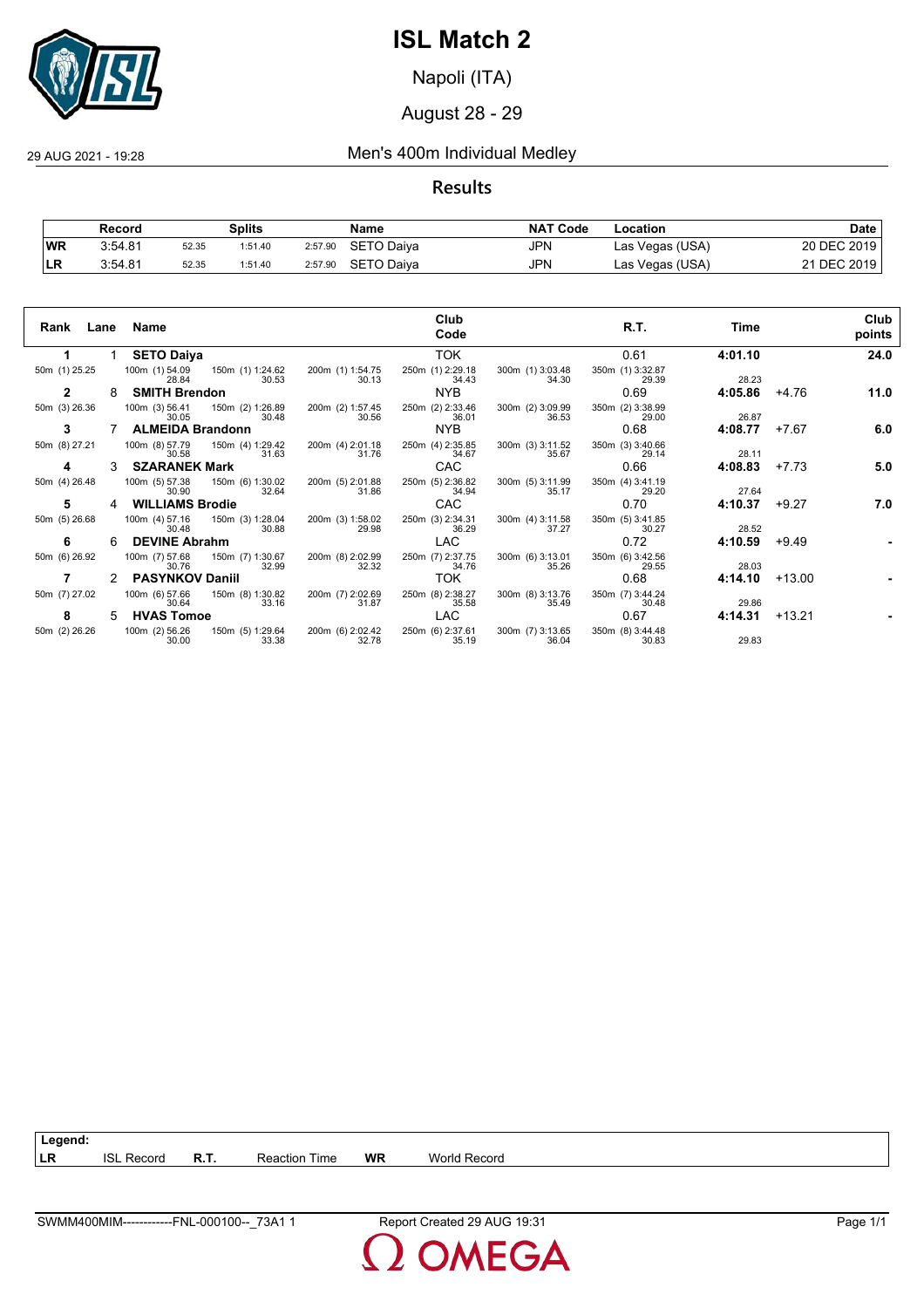

Napoli (ITA)

August 28 - 29

### 29 AUG 2021 - 19:45 Women's 50m Backstroke Skins Final

#### **Results**

|           | Record Name |                      | <b>NAT Code</b> | Location       | Date        |
|-----------|-------------|----------------------|-----------------|----------------|-------------|
| <b>WR</b> |             | 25.60 TOUSSAINT Kira | NED             | Budapest (HUN) | 14 NOV 2020 |
| LR        |             | 25.60 TOUSSAINT Kira | <b>NED</b>      | Budapest (HUN) | 14 NOV 2020 |

| Rank | Lane | Name                     | <b>Club Code</b> | R.T. | Time             | Club points |
|------|------|--------------------------|------------------|------|------------------|-------------|
|      |      | <b>NELSON Beata</b>      | CAC              | 0.64 | 26.67            | 14.0        |
|      |      | <b>DRESSEL Sherridon</b> | CAC              | 0.59 | 27.70<br>$+1.03$ | 7.0         |

| $\vert$ Legend: |                   |                      |    |              |
|-----------------|-------------------|----------------------|----|--------------|
| I LR            | <b>ISL Record</b> | <b>Reaction Time</b> | WR | World Record |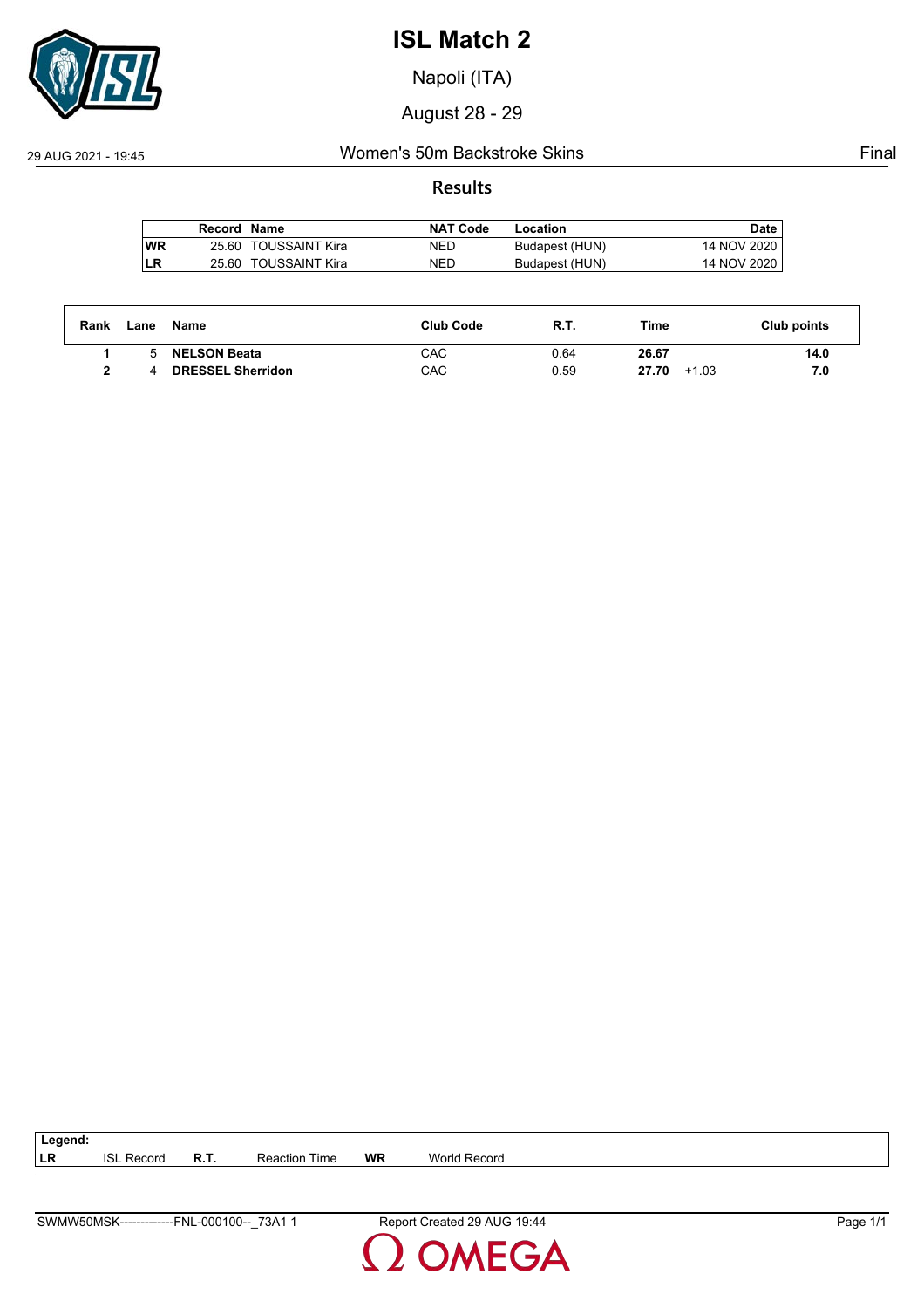

Napoli (ITA)

August 28 - 29

#### 29 AUG 2021 - 19:57 Men's 50m Backstroke Skins Final

#### **Results**

|    | Record Name |                        | <b>NAT Code</b> | Location       | Date        |
|----|-------------|------------------------|-----------------|----------------|-------------|
| WR |             | 22.22 MANAUDOU Florent | FRA             | Doha (QAT)     | 6 DEC 2014  |
| LR |             | 22.54 MURPHY Ryan      | USA             | Budapest (HUN) | 21 NOV 2020 |

| Rank | Lane | Name                   | <b>Club Code</b> | <b>R.T.</b> | Time             | Club points |
|------|------|------------------------|------------------|-------------|------------------|-------------|
|      |      | <b>STEWART Coleman</b> | CAC              | 0.58        | 23.30            | 21.0        |
|      |      | <b>RESS Justin</b>     | CAC              | 0.65        | 25.93<br>$+2.63$ |             |

**Legend: LR** ISL Record **R.T.** Reaction Time **WR** World Record

**MEGA**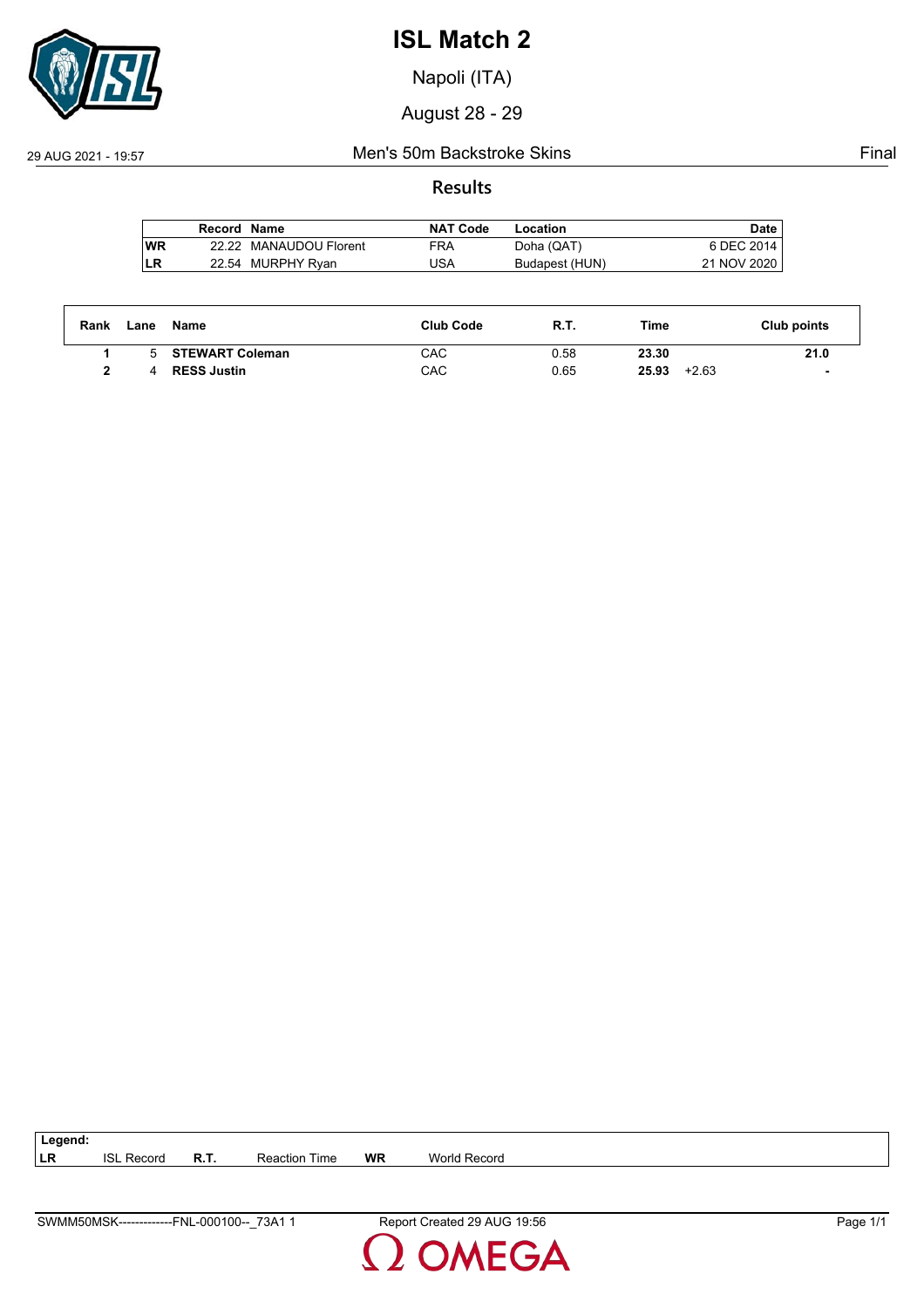

Napoli (ITA)

August 28 - 29

#### Women's 400m Individual Medley

#### **Race Information**

**REVISED**<br>4 SEP 14:56

| <b>Penalty time:</b> | 4:46.50                       | Aggregate rating of the event: | 22120 |
|----------------------|-------------------------------|--------------------------------|-------|
| Jackpot time:        | 10.40                         | Rating income per point:       | 1255  |
| limit time:          | $4.40.28$ $(4.29.88 + 10.40)$ |                                |       |

#### **After Women's 400m Individual Medley**

| Rank Name                    | Club       | <b>Points</b>            | <b>Instant Event</b><br>Rating | <b>New Event Rating</b> |           | <b>New Event ISL Rating</b> | Rank     |
|------------------------------|------------|--------------------------|--------------------------------|-------------------------|-----------|-----------------------------|----------|
| <b>WOOD Abbie</b>            | <b>NYB</b> | 21.0                     | 18395                          | 7120                    | $(+1750)$ |                             | $4(+3)$  |
| 2 OHASHI Yui                 | ток        | 11.0                     | 9635                           | 9676                    | $(+828)$  |                             | 1 $(+1)$ |
| 3 FRANCESCHI Sara            | LAC        | 9.0                      | 7883                           | 2078                    | $(+645)$  | 12                          | $(+3)$   |
| 4 GINGRICH Leah              | ток        | 7.0                      | 6132                           | 1617                    | $(+478)$  | 16                          | $(+68)$  |
| 5 GORBENKO Anastasia         | LAC        | 5.0                      | 4380                           | 1774                    | $(+449)$  | 13                          | $(+66)$  |
| 6 PIETRUSCHKA Marie          | <b>CAC</b> | $\overline{\phantom{0}}$ | 0                              | 1289                    | $(-143)$  | 79                          | (-64)    |
| <b>DEMLER Kathrin</b>        | <b>CAC</b> | $\blacksquare$           | 0                              | 1004                    | $(-135)$  | 112                         | (-28)    |
| <b>MONTEIRO Ana Catarina</b> | <b>NYB</b> |                          | 0                              | 1289                    | $(-143)$  | 79                          | (-64)    |

#### **Total Race's Club Points**

#### **Match Standings after event 39/39**

|  | Rank Name          | <b>Points</b>            | <b>Penalties</b>         | <b>New Points</b> | Rank Na |           |
|--|--------------------|--------------------------|--------------------------|-------------------|---------|-----------|
|  | <b>NY Breakers</b> | 21.0                     | $\overline{\phantom{a}}$ | 21.0              |         | Cа        |
|  | 2 Tokyo Frog Kings | 18.0                     | $\overline{\phantom{a}}$ | 18.0              |         | 2 LA      |
|  | 3 LA Current       | 14.0                     | $\overline{\phantom{0}}$ | 14.0              | 3       | Т٥        |
|  | 4 Cali Condors     | $\overline{\phantom{0}}$ | $\overline{\phantom{a}}$ |                   |         | <b>NY</b> |
|  |                    |                          |                          |                   |         |           |

| Rank Name          | Aggregate<br><b>Swimmer Points Penalties</b> | Aggregate Actual | <b>Points</b> |
|--------------------|----------------------------------------------|------------------|---------------|
| 1 Cali Condors     | 711.0                                        | $-4.0$           | 707.0         |
| 2 LA Current       | 406.5                                        | $-4.0$           | 402.5         |
| 3 Tokyo Frog Kings | 391.5                                        | -90              | 382.5         |
| 4 NY Breakers      | 279.0                                        | $-10.0$          | 2690          |
|                    |                                              |                  |               |

#### **Note:**

Ratings values are rounded.

#### **REVISED**

**OMEGA**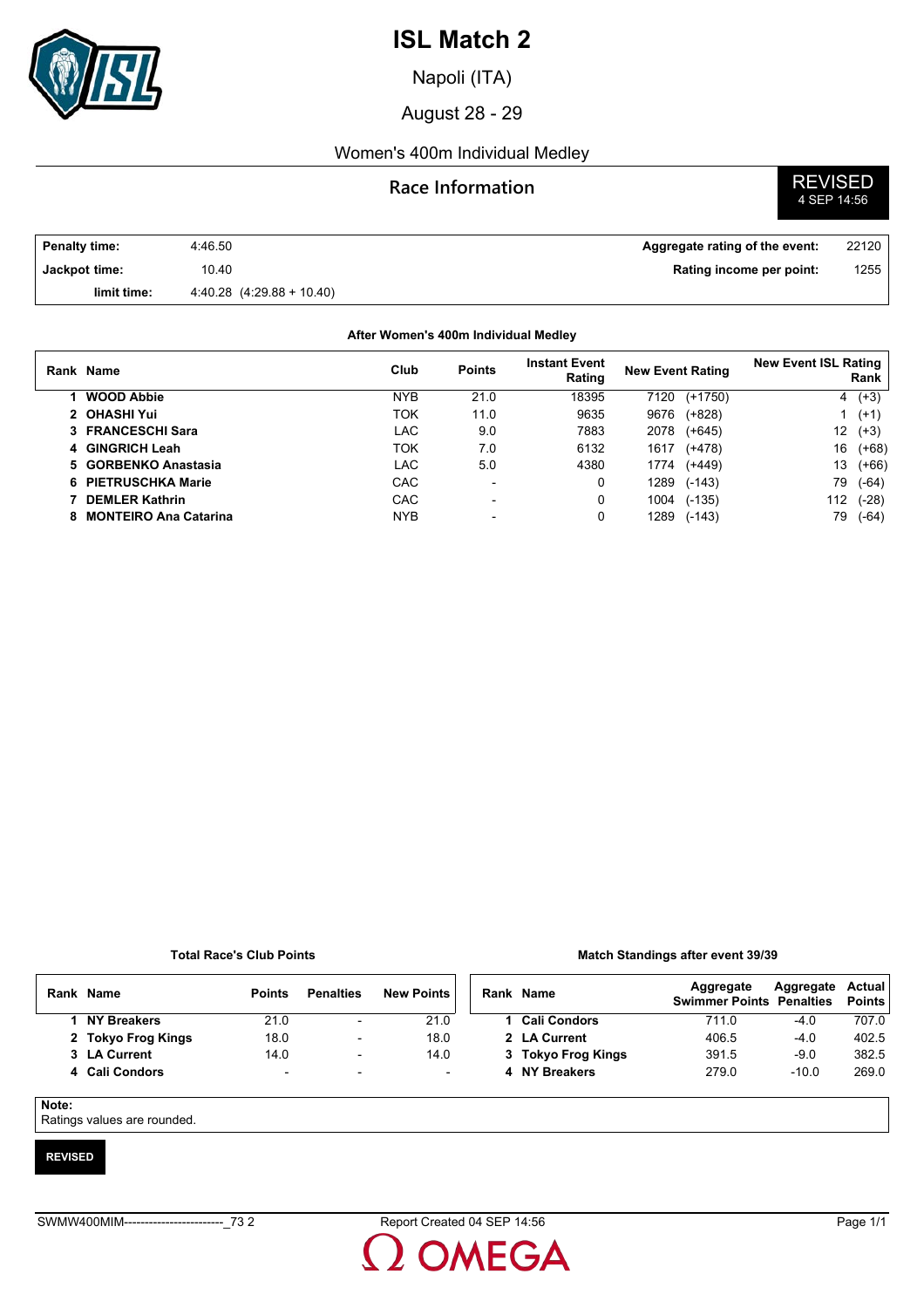

Napoli (ITA)

August 28 - 29

#### Men's 400m Individual Medley

### **Race Information** REVISED

# 4 SEP 14:56

| <b>Penalty time:</b> | 4:18.00                   | Aggregate rating of the event: | 24778 |
|----------------------|---------------------------|--------------------------------|-------|
| Jackpot time:        | 9.40                      | Rating income per point:       | 1305  |
| limit time:          | $4.10.50(4.01.10 + 9.40)$ |                                |       |

#### **Rank Name Points Instant Event Rating New Event Rating New Event ISL Rating Rank After Men's 400m Individual Medley Club 1 SETO Daiya** TOK 24.0 21865 5789 (+2091) 3 (+6) **2 SMITH Brendon** NYB 11.0 10021 4965 (+907) 5 (+1) **3 ALMEIDA Brandonn** NYB 6.0 5466 4453 (+408) 7 (=) **4 SZARANEK Mark** CAC 5.0 4555 4190 (-277) 8 (-3) **5 WILLIAMS Brodie** CAC 7.0 6377 1927 (+494) 18 (+7) **6 DEVINE Abrahm LAC** - 0 3423 (+5) 10 (=) **7 PASYNKOV Daniil** TOK - 0 2320 (-139) 15 (-2) **8 HVAS Tomoe** LAC - 0 1060 (-139) 110 (-26)

#### **Total Race's Club Points**

#### **Match Standings after event 39/39**

| Rank | <b>Name</b>      | <b>Points</b>            | <b>Penalties</b>         | <b>New Points</b> | Rank | <b>Name</b>         | Aggregate<br><b>Swimmer Points Penalties</b> | Aggregate | Actual<br><b>Points</b> |
|------|------------------|--------------------------|--------------------------|-------------------|------|---------------------|----------------------------------------------|-----------|-------------------------|
|      | Tokyo Frog Kings | 24.0                     | $\overline{\phantom{0}}$ | 24.0              |      | <b>Cali Condors</b> | 711.0                                        | $-4.0$    | 707.0                   |
|      | 2 NY Breakers    | 17.0                     | $\overline{\phantom{a}}$ | 17.0              |      | 2 LA Current        | 406.5                                        | $-4.0$    | 402.5                   |
|      | 3 Cali Condors   | 12.0                     | $\overline{\phantom{a}}$ | 12.0              |      | 3 Tokyo Frog Kings  | 391.5                                        | $-9.0$    | 382.5                   |
|      | 4 LA Current     | $\overline{\phantom{a}}$ | $\overline{\phantom{a}}$ |                   |      | 4 NY Breakers       | 279.0                                        | $-10.0$   | 269.0                   |

#### **Note:**

Ratings values are rounded.

#### **REVISED**

**OMEGA**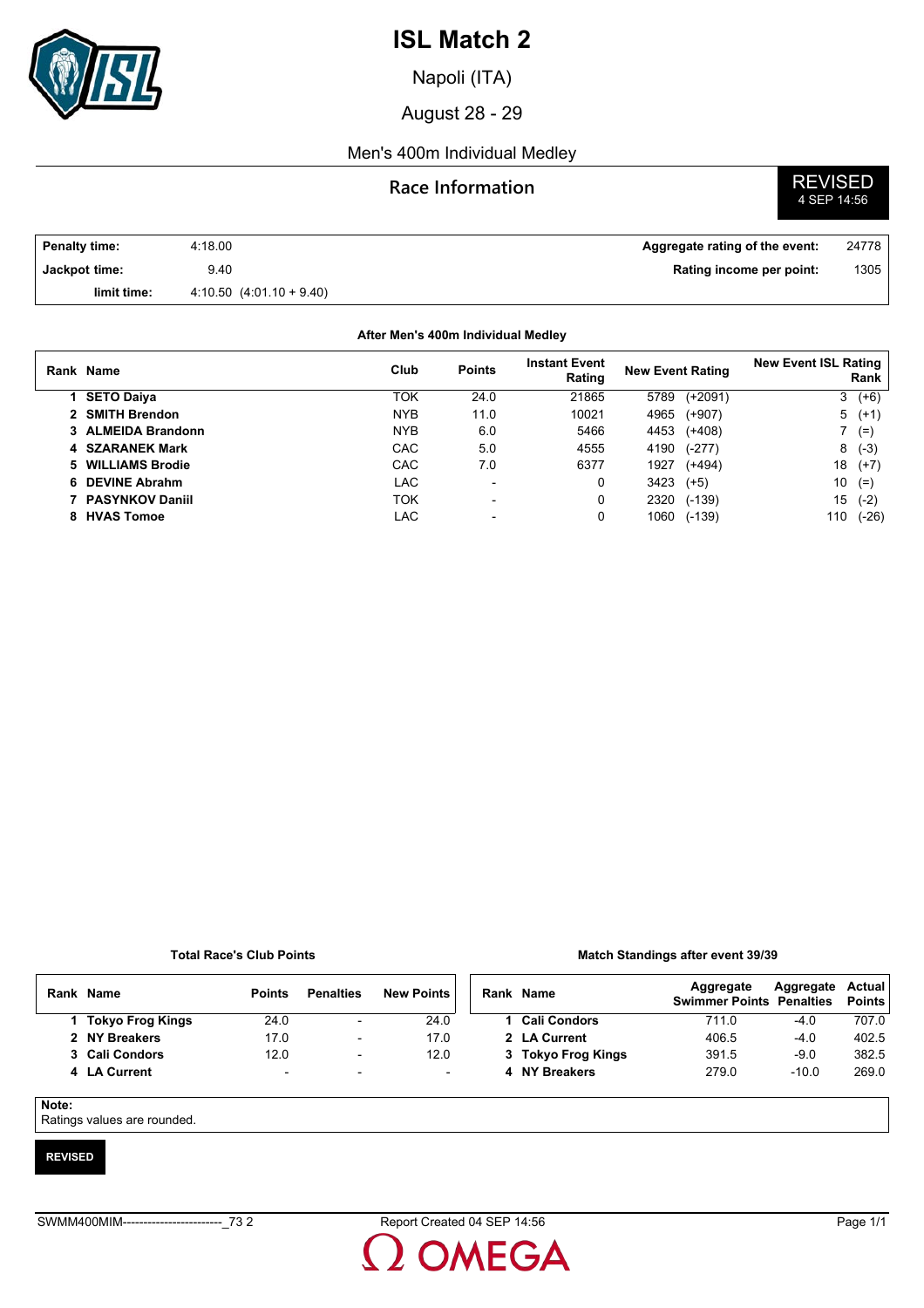

Napoli (ITA)

August 28 - 29

#### Women's 50m Backstroke Skins

### **Race Information**

# **REVISED**<br>4 SEP 14:56

| Penalty time: | 28.50                    | Aggregate rating of the event: | 16174 |
|---------------|--------------------------|--------------------------------|-------|
| Jackpot time: | .05                      | Rating income per point:       | 718   |
| limit time:   | $27.72$ $(26.67 + 1.05)$ |                                |       |

#### **After Women's 50m Backstroke Skins**

| Rank Name           | Club       | <b>Points</b> | <b>Instant Event</b><br>Rating | <b>New Event Rating</b> |           | <b>New Event ISL Rating</b> | Rank     |
|---------------------|------------|---------------|--------------------------------|-------------------------|-----------|-----------------------------|----------|
| <b>NELSON Beata</b> | CAC        | 35.0          | 25118                          | 5080                    | $(+2315)$ | 8                           | $(+13)$  |
| 2 DRESSEL Sherridon | CAC        | 23.0          | 16506                          | 2969                    | $(+1454)$ | 22                          | $(+103)$ |
| 3 TCHORZ Alicia     | <b>NYB</b> | 12.0          | 8612                           | 3125                    | $(+665)$  | 19                          | $(+8)$   |
| 4 BAKER Kathleen    | LAC        | 5.0           | 3588                           | 2429                    | $(+129)$  | 29                          | $(=)$    |
| 5 GASSON Helena     | LAC        | 4.0           | 2871                           | 1454                    | $(+90)$   | 133                         | $(+5)$   |
| 6 DELOOF Gabby      | ток        | 3.0           | 2153                           | 2285                    | $(-15)$   | 44                          | $(-15)$  |
| <b>TETZLOFF Alv</b> | TOK        | 2.0           | 1435                           | 1197                    | $(+28)$   | 160                         | $(-4)$   |
| 8 PEDA Paulina      | <b>NYB</b> | 1.0           | 718                            | 2142                    | $(-158)$  | 98                          | (-69)    |

#### **Total Race's Club Points**

#### **Match Standings after event 39/39**

|       | Rank Name          | <b>Points</b> | <b>Penalties</b>         | <b>New Points</b> | Rank Name           | Aggregate<br><b>Swimmer Points Penalties</b> | Aggregate | Actual<br><b>Points</b> |
|-------|--------------------|---------------|--------------------------|-------------------|---------------------|----------------------------------------------|-----------|-------------------------|
|       | 1 Cali Condors     | 58.0          | $\overline{\phantom{0}}$ | 58.0              | <b>Cali Condors</b> | 711.0                                        | $-4.0$    | 707.0                   |
|       | 2 NY Breakers      | 13.0          | $\overline{\phantom{a}}$ | 13.0              | 2 LA Current        | 406.5                                        | $-4.0$    | 402.5                   |
|       | 3 LA Current       | 9.0           | $\overline{\phantom{0}}$ | 9.0               | 3 Tokyo Frog Kings  | 391.5                                        | $-9.0$    | 382.5                   |
|       | 4 Tokyo Frog Kings | 5.0           | $\overline{\phantom{a}}$ | 5.0               | 4 NY Breakers       | 279.0                                        | $-10.0$   | 269.0                   |
| Note: |                    |               |                          |                   |                     |                                              |           |                         |

Ratings values are rounded.

#### **REVISED**

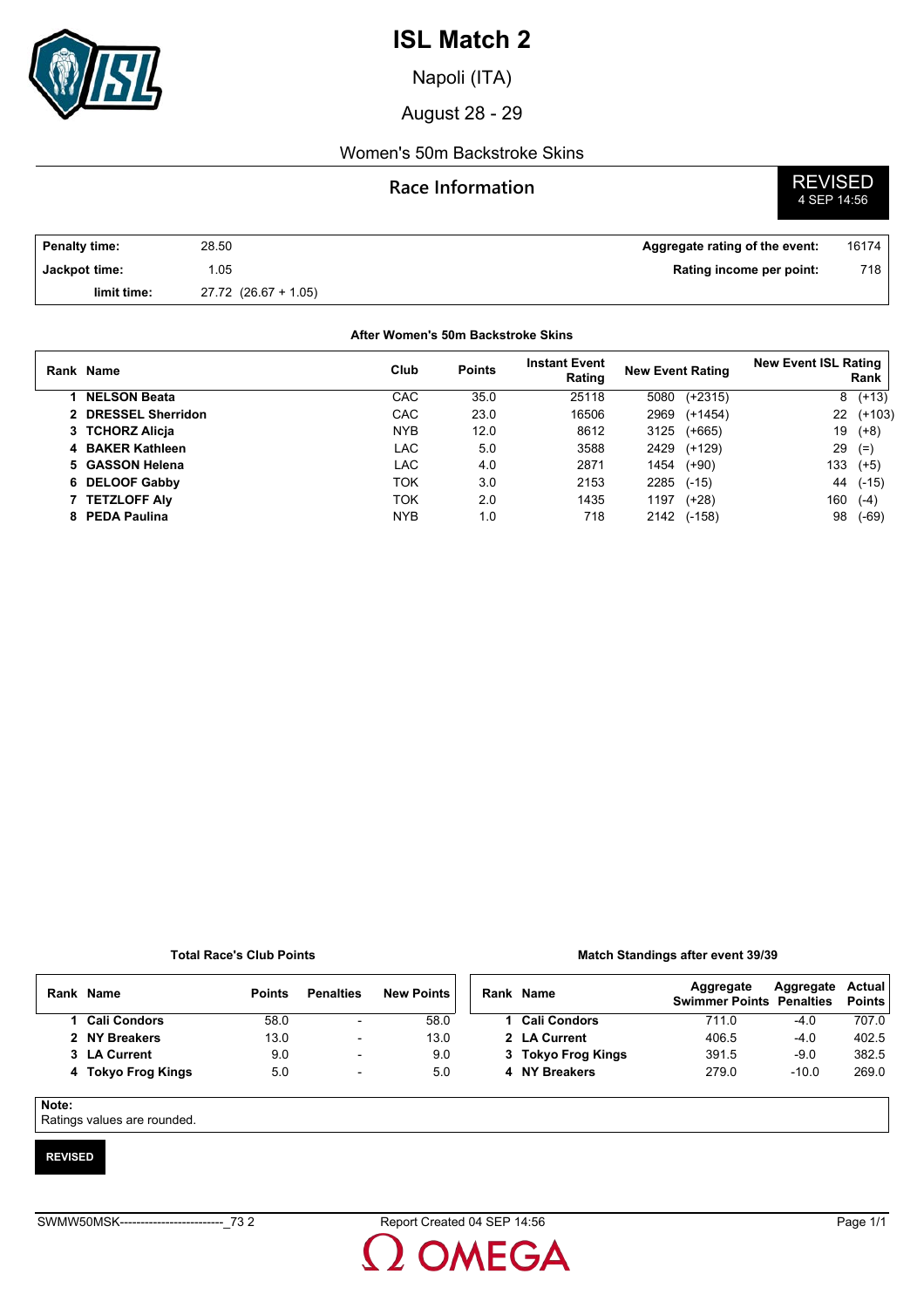

Napoli (ITA)

August 28 - 29

#### Men's 50m Backstroke Skins

### **Race Information**

# **REVISED**<br>4 SEP 14:56

| <b>Penalty time:</b> | 25.00                 | Aggregate rating of the event: | 20033 |
|----------------------|-----------------------|--------------------------------|-------|
| Jackpot time:        | 0.90                  | Rating income per point:       | 749   |
| limit time:          | $24.20(23.30 + 0.90)$ |                                |       |

#### **After Men's 50m Backstroke Skins**

| Rank Name              | Club       | <b>Points</b> | <b>Instant Event</b><br>Rating | <b>New Event Rating</b> | <b>New Event ISL Rating</b><br>Rank |
|------------------------|------------|---------------|--------------------------------|-------------------------|-------------------------------------|
| <b>STEWART Coleman</b> | CAC        | 47.0          | 35224                          | $(+3318)$<br>6224       | $(+12)$                             |
| 2 RESS Justin          | CAC        | 16.0          | 11991                          | 2703<br>$(+1012)$       | 22<br>$(+80)$                       |
| 3 BOHUS Richard        | TOK        | 7.0           | 5246                           | 2595<br>(+295)          | 25<br>$(+3)$                        |
| 4 CHRISTOU Apostolos   | LAC        | 5.0           | 3747                           | 1586<br>$(+247)$        | 120<br>$(+34)$                      |
| 5 KAWAMOTO Takeshi     | TOK        | 4.0           | 2998                           | 5436<br>$(+95)$         | 8<br>$(=)$                          |
| 6 LITCHFIELD Joe       | <b>NYB</b> | 3.0           | 2248                           | 1875<br>$(+20)$         | 97<br>$(-1)$                        |
| 7 HELD Ryan            | LAC        | 2.0           | 1499                           | 2220<br>$(-80)$         | 88<br>$(-60)$                       |
| 8 BRAUNSCHEIG Oleg     | <b>NYB</b> | 1.0           | 749                            | 2145<br>$(-155)$        | 91<br>$(-63)$                       |

#### **Total Race's Club Points**

#### **Match Standings after event 39/39**

| Rank  | Name                | <b>Points</b> | <b>Penalties</b>         | <b>New Points</b> |  | Rank Name           | Aggregate<br><b>Swimmer Points Penalties</b> | Aggregate | Actual<br><b>Points</b> |
|-------|---------------------|---------------|--------------------------|-------------------|--|---------------------|----------------------------------------------|-----------|-------------------------|
|       | <b>Cali Condors</b> | 63.0          | $\overline{\phantom{a}}$ | 63.0              |  | <b>Cali Condors</b> | 711.0                                        | $-4.0$    | 707.0                   |
|       | 2 Tokyo Frog Kings  | 11.0          | $\overline{\phantom{0}}$ | 11.0              |  | 2 LA Current        | 406.5                                        | $-4.0$    | 402.5                   |
|       | 3 LA Current        | 7.0           | $\overline{\phantom{0}}$ | 7.0               |  | 3 Tokyo Frog Kings  | 391.5                                        | $-9.0$    | 382.5                   |
|       | 4 NY Breakers       | 4.0           | $\overline{\phantom{a}}$ | 4.0               |  | 4 NY Breakers       | 279.0                                        | $-10.0$   | 269.0                   |
| Note: |                     |               |                          |                   |  |                     |                                              |           |                         |

Ratings values are rounded.

#### **REVISED**

OMEGA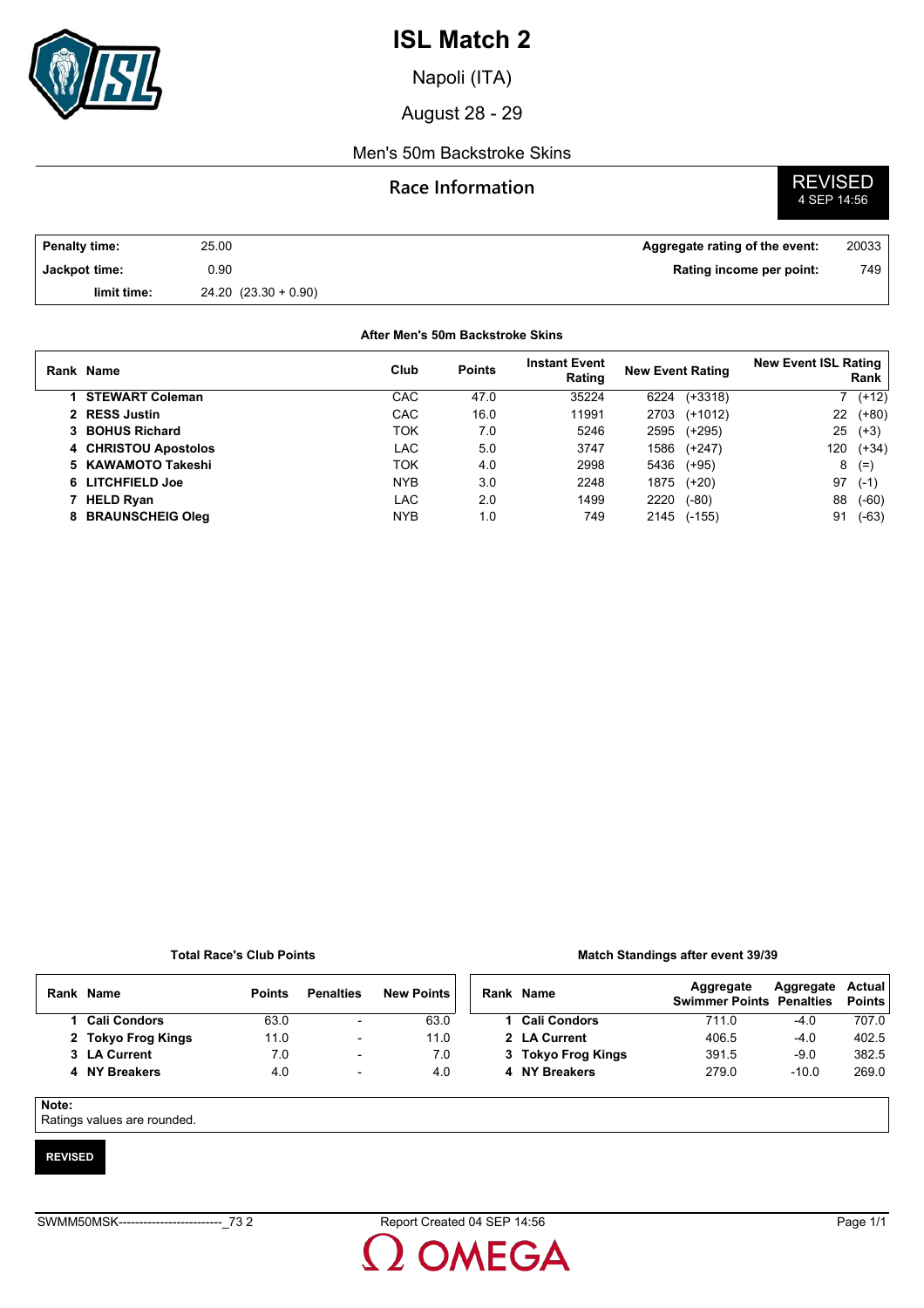

Napoli (ITA)

August 28 - 29

Swimming

### **Club Standings**

After 39 of 39 Events

| Rank | Club             | <b>Club Code</b> | Men   | Women | Mixed | Total |
|------|------------------|------------------|-------|-------|-------|-------|
|      | Cali Condors     | <b>CAC</b>       | 355.0 | 320.0 | 32.0  | 707.0 |
|      | LA Current       | LAC              | 155.5 | 227.0 | 20.0  | 402.5 |
| 3    | Tokyo Frog Kings | TOK              | 221.5 | 143.0 | 18.0  | 382.5 |
|      | NY Breakers      | <b>NYB</b>       | 117.0 | 148.0 | 4.0   | 269.0 |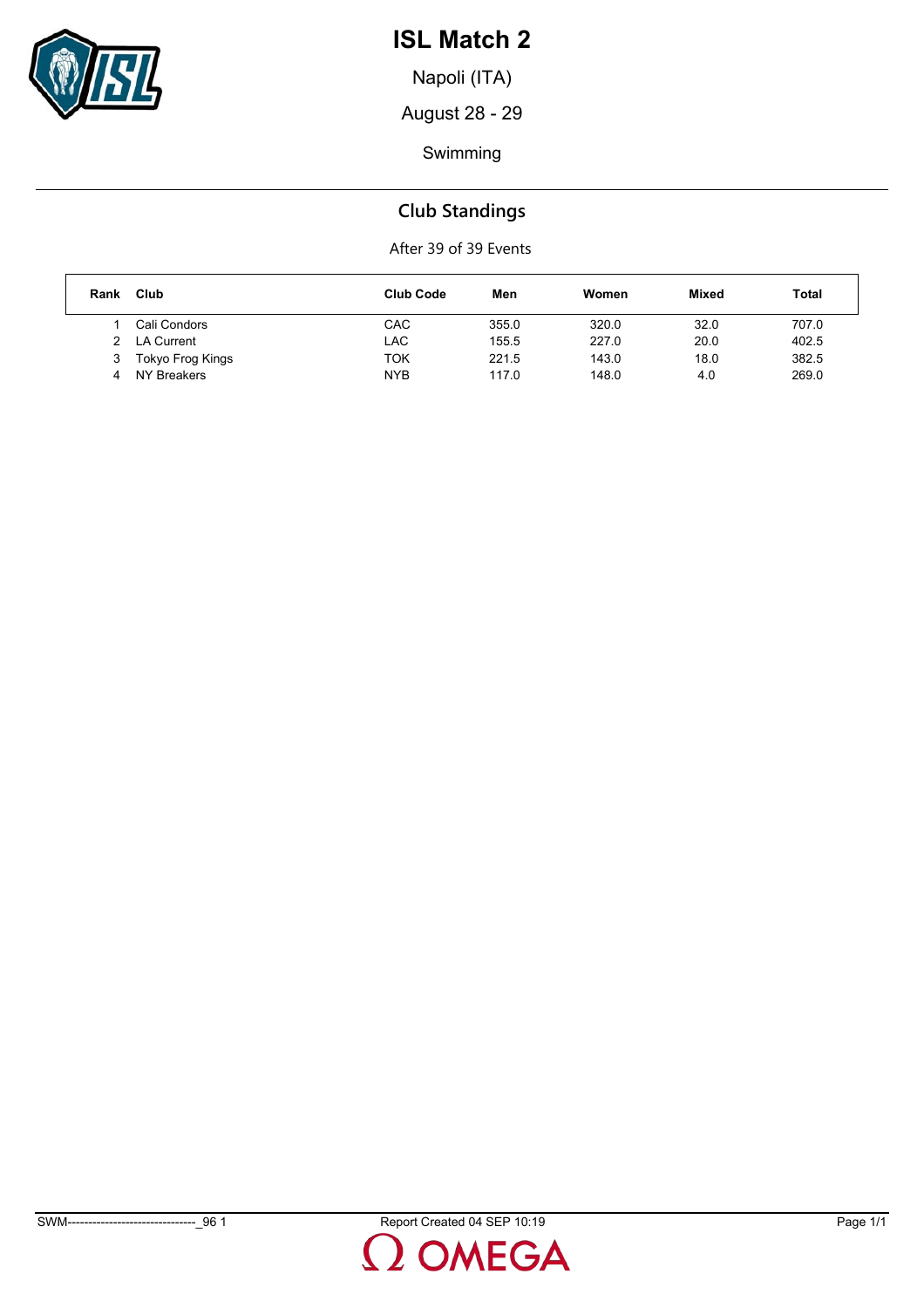

Napoli (ITA)

August 28 - 29

Swimming

### **Match MVP Standings**

#### **After 39 of 39 Events**

| Rank | Name                       | <b>Club Code</b> | <b>Ranking Points</b> | <b>Bonus Points</b>      | Total |
|------|----------------------------|------------------|-----------------------|--------------------------|-------|
| 1    | <b>STEWART Coleman</b>     | CAC              | 95.0                  |                          | 95.0  |
| 2    | <b>DRESSEL Caeleb</b>      | CAC              | 93.0                  |                          | 93.0  |
| 3    | <b>SETO Daiya</b>          | <b>TOK</b>       | 64.0                  |                          | 64.0  |
| 4    | <b>NELSON Beata</b>        | CAC              | 59.5                  | $\overline{a}$           | 59.5  |
| 5    | <b>WOOD Abbie</b>          | <b>NYB</b>       | 48.0                  |                          | 48.0  |
| 6    | <b>KING Lilly</b>          | CAC              | 42.0                  |                          | 42.0  |
| 7    | <b>WEITZEIL Abbey</b>      | LAC              | 41.5                  | $\overline{a}$           | 41.5  |
| 8    | KOSEKI Yasuhiro            | <b>TOK</b>       | 38.0                  |                          | 38.0  |
| 9    | <b>DRESSEL Sherridon</b>   | CAC              | 37.0                  |                          | 37.0  |
| 10   | <b>RESS Justin</b>         | CAC              | 36.0                  |                          | 36.0  |
| 11   | <b>DAHLIA Kelsi</b>        | CAC              | 34.5                  | $\overline{\phantom{0}}$ | 34.5  |
| 11   | <b>BROWN Erika</b>         | CAC              | 34.5                  |                          | 34.5  |
| 13   | <b>IGARASHI Chihiro</b>    | <b>TOK</b>       | 31.5                  | $\overline{a}$           | 31.5  |
| 14   | <b>WILSON Madison</b>      | LAC              | 29.5                  |                          | 29.5  |
| 14   | <b>SCHEFFER Fernando</b>   | LAC              | 29.5                  |                          | 29.5  |
| 16   | SHIELDS Tom                | LAC              | 29.0                  | $\overline{a}$           | 29.0  |
| 17   | <b>HANNIS Molly</b>        | CAC              | 27.5                  | $\overline{a}$           | 27.5  |
| 17   | KAWAMOTO Takeshi           | <b>TOK</b>       | 27.5                  |                          | 27.5  |
| 19   | <b>GORBENKO Anastasia</b>  | LAC              | 26.0                  |                          | 26.0  |
| 19   | <b>SMITH Brendon</b>       | <b>NYB</b>       | 26.0                  |                          | 26.0  |
| 19   | CHIMROVA Svetlana          | <b>NYB</b>       | 26.0                  |                          | 26.0  |
| 19   | <b>DUMONT Valentine</b>    | LAC              | 26.0                  | $\overline{a}$           | 26.0  |
| 23   | <b>MADDEN Paige</b>        | <b>TOK</b>       | 25.0                  |                          | 25.0  |
| 24   | de WAARD Maaike            | CAC              | 21.0                  |                          | 21.0  |
| 24   | <b>OHASHI Yui</b>          | <b>TOK</b>       | 21.0                  |                          | 21.0  |
| 26   | <b>KOSTIN Oleg</b>         | CAC              | 20.5                  |                          | 20.5  |
| 26   | <b>TEMPLE Matt</b>         | <b>NYB</b>       | 20.5                  |                          | 20.5  |
| 28   | <b>WILM Ingrid</b>         | LAC              | 19.5                  | $\overline{a}$           | 19.5  |
| 29   | MAJCHRZAK Kacper           | CAC              | 18.5                  |                          | 18.5  |
| 29   | <b>TETZLOFF Aly</b>        | <b>TOK</b>       | 18.5                  |                          | 18.5  |
| 29   | <b>TARASEVICH Grigory</b>  | <b>TOK</b>       | 18.5                  |                          | 18.5  |
| 29   | <b>MALYUTIN Martin</b>     | LAC              | 18.5                  | $\overline{\phantom{0}}$ | 18.5  |
| 29   | <b>TCHORZ Alicja</b>       | <b>NYB</b>       | 18.5                  |                          | 18.5  |
| 34   | <b>CORDES Kevin</b>        | CAC              | 18.0                  | $\overline{a}$           | 18.0  |
| 34   | <b>GASSON Helena</b>       | LAC              | 18.0                  | $\overline{\phantom{0}}$ | 18.0  |
| 36   | FRANCESCHI Sara            | LAC              | 17.0                  |                          | 17.0  |
| 36   | ROTHBAUER Christopher      | LAC              | 17.0                  |                          | 17.0  |
| 36   | <b>MARTINEZ Jose Angel</b> | CAC              | 17.0                  |                          | 17.0  |
| 39   | <b>BAKER Kathleen</b>      | ${\sf LAC}$      | 16.5                  |                          | 16.5  |
| 39   | LITCHFIELD Joe             | <b>NYB</b>       | 16.5                  |                          | 16.5  |
| 41   | <b>TUCKER Miranda</b>      | <b>TOK</b>       | 15.5                  |                          | 15.5  |
| 42   | <b>CHRISTOU Apostolos</b>  | LAC              | 15.0                  |                          | 15.0  |
| 43   | <b>BOHUS Richard</b>       | <b>TOK</b>       | 14.0                  |                          | 14.0  |
| 43   | <b>KOCH Marco</b>          | <b>NYB</b>       | 14.0                  |                          | 14.0  |
| 43   | <b>ESCOBEDO Emily</b>      | CAC              | 14.0                  |                          | 14.0  |
| 43   | PINZUTI Alessandro         | <b>TOK</b>       | 14.0                  |                          | 14.0  |
| 43   | <b>SAVARD Katerine</b>     | CAC              | 14.0                  |                          | 14.0  |
| 43   | <b>GINGRICH Leah</b>       | <b>TOK</b>       | 14.0                  |                          | 14.0  |
| 49   | <b>GASTALDELLO Beryl</b>   | ${\sf LAC}$      | 13.0                  |                          | 13.0  |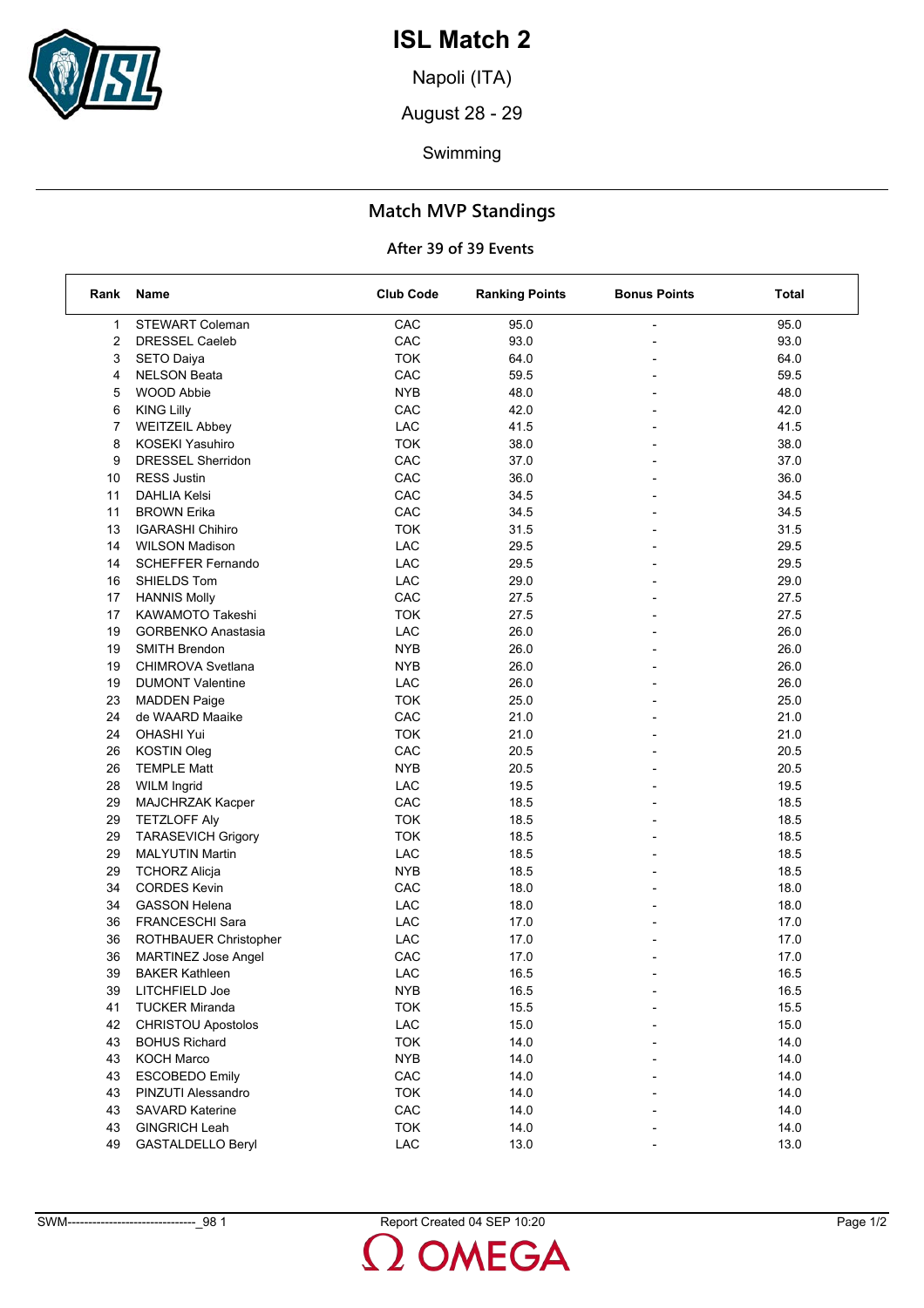

Napoli (ITA)

August 28 - 29

Swimming

### **Match MVP Standings**

#### **After 39 of 39 Events**

| Rank | Name                         | <b>Club Code</b> | <b>Ranking Points</b> | <b>Bonus Points</b>          | Total   |
|------|------------------------------|------------------|-----------------------|------------------------------|---------|
| 49   | <b>KULLMAN Leonie</b>        | CAC              | 13.0                  |                              | 13.0    |
| 51   | PEDA Paulina                 | <b>NYB</b>       | 12.5                  |                              | 12.5    |
| 52   | <b>HELD Ryan</b>             | LAC              | 11.5                  |                              | 11.5    |
| 53   | SPAJARI Pedro                | <b>TOK</b>       | 11.0                  | $\overline{a}$               | 11.0    |
| 53   | <b>WILLIAMS Brodie</b>       | CAC              | 11.0                  |                              | 11.0    |
| 53   | <b>NEMETH Nandor</b>         | <b>TOK</b>       | 11.0                  |                              | 11.0    |
| 53   | <b>CIESLAK Marcin</b>        | CAC              | 11.0                  |                              | 11.0    |
| 57   | <b>PUTS Jesse</b>            | CAC              | 10.5                  |                              | 10.5    |
| 58   | <b>WATANABE Kanako</b>       | <b>TOK</b>       | 10.0                  |                              | 10.0    |
| 58   | <b>MARSH Alyssa</b>          | LAC              | 10.0                  | $\overline{a}$               | 10.0    |
| 60   | <b>BUKHOV Vladislav</b>      | LAC              | 9.5                   |                              | 9.5     |
| 60   | <b>ALMEIDA Brandonn</b>      | <b>NYB</b>       | 9.5                   |                              | 9.5     |
| 62   | <b>CLARK Imogen</b>          | LAC              | 9.0                   |                              | 9.0     |
| 62   | <b>DELOOF Gabby</b>          | <b>TOK</b>       | 9.0                   |                              | 9.0     |
| 62   | MAJERSKI Jakub               | <b>NYB</b>       | 9.0                   |                              | 9.0     |
| 62   | <b>KRASKA Jakub</b>          | <b>NYB</b>       | 9.0                   | $\overline{a}$               | 9.0     |
| 66   | <b>STEENBERGEN Marrit</b>    | <b>NYB</b>       | 8.5                   | $\overline{a}$               | 8.5     |
| 66   | PASYNKOV Daniil              | <b>TOK</b>       | 8.5                   |                              | 8.5     |
| 66   | NTOUNTOUNAKI Anna            | LAC              | 8.5                   | $\overline{a}$               | 8.5     |
| 69   | <b>LICON Will</b>            | LAC              | 7.5                   |                              | 7.5     |
| 70   | <b>SZARANEK Mark</b>         | CAC              | 7.0                   |                              | 7.0     |
| 70   | <b>BRZOSKOWSKI Maarten</b>   | <b>TOK</b>       | 7.0                   |                              | 7.0     |
| 70   | PIETRUSCHKA Marie            | CAC              | 7.0                   |                              | 7.0     |
| 70   | <b>ROONEY Maxime</b>         | LAC              | 7.0                   |                              | 7.0     |
| 74   | <b>PIJNENBURG Stan</b>       | <b>NYB</b>       | 6.5                   | L,                           | 6.5     |
| 74   | <b>WHITTLE Jacob</b>         | <b>NYB</b>       | 6.5                   |                              | 6.5     |
| 74   | SURKOVA Arina                | <b>NYB</b>       | 6.5                   |                              | 6.5     |
| 77   | <b>GIREV</b> Ivan            | <b>TOK</b>       | 6.0                   |                              | 6.0     |
| 77   | <b>MACINNES Keanna</b>       | <b>TOK</b>       | 6.0                   | $\overline{a}$               | 6.0     |
| 77   |                              | <b>NYB</b>       | 6.0                   | $\overline{a}$               |         |
|      | <b>HOPE Lucy</b>             |                  |                       |                              | 6.0     |
| 77   | ZEVINA Daryna                | <b>NYB</b>       | 6.0                   | $\overline{a}$               | 6.0     |
| 81   | <b>BECKER Bowe</b>           | <b>TOK</b>       | 5.5                   |                              | 5.5     |
| 81   | FIEDKIEWICZ Kornelia         | <b>NYB</b>       | 5.5                   | $\overline{a}$               | 5.5     |
| 81   | <b>RENSHAW Molly</b>         | <b>NYB</b>       | 5.5                   | ÷                            | 5.5     |
| 84   | <b>DEVINE Abrahm</b>         | LAC              | 5.0                   | $\qquad \qquad \blacksquare$ | 5.0     |
| 84   | <b>MONTEIRO Ana Catarina</b> | <b>NYB</b>       | 5.0                   |                              | 5.0     |
| 84   | <b>HVAS Tomoe</b>            | LAC              | 5.0                   |                              | 5.0     |
| 84   | <b>DEMLER Kathrin</b>        | CAC              | 5.0                   |                              | 5.0     |
| 88   | PINFOLD Brett                | LAC              | 4.5                   |                              | 4.5     |
| 89   | <b>BRAUNSCHEIG Oleg</b>      | <b>NYB</b>       | 3.5                   |                              | 3.5     |
| 89   | <b>JONES Harriet</b>         | <b>TOK</b>       | 3.5                   |                              | $3.5\,$ |
| 91   | <b>CORREIA Breno</b>         | LAC              | 3.0                   |                              | 3.0     |
| 92   | <b>WILD Cassie</b>           | <b>TOK</b>       | 2.5                   |                              | 2.5     |
| 93   | <b>HAAS Townley</b>          | CAC              | 2.0                   |                              | 2.0     |
| 93   | POGGIO Federico              | <b>TOK</b>       | 2.0                   |                              | 2.0     |
| 93   | <b>SEBASTIAN Julia</b>       | LAC              | 2.0                   |                              | 2.0     |
| 93   | <b>BAQLAH Khader</b>         | CAC              | 2.0                   |                              | 2.0     |
| 97   | USTINOVA Daria S             | <b>NYB</b>       | 1.5                   |                              | 1.5     |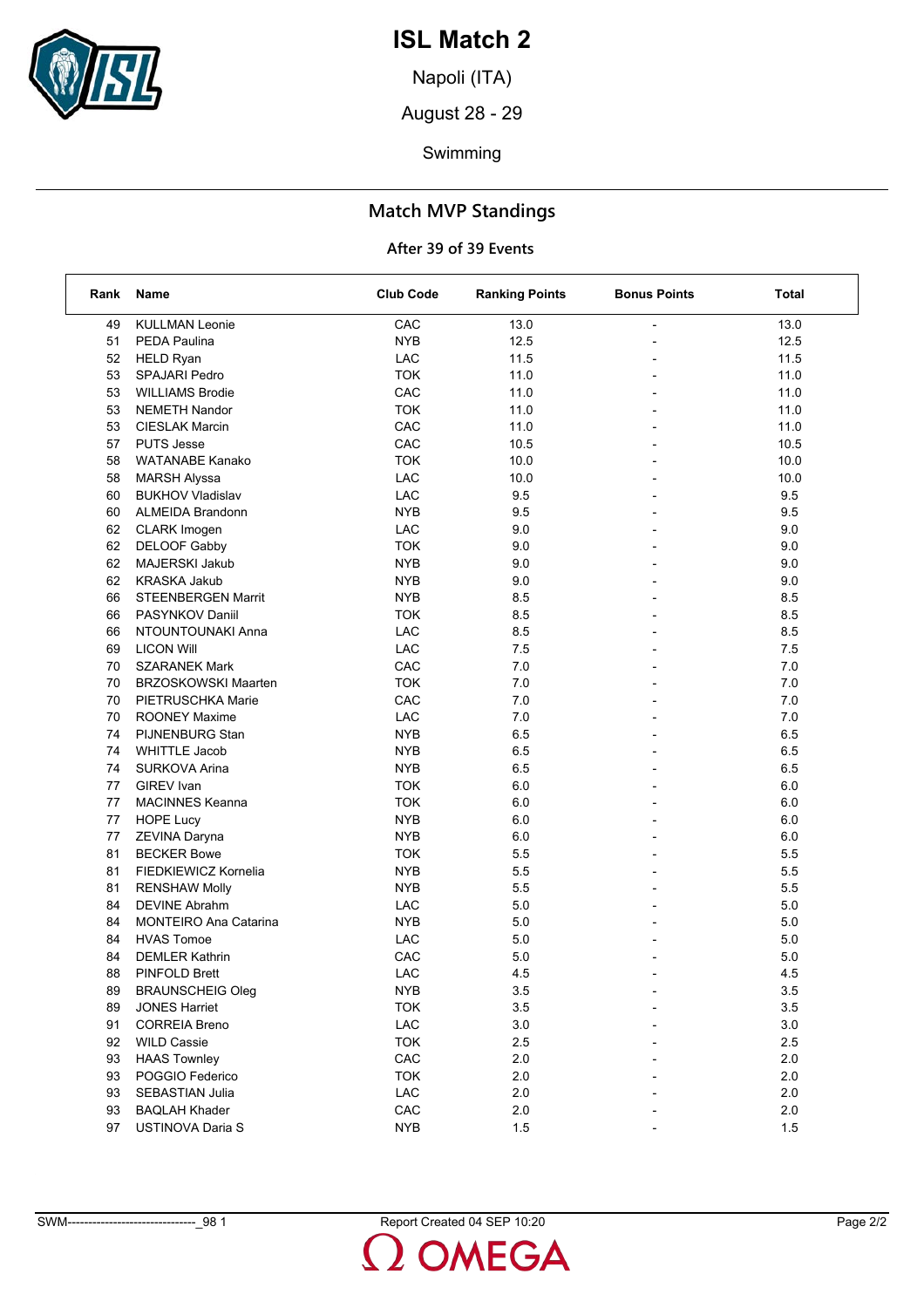

Napoli (ITA)

August 28 - 29

#### Swimming

### **Club Ratings**

#### After 39 of 39 Events

| Rank | Club                   | <b>Club Code</b> | Rating |
|------|------------------------|------------------|--------|
| 1    | Cali Condors           | CAC              | 899214 |
| 2    | <b>Energy Standard</b> | <b>ENS</b>       | 824790 |
| 3    | London Roar            | <b>LON</b>       | 816454 |
| 4    | I A Current            | <b>LAC</b>       | 759184 |
| 5    | Iron                   | <b>IRO</b>       | 754578 |
| 6    | Toronto Titans         | <b>TOR</b>       | 728424 |
| 7    | <b>Agua Centurions</b> | <b>AQC</b>       | 708084 |
| 8    | Tokyo Frog Kings       | <b>TOK</b>       | 707078 |
| 9    | <b>NY Breakers</b>     | <b>NYB</b>       | 692158 |
| 10   | DC Trident             | DCT              | 690512 |

**Note:**

Ratings values are rounded.

**REVISED**

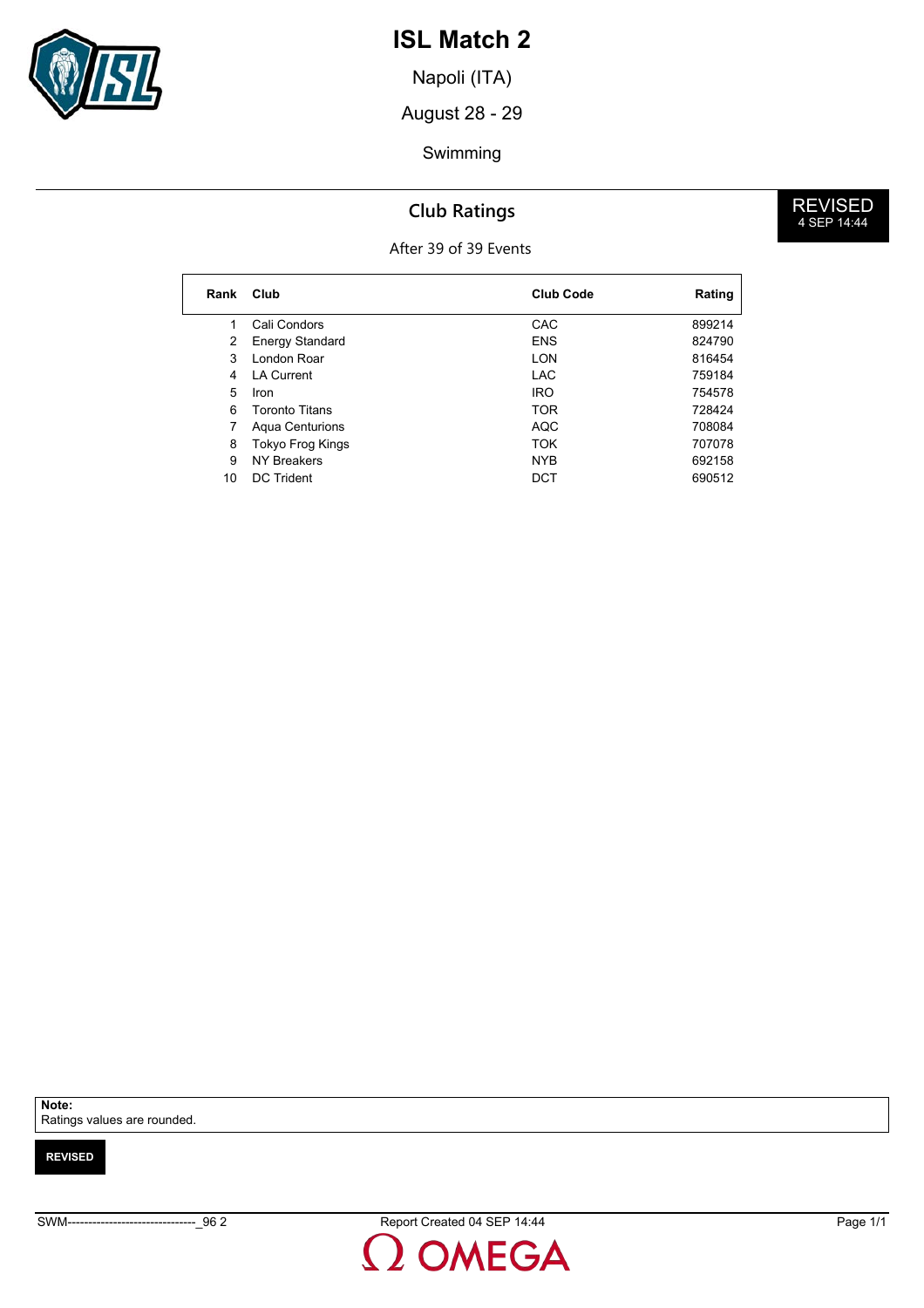

Napoli (ITA)

August 28 - 29

#### Swimming

### **Individual Ratings**

After 39 of 39 Events

| Rank | <b>Name</b>                | <b>Club Code</b> | Rating |
|------|----------------------------|------------------|--------|
| 1    | <b>DRESSEL Caeleb</b>      | CAC              | 82664  |
| 2    | <b>KING Lilly</b>          | CAC              | 61274  |
| 3    |                            |                  |        |
|      | <b>SJOSTROM Sarah</b>      | <b>ENS</b>       | 60788  |
| 4    | <b>GASTALDELLO Beryl</b>   | LAC              | 49546  |
| 5    | <b>MURPHY Ryan</b>         | LAC              | 48405  |
| 6    | le CLOS Chad               | <b>ENS</b>       | 43428  |
| 7    | <b>KROMOWIDJOJO Ranomi</b> | IRO.             | 40891  |
| 8    | <b>HAUGHEY Siobhan</b>     | ENS              | 40098  |
| 9    | SMOLIGA Olivia             | CAC              | 38033  |
| 10   | SHIELDS Tom                | LAC              | 37840  |
| 11   | <b>FLICKINGER Hali</b>     | CAC              | 36802  |
| 12   | SHYMANOVICH IIya           | <b>ENS</b>       | 36272  |
| 13   | PEATY Adam                 | LON              | 36008  |
| 14   | <b>SAKCI Emre</b>          | <b>IRO</b>       | 35635  |
| 15   | <b>MANAUDOU Florent</b>    | ENS              | 33470  |
| 16   | SZABO Szebasztian          | AQC              | 33244  |
| 17   | <b>GUIDO Guilherme</b>     | LON              | 32735  |
| 18   | <b>NELSON Beata</b>        | CAC              | 32498  |
| 19   | <b>MASSE Kylie</b>         | TOR              | 32466  |
| 20   | <b>HANNIS Molly</b>        | CAC              | 32201  |
| 21   | HOSSZU Katinka             | <b>IRO</b>       | 31951  |
| 22   | PICKREM Sydney             | LON              | 31342  |
| 23   | <b>ATKINSON Alia</b>       | LON              | 30810  |
| 24   | RYLOV Evgeny               | <b>ENS</b>       | 30602  |
| 25   | <b>STEWART Coleman</b>     | CAC              | 29758  |
| 26   | <b>OHASHI Yui</b>          | <b>TOK</b>       | 29244  |
| 27   | KAWAMOTO Takeshi           | TOK              | 28597  |
| 28   | <b>PRIGODA Kirill</b>      | LON              | 27950  |
| 29   | <b>DAHLIA Kelsi</b>        | CAC              | 27555  |
| 30   | <b>ATHERTON Minna</b>      | LON              | 27437  |
| 31   | <b>SANTOS Nicholas</b>     | IRO.             | 27178  |
| 32   | <b>WOOD Abbie</b>          | NYB              | 26993  |
| 33   | <b>SCOTT Duncan</b>        | LON              | 26492  |
| 34   | <b>KOSEKI Yasuhiro</b>     | TOK              | 26372  |
| 35   |                            | <b>ENS</b>       | 26356  |
|      | <b>SEEBOHM Emily</b>       |                  |        |
| 36   | <b>TOUSSAINT Kira</b>      | LON              | 26204  |
| 37   | MOROZOV Vladimir           | TOK              | 25857  |
| 38   | <b>HEEMSKERK Femke</b>     | <b>ENS</b>       | 25754  |
| 39   | <b>DIENER Christian</b>    | LON              | 25637  |
| 40   | <b>WEITZEIL Abbey</b>      | LAC              | 25604  |
| 41   | PILATO Benedetta           | <b>ENS</b>       | 25370  |
| 42   | KOCH Marco                 | NYB              | 25283  |
| 43   | <b>MARTINENGHI Nicolo</b>  | <b>AQC</b>       | 25170  |
| 44   | <b>HENIQUE Melanie</b>     | <b>IRO</b>       | 24969  |
| 45   | <b>LAZOR Annie</b>         | LON              | 24877  |
| 46   | <b>WATTEL Marie</b>        | LON              | 24736  |
| 47   | <b>VAZAIOS Andreas</b>     | <b>DCT</b>       | 24127  |
| 48   | CIEPLUCHA Tessa            | TOR              | 24020  |
| 49   | <b>KAMENEVA Mariia</b>     | <b>AQC</b>       | 23970  |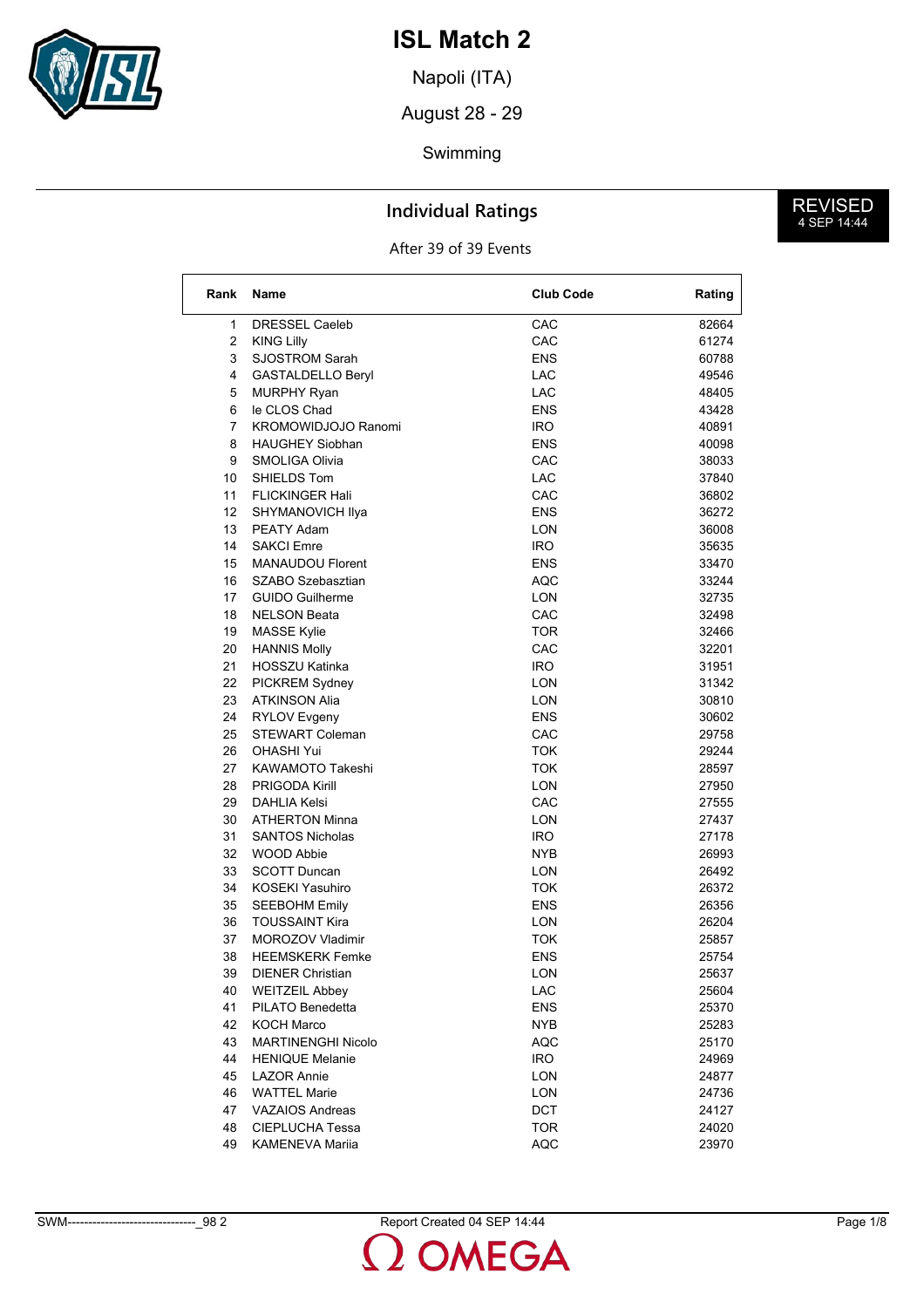

Napoli (ITA)

August 28 - 29

#### Swimming

### **Individual Ratings**

After 39 of 39 Events

| Rank     | <b>Name</b>                | <b>Club Code</b> | Rating |
|----------|----------------------------|------------------|--------|
|          |                            |                  |        |
| 50       | <b>WASICK Kasia</b>        | TOR              | 23885  |
| 51       | <b>CARRARO</b> Martina     | <b>AQC</b>       | 23668  |
| 52       | <b>WOG Kelsey</b>          | TOR              | 23414  |
| 53       | <b>McKEE Anton</b>         | <b>TOR</b>       | 23349  |
| 54       | <b>KOLESNIKOV Kliment</b>  | <b>ENS</b>       | 23290  |
| 55       | <b>RYAN Shane</b>          | <b>TOR</b>       | 23232  |
| 56       | <b>SANTOS Leonardo</b>     | IRO.             | 23191  |
| 57       | McINTOSH Summer            | TOR              | 22897  |
| 58       | <b>SETO Daiya</b>          | TOK              | 22772  |
| 59       | <b>BRATTON Lisa</b>        | TOR.             | 22742  |
| 60       | <b>RESS Justin</b>         | CAC              | 22590  |
| 61       | LITCHFIELD Joe             | <b>NYB</b>       | 22574  |
| 62       | SHKURDAI Anastasiya        | <b>ENS</b>       | 22401  |
| 63       | <b>CIESLAK Marcin</b>      | CAC              | 22384  |
| 64       | <b>HANSSON Louise</b>      | TOR              | 22261  |
| 65       | <b>JAKABOS Zsuzsanna</b>   | DCT              | 22218  |
| 66       | <b>SURKOVA Arina</b>       | NYB.             | 22212  |
| 67       | <b>CECCON Thomas</b>       | <b>AQC</b>       | 22178  |
| 68       | PEKARSKI Grigori           | TOR              | 21998  |
| 69       | <b>CAMPBELL Cate</b>       | <b>LON</b>       | 21982  |
| 70       | <b>HASEGAWA Suzuka</b>     | TOK              | 21953  |
| 71       | RAZZETTI Alberto           | TOR              | 21908  |
| 72       | McKEON Emma                | <b>LON</b>       | 21849  |
| 73       | <b>LIMA Felipe</b>         | <b>ENS</b>       | 21792  |
| 74       | <b>GROTHE Zane</b>         | <b>DCT</b>       | 21713  |
| 75       | <b>SCHEFFER Fernando</b>   | <b>LAC</b>       | 21695  |
| 76       | CHIKUNOVA Evgenia          | ENS              | 21658  |
| 77       | <b>KALISZ Chase</b>        | AQC              | 21619  |
| 78       | <b>MADDEN Paige</b>        | TOK              | 21570  |
| 79       | SANCHEZ Kayla              | <b>TOR</b>       | 21560  |
| 80       | <b>ANDERSON Freya</b>      | LON              | 21523  |
| 81       | <b>GORBENKO Anastasia</b>  | <b>LAC</b>       | 21432  |
| 82       | <b>LAUKKANEN Jenna</b>     | LON              | 21398  |
| 83       | <b>CIAMPI Matteo</b>       | AQC              | 21335  |
| 84       | SMITH Leah                 | TOK              | 21309  |
|          |                            |                  |        |
| 85<br>86 | APPLE Zach                 | DCT              | 21285  |
|          | SCHWINGENSCHLOGL Fabian    | TOR              | 21277  |
| 87       | <b>TEMPLE Matt</b>         | NYB              | 21251  |
| 88       | <b>NEALE Leah</b>          | <b>DCT</b>       | 21246  |
| 89       | <b>MARTINEZ Jose Angel</b> | CAC              | 21237  |
| 90       | <b>BORODIN Ilia</b>        | <b>AQC</b>       | 21207  |
| 91       | <b>DUMONT Valentine</b>    | LAC              | 21191  |
| 92       | <b>IGARASHI Chihiro</b>    | <b>TOK</b>       | 21181  |
| 93       | de WAARD Maaike            | CAC              | 21178  |
| 94       | <b>MALYUTIN Martin</b>     | LAC              | 21175  |
| 95       | <b>SMITH Brendon</b>       | <b>NYB</b>       | 21166  |
| 96       | PIERONI Blake              | <b>TOR</b>       | 21149  |
| 97       | <b>GASSON Helena</b>       | LAC              | 21130  |
| 98       | FRANCESCHI Sara            | LAC              | 21124  |

**MEGA**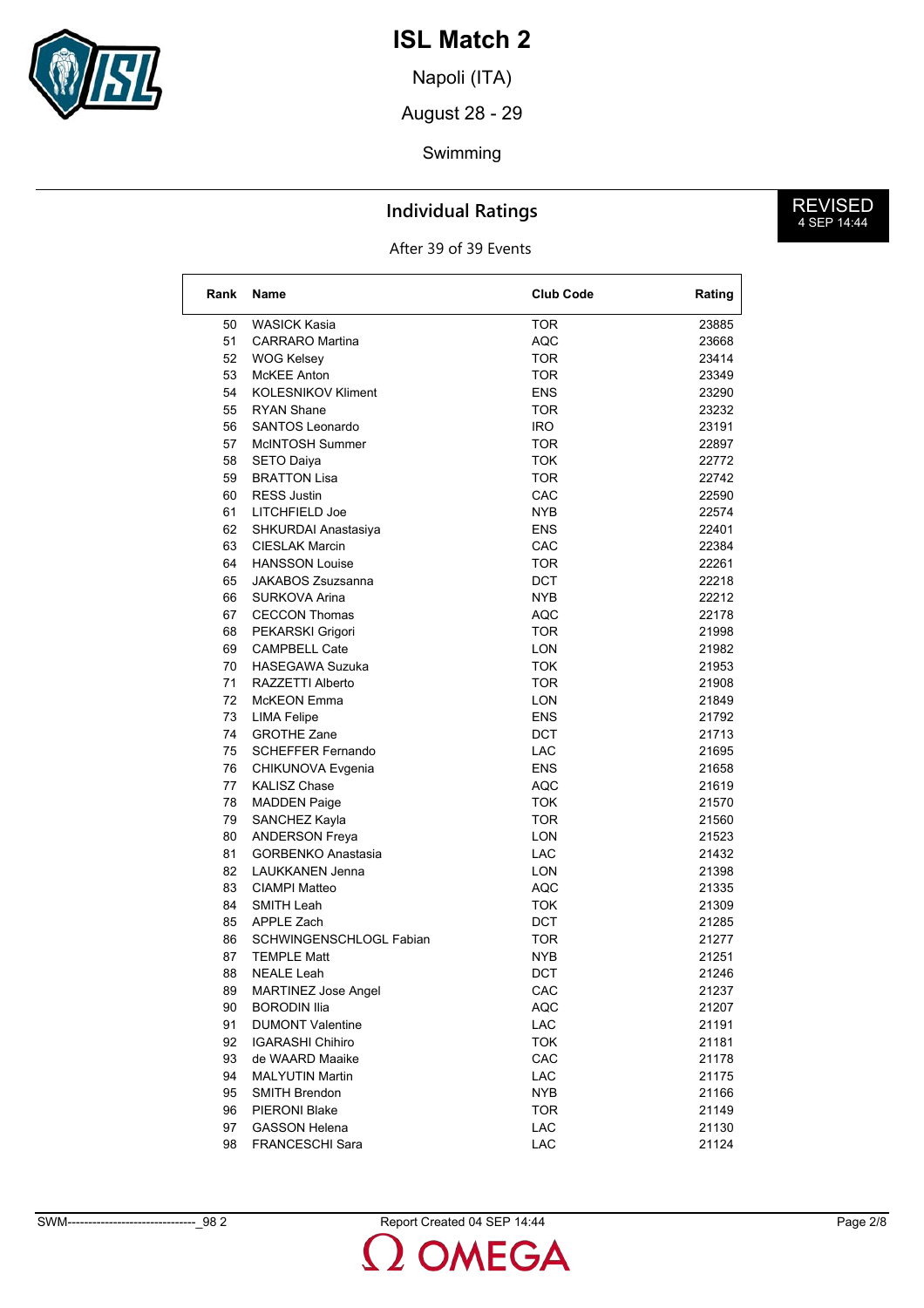

Napoli (ITA)

August 28 - 29

#### Swimming

### **Individual Ratings**

After 39 of 39 Events

| Rank       | <b>Name</b>                                      | <b>Club Code</b>  | Rating         |
|------------|--------------------------------------------------|-------------------|----------------|
| 99         | <b>VERRASZTO David</b>                           | <b>IRO</b>        | 21108          |
| 100        | SCOZZOLI Fabio                                   | <b>AQC</b>        | 21013          |
| 101        | <b>BAKER Kathleen</b>                            | LAC               | 20997          |
| 102        | <b>WILM Ingrid</b>                               | <b>LAC</b>        | 20972          |
| 103        | <b>KAMMINGA Arno</b>                             | AQC               | 20948          |
| 104        | <b>TARASEVICH Grigory</b>                        | <b>TOK</b>        | 20919          |
| 105        | PINZUTI Alessandro                               | <b>TOK</b>        | 20888          |
| 106        | <b>BALLO Stefano</b>                             | <b>AQC</b>        | 20848          |
| 107        | <b>KOSTIN Oleg</b>                               | CAC               | 20832          |
| 108        | <b>KROON Luc</b>                                 | TOR               | 20824          |
| 109        | <b>HONDA Tomoru</b>                              | TOK               | 20824          |
| 110        | <b>HULKKO</b> Ida                                | <b>IRO</b>        | 20809          |
| 111        | <b>BROWN Erika</b>                               | CAC               | 20801          |
| 112        | <b>HASSLER Julia</b>                             | <b>TOR</b>        | 20765          |
| 113        | ROTHBAUER Christopher                            | LAC               | 20757          |
| 114        | <b>TEMNIKOVA Maria</b>                           | DCT               | 20717          |
| 115        | <b>BASSETO Guilherme</b>                         | <b>IRO</b>        | 20711          |
| 116        | <b>BARRATT Holly</b>                             | AQC               | 20691          |
| 117        | <b>DEAN Tom</b>                                  | LON               | 20666          |
| 118        | <b>BARNA Andrej</b>                              | <b>IRO</b>        | 20665          |
| 118        | <b>BIANCHI Ilaria</b>                            | LON               | 20665          |
| 118        | <b>BUSCH Kim</b>                                 | <b>LON</b>        | 20665          |
| 118        | <b>COCCONCELLI Costanza</b>                      | <b>IRO</b>        | 20665          |
| 118        | <b>FANZ Casey</b>                                | <b>IRO</b>        | 20665          |
| 118        | <b>HILL Danielle</b>                             | <b>IRO</b>        | 20665          |
| 118        | <b>INCERTI Zac</b>                               | LON               | 20665          |
|            |                                                  |                   |                |
| 118        | <b>LAHTINEN Laura</b>                            | LON               | 20665          |
| 118<br>118 | <b>LOYNING Ingeborg</b><br><b>MILDRED Edward</b> | <b>IRO</b><br>LON | 20665<br>20665 |
|            |                                                  |                   |                |
| 118        | <b>MORA Lorenzo</b>                              | <b>IRO</b>        | 20665          |
| 118        | <b>MORIMOTO Teppei</b>                           | LON               | 20665          |
| 118        | <b>REITSHAMMER Bernhard</b>                      | <b>IRO</b>        | 20665          |
| 118        | <b>SCALIA Silvia</b>                             | <b>IRO</b>        | 20665          |
| 118        | <b>SEEMANOVA Barbora</b>                         | <b>IRO</b>        | 20665          |
| 118        | <b>SHANAHAN Katie</b>                            | LON               | 20665          |
| 118        | <b>SIMONS Kenzo</b>                              | LON               | 20665          |
| 118        | STRAUCH Jenna                                    | <b>IRO</b>        | 20665          |
| 118        | <b>STRELNIKOV Kirill</b>                         | IRO               | 20665          |
| 118        | <b>THOMAS Alys</b>                               | <b>IRO</b>        | 20665          |
| 118        | <b>WILLIAMSON Sam</b>                            | LON               | 20665          |
| 118        | ZAMORANO Africa                                  | <b>IRO</b>        | 20665          |
| 140        | WATANABE Kanako                                  | <b>TOK</b>        | 20650          |
| 141        | <b>KULLMAN Leonie</b>                            | CAC               | 20613          |
| 142        | <b>KUSCH Marius</b>                              | <b>TOR</b>        | 20597          |
| 143        | <b>BOHUS Richard</b>                             | <b>TOK</b>        | 20586          |
| 144        | <b>WILLIAMS Brodie</b>                           | CAC               | 20559          |
| 145        | FRANCA SILVA Felipe                              | <b>DCT</b>        | 20536          |
| 146        | di LIDDO Elena                                   | <b>AQC</b>        | 20519          |
| 147        | <b>KRASKA Jakub</b>                              | <b>NYB</b>        | 20495          |

**MEGA**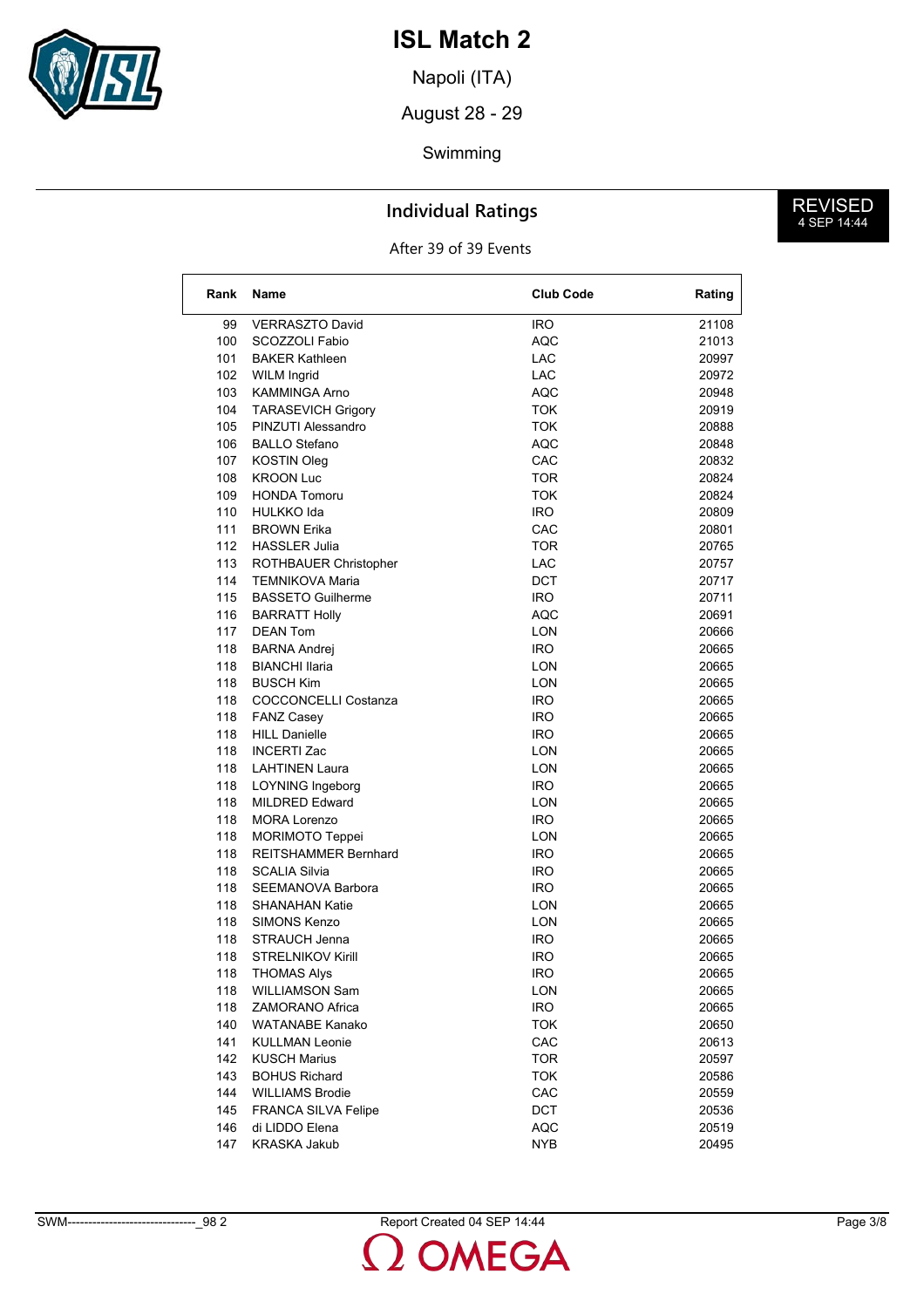

Napoli (ITA)

August 28 - 29

### Swimming

### **Individual Ratings**

After 39 of 39 Events

| Rank | Name                         | <b>Club Code</b> | Rating |
|------|------------------------------|------------------|--------|
| 148  | <b>BUKHOV Vladislav</b>      | <b>LAC</b>       | 20484  |
| 149  | <b>MURPHY Camden</b>         | <b>DCT</b>       | 20464  |
| 150  | <b>BELONOGOFF Tatiana</b>    | <b>DCT</b>       | 20456  |
| 151  | <b>FINK Nic</b>              | CAC              | 20455  |
| 152  | COPE Tommy                   | DCT              | 20452  |
| 153  | <b>SAVARD Katerine</b>       | CAC              | 20437  |
| 154  | <b>NEMETH Nandor</b>         | <b>TOK</b>       | 20405  |
| 155  | OMOTO Rika                   | <b>AQC</b>       | 20404  |
| 156  | SZTANDERA Dominika           | TOR              | 20399  |
| 157  | NAZIEBLO Klaudia             | DCT              | 20393  |
| 158  | <b>MIRESSI Alessandro</b>    | AQC              | 20381  |
| 159  | ROSENDAHL BACH Helena        | <b>ENS</b>       | 20381  |
| 160  | EVANS Joanna                 | <b>DCT</b>       | 20366  |
| 161  | <b>HELD Ryan</b>             | LAC              | 20363  |
| 162  | <b>SWANSON Charlie</b>       | ENS              | 20361  |
| 163  | <b>MAHONEY Travis</b>        | ENS              | 20358  |
| 164  | <b>PEDA Paulina</b>          | <b>NYB</b>       | 20335  |
| 165  | MAJERSKI Jakub               | <b>NYB</b>       | 20322  |
| 166  | <b>ANDISON Bailey</b>        | <b>DCT</b>       | 20322  |
| 167  | <b>MACINNES Keanna</b>       | TOK              | 20301  |
| 168  | de TULLIO Marco              | ENS              | 20279  |
| 169  | <b>VALL Jessica</b>          | ENS              | 20255  |
| 170  | <b>BRZOSKOWSKI Maarten</b>   | TOK              | 20250  |
| 171  | GIREV Ivan                   | <b>TOK</b>       | 20211  |
| 172  | LANZA Vini                   | LON              | 20200  |
| 173  | <b>STEENBERGEN Marrit</b>    | NYB              | 20199  |
| 174  | <b>HOFFER Ryan</b>           | DCT              | 20183  |
| 175  | <b>MONTEIRO Ana Catarina</b> | NYB              | 20170  |
| 176  | <b>LESAFFRE Fantine</b>      | AQC              | 20157  |
| 177  | PIJNENBURG Stan              | <b>NYB</b>       | 20147  |
| 178  | <b>DELOOF Gabby</b>          | TOK              | 20107  |
| 179  | FIEDKIEWICZ Kornelia         | NYB              | 20103  |
| 180  | LITHERLAND Jay               | DCT              | 20092  |
| 181  | <b>GRINEV Vladislav</b>      | AQC              | 20088  |
| 182  | <b>HEINTZ Philip</b>         | NYB.             | 20077  |
| 183  | <b>PUTS Jesse</b>            | CAC              | 20076  |
| 184  | POLIERI Alessia              | AQC              | 20073  |
| 185  | <b>TAYLOR Laura</b>          | <b>AQC</b>       | 20072  |
| 186  | HARVEY Mary-Sophie           | ENS              | 19996  |
| 187  | <b>ESCOBEDO Emily</b>        | CAC              | 19989  |
| 188  | <b>BARRETT Adam</b>          | <b>ENS</b>       | 19957  |
| 189  | LITCHFIELD Max               | <b>TOR</b>       | 19935  |
| 190  | <b>ZAZZERI Lorenzo</b>       | <b>TOR</b>       | 19923  |
| 191  | <b>LICON Will</b>            | LAC              | 19922  |
| 192  | <b>TEIJONSALO Fanny</b>      | <b>ENS</b>       | 19919  |
| 193  | <b>COMERFORD Mallory</b>     | <b>TOK</b>       | 19916  |
| 193  | ENEVOLD SORENSEN Karoline    | <b>NYB</b>       | 19916  |
| 193  | PALLISTER Lani               | LAC              | 19916  |
| 193  | <b>SCHOUTEN Tes</b>          | <b>NYB</b>       | 19916  |

SWM-------------------------------\_98 2 Report Created 04 SEP 14:44 Page 4/8

**OMEGA**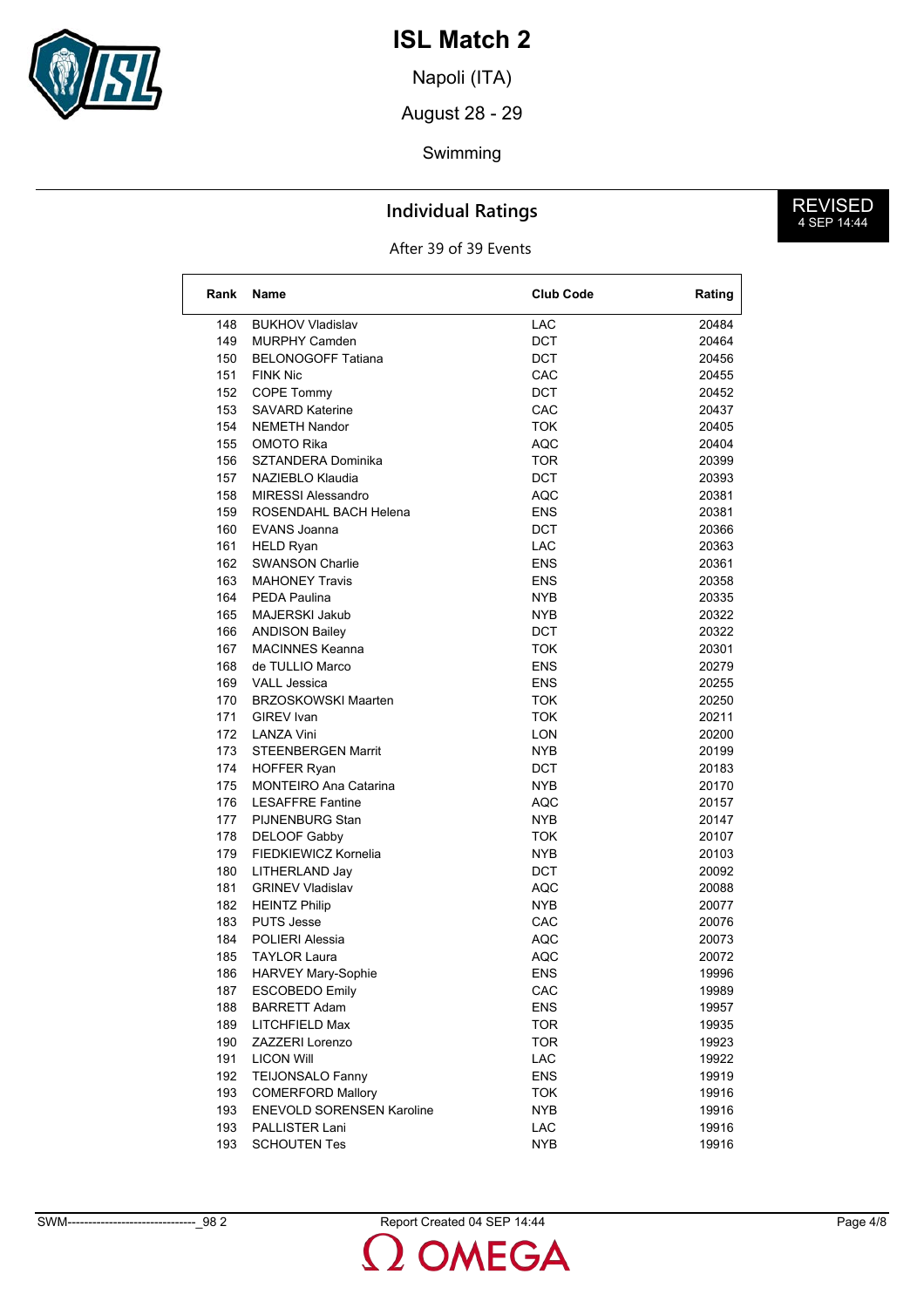

Napoli (ITA)

August 28 - 29

### Swimming

### **Individual Ratings**

After 39 of 39 Events

| Rank | Name                        | <b>Club Code</b> | Rating |
|------|-----------------------------|------------------|--------|
| 193  | SOROKINA Anastasia          | CAC              | 19916  |
| 193  | TETEREVKOVA Kotryna         | LAC              | 19916  |
| 199  | ANDRUSENKO Veronika         | IRO.             | 19906  |
| 200  | PINFOLD Brett               | <b>LAC</b>       | 19904  |
| 201  | <b>ACEVEDO Javier</b>       | <b>LAC</b>       | 19894  |
| 201  | POPOVICI David              | NYB.             | 19894  |
| 201  | STUBBLETY-COOK Zac          | TOK              | 19894  |
| 201  | <b>TOMAC Mewen</b>          | NYB.             | 19894  |
| 201  | <b>WILSON Matt</b>          | LAC.             | 19894  |
| 206  | POGGIO Federico             | <b>TOK</b>       | 19890  |
| 207  | <b>BJERG Tobias</b>         | <b>TOR</b>       | 19890  |
| 207  | <b>MILLER Cody</b>          | <b>DCT</b>       | 19890  |
| 207  | PRAKASH Sajan               | <b>ENS</b>       | 19890  |
| 207  | <b>SABBIONI Simone</b>      | AQC              | 19890  |
| 207  | <b>SHCHEGOLEV Aleksandr</b> | DCT              | 19890  |
| 207  | <b>WICH-GLASEN Nils</b>     | <b>TOR</b>       | 19890  |
| 213  | STEPHENS Laura              | <b>TOR</b>       | 19883  |
| 214  | <b>DAHLKE Mikaela</b>       | <b>LAC</b>       | 19876  |
| 215  | <b>CARAMIGNOLI Martina</b>  | <b>AQC</b>       | 19870  |
| 215  | <b>HODGES Chelsea</b>       | TOR              | 19870  |
| 215  | <b>JUNEVIK Sara</b>         | TOR              | 19870  |
| 215  | MEITZ Kaersten              | <b>TOR</b>       | 19870  |
| 215  | NICOL Rachel                | <b>DCT</b>       | 19870  |
| 215  | OSMAN Farida                | <b>DCT</b>       | 19870  |
| 215  | <b>THROSSEL Brianna</b>     | DCT              | 19870  |
| 222  | SEGEL Janja                 | <b>ENS</b>       | 19869  |
| 223  | PIETRUSCHKA Marie           | CAC              | 19855  |
| 224  | <b>GROVES Madeline</b>      | <b>DCT</b>       | 19836  |
| 225  | CHIMROVA Svetlana           | NYB.             | 19834  |
| 226  | RUVALCABA CRUZ Hector       | LAC              | 19834  |
| 227  | JONES Harriet               | TOK              | 19834  |
| 228  | <b>BRUHN Annika</b>         | DCT              | 19820  |
| 229  | <b>WILD Cassie</b>          | TOK              | 19800  |
| 230  | <b>COLEMAN Michelle</b>     | TOR              | 19796  |
| 231  | <b>BRAUNSCHEIG Oleg</b>     | <b>NYB</b>       | 19743  |
| 232  | <b>HOLLARD Tristan</b>      | <b>DCT</b>       | 19705  |
| 233  | di PIETRO Silvia            | <b>AQC</b>       | 19687  |
| 234  | RIVOLTA Matteo              | <b>AQC</b>       | 19684  |
| 235  | <b>HAAS Townley</b>         | CAC              | 19653  |
| 236  | KAPAS Boglarka              | ENS              | 19652  |
| 237  | <b>BANIC Madeline</b>       | <b>ENS</b>       | 19395  |
| 238  | <b>GKOLOMEEV Kristian</b>   | LAC              | 19381  |
| 239  | <b>MACK Linnea</b>          | DCT              | 19359  |
| 240  | <b>DELOOF Ali</b>           | DCT              | 19312  |
| 241  | <b>CASTIGLIONI Arianna</b>  | <b>AQC</b>       | 19207  |
| 242  | PEBLEY Jacob                | DCT              | 19101  |
| 243  | <b>WANG Eddie</b>           | CAC              | 19059  |
| 244  | de DEUS Leonardo            | AQC              | 19021  |
| 245  | <b>ROONEY Maxime</b>        | LAC              | 18895  |

SWM-------------------------------\_98 2 Report Created 04 SEP 14:44 Page 5/8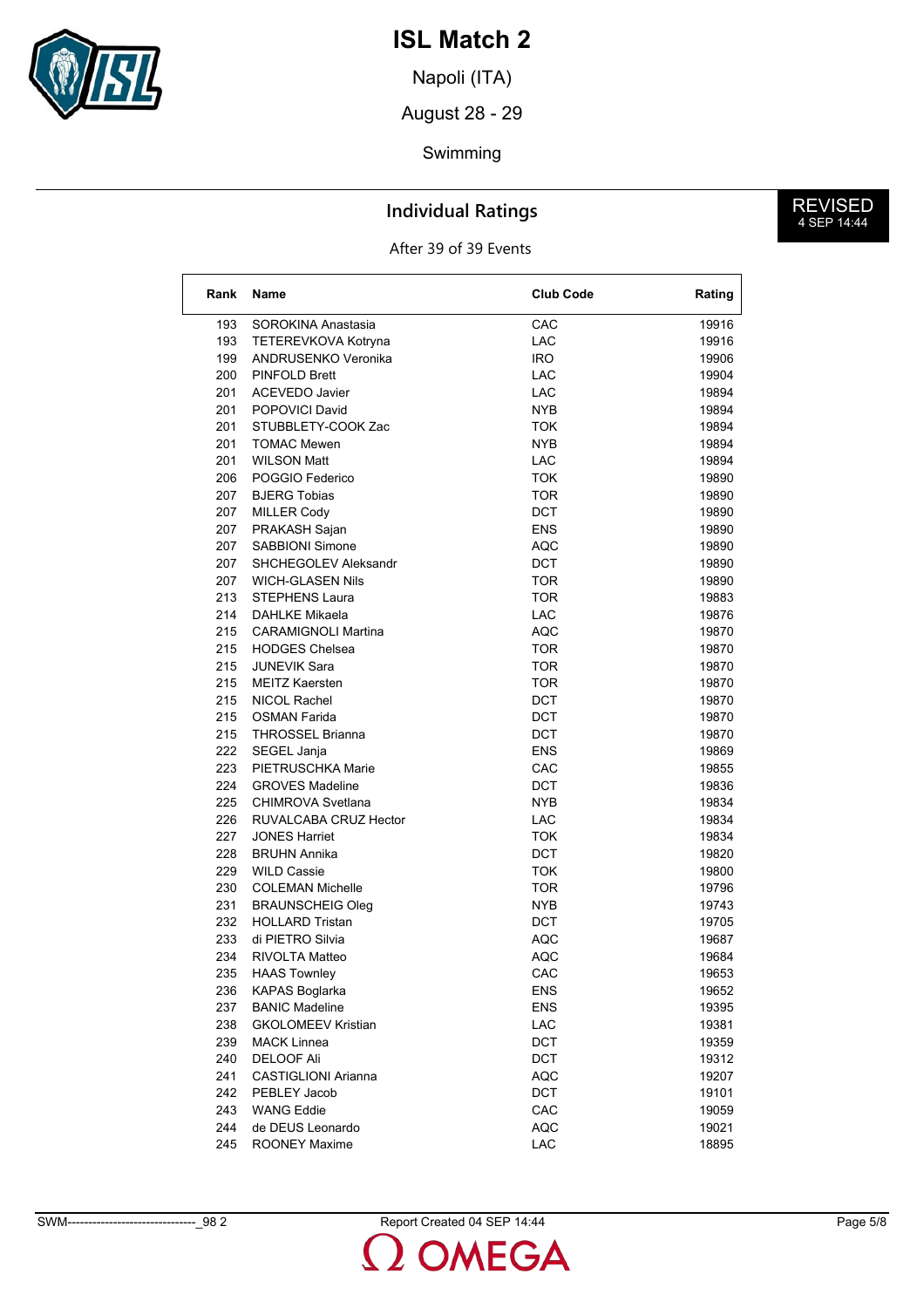

Napoli (ITA)

August 28 - 29

### Swimming

### **Individual Ratings**

After 39 of 39 Events

| Rank | Name                        | <b>Club Code</b> | Rating |
|------|-----------------------------|------------------|--------|
| 246  | <b>DEVINE Abrahm</b>        | <b>LAC</b>       | 18873  |
| 247  | <b>MUREZ Andi</b>           | LON              | 18828  |
| 248  | <b>GLINTA Robert</b>        | IRO.             | 18782  |
| 249  | <b>VEKOVISHCHEV Mikhail</b> | IRO.             | 18766  |
| 250  | LOBANOVSZKIJ Maxim          | IRO.             | 18683  |
| 251  | STJEPANOVIC Velimir         | DCT              | 18675  |
| 252  | TCHORZ Alicja               | NYB              | 18603  |
| 253  | <b>NIKOLAEV Mark</b>        | DCT              | 18544  |
| 254  | <b>MELO Luiz Altamir</b>    | IRO.             | 18457  |
| 255  | <b>STUPIN Max</b>           | ENS              | 18358  |
| 256  | <b>ORSI Marco</b>           | IRO.             | 18294  |
| 257  | <b>MILAK Kristof</b>        | IRO.             | 18291  |
| 258  | <b>KUBOVA Simona</b>        | ENS              | 18164  |
| 259  | <b>CHALMERS Kyle</b>        | LON              | 18085  |
| 260  | <b>ALMEIDA Brandonn</b>     | NYB              | 17885  |
| 261  | <b>CORREIA Breno</b>        | LAC              | 17685  |
| 262  | de BOER Thom                | IRO.             | 17653  |
| 263  | LELLIOTT Jay                | TOR              | 17602  |
| 264  | <b>HVAS Tomoe</b>           | LAC              | 17559  |
| 265  | <b>RENSHAW Molly</b>        | NYB.             | 17461  |
| 266  | <b>GREENBANK Luke</b>       | LON              | 17448  |
| 267  | <b>DAVIES Georgia</b>       | ENS              | 17442  |
| 268  | <b>PELLEGRINI Federica</b>  | AQC              | 17372  |
| 269  | <b>FESIKOV Sergey</b>       | TOR              | 17325  |
| 270  | PRATT Cole                  | TOR              | 17213  |
| 271  | <b>KNOX Finlay</b>          | TOR.             | 17199  |
| 272  | DRESSEL Sherridon           | CAC              | 17195  |
| 273  | MAJCHRZAK Kacper            | CAC              | 17082  |
| 274  | PASYNKOV Daniil             | <b>TOK</b>       | 16989  |
| 275  | <b>DEMLER Kathrin</b>       | CAC              | 16682  |
| 276  | <b>MEDEIROS Etiene</b>      | ENS              | 16650  |
| 277  | <b>CHERUTI Meiron</b>       | NYB              | 16605  |
| 278  | <b>PERSSON Erik</b>         | <b>IRO</b>       | 16538  |
| 279  | <b>RICHARDS Matt</b>        | IRO.             | 16485  |
| 280  | <b>QUINTERO Cristian</b>    | TOK              | 16463  |
| 281  | <b>CARTER Dylan</b>         | <b>LON</b>       | 16364  |
| 282  | <b>CHIERIGHINI Marcelo</b>  | <b>AQC</b>       | 16361  |
| 283  | <b>GINGRICH Leah</b>        | TOK              | 16360  |
| 284  | <b>CORDES Kevin</b>         | CAC              | 16347  |
| 285  | SEBASTIAN Julia             | LAC              | 16220  |
| 286  | <b>MIGNON Clement</b>       | <b>ENS</b>       | 16218  |
| 287  | <b>SAMY Mohamed</b>         | DCT              | 16214  |
| 288  | <b>QUAH Ting Wen</b>        | DCT              | 16207  |
| 289  | <b>GUY James</b>            | <b>ENS</b>       | 16154  |
| 290  | <b>TUCKER Miranda</b>       | <b>TOK</b>       | 16126  |
| 291  | <b>MARSH Alyssa</b>         | LAC              | 16017  |
| 292  | <b>BECKMANN Emilie</b>      | <b>IRO</b>       | 16011  |
| 293  | <b>ZIRK Kregor</b>          | <b>ENS</b>       | 15987  |
| 294  | <b>HIBBOTT Holly</b>        | <b>AQC</b>       | 15969  |

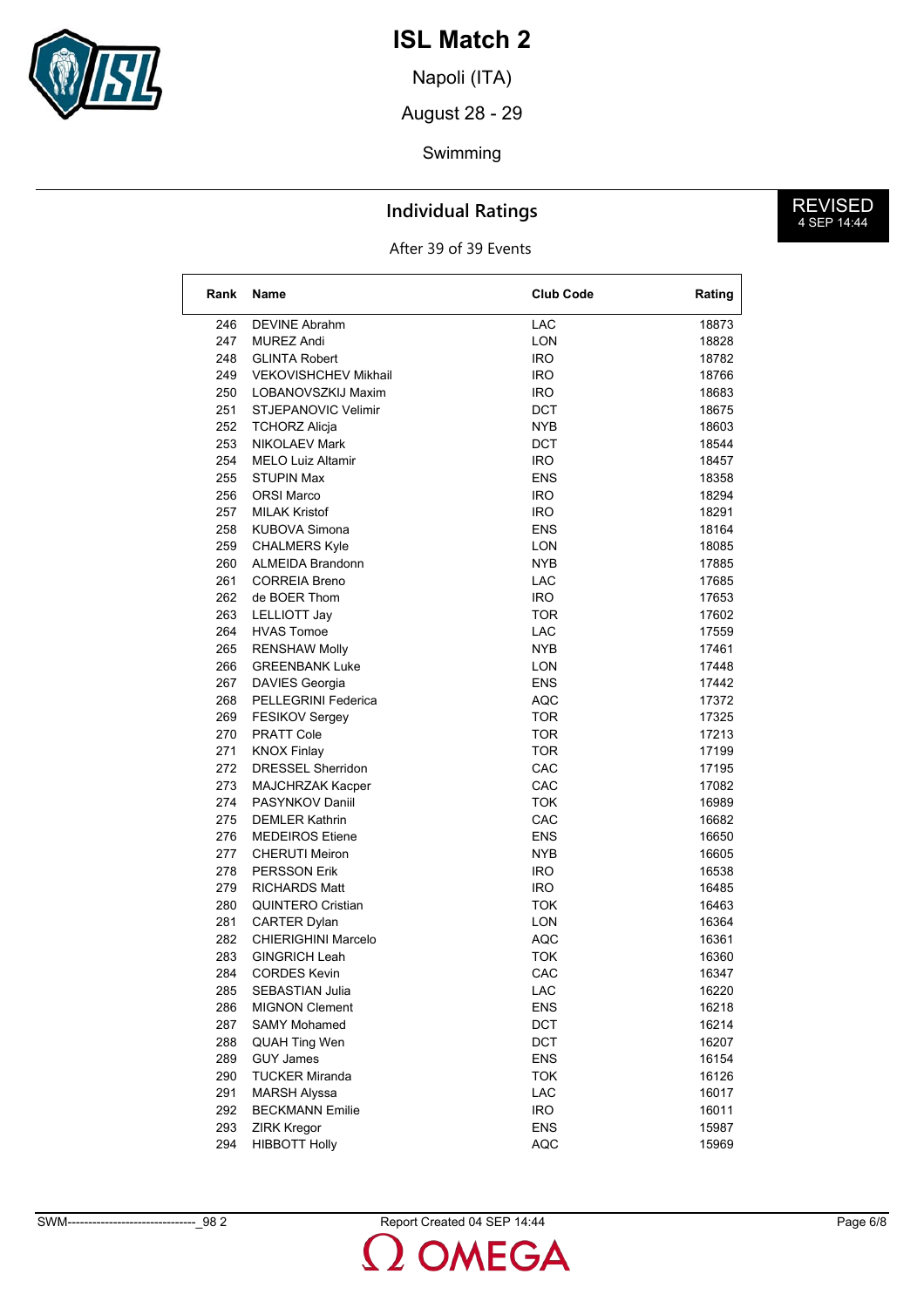

Napoli (ITA)

August 28 - 29

### Swimming

### **Individual Ratings**

After 39 of 39 Events

| Rank | <b>Name</b>             | <b>Club Code</b> | Rating |
|------|-------------------------|------------------|--------|
| 295  | <b>HARTING Zach</b>     | <b>DCT</b>       | 15934  |
| 296  | <b>LOY Andrew</b>       | DCT              | 15912  |
| 297  | ZEVINA Daryna           | <b>NYB</b>       | 15819  |
| 298  | DAWSON Kathleen         | AQC              | 15812  |
| 299  | <b>HOPKIN Anna</b>      | DCT              | 15757  |
| 300  | <b>TOURETSKI Sasha</b>  | <b>IRO</b>       | 15673  |
| 301  | <b>ZHILKIN Andrey</b>   | <b>ENS</b>       | 15662  |
| 302  | <b>HAYDEN Brent</b>     | <b>TOR</b>       | 15653  |
| 303  | NASRETDINOVA Rosalia    | AQC              | 15482  |
| 304  | <b>SPAJARI Pedro</b>    | <b>TOK</b>       | 15275  |
| 305  | <b>BAQLAH Khader</b>    | CAC              | 15231  |
| 306  | <b>WILSON Madison</b>   | <b>LAC</b>       | 15185  |
| 307  | <b>DELOOF Catie</b>     | TOK              | 15181  |
| 308  | <b>SZARANEK Mark</b>    | CAC              | 15136  |
| 309  | <b>SANTI Fabio</b>      | <b>AQC</b>       | 15095  |
| 310  | USTINOVA Daria S        | NYB              | 14922  |
| 311  | <b>NAKAMURA Katsumi</b> | <b>LON</b>       | 14903  |
| 312  | <b>HINDS Natalie</b>    | CAC              | 14898  |
| 313  | <b>TETZLOFF Alv</b>     | TOK              | 14794  |
| 314  | <b>WHITTLE Jacob</b>    | NYB              | 14738  |
| 315  | PROUD Ben               | <b>ENS</b>       | 14639  |
| 316  | <b>KENNEDY Madison</b>  | <b>DCT</b>       | 14610  |
| 317  | <b>AOKI Tomomi</b>      | <b>TOK</b>       | 14577  |
| 318  | NTOUNTOUNAKI Anna       | <b>LAC</b>       | 14449  |
| 319  | <b>HINDLEY Isabella</b> | DCT              | 14419  |
| 320  | <b>MURDOCH Ross</b>     | <b>LON</b>       | 14300  |
| 321  | <b>WILBY James</b>      | <b>NYB</b>       | 14297  |
| 322  | <b>HALL Candice</b>     | TOR              | 14291  |
| 323  | CHRISTOU Apostolos      | <b>LAC</b>       | 14237  |
| 324  | <b>CLARK Imogen</b>     | LAC.             | 14136  |
| 325  | <b>KISIL Yuri</b>       | TOR              | 14074  |
| 326  | <b>OLIVEIRA Larissa</b> | <b>TOR</b>       | 14011  |
| 327  | USTINOVA Daria K        | NYB              | 13964  |
| 328  | <b>MEYNEN Julie</b>     | TOK              | 13818  |
| 329  | UGOLKOVA Maria          | IRO.             | 13700  |
| 330  | MUNOZ del CAMPO Lidon   | AQC              | 13663  |
| 331  | <b>CLOGG Elliot</b>     | NYB.             | 13615  |
| 332  | <b>VASEY Sarah</b>      | NYB              | 13506  |
| 333  | <b>APOSTALON Anika</b>  | TOR              | 13384  |
| 334  | <b>HOPE Lucy</b>        | NYB              | 13374  |
| 335  | SHEVTSOV Sergey         | <b>DCT</b>       | 13148  |
| 336  | McLAUGHLIN Katie        | LAC              | 12991  |
| 337  | van ROON Valerie        | <b>LON</b>       | 12870  |
| 338  | PERIBONIO Tomas         | ${\sf CAC}$      | 12854  |
| 339  | <b>BILIS Simonas</b>    | <b>ENS</b>       | 12623  |
| 340  | <b>SMITH Kierra</b>     | <b>IRO</b>       | 12250  |
| 341  | <b>BECKER Bowe</b>      | <b>TOK</b>       | 11898  |
| 342  | <b>CAMPBELL Bronte</b>  | LAC              | 11684  |
| 343  | <b>GUNES Viktoriya</b>  | <b>ENS</b>       | 11303  |

**MEGA**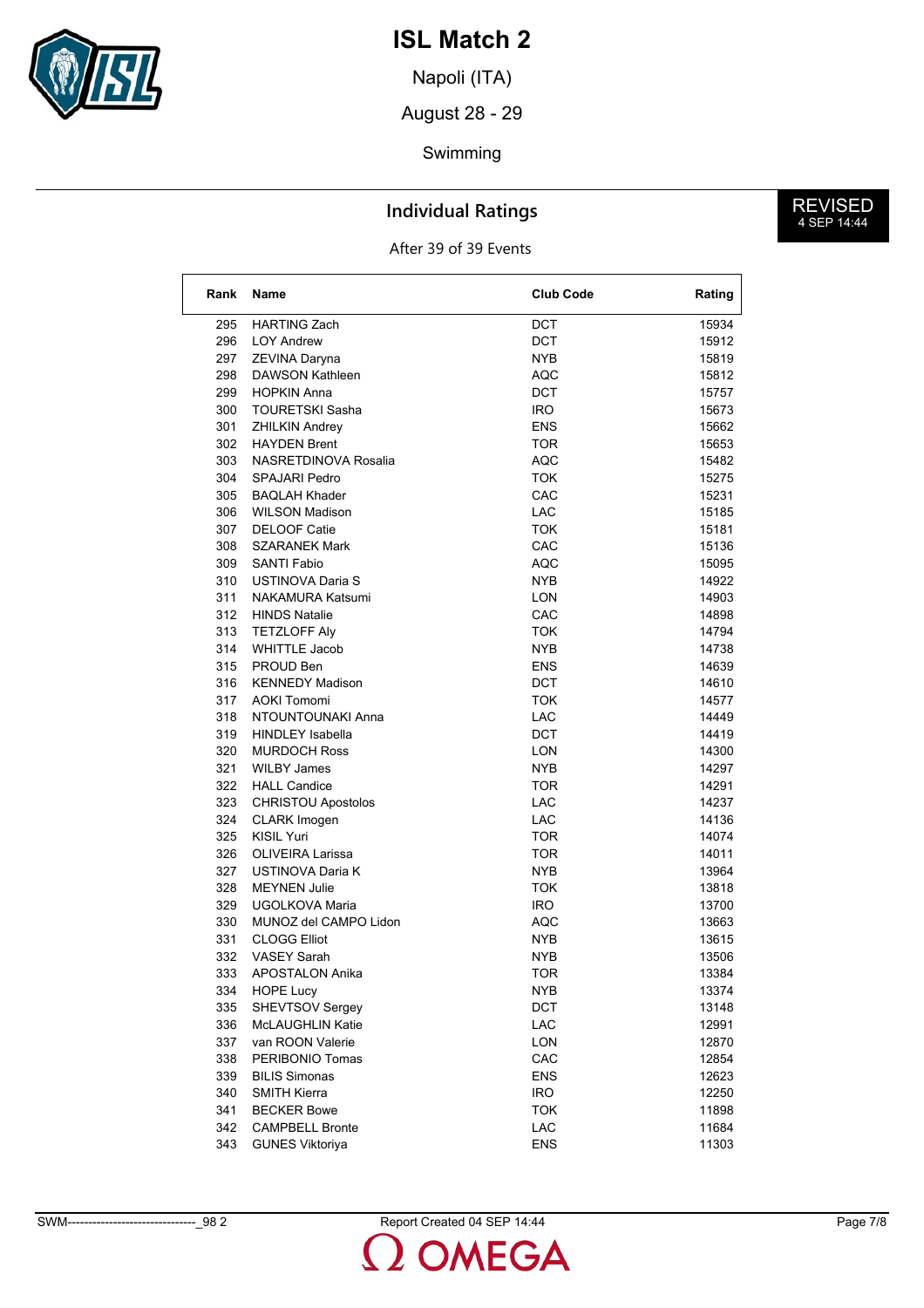

## **Individual Ratings**

After 39 of 39 Events

Napoli (ITA)

**Rank Name Club Code Rating**







REVISED 4 SEP 14:44

SWM-------------------------------\_98 2 Report Created 04 SEP 14:44 Page 8/8OMEGA



Ratings values are rounded.

**Note:**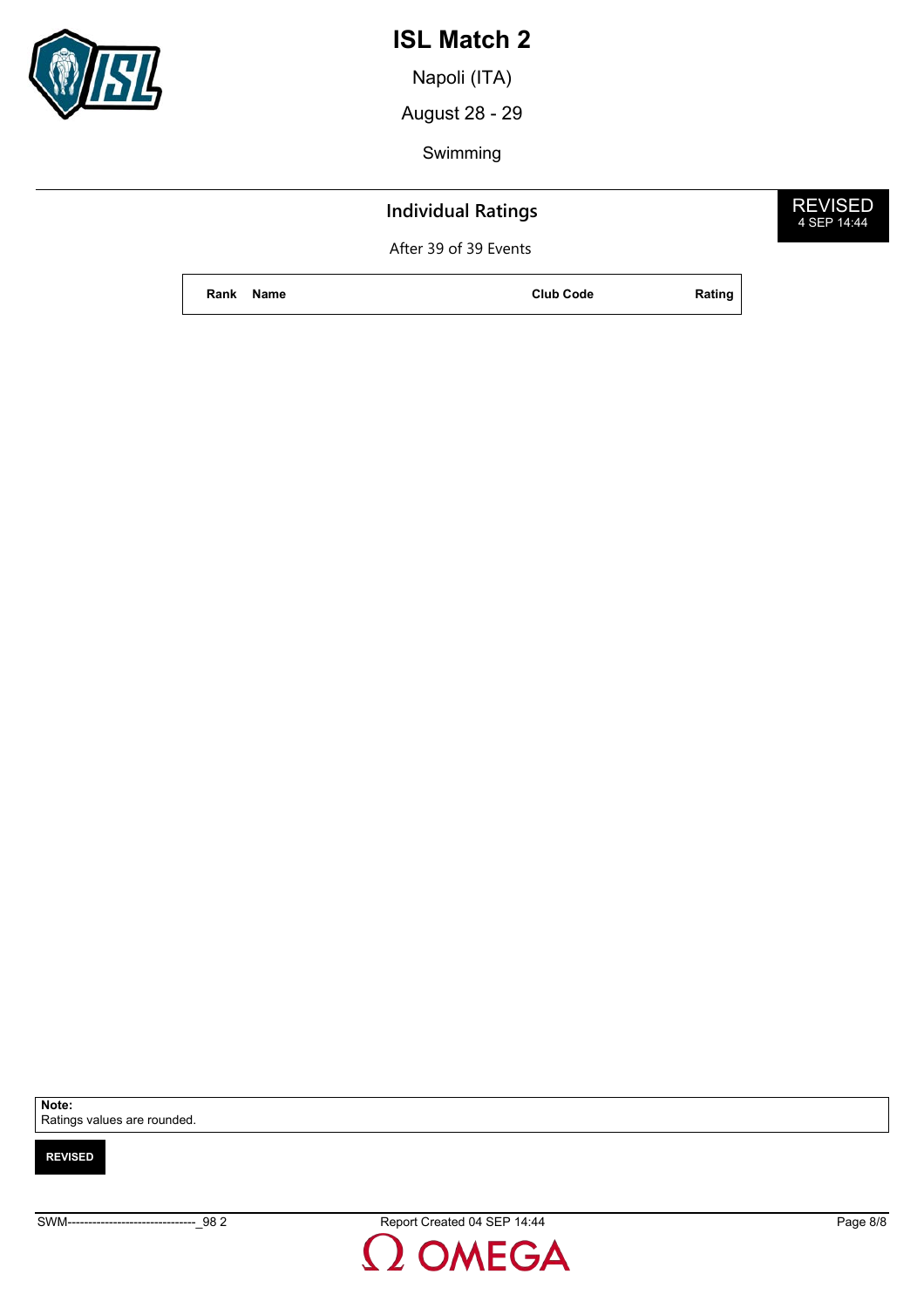

Napoli (ITA)

August 28 - 29

Swimming

### **Season Clubs Points**

| Rank   | Name                   | Club<br>Code | Match 1        | Match 2 | Total |
|--------|------------------------|--------------|----------------|---------|-------|
| =1     | Cali Condors           | CAC          |                | 4       | 4     |
| $=1$   | <b>Energy Standard</b> | <b>ENS</b>   | 4              |         | 4     |
| $=$ 3  | <b>LA Current</b>      | <b>LAC</b>   |                | 3       | 3     |
| $=$ 3  | <b>Toronto Titans</b>  | TOR          | 3              |         | 3     |
| $= 51$ | Aqua Centurions        | AQC          | $\overline{2}$ |         | 2     |
| $= 51$ | Tokyo Frog Kings       | ток          |                | 2       | 2     |
| $=7$   | <b>DC Trident</b>      | DCT          |                |         |       |
| $=7$   | <b>NY Breakers</b>     | <b>NYB</b>   |                |         |       |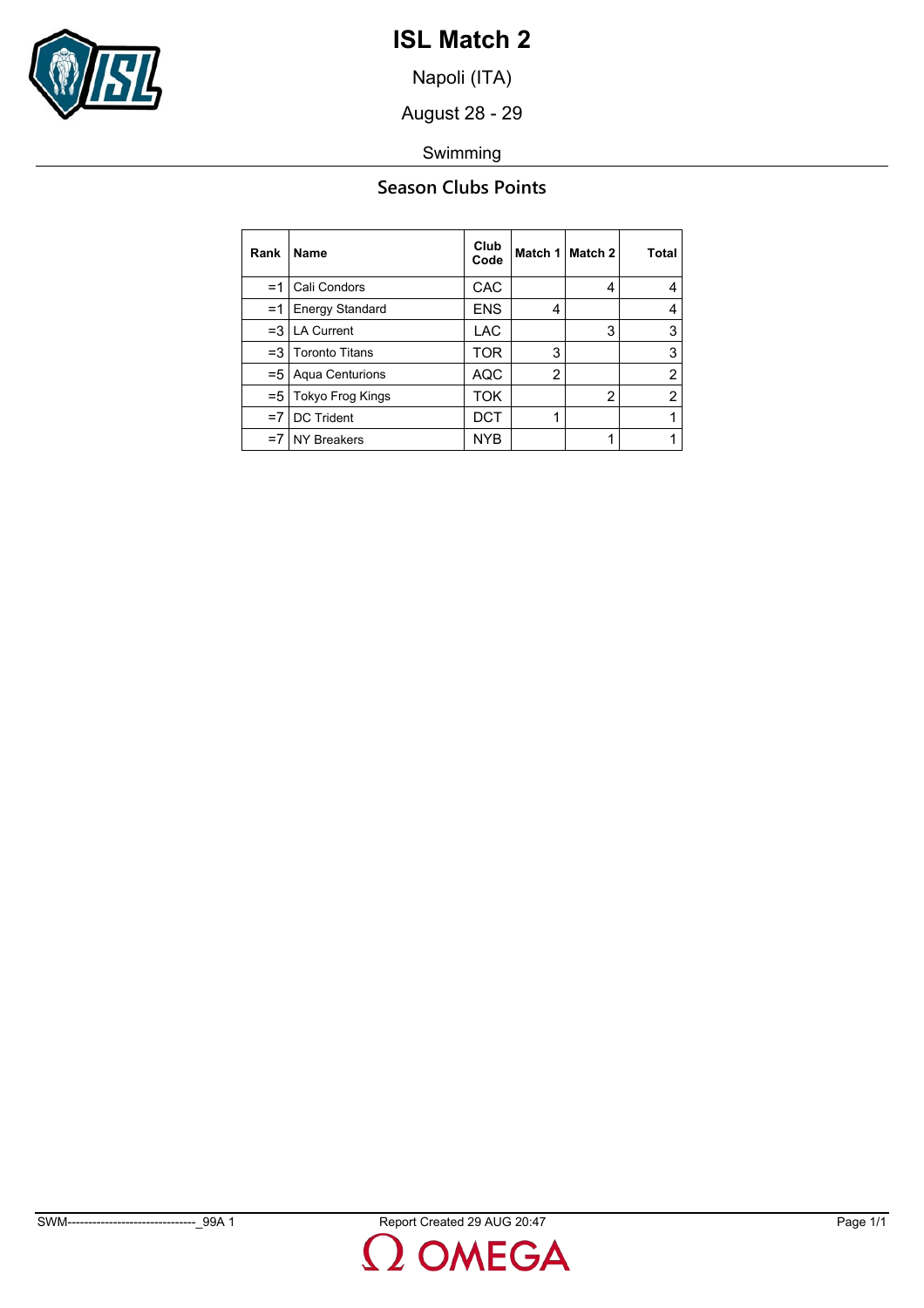

Napoli (ITA)

August 28 - 29

### Swimming

| Rank           | <b>Name</b>                | Club<br>Code |       | Match 1 Match 2 | Total |
|----------------|----------------------------|--------------|-------|-----------------|-------|
| 1              | <b>STEWART Coleman</b>     | CAC          |       | 95.00           | 95.00 |
| $\overline{2}$ | <b>DRESSEL Caeleb</b>      | CAC          |       | 93.00           | 93.00 |
| 3              | <b>SETO Daiya</b>          | <b>TOK</b>   |       | 64.00           | 64.00 |
| 4              | <b>SJOSTROM Sarah</b>      | <b>ENS</b>   | 60.50 |                 | 60.50 |
| 5              | <b>NELSON Beata</b>        | CAC          |       | 59.50           | 59.50 |
| 6              | <b>HAUGHEY Siobhan</b>     | <b>ENS</b>   | 51.00 |                 | 51.00 |
| 7              | <b>RYLOV Evgeny</b>        | <b>ENS</b>   | 48.50 |                 | 48.50 |
| 8              | <b>WOOD Abbie</b>          | <b>NYB</b>   |       | 48.00           | 48.00 |
| $=9$           | <b>HANSSON Louise</b>      | <b>TOR</b>   | 46.50 |                 | 46.50 |
| $=9$           | le CLOS Chad               | <b>ENS</b>   | 46.50 |                 | 46.50 |
| $=11$          | <b>CECCON Thomas</b>       | AQC          | 42.00 |                 | 42.00 |
| $=11$          | <b>KING Lilly</b>          | CAC          |       | 42.00           | 42.00 |
| 13             | <b>WEITZEIL Abbey</b>      | LAC          |       | 41.50           | 41.50 |
| $=14$          | <b>KOSEKI Yasuhiro</b>     | <b>TOK</b>   |       | 38.00           | 38.00 |
| $=14$          | McINTOSH Summer            | <b>TOR</b>   | 38.00 |                 | 38.00 |
| 16             | <b>DRESSEL Sherridon</b>   | CAC          |       | 37.00           | 37.00 |
| 17             | <b>RESS Justin</b>         | CAC          |       | 36.00           | 36.00 |
| $=18$          | <b>BROWN Erika</b>         | CAC          |       | 34.50           | 34.50 |
| $=18$          | <b>DAHLIA Kelsi</b>        | CAC          |       | 34.50           | 34.50 |
| 20             | <b>IGARASHI Chihiro</b>    | <b>TOK</b>   |       | 31.50           | 31.50 |
| $= 21$         | MASSE Kylie                | <b>TOR</b>   | 30.50 |                 | 30.50 |
| $= 21$         | SANCHEZ Kayla              | <b>TOR</b>   | 30.50 |                 | 30.50 |
| $= 23$         | <b>SCHEFFER Fernando</b>   | LAC          |       | 29.50           | 29.50 |
| $= 23$         | <b>WILSON Madison</b>      | LAC          |       | 29.50           | 29.50 |
| 25             | SZABO Szebasztian          | AQC          | 29.25 |                 | 29.25 |
| $= 26$         | <b>MARTINENGHI Nicolo</b>  | AQC          | 29.00 |                 | 29.00 |
| $= 26$         | <b>RYAN Shane</b>          | <b>TOR</b>   | 29.00 |                 | 29.00 |
| $= 26$         | SHIELDS Tom                | LAC          |       | 29.00           | 29.00 |
| 29             | <b>KUSCH Marius</b>        | <b>TOR</b>   | 27.75 |                 | 27.75 |
| $=30$          | CHIKUNOVA Evgenia          | <b>ENS</b>   | 27.50 |                 | 27.50 |
| $= 30$         | <b>HANNIS Molly</b>        | CAC          |       | 27.50           | 27.50 |
| $= 30$         | KAWAMOTO Takeshi           | <b>TOK</b>   |       | 27.50           | 27.50 |
| 33             | <b>CASTIGLIONI Arianna</b> | AQC          | 27.00 |                 | 27.00 |
| 34             | KAMENEVA Mariia            | AQC          | 26.50 |                 | 26.50 |
| $= 35$         | CHIMROVA Svetlana          | NYB          |       | 26.00           | 26.00 |
| $= 35$         | <b>DUMONT Valentine</b>    | LAC          |       | 26.00           | 26.00 |
| $= 35$         | <b>GORBENKO Anastasia</b>  | LAC          |       | 26.00           | 26.00 |
| $= 35$         | SMITH Brendon              | NYB          |       | 26.00           | 26.00 |
| 39             | <b>MIRESSI Alessandro</b>  | AQC          | 25.50 |                 | 25.50 |
| $=40$          | <b>MADDEN Paige</b>        | TOK          |       | 25.00           | 25.00 |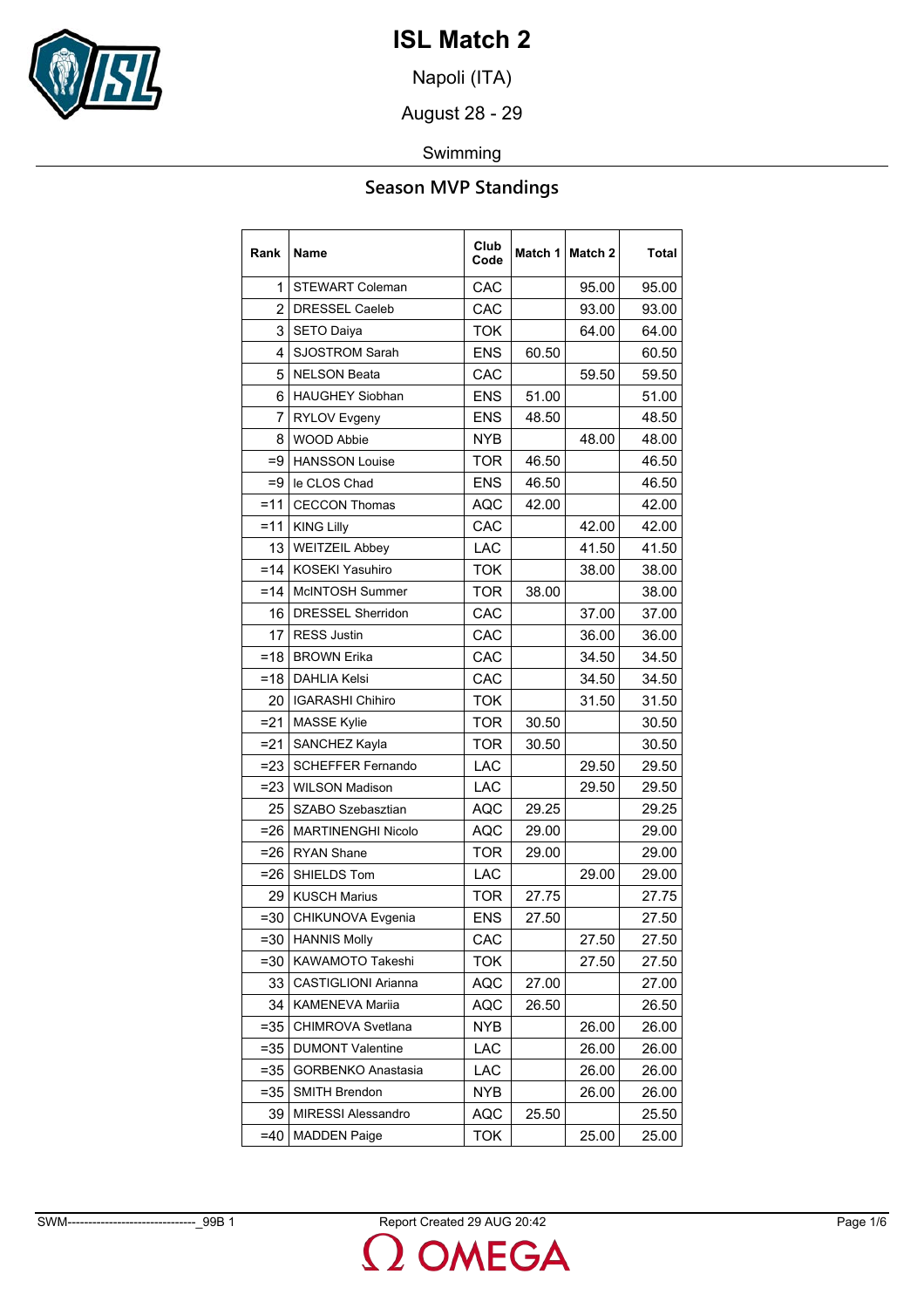

Napoli (ITA)

August 28 - 29

### Swimming

| Rank   | Name                              | Club<br>Code |       | Match 1   Match 2 | Total |
|--------|-----------------------------------|--------------|-------|-------------------|-------|
| $=40$  | RAZZETTI Alberto                  | <b>TOR</b>   | 25.00 |                   | 25.00 |
| 42     | <b>WASICK Kasia</b>               | <b>TOR</b>   | 24.00 |                   | 24.00 |
| $=43$  | <b>COLEMAN Michelle</b>           | <b>TOR</b>   | 23.00 |                   | 23.00 |
| $=43$  | <b>DELOOF Ali</b>                 | <b>DCT</b>   | 23.00 |                   | 23.00 |
| $=43$  | <b>PELLEGRINI Federica</b>        | AQC          | 23.00 |                   | 23.00 |
| $=46$  | <b>ANDISON Bailey</b>             | <b>DCT</b>   | 22.00 |                   | 22.00 |
| $=46$  | <b>CARRARO</b> Martina            | <b>AQC</b>   | 22.00 |                   | 22.00 |
| =46    | <b>COPE Tommy</b>                 | <b>DCT</b>   | 22.00 |                   | 22.00 |
| $=46$  | <b>KALISZ Chase</b>               | <b>AQC</b>   | 22.00 |                   | 22.00 |
| $=50$  | <b>BRATTON Lisa</b>               | TOR          | 21.50 |                   | 21.50 |
| $= 50$ | <b>PIERONI Blake</b>              | TOR          | 21.50 |                   | 21.50 |
| =52    | de WAARD Maaike                   | CAC          |       | 21.00             | 21.00 |
| $=52$  | JAKABOS Zsuzsanna                 | <b>DCT</b>   | 21.00 |                   | 21.00 |
| $= 52$ | <b>OHASHI Yui</b>                 | TOK          |       | 21.00             | 21.00 |
| $= 55$ | <b>HARVEY Mary-Sophie</b>         | <b>ENS</b>   | 20.50 |                   | 20.50 |
| $= 55$ | KOSTIN Oleg                       | CAC          |       | 20.50             | 20.50 |
| $= 55$ | <b>SCHWINGENSCHLOGL</b><br>Fabian | <b>TOR</b>   | 20.50 |                   | 20.50 |
| $= 55$ | <b>TEMPLE Matt</b>                | NYB.         |       | 20.50             | 20.50 |
| 59     | <b>WILM Ingrid</b>                | <b>LAC</b>   |       | 19.50             | 19.50 |
| =60    | <b>CIAMPI Matteo</b>              | AQC          | 19.00 |                   | 19.00 |
| =60    | <b>KOLESNIKOV Kliment</b>         | <b>ENS</b>   | 19.00 |                   | 19.00 |
| =60    | <b>NEALE Leah</b>                 | <b>DCT</b>   | 19.00 |                   | 19.00 |
| =60    | PEKARSKI Grigori                  | TOR          | 19.00 |                   | 19.00 |
| =60    | <b>VAZAIOS Andreas</b>            | <b>DCT</b>   | 19.00 |                   | 19.00 |
| $=65$  | MAJCHRZAK Kacper                  | CAC          |       | 18.50             | 18.50 |
| $=65$  | <b>MALYUTIN Martin</b>            | LAC          |       | 18.50             | 18.50 |
| =65    | <b>RIVOLTA Matteo</b>             | AQC          | 18.50 |                   | 18.50 |
| $=65$  | SHKURDAI Anastasiya               | <b>ENS</b>   | 18.50 |                   | 18.50 |
| =65    | <b>TARASEVICH Grigory</b>         | TOK          |       | 18.50             | 18.50 |
| =65    | <b>TCHORZ Alicia</b>              | NYB          |       | 18.50             | 18.50 |
| $=65$  | <b>TETZLOFF Aly</b>               | <b>TOK</b>   |       | 18.50             | 18.50 |
| $= 72$ | <b>BANIC Madeline</b>             | <b>ENS</b>   | 18.00 |                   | 18.00 |
| $=72$  | <b>CORDES Kevin</b>               | CAC          |       | 18.00             | 18.00 |
| $=72$  | <b>GASSON Helena</b>              | LAC          |       | 18.00             | 18.00 |
| $= 72$ | <b>HARTING Zach</b>               | <b>DCT</b>   | 18.00 |                   | 18.00 |
| $= 76$ | <b>BORODIN Ilia</b>               | AQC          | 17.00 |                   | 17.00 |
| $= 76$ | de DEUS Leonardo                  | AQC          | 17.00 |                   | 17.00 |
| $= 76$ | FRANCESCHI Sara                   | LAC          |       | 17.00             | 17.00 |
| $= 76$ | <b>MARTINEZ Jose Angel</b>        | CAC          |       | 17.00             | 17.00 |
| $= 76$ | ROTHBAUER Christopher             | LAC          |       | 17.00             | 17.00 |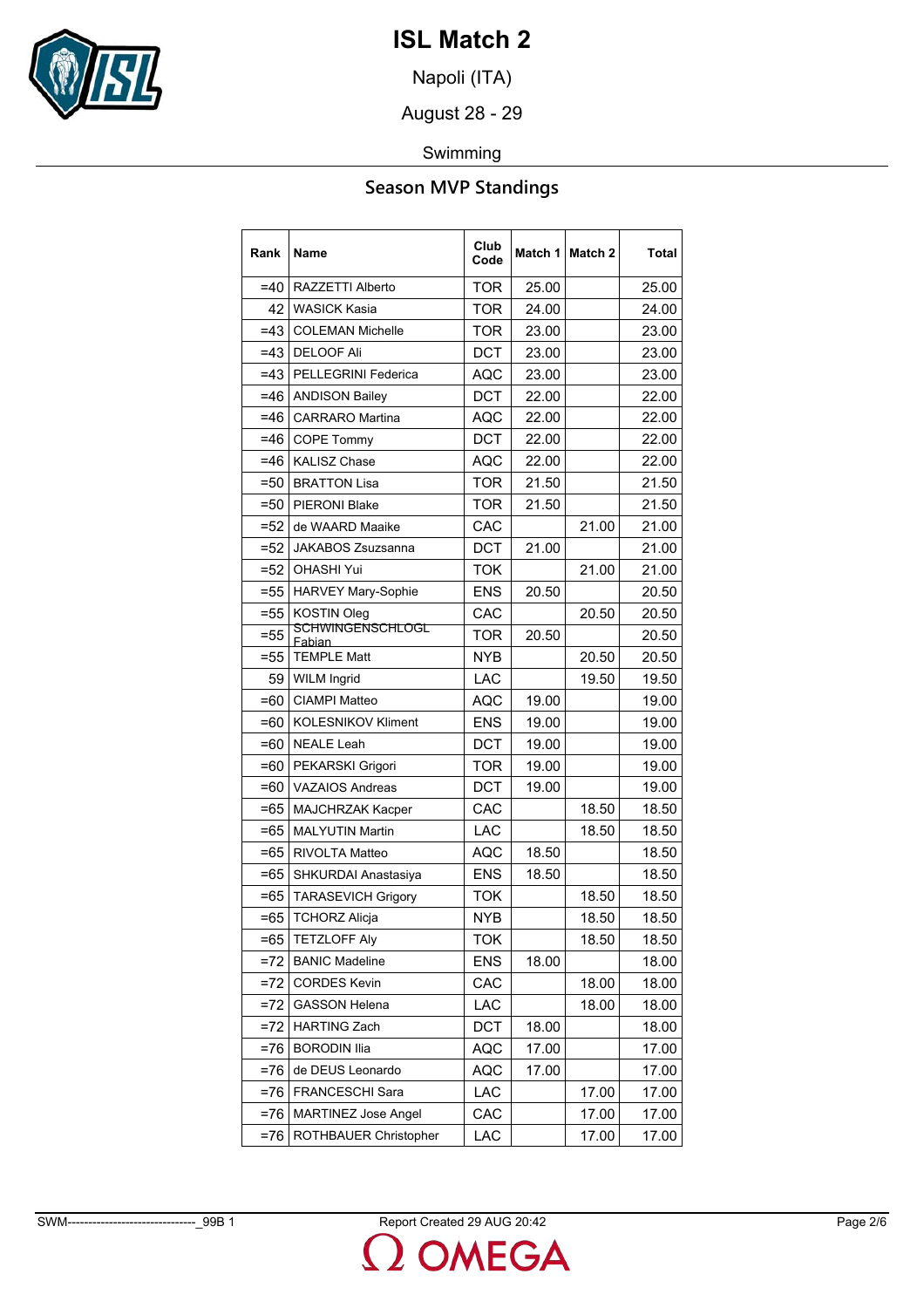

Napoli (ITA)

August 28 - 29

### Swimming

| Rank    | Name                       | Club<br>Code | Match 1 | Match 2 | Total |
|---------|----------------------------|--------------|---------|---------|-------|
| $= 81$  | <b>BAKER Kathleen</b>      | LAC          |         | 16.50   | 16.50 |
| =81     | LITCHFIELD Joe             | NYB          |         | 16.50   | 16.50 |
| $= 83$  | <b>KAMMINGA Arno</b>       | <b>AQC</b>   | 16.00   |         | 16.00 |
| $= 83$  | <b>LIMA Felipe</b>         | <b>ENS</b>   | 16.00   |         | 16.00 |
| =83     | PEBLEY Jacob               | DCT          | 16.00   |         | 16.00 |
| 86      | <b>TUCKER Miranda</b>      | <b>TOK</b>   |         | 15.50   | 15.50 |
| $= 87$  | <b>CHRISTOU Apostolos</b>  | LAC          |         | 15.00   | 15.00 |
| $= 87$  | <b>CIEPLUCHA Tessa</b>     | <b>TOR</b>   | 15.00   |         | 15.00 |
| $= 87$  | di LIDDO Elena             | <b>AQC</b>   | 15.00   |         | 15.00 |
| =87     | <b>MIGNON Clement</b>      | <b>ENS</b>   | 15.00   |         | 15.00 |
| $= 87$  | <b>ZIRK Kregor</b>         | <b>ENS</b>   | 15.00   |         | 15.00 |
| $=92$   | <b>BARRATT Holly</b>       | <b>AQC</b>   | 14.00   |         | 14.00 |
| $= 92$  | <b>BOHUS Richard</b>       | <b>TOK</b>   |         | 14.00   | 14.00 |
| $=92$   | <b>DAVIES Georgia</b>      | <b>ENS</b>   | 14.00   |         | 14.00 |
| $=92$   | <b>ESCOBEDO Emily</b>      | CAC          |         | 14.00   | 14.00 |
| $=92$   | <b>FRANCA SILVA Felipe</b> | <b>DCT</b>   | 14.00   |         | 14.00 |
| $=92$   | <b>GINGRICH Leah</b>       | <b>TOK</b>   |         | 14.00   | 14.00 |
| $=92$   | <b>KOCH Marco</b>          | <b>NYB</b>   |         | 14.00   | 14.00 |
| $= 92$  | PINZUTI Alessandro         | <b>TOK</b>   |         | 14.00   | 14.00 |
| $=92$   | PROUD Ben                  | <b>ENS</b>   | 14.00   |         | 14.00 |
| $=92$   | <b>SAVARD Katerine</b>     | CAC          |         | 14.00   | 14.00 |
| $=92$   | <b>TEMNIKOVA Maria</b>     | <b>DCT</b>   | 14.00   |         | 14.00 |
| $=103$  | <b>HOPKIN Anna</b>         | <b>DCT</b>   | 13.50   |         | 13.50 |
| $=103$  | <b>McKEE Anton</b>         | <b>TOR</b>   | 13.50   |         | 13.50 |
| $=105$  | <b>BALLO Stefano</b>       | AQC          | 13.00   |         | 13.00 |
| $=105$  | <b>GASTALDELLO Beryl</b>   | LAC          |         | 13.00   | 13.00 |
| $=105$  | <b>GROTHE Zane</b>         | <b>DCT</b>   | 13.00   |         | 13.00 |
| $=105$  | <b>KNOX Finlay</b>         | <b>TOR</b>   | 13.00   |         | 13.00 |
| $=105$  | <b>KROON Luc</b>           | <b>TOR</b>   | 13.00   |         | 13.00 |
| $=105$  | <b>KULLMAN Leonie</b>      | CAC          |         | 13.00   | 13.00 |
| 111     | PEDA Paulina               | <b>NYB</b>   |         | 12.50   | 12.50 |
| 112     | <b>HASSLER Julia</b>       | <b>TOR</b>   | 12.00   |         | 12.00 |
| $= 113$ | <b>HELD Ryan</b>           | LAC          |         | 11.50   | 11.50 |
| $= 113$ | <b>MACK Linnea</b>         | DCT          | 11.50   |         | 11.50 |
| $= 113$ | NAZIEBLO Klaudia           | DCT          | 11.50   |         | 11.50 |
| $= 113$ | PILATO Benedetta           | <b>ENS</b>   | 11.50   |         | 11.50 |
| $= 117$ | <b>BELONOGOFF Tatiana</b>  | DCT          | 11.00   |         | 11.00 |
| $= 117$ | CIESLAK Marcin             | CAC          |         | 11.00   | 11.00 |
| $= 117$ | <b>GRINEV Vladislav</b>    | <b>AQC</b>   | 11.00   |         | 11.00 |
| $= 117$ | <b>KISIL Yuri</b>          | <b>TOR</b>   | 11.00   |         | 11.00 |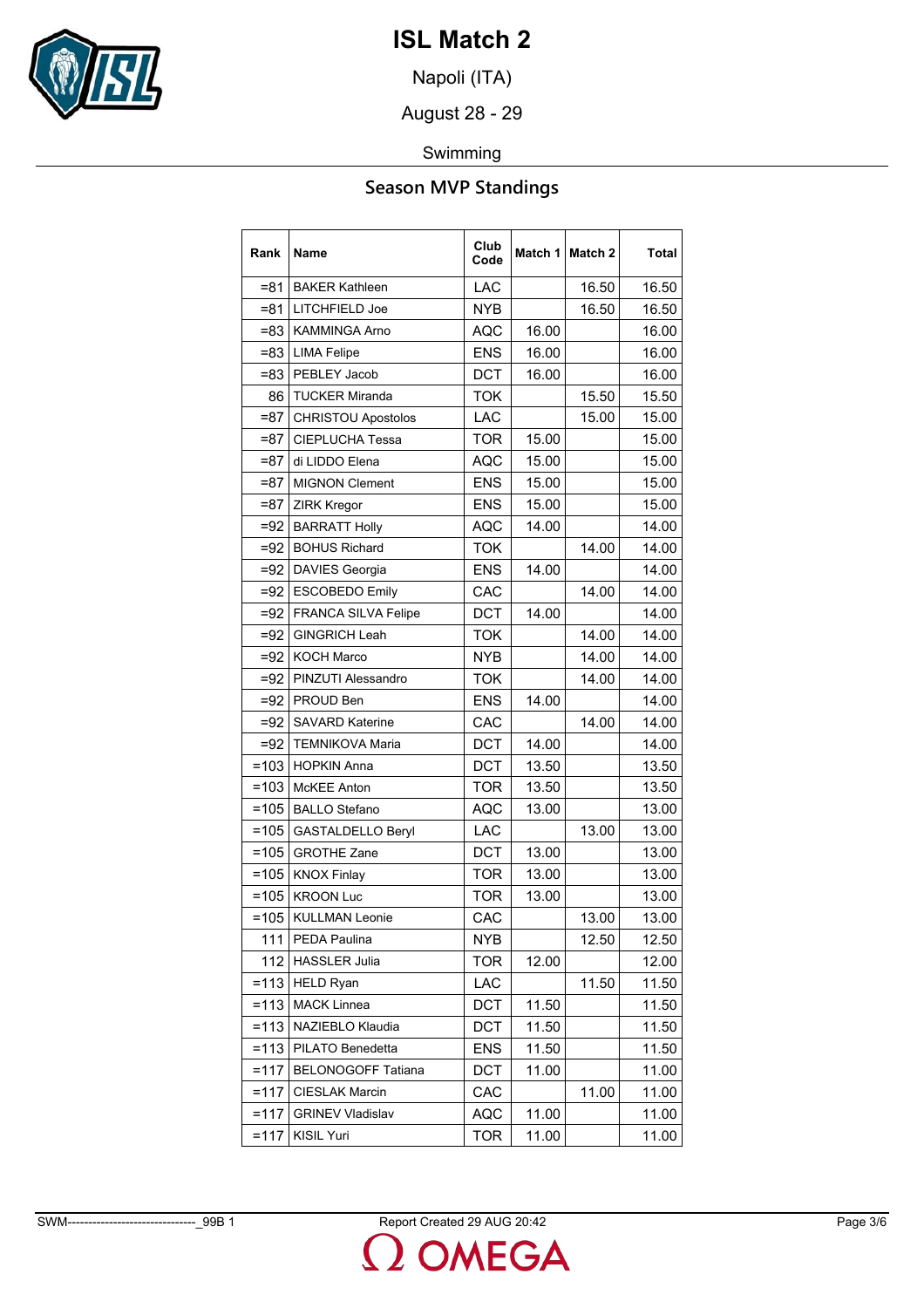

Napoli (ITA)

August 28 - 29

### Swimming

| Rank    | <b>Name</b>                | Club<br>Code |       | Match 1   Match 2 | Total |
|---------|----------------------------|--------------|-------|-------------------|-------|
| $=117$  | <b>NEMETH Nandor</b>       | <b>TOK</b>   |       | 11.00             | 11.00 |
| $=117$  | <b>SPAJARI Pedro</b>       | <b>TOK</b>   |       | 11.00             | 11.00 |
| $=117$  | <b>WILLIAMS Brodie</b>     | CAC          |       | 11.00             | 11.00 |
| $=117$  | <b>ZHILKIN Andrey</b>      | <b>ENS</b>   | 11.00 |                   | 11.00 |
| $=125$  | <b>APPLE Zach</b>          | <b>DCT</b>   | 10.50 |                   | 10.50 |
| $=125$  | <b>PUTS Jesse</b>          | CAC          |       | 10.50             | 10.50 |
| $=125$  | SZTANDERA Dominika         | <b>TOR</b>   | 10.50 |                   | 10.50 |
| $=128$  | LITCHFIELD Max             | <b>TOR</b>   | 10.00 |                   | 10.00 |
| $=128$  | <b>MARSH Alyssa</b>        | LAC          |       | 10.00             | 10.00 |
| $=128$  | SCOZZOLI Fabio             | AQC          | 10.00 |                   | 10.00 |
| $=128$  | WATANABE Kanako            | <b>TOK</b>   |       | 10.00             | 10.00 |
| $=132$  | <b>ALMEIDA Brandonn</b>    | <b>NYB</b>   |       | 9.50              | 9.50  |
| $=132$  | <b>BUKHOV Vladislav</b>    | <b>LAC</b>   |       | 9.50              | 9.50  |
| $=132$  | <b>SWANSON Charlie</b>     | <b>ENS</b>   | 9.50  |                   | 9.50  |
| $= 135$ | <b>CLARK Imogen</b>        | LAC          |       | 9.00              | 9.00  |
| $= 135$ | <b>DELOOF Gabby</b>        | <b>TOK</b>   |       | 9.00              | 9.00  |
| $= 135$ | <b>EVANS Joanna</b>        | <b>DCT</b>   | 9.00  |                   | 9.00  |
| $= 135$ | <b>HOFFER Ryan</b>         | <b>DCT</b>   | 9.00  |                   | 9.00  |
| $=135$  | <b>KRASKA Jakub</b>        | <b>NYB</b>   |       | 9.00              | 9.00  |
| $=135$  | MAJERSKI Jakub             | <b>NYB</b>   |       | 9.00              | 9.00  |
| $= 135$ | ROSENDAHL BACH Helena      | <b>ENS</b>   | 9.00  |                   | 9.00  |
| $=142$  | <b>APOSTALON Anika</b>     | <b>TOR</b>   | 8.50  |                   | 8.50  |
| $=142$  | <b>MURPHY Camden</b>       | <b>DCT</b>   | 8.50  |                   | 8.50  |
| $=142$  | NTOUNTOUNAKI Anna          | LAC          |       | 8.50              | 8.50  |
| $=142$  | PASYNKOV Daniil            | <b>TOK</b>   |       | 8.50              | 8.50  |
| $=142$  | <b>STEENBERGEN Marrit</b>  | <b>NYB</b>   |       | 8.50              | 8.50  |
| 147     | <b>OMOTO Rika</b>          | <b>AQC</b>   | 8.00  |                   | 8.00  |
| $= 148$ | <b>CHIERIGHINI Marcelo</b> | AQC          | 7.50  |                   | 7.50  |
| $= 148$ | <b>LICON Will</b>          | LAC          |       | 7.50              | 7.50  |
| $= 150$ | <b>BRZOSKOWSKI Maarten</b> | <b>TOK</b>   |       | 7.00              | 7.00  |
| $=150$  | <b>GUNES Viktoriya</b>     | <b>ENS</b>   | 7.00  |                   | 7.00  |
| $= 150$ | <b>MAHONEY Travis</b>      | <b>ENS</b>   | 7.00  |                   | 7.00  |
| $= 150$ | PIETRUSCHKA Marie          | CAC          |       | 7.00              | 7.00  |
| $= 150$ | <b>ROONEY Maxime</b>       | LAC          |       | 7.00              | 7.00  |
| $= 150$ | <b>SZARANEK Mark</b>       | CAC          |       | 7.00              | 7.00  |
| $= 156$ | <b>HINDLEY Isabella</b>    | <b>DCT</b>   | 6.50  |                   | 6.50  |
| $= 156$ | PIJNENBURG Stan            | NYB          |       | 6.50              | 6.50  |
| $= 156$ | <b>SURKOVA Arina</b>       | NYB          |       | 6.50              | 6.50  |
| $= 156$ | <b>WHITTLE Jacob</b>       | <b>NYB</b>   |       | 6.50              | 6.50  |
| $= 160$ | de TULLIO Marco            | <b>ENS</b>   | 6.00  |                   | 6.00  |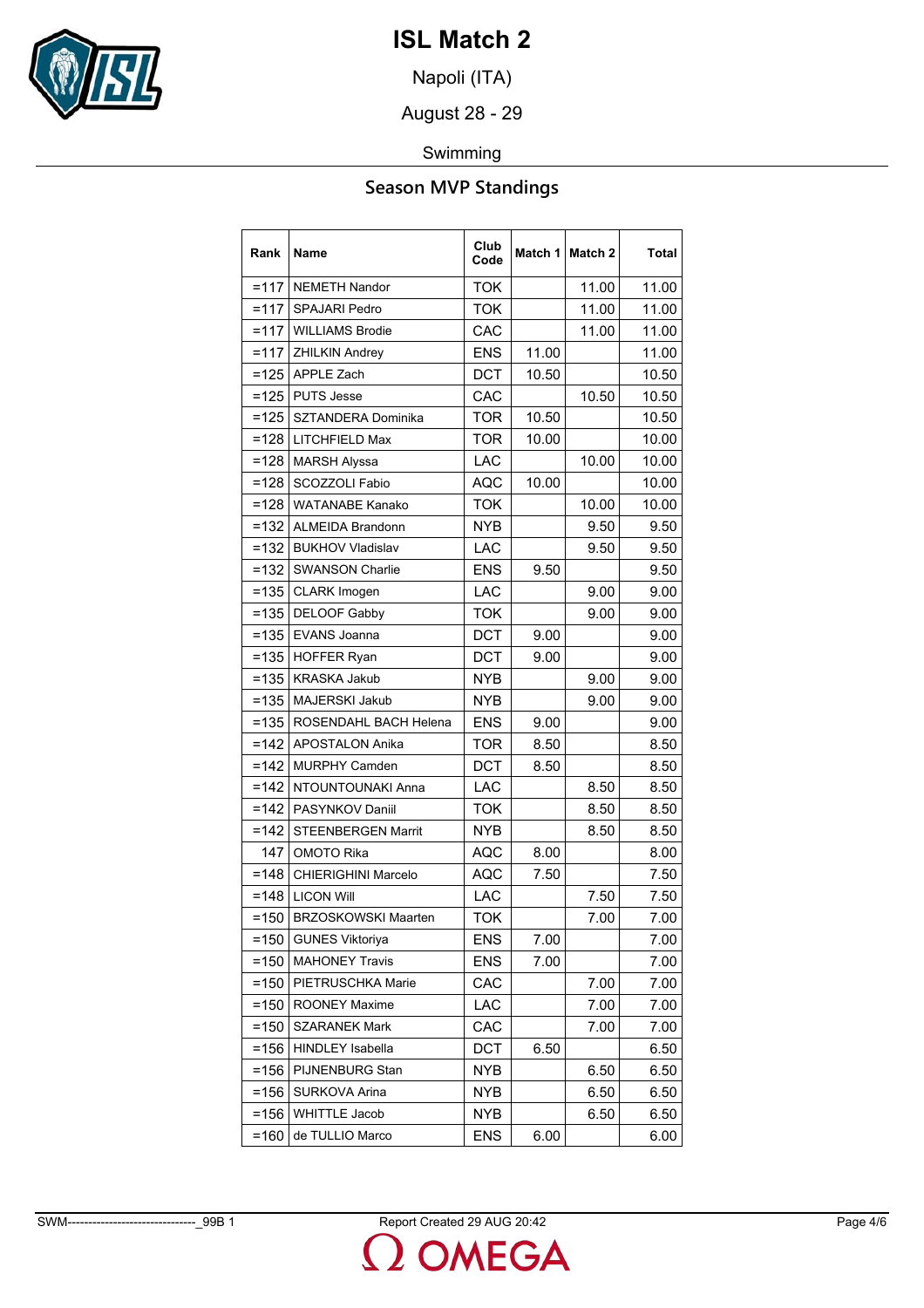

Napoli (ITA)

August 28 - 29

### Swimming

| Rank    | <b>Name</b>                  | Club<br>Code |      | Match 1 Match 2 | Total |
|---------|------------------------------|--------------|------|-----------------|-------|
| $= 160$ | <b>GIREV</b> Ivan            | <b>TOK</b>   |      | 6.00            | 6.00  |
| $= 160$ | <b>HOPE Lucy</b>             | NYB          |      | 6.00            | 6.00  |
| $= 160$ | KUBOVA Simona                | <b>ENS</b>   | 6.00 |                 | 6.00  |
| $= 160$ | <b>MACINNES Keanna</b>       | <b>TOK</b>   |      | 6.00            | 6.00  |
| $= 160$ | <b>VALL Jessica</b>          | <b>ENS</b>   | 6.00 |                 | 6.00  |
| $=160$  | ZEVINA Daryna                | <b>NYB</b>   |      | 6.00            | 6.00  |
| $=167$  | <b>BARRETT Adam</b>          | <b>ENS</b>   | 5.50 |                 | 5.50  |
| $=167$  | <b>BECKER Bowe</b>           | <b>TOK</b>   |      | 5.50            | 5.50  |
| $=167$  | FIEDKIEWICZ Kornelia         | <b>NYB</b>   |      | 5.50            | 5.50  |
| $=167$  | <b>RENSHAW Molly</b>         | <b>NYB</b>   |      | 5.50            | 5.50  |
| $=167$  | <b>TEIJONSALO Fanny</b>      | <b>ENS</b>   | 5.50 |                 | 5.50  |
| $=172$  | <b>DEMLER Kathrin</b>        | CAC          |      | 5.00            | 5.00  |
| $=172$  | <b>DEVINE Abrahm</b>         | LAC          |      | 5.00            | 5.00  |
| $=172$  | <b>HVAS Tomoe</b>            | LAC          |      | 5.00            | 5.00  |
| $=172$  | <b>LESAFFRE Fantine</b>      | <b>AQC</b>   | 5.00 |                 | 5.00  |
|         | =172   LITHERLAND Jay        | DCT          | 5.00 |                 | 5.00  |
| $=172$  | <b>MONTEIRO Ana Catarina</b> | NYB          |      | 5.00            | 5.00  |
| $=172$  | POLIERI Alessia              | <b>AQC</b>   | 5.00 |                 | 5.00  |
|         | =172 PRATT Cole              | <b>TOR</b>   | 5.00 |                 | 5.00  |
| $=172$  | <b>STUPIN Max</b>            | <b>ENS</b>   | 5.00 |                 | 5.00  |
| $=172$  | <b>TAYLOR Laura</b>          | <b>AQC</b>   | 5.00 |                 | 5.00  |
| $=182$  | di PIETRO Silvia             | AQC          | 4.50 |                 | 4.50  |
| $=182$  | <b>PINFOLD Brett</b>         | LAC          |      | 4.50            | 4.50  |
| $=182$  | QUAH Ting Wen                | <b>DCT</b>   | 4.50 |                 | 4.50  |
| $=182$  | SHEVTSOV Sergey              | <b>DCT</b>   | 4.50 |                 | 4.50  |
| $=186$  | <b>BRAUNSCHEIG Oleg</b>      | NYB          |      | 3.50            | 3.50  |
| $= 186$ | <b>JONES Harriet</b>         | <b>TOK</b>   |      | 3.50            | 3.50  |
| $=188$  | <b>BRUHN Annika</b>          | DCT          | 3.00 |                 | 3.00  |
| $= 188$ | <b>CORREIA Breno</b>         | LAC          |      | 3.00            | 3.00  |
| $= 188$ | <b>HAYDEN Brent</b>          | <b>TOR</b>   | 3.00 |                 | 3.00  |
| $=188$  | STJEPANOVIC Velimir          | DCT          | 3.00 |                 | 3.00  |
| $=188$  | ZAZZERI Lorenzo              | <b>TOR</b>   | 3.00 |                 | 3.00  |
| $= 193$ | <b>GROVES Madeline</b>       | <b>DCT</b>   | 2.50 |                 | 2.50  |
| $= 193$ | MUNOZ del CAMPO Lidon        | AQC          | 2.50 |                 | 2.50  |
| $= 193$ | STEPHENS Laura               | <b>TOR</b>   | 2.50 |                 | 2.50  |
| $= 193$ | <b>WILD Cassie</b>           | <b>TOK</b>   |      | 2.50            | 2.50  |
| $=197$  | <b>BAQLAH Khader</b>         | CAC          |      | 2.00            | 2.00  |
| $=197$  | <b>HAAS Townley</b>          | CAC          |      | 2.00            | 2.00  |
| $=197$  | <b>HIBBOTT Holly</b>         | AQC          | 2.00 |                 | 2.00  |
| $=197$  | POGGIO Federico              | <b>TOK</b>   |      | 2.00            | 2.00  |